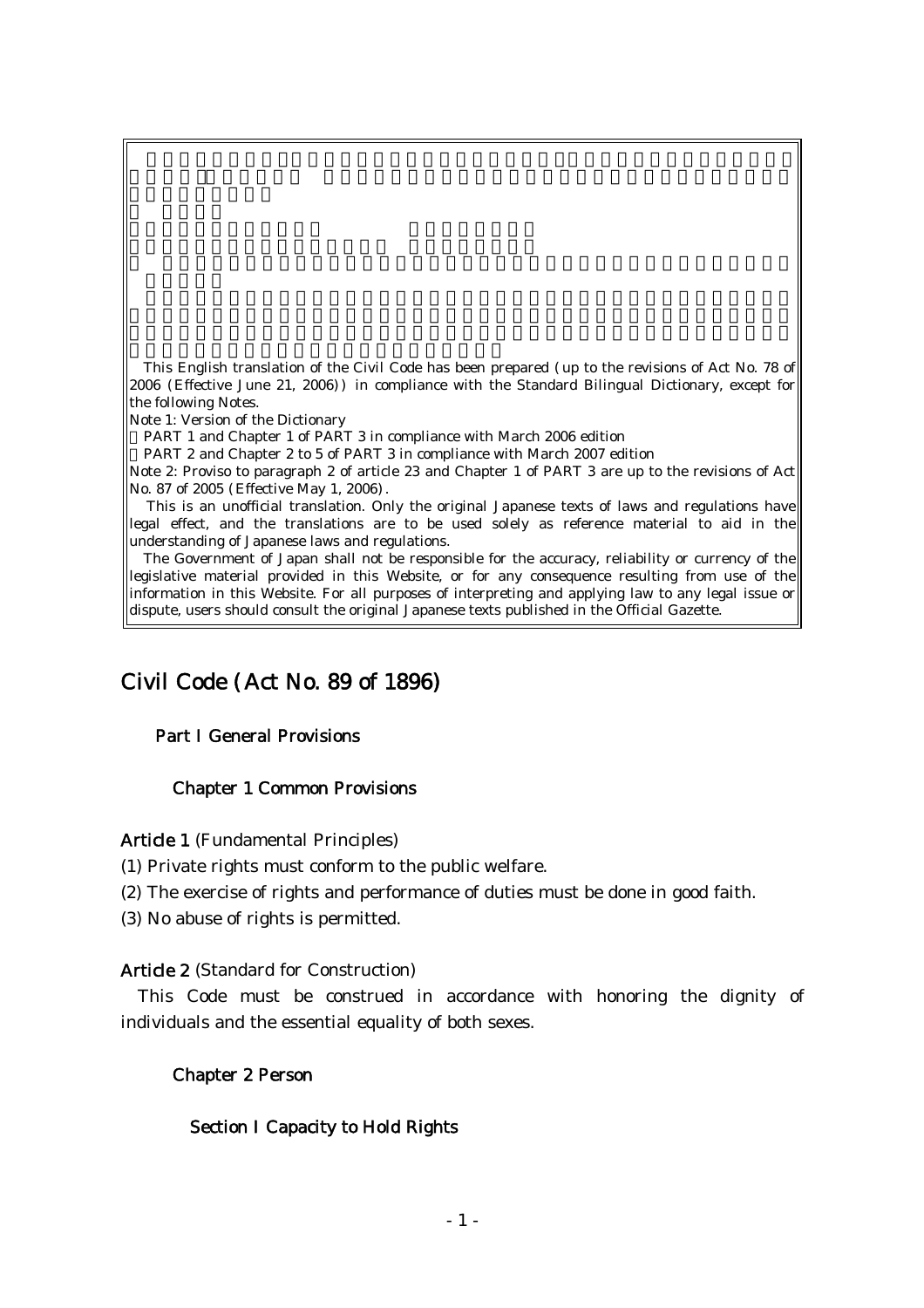## Article 3

- (1) The enjoyment of private rights shall commence at birth.
- (2) Unless otherwise provided by applicable laws, regulations or treaties, foreign nationals shall enjoy private rights.

## Section II Capacity to Act

## Article 4 (Age of Majority)

The age of majority is reached when a person has reached the age of 20.

## Article 5 (Juristic Act of Minors)

- (1) A minor must obtain the consent of his/her statutory agent to perform any juristic act; provided, however, that, this shall not apply to an act merely intended to acquire a right or to be relieved of a duty.
- $(2)$  A juristic act in contravention of the provision of the preceding paragraph may be rescinded.
- (3) Notwithstanding the provision of paragraph 1, in cases the statutory agent permits the disposition of property by specifying the purpose thereof, a minor may freely dispose of the same to the extent of such purpose. The same shall apply in cases his/her statutory agent permits the disposition of the property without specifying any purpose.

### Article 6 (Permission for Minors to Carry on Business)

- ( )1 A minor who is permitted to carry on one or more kinds of business shall have the same capacity to act as a person of the age of majority as far as such business is concerned.
- $(2)$  In the case set forth in the preceding paragraph, if the minor may be unable to perform the relevant business for any reason, his/her statutory agent may revoke or limit permission in accordance with the provisions of Part IV  $($  Relatives $)$ .

### Article 7 (Order for Commencement of Guardianship)

With respect to any person who constantly lacks the capacity to discern right and wrong due to mental disability, the family court may order the commencement of guardianship at the request of the person in question, his/her spouse, any relative within the fourth degree of kinship, the guardian of a minor, the supervisor of the guardian of a minor, the curator, the supervisor of the curator, the assistant, the supervisor of the assistant, or a public prosecutor.

#### Article 8 (Adult Ward and Guardian of Adult)

A person who has become subject to the order of commencement of guardianship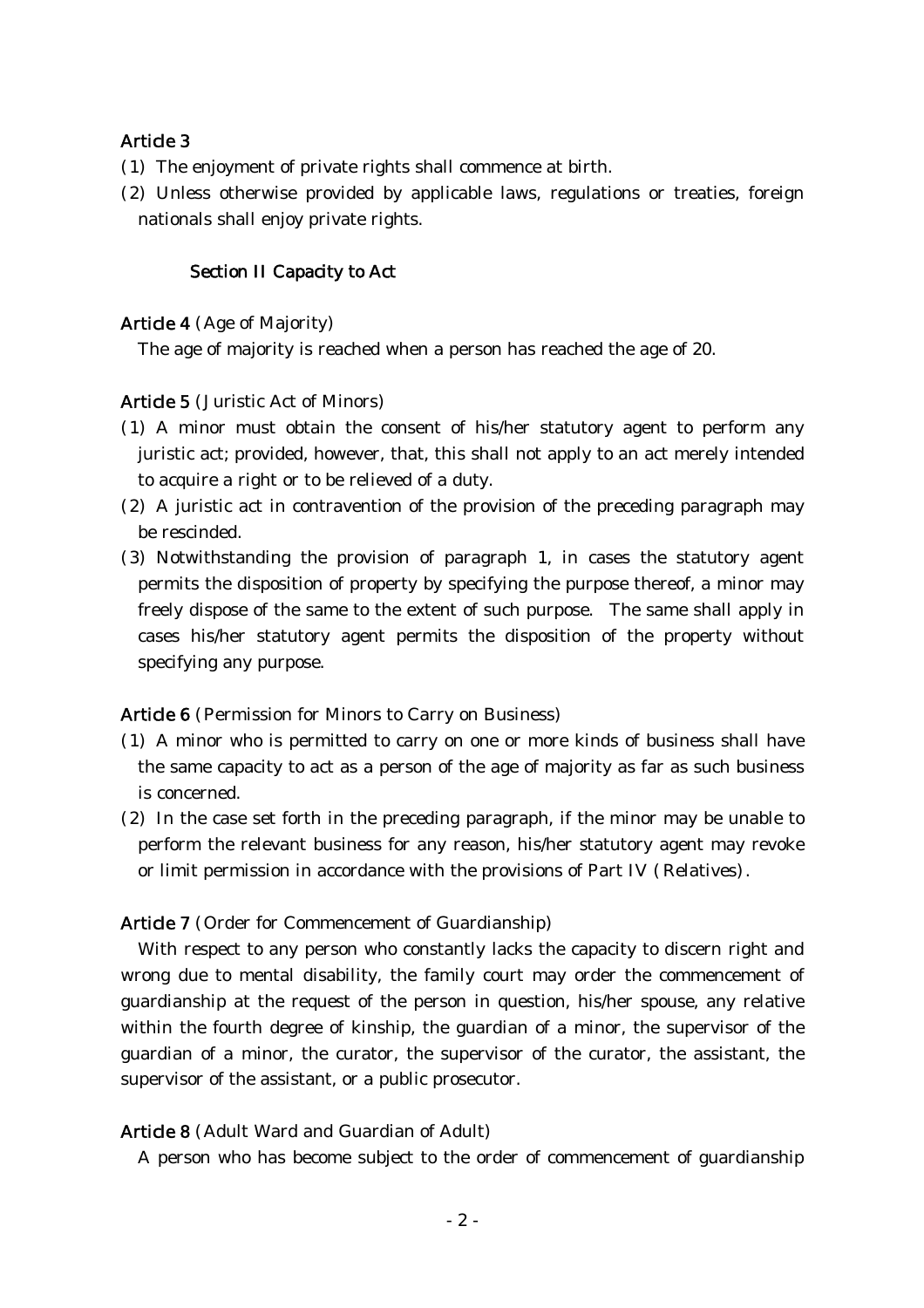shall be an adult ward, and a guardian of an adult shall be appointed for him/her.

Article 9 (Juristic Act of an Adult Ward under Guardianship)

A juristic act performed by an adult ward may be rescinded; provided, however, that, this shall not apply to any act relating to daily life, such as the purchase of daily household items.

## Article 10 (Rescission of Order for Commencement of Guardianship)

When the cause set forth in Article 7 ceases to exist, the family court must rescind the order of the commencement of guardianship at the request of the person in question, his/her spouse, any relative within the fourth degree of kinship, the guardian (hereinafter referring to the guardian of a minor and the guardian of an adult), the supervisor of the guardian (hereinafter referring to the supervisor of the guardian of a minor and the supervisor of the guardian of an adult), or a public prosecutor.

## Article 11 (Order of Commencement of Curatorship)

With respect to any person who whose capacity is extremely insufficient to appreciate right or wrong due to any mental disability, the family court may order the commencement of curatorship upon a request by the person in question, his/her spouse, any relative within the fourth degree of kinship, the guardian, the supervisor of the guardian, the assistant, the supervisor of the assistant, or a public prosecutor; provided however, that, this shall not apply to any person in respect of whom a cause set forth in Article 7 exists.

## Article 12 (Person under Curatorship and his/her Curator)

A person who has become subject to the order of commencement of curatorship shall be the person under curatorship, and a curator shall be appointed for him/her.

## Article 13 (Acts Requiring Consent of Curator)

- $(1)$  A person under curatorship must obtain the consent of his/her curator if he/she intends to perform any of the following acts; provided, however, that, this shall not apply to the acts provided for in the proviso of Article 9:
	- (i) receive or use any principal<sup> $1$ </sup>;
	- (ii) borrow any money or guarantee any obligation;
	- (iii) perform any act with the purpose of obtaining or relinquishing any right

<sup>\*1</sup> The term "principal" in this section refers to any principal fund which can bear fruit, such as interest.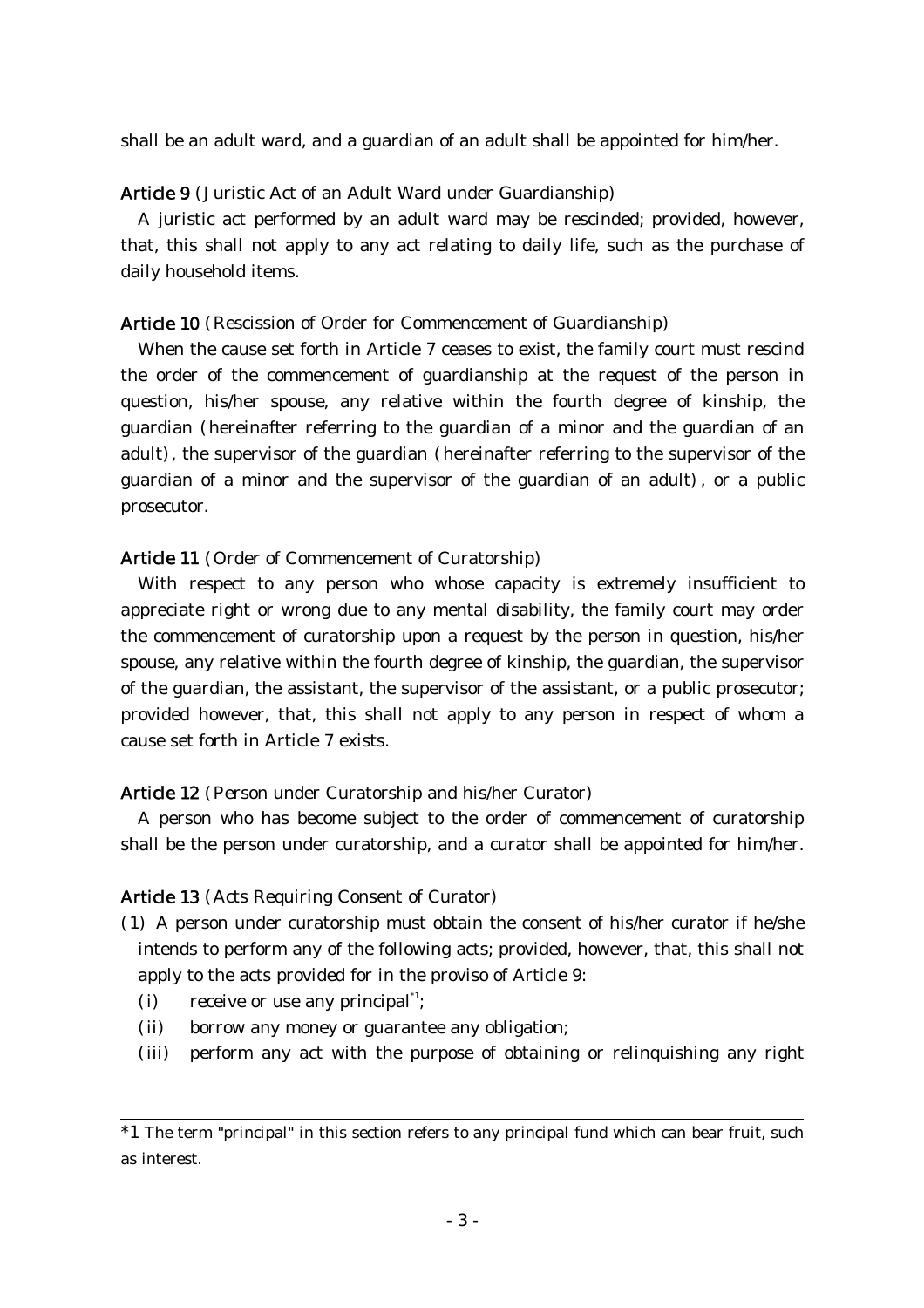regarding real estate or other valuable property;

- $(iv)$  take any procedural action;
- $(v)$  make a gift, make any settlement, or agree to arbitrate (referring to the agreement to arbitrate as provided in paragraph 1, Article 2 of the Arbitration Act (Act No. 138 of 2003));
- $(vi)$  accept or renounce any inheritance, or partition any estate;
- (vii) refuse an offer of a gift, renounce any bequest<sup>2</sup>, accept the offer of gift with burden, or accept any bequest with burden;
- (viii) effect any new construction, renovation, expansion, or major repairs; or
- $(ix)$  make any lease agreement with a term which exceeds the period set forth in Article 602.
- $(2)$  At the request of the person provided in the main clause of Article 11, or any curator or any supervisor of the curator, the family court may make an order that the person under curatorship must obtain the consent of his/her curator even in cases he/she intends to perform any act other than those set forth in each item of the preceding paragraph; provided, however, that this shall not apply to the acts provided for in the proviso to Article 9,
- (3) With respect to any act which requires the consent of the curator, if the curator does not give consent in cases where the interest of the person under curatorship is unlikely to be prejudiced, the family court may, at the request of the person under curatorship, give permission in lieu of the consent of the curator.
- $(4)$  An act which requires the consent of the curator may be rescinded if it was performed without such consent or any permission in lieu thereof.

Article 14 (Rescission of Order of Commencement of Curatorship)

- ( )1 When the cause provided in the main clause of Article 11 ceases to exist, the family court must rescind the order of the commencement of curatorship at the request of the person in question, his/her spouse, any relative within the fourth degree of kinship, the guardian of a minor, the supervisor of the guardian of a minor, the curator, the supervisor of the curator, or a public prosecutor.
- $(2)$  At the request of the person prescribed in the preceding paragraph, the family court may rescind, in whole or in part, the order under paragraph 2 of the preceding Article.

### Article 15 (Order of Commencement of Assistance)

( )1 With respect to any person who has insufficient capacity to appreciate right or wrong due to any mental disability, the family court may order the commencement

<sup>\*2 &</sup>quot;bequest" may be appropriate since it refers to personal property.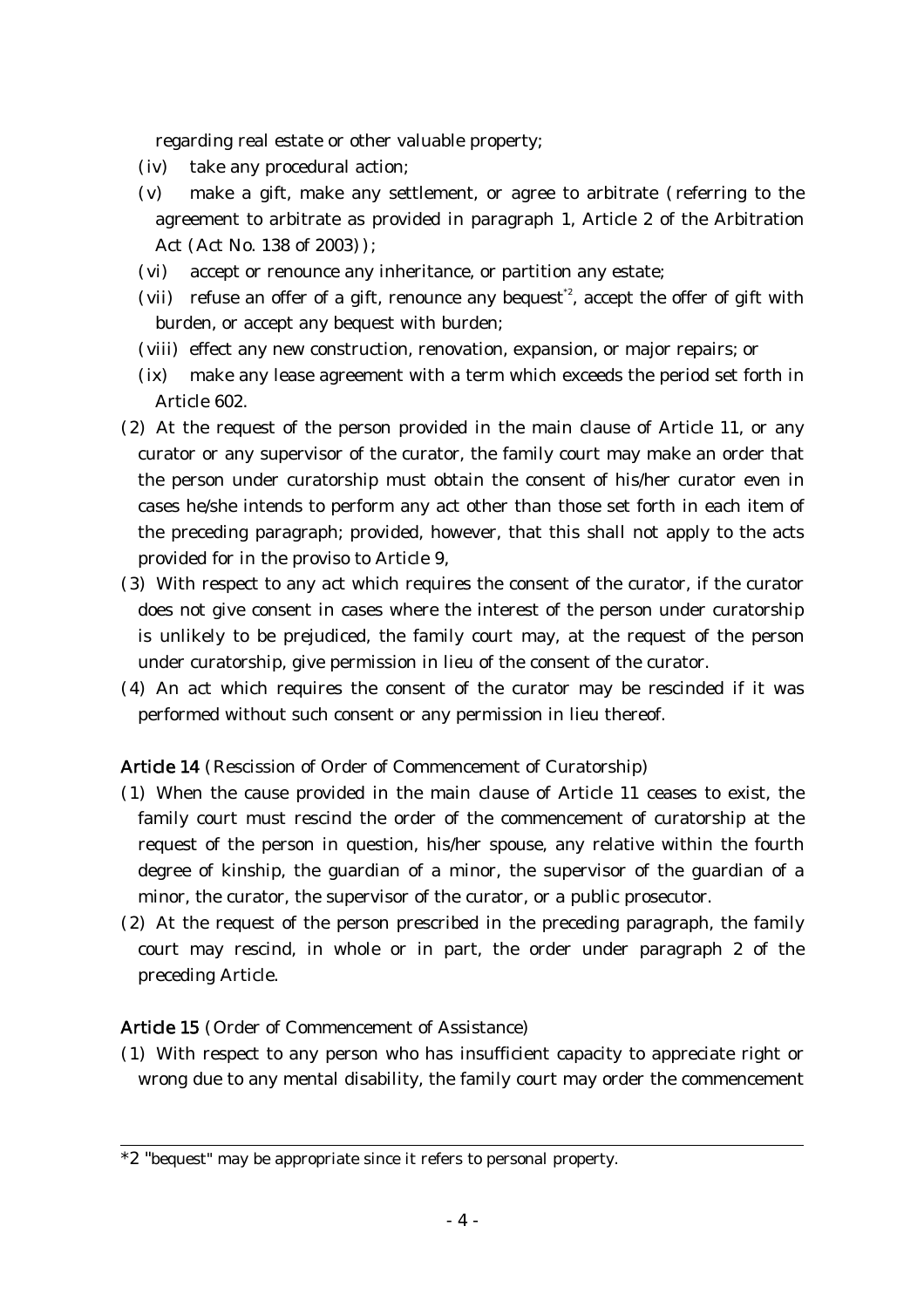of assistance upon a request by the person in question, his/her spouse, any relative within the fourth degree of kinship, the guardian, the supervisor of the guardian, the curator, the supervisor of the curator, or a public prosecutor; provided, however, that, this shall not apply to any person who has the cause set forth in Article 7 or the main clause of Article 11.

- (2) The order of commencement of assistance at the request of any person other than the person in question shall require the consent of the person in question.
- (3) The order of commencement of assistance must be made concurrent with the order under paragraph 1 of Article 17 or the order under paragraph 1 of Article 876-9.

### Article 16 (Person under Assistance and Assistant)

A person who has become subject to the order of commencement of assistance shall be a person under assistance, and an assistant shall be appointed for him/her.

Article 17 (Order Requiring Person to Obtain Consent of Assistant)

- ( )1 At the request of the person provided in the main clause of paragraph 1 of Article 15, or any assistant or supervisor of the assistant, the family court may make the order that the person under assistance must obtain the consent of his/her assistant if he/she intends to perform any particular juristic act; provided, however, that the act for which such consent must be obtained pursuant to such order shall be limited to the acts provided in paragraph 1 of Article 13.
- $(2)$  The order set forth in the preceding paragraph at the request of any person other than the person in question shall require the consent of the person in question.
- (3) With respect to any act which requires the consent of the assistant, if the assistant does not give consent in cases where the interest of the person under assistance is unlikely to be prejudiced, the family court may, at the request of the person under assistance, give permission which is in lieu of the consent of the assistant.
- $(4)$  An act which requires the consent of the assistant may be rescinded if it was performed without such consent or any permission in lieu thereof.

### Article 18 (Rescission of Order of Commencement of Assistance)

- ( )1 When the cause provided in the main clause of paragraph 1 of Article 15 ceases to exist, the family court must rescind the order of commencement of assistance at the request of the person in question, his/her spouse, any relative within the fourth degree of kinship, the guardian of a minor, the supervisor of the guardian of a minor, the assistant, the supervisor of the assistant, or a public prosecutor.
- $(2)$  At the request of the person prescribed in the preceding paragraph, the family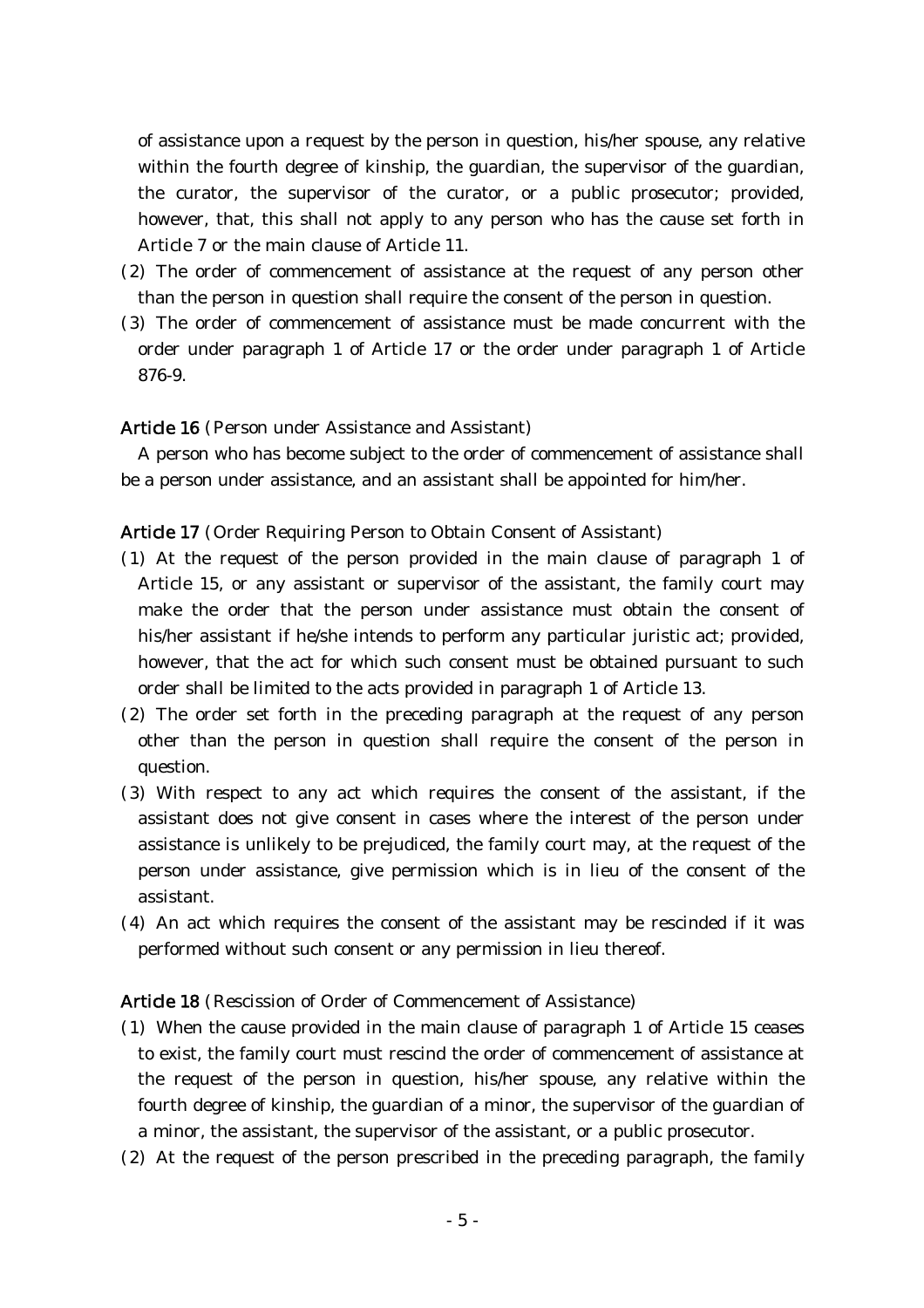court may rescind, in whole or in part, the order under paragraph 1 of the preceding Article.

(3) In cases the order under paragraph 1 of the preceding Article and the order under paragraph 1 of Article 876-9 are to be rescinded in their entirety, the family court must rescind the order of commencement of assistance.

## Article 19 (Relationship between Orders)

- ( )1 In cases any order for commencement of guardianship is to be made, and the person in question is a person under curatorship or the person under assistance, the family court must rescind the order of commencement of curatorship or commencement of assistance pertaining to such person in question.
- (2) The provisions of the preceding paragraph shall apply mutatis mutandis in cases where the person in question, upon order of commencement of curatorship, is an adult ward or a person under assistance, or in cases where the person in question is, at the time of the order for commencement of assistance, an adult ward or a person under curatorship.

Article 20 (Right of Demand by Person who is Counterparty to Person with Limited Capacity)

- $(1)$  The person who is the counterparty to a person with limited capacity (hereinafter referring to any minor, an adult ward, a person under curatorship, and a person under assistance who has become subject to the order under paragraph 1 of Article 17) may, after such person with limited capacity has become a person with capacity hereinafter referring to a person free of any ( limitation on capacity to act), issue to such person a notice which demands, by establishing a certain period which is one month or more, that he/she should give a definite answer on whether or not such person will ratify such act which may be rescinded within such period. In such case, if such person fails to send any definite answer within such period, he/she is deemed to have ratified such act.
- $(2)$  The second sentence of the preceding paragraph shall likewise apply in cases where, while such person with limited capacity has not yet become a person with capacity, the person who is the counterparty to the person with limited capacity issues to the statutory agent, curator, or assistant of such person a notice prescribed in the preceding paragraph with respect to any act which is under the authority of any such officer, and the statutory agent, curator or assistant fails to issue any definite answer within the period referred to in such paragraph.
- (3) With respect to any act which requires any special formalities, if no notice to the effect that the perfection of such formalities has been completed is issued within the period set forth in the preceding two paragraphs, it is deemed that such act has been rescinded.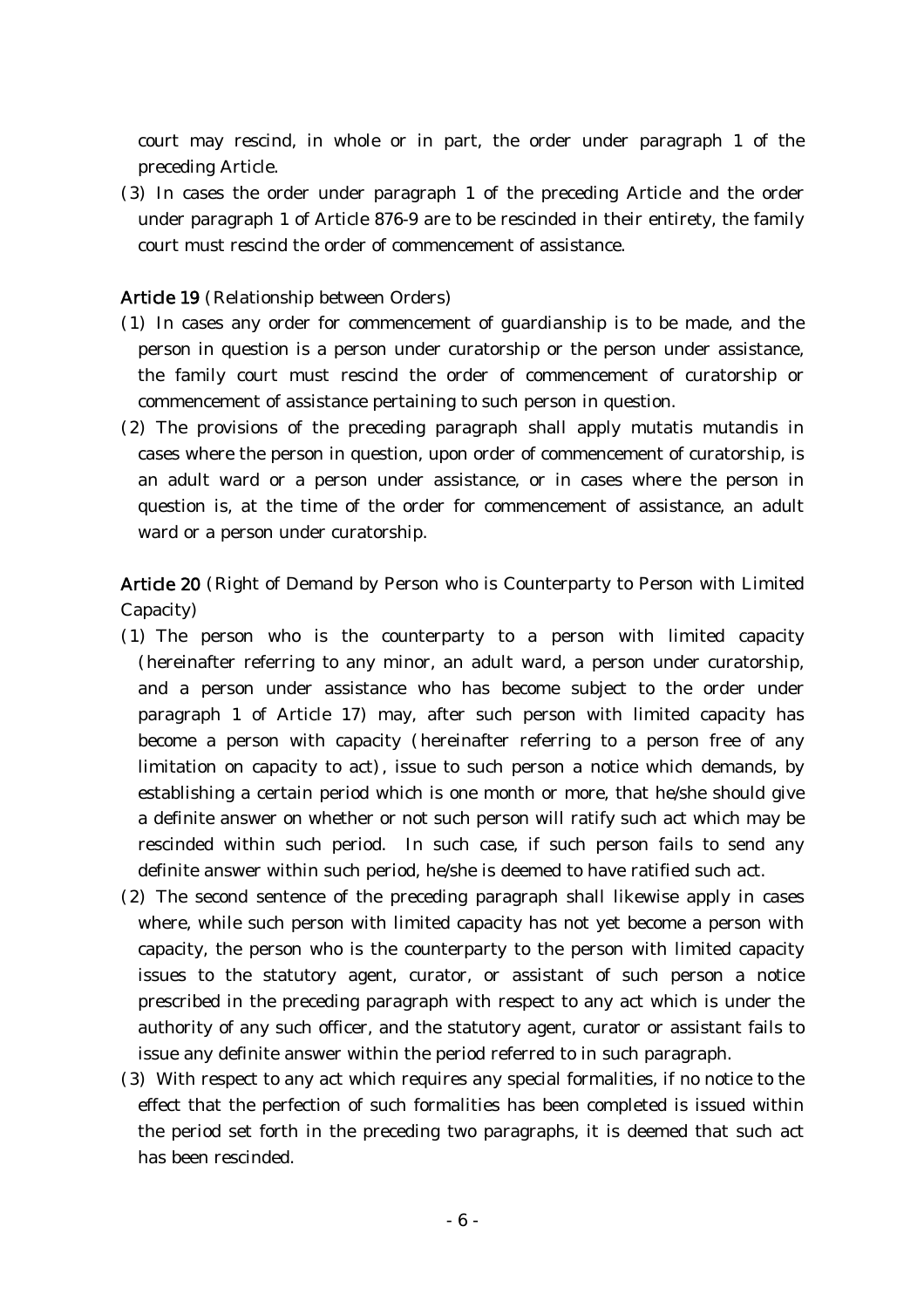$(4)$  The person who is the counterparty to a person with limited capacity may issue a notice to any person under curatorship, or to any person under assistance who has been made subject to the order under paragraph 1 of Article 17 which demands that he/she should obtain the ratification of his/her curator or assistant, as the case may be, within the period set forth in paragraph 1 above. In such case, if the person under curatorship or person under assistance fails to issue, within the applicable period, a notice to the effect that such ratification has been obtained, it is deemed that such act has been rescinded.

## Article 21 (Fraudulent Means Committed by Person with Limited Capacity)

If a person with limited capacity manipulates any fraudulent means to induce others to believe that he/she is a person with capacity, his/her act may not be rescinded.

## Section III Domicile

## Article 22 (Domicile)

The principal place wherein a person lives shall be his/her domicile.

## Article 23 (Residence)

- $(1)$  If the domicile of a person is unknown, his/her residence is deemed to be his/her domicile.
- $(2)$  If a person does not have the domicile in Japan, his/her residence is deemed to be his/her domicile, whether he/she is a Japanese or a foreign national; provided, however, that, this shall not apply where the law of domicile controls in accordance with the applicable provision of the Act Concerning the Application of Laws (Act No. 10 of 1898) or other laws which provide the governing law.  $^{\ast}$

## Article 24 (Temporary Domicile)

If any temporary domicile is selected for any act, such temporary domicile is deemed to be the domicile as far as such act is concerned.

# Section IV Management of Absentee Property and Adjudication of Disappearance

Article 25 (Administration of Absentee Property)

 $*3$  The translation of proviso to paragraph 2 is up to the revisions of Act No. 87 of 2005 (not up to the revisions of Act No. 78 of 2006).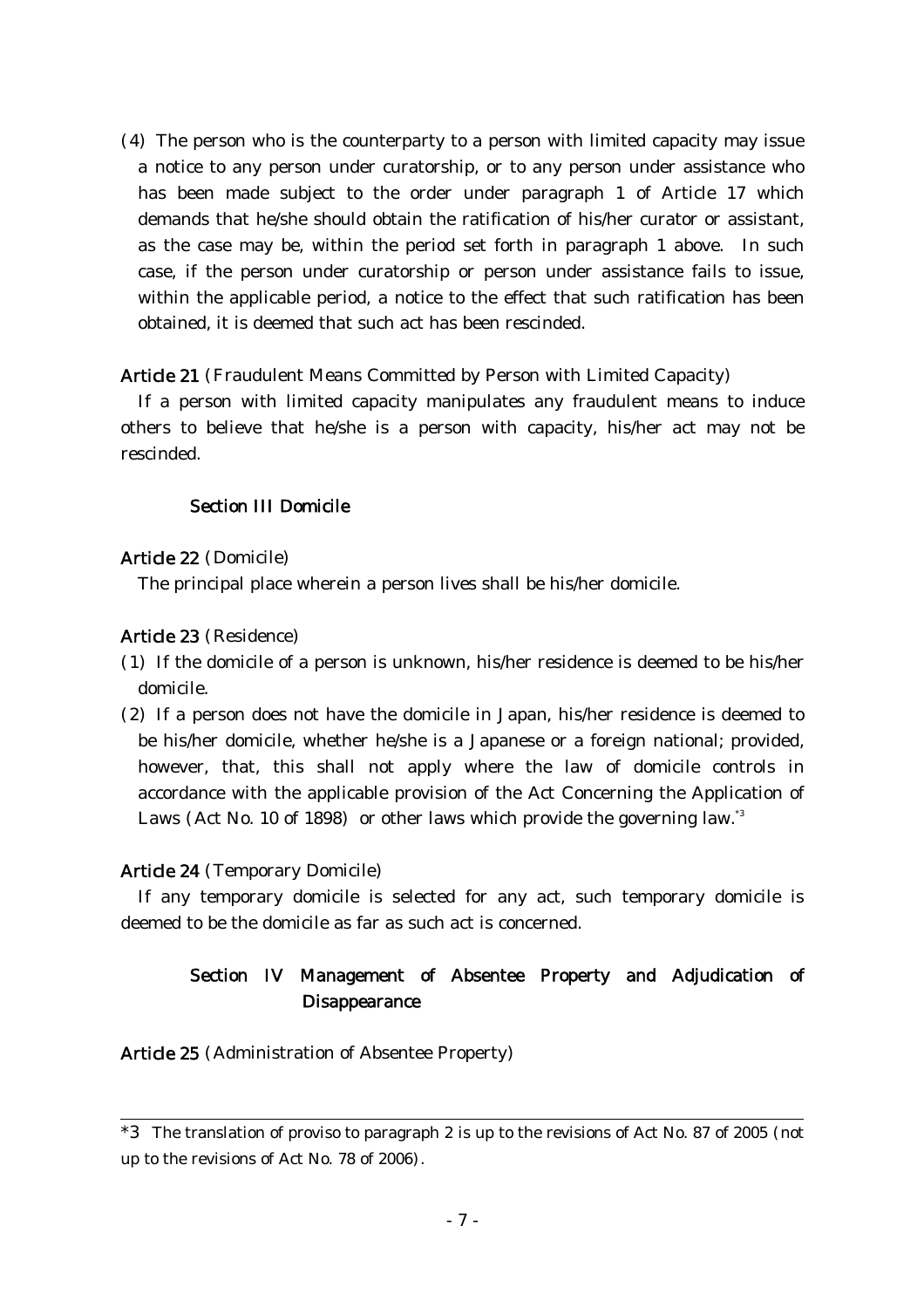- $(1)$  In cases any person who has left his/her domicile or residence (hereinafter referred to as "absentee") did not appoint an administrator of his/her property (hereinafter in this Section referred to simply as "administrator"), the family court may, at the request of any interested person or a public prosecutor, issue an order for necessary actions for the administration of such property. The same shall apply in cases the authority of the administrator ceases to exist during the absence of the absentee.
- $(2)$  If, after the issuance of the order pursuant to the provision of the preceding paragraph, the absentee appoints an administrator, the family court must rescind the order at the request of his/her administrator, any interested person, or a public prosecutor.

### Article 26 (Replacement of Administrator)

In cases an absentee appoints an administrator, and if it is not clear whether such absentee is dead or alive, the family court may replace such administrator with another at the request of any interested person or a public prosecutor.

### Article 27 (Duties of Administrator)

- ( )1 An administrator who is appointed by the family court pursuant to the provision of the preceding two Articles must prepare a list of the property he/she is to administer. In such case, the expenses incurred shall be disbursed from the property of the absentee.
- $(2)$  In cases it is not clear whether an absentee is dead or alive, if so requested by any interested person or a public prosecutor, the family court may also order the administrator appointed by the absentee to prepare the list set forth in the preceding paragraph.
- ( )3 In addition to provisions of the preceding two paragraphs, the family court may issue an order to the administrator to effect any action which the court may find to be necessary for the preservation of the property of the absentee.

#### Article 28 (Authority of Administrator)

If an administrator needs to perform any act beyond the authority set forth in Article 103, he/she may perform such act by obtaining the permission of the family court. The same shall likewise apply if the administrator needs to perform any act beyond the authority stipulated by the absentee in cases it is not clear whether the absentee is dead or alive.

#### Article 29 (Provision of Security by and Remuneration for Administrator)

( )1 The family court may require an administrator to provide reasonable security with respect to the administration and return of the property.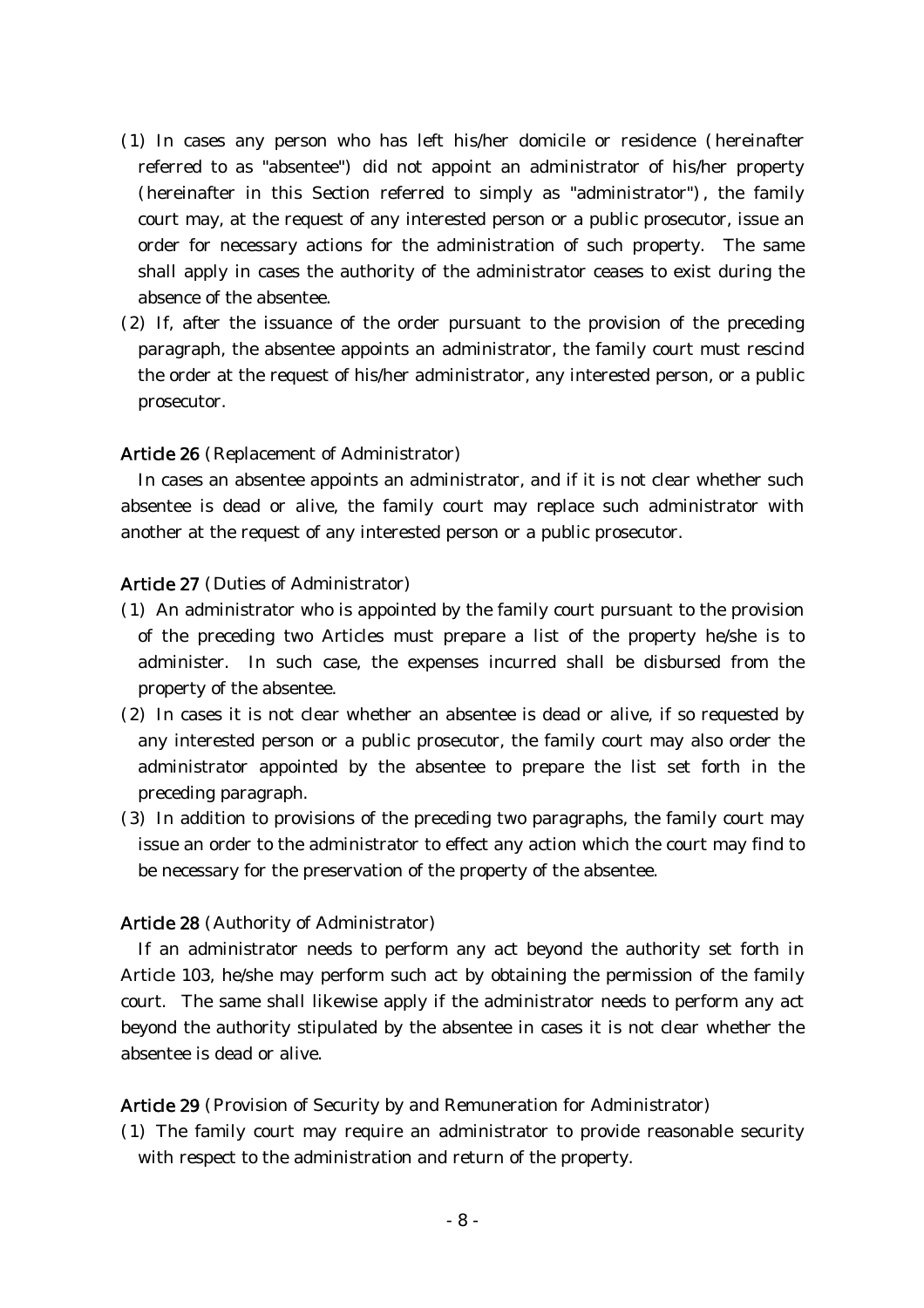(2) The family court may grant reasonable remuneration to the administrator from the property of the absentee with due regard to the relationship between the administrator and absentee and other circumstances.

## Article 30 (Adjudication of Disappearance)

- $(1)$  If it is not clear whether the absentee is dead or alive for 7 years, the family court may make the adjudication of disappearance at the request of any interested person.
- $(2)$  The procedure of the preceding paragraph shall likewise apply with respect to any person who was engaged in any war zone, was aboard any vessel which later sank, or was otherwise exposed to any danger which could be the cause of death, if it is not clear whether such person is dead or alive for one year after the end of the war, after the sinking of the vessel, or after the termination of such other danger, as the case may be.

## Article 31 (Effect of Adjudication of Disappearance)

Any person who has become the subject of the adjudication of disappearance pursuant to the provision of paragraph 1 of the preceding Article is deemed to have died upon elapse of the period set forth in such paragraph, and a person who is the subject of the adjudication of disappearance pursuant to the provision of paragraph 2 of the same Article is deemed to have died upon the termination of such danger.

## Article 32 (Rescission of Adjudication of Disappearance)

- ( )1 If there is any proof that an absentee is alive, or that he/she died at a time differing from that provided in the preceding Article, the family court must, at the request of the absentee himself/herself or any interested person, rescind the adjudication of disappearance. In such case, the rescission shall not affect the validity of any act which was performed without knowledge after the adjudication of disappearance but before the rescission thereof.
- $(2)$  Any person who acquired any property by the adjudication of disappearance shall lose its/his/her right upon rescission thereof; provided, however, that such person shall have the obligation to return such property only to the extent he/she is actually enriched.

## Section V Presumption of Simultaneous Death

### Article 32-2

In cases more than one person dies, if it is not clear whether one of the deceased survived the other(s), it is presumed that they all died at the same time.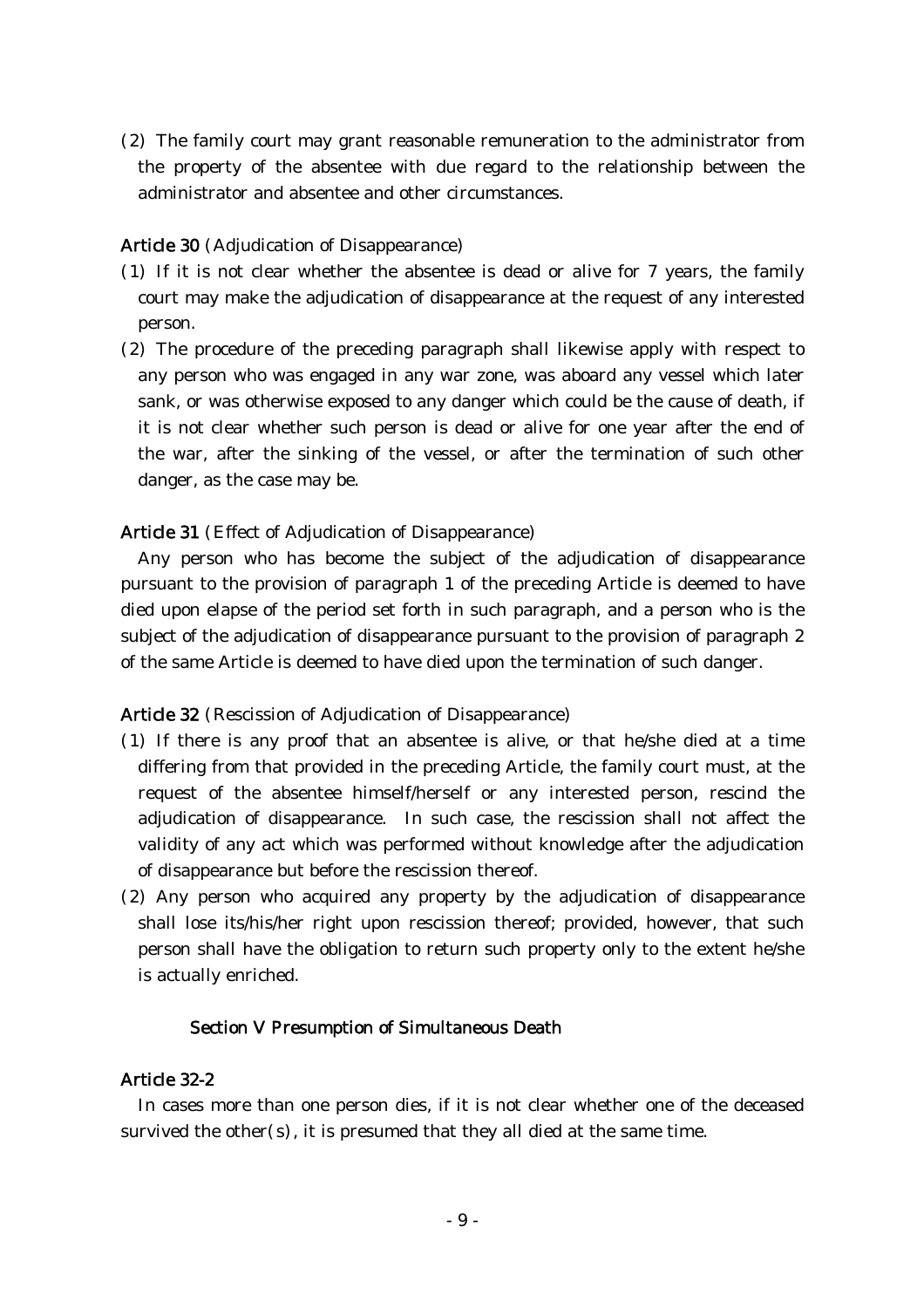## Chapter III Juridical Persons<sup>\*4</sup>

## Section I Establishment of Juridical Persons

Article 33 (Establishment of Juridical Person)

No juridical person can be formed unless it is formed pursuant to the applicable provisions of this Code or other laws.

### Article 34 (Establishment of Public Interest Corporation)

Any association or foundation relating to any academic activities, art, charity, worship, religion, or other public interest which is not for profit may be established as a juridical person with the permission of the competent government agency.

#### Article 35 (Restrictions on Use of Name)

Any person who is neither an incorporated association nor an incorporated foundation shall not use in its name the words "incorporated association" or "incorporated foundation", or other words which is likely to be mistaken for those words.

## Article 36 (Foreign Juridical Person)

- (1) With the exception of any state, any administrative division of any state, and any commercial corporation, no establishment of a foreign juridical person shall be approved; provided, however, that, this shall not apply to any foreign juridical person which is approved pursuant to the provisions of a law or treaty.
- $(2)$  A foreign juridical person which is approved pursuant to the provision of the preceding paragraph shall possess the same private rights as may be possessed by the juridical person of the same kind which can be formed in Japan; provided, however, that, this shall not apply to any right which may not be enjoyed by a foreign national, or a right for which special provision is made in a law or treaty.

### Article 37 (Articles of Incorporation)

Any person who intends to form an incorporated association must prepare the Articles of incorporation and specify the following matters:

 $(i)$  Purpose $(s)$ ;

(ii) Name:

(iii) Location of the office;

 $*4$  The translation of this Chapter is up to the revisions of Act No. 87 of 2005 (not up to the revisions of Act No. 78 of 2006).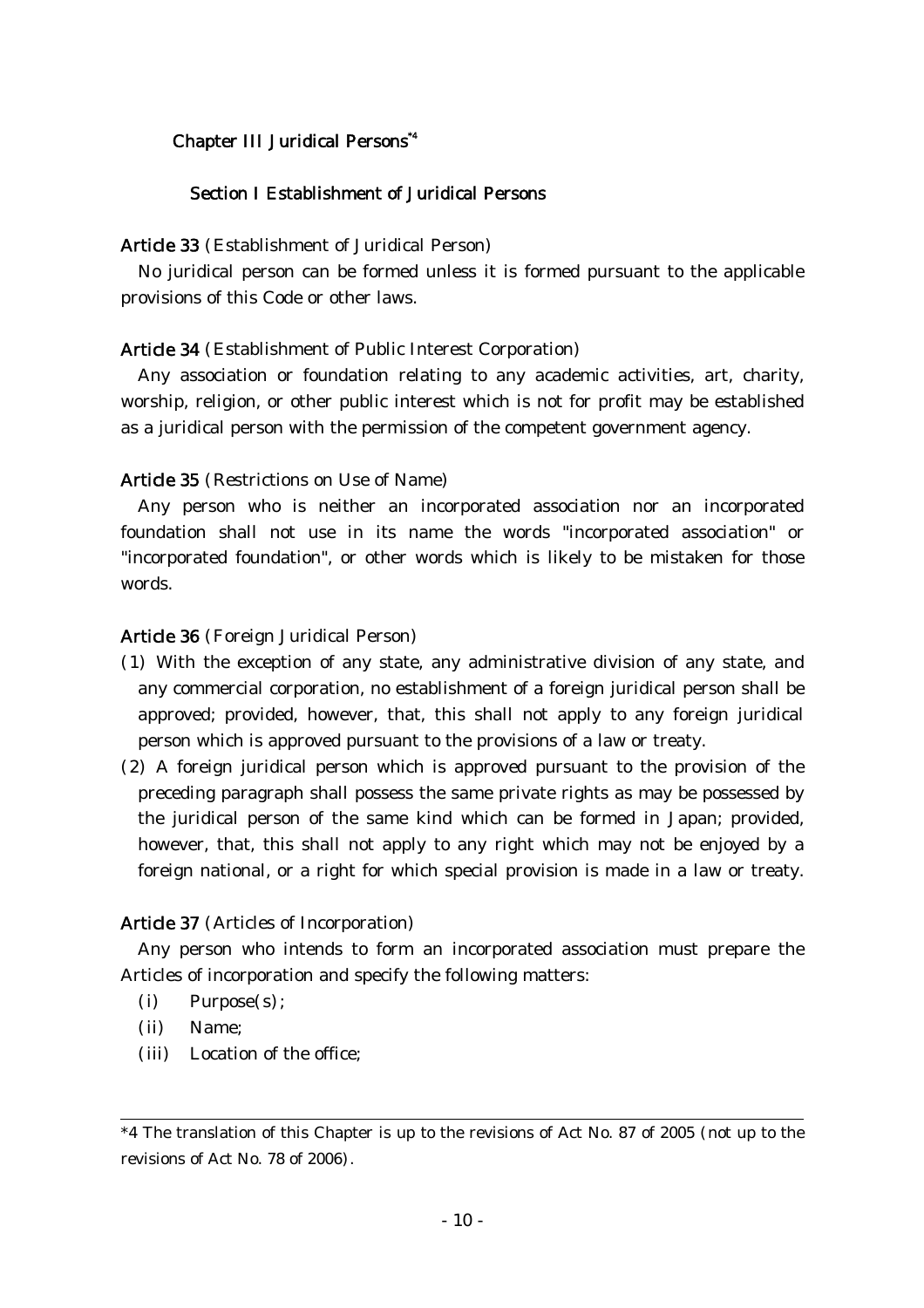- $(iv)$  Provisions regarding the asset;
- $(v)$  Provisions regarding the appointment and dismissal of directors; and
- (vi) Provisions regarding the acquisition and loss of membership status.

## Article 38 (Change of Articles of Incorporation)

- ( )1 The articles of incorporation may be changed only if the consent of three-quarters or more of all members is obtained; provided, however, that, this shall not apply to the cases where it is otherwise provided in the articles of incorporation.
- $(2)$  No change of the articles of incorporation shall take effect unless and until it is approved by the competent government agency.

## Article 39 (Act of Endowment)

Any person who intends to form an incorporated foundation must provide for the matters set forth in items 1 to 5 inclusive of Article 37 in the act of endowment which is intended to form such foundation.

## Article 40 (Determination by Court of Name)

When the person who intends to form an incorporated foundation dies without determining the name, location of the office, and the procedure of the appointment or dismissal of directors of such foundation, the court must, at the request of the interested person or a public prosecutor, determine such matters.

Article 41 (Mutatis Mutandis Application of Provisions regarding Gifts and Bequests)

- ( )1 The provisions relating to gifts shall apply mutatis mutandis to acts of endowment in the form of inter vivos dispositions to the extent this is not inconsistent with the nature thereof.
- $(2)$  If an act of endowment is done by a will, the provisions relating to bequests shall apply mutatis mutandis to the extent it is not inconsistent with the nature thereof.

### Article 42 (Time of Vesting of Endowed Property)

- ( )1 If an act of endowment was in the form of an inter vivos disposition, the endowed property shall vest in the juridical person at the time permission is given for the establishment of such juridical person.
- $(2)$  If an act of endowment was done by a will, the endowed property shall vest in the applicable juridical person upon effectuation of such will.

Article 43 (Capacity of Juridical Person)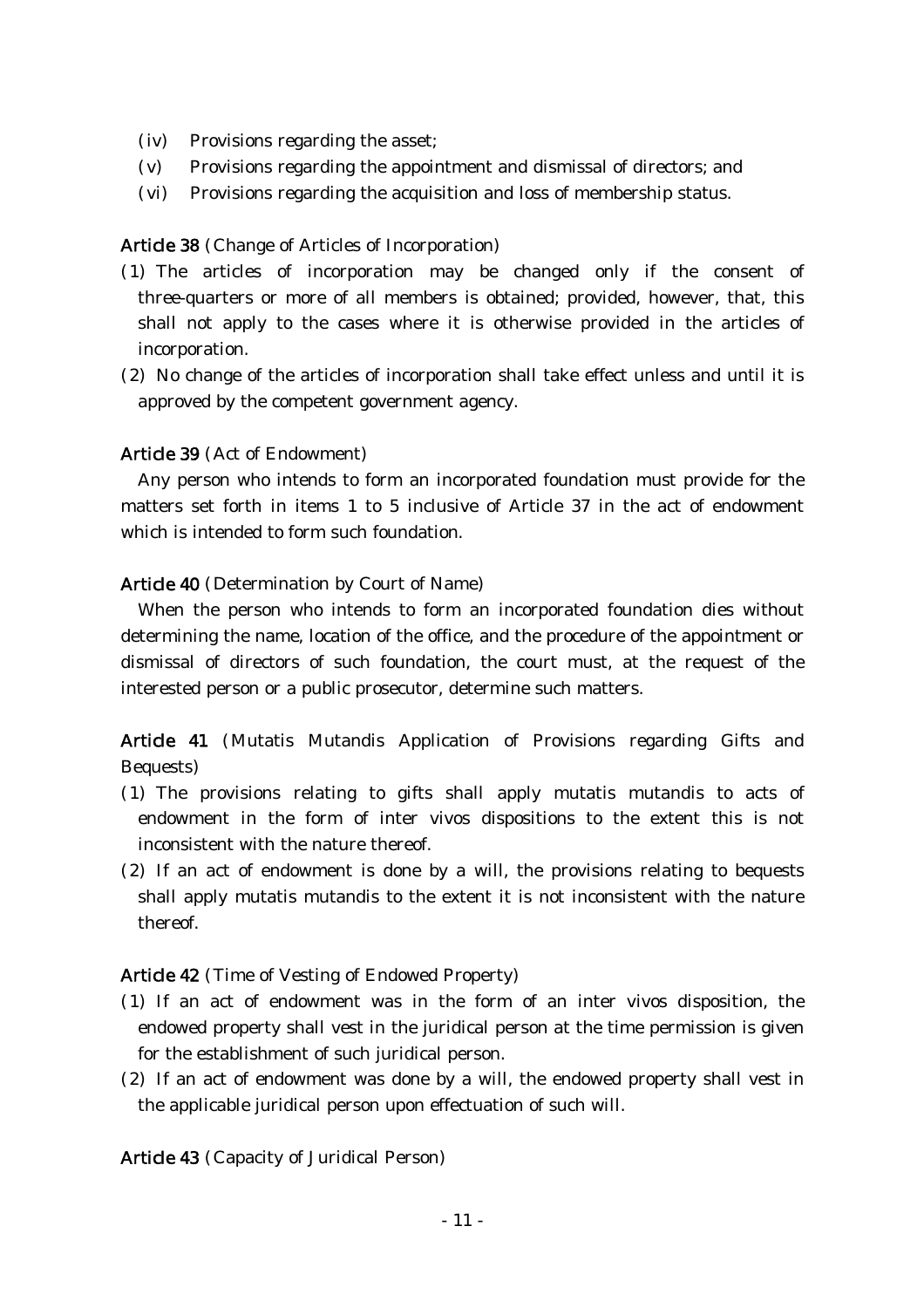A juridical person shall have rights and assume duties to the extent of the purpose provided in the applicable articles of incorporation or act of endowment subject to the applicable provisions of the laws and regulations.

Article 44 (Capacity of Juridical Person to Commit Tortious Acts)

- ( )1 A juridical person shall be liable for damage caused to others by its directors or other agents during the course of the performance of their duties.
- (2) If any damages are inflicted to others due to any ultra vires act beyond the scope of the purpose(s) of the applicable juridical person, the member (s) and  $director(s)$  who consented to the resolution pertaining to such act and the director  $(s)$  or other agent  $(s)$  who executed such resolution shall be jointly and severally liable for such damages.

Article 45 (Registration of Establishment of Juridical Person)

- (1) A juridical person must complete its registration within two weeks from the day of its establishment at the location of its principal office, and within three weeks at any location of its other office.
- (2) The establishment of a juridical person may not be asserted against a third party unless it is registered at the location of its principal office.
- (3) If, after the establishment of a juridical person, any new office is established, the registration at the location of such office must be filed within 3 weeks.

Article 46 (Matters to be Registered upon Registration of Formation and Registration of Change)

- ( )1 The following matters shall be registered upon registration of establishment of any juridical person:
	- $(i)$  Purpose $(s)$ ;
	- (ii) Name:
	- (iii) Location of the office;
	- $(iv)$  Date of the permission of the establishment;
	- $(v)$  Term of existence, if such term is stipulated;
	- $(vi)$  Total amount of assets:
	- (vii) Method of contribution, if such method is defined; and
	- (viii) Name and domicile of each director.
- $(2)$  If there is any change in any matter listed in the respective items of the preceding paragraph, the registration of the change must be filed within two weeks at the location of its principal office, and within three weeks at any location of its other office. In each of the above cases, the change may not be asserted against a third party before its registration.
- (3) If there is any ruling for the provisional disposition which suspends the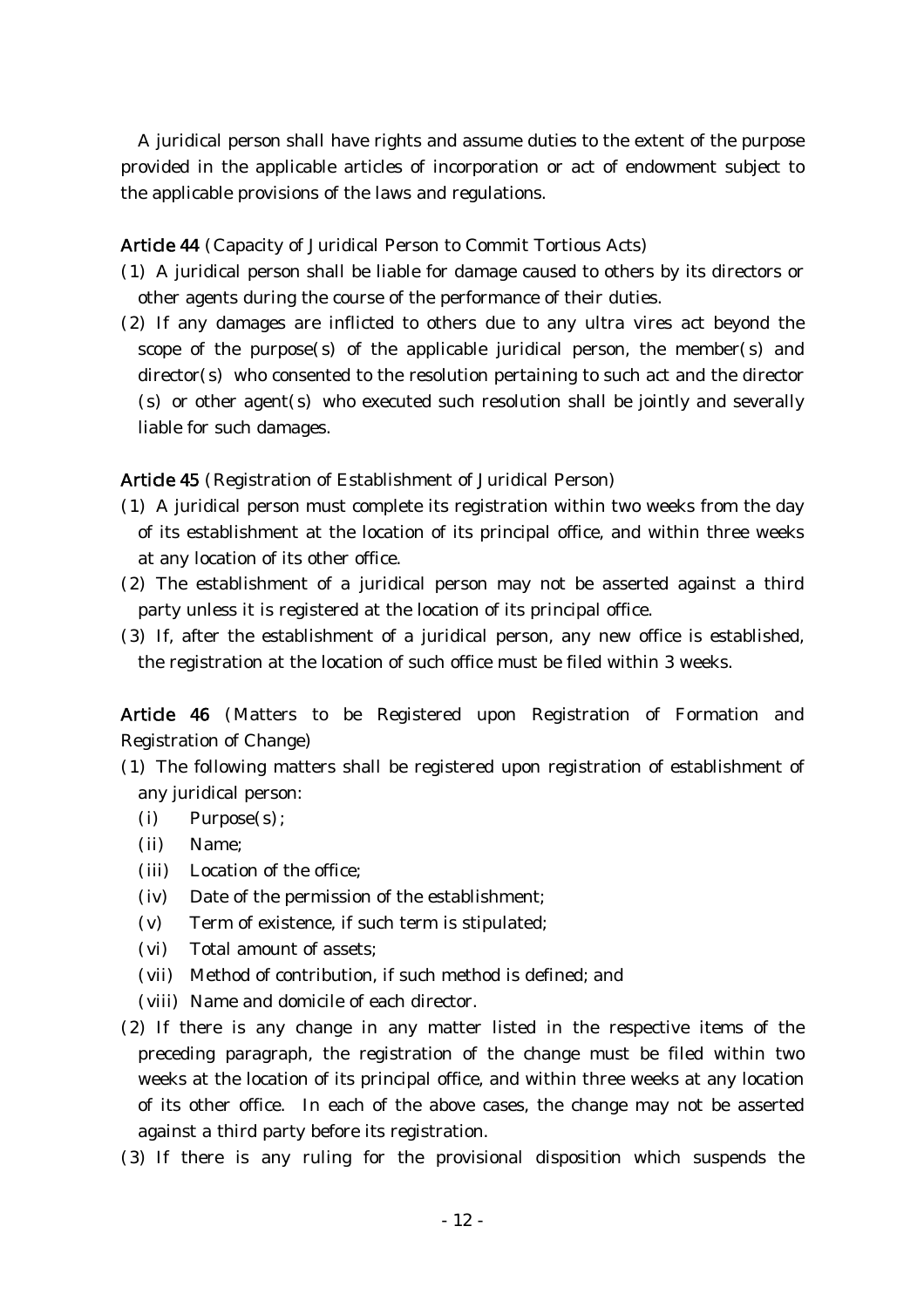execution of the duties of any director, or appoints any person who executes such duties in place of a director, or if there is any ruling to change or rescind such provisional disposition, the registration of such fact must be made at the location of the principal office or other office. The provision of the second sentence of the preceding paragraph shall apply mutatis mutandis to such case.

## Article 47 (Period for Registration)

The period for the registration of any matter to be registered pursuant to the provision of paragraph 1 of Article 45 and the preceding Article which requires the permission of the government agency shall be calculated commencing from the day of the arrival of such permit.

## Article 48 (Registration of Relocation of Office)

- $(1)$  In cases a juridical person relocates its principal office, it must, within 2 weeks, register the fact of such relocation at the old location, and the matters listed in the respective items of paragraph 1 of Article 46 at the new location.
- $(2)$  In cases a juridical person relocates any office other than its principal office, it must register the fact of such relocation at the old location within 3 weeks, and must register the matters listed in the respective items of paragraph 1 of Article 46 at the new location within 4 weeks.
- (3) In cases any office is relocated to any location within the jurisdictional district of the same Registry, it shall be sufficient to register the fact of such relocation.

## Article 49 (Registration of Foreign Juridical Person)

- ( )1 The provisions of paragraph 3 of Article 45, Article 46 and the preceding Article shall apply mutatis mutandis to the cases where any foreign juridical person establishes an office in Japan; provided, however, that, the period of registration for any matter which takes place in any foreign state shall be calculated commencing from the day of the arrival of the notice thereof.
- $(2)$  When a foreign juridical person has established an office in Japan for the first time, a third party may deny the establishment of such juridical person until the registration has been completed at the location of such office.

## Article 50 (Domicile of Juridical Person)

The domicile of a juridical person shall be at the location of its principal office.

## Article 51 (Inventory of Property and Directory of Members)

( )1 A juridical person must prepare its inventory of property at the time of its establishment, and at any time between January and March of each year, and must keep it at its principal office at all times; provided, however, that, in cases a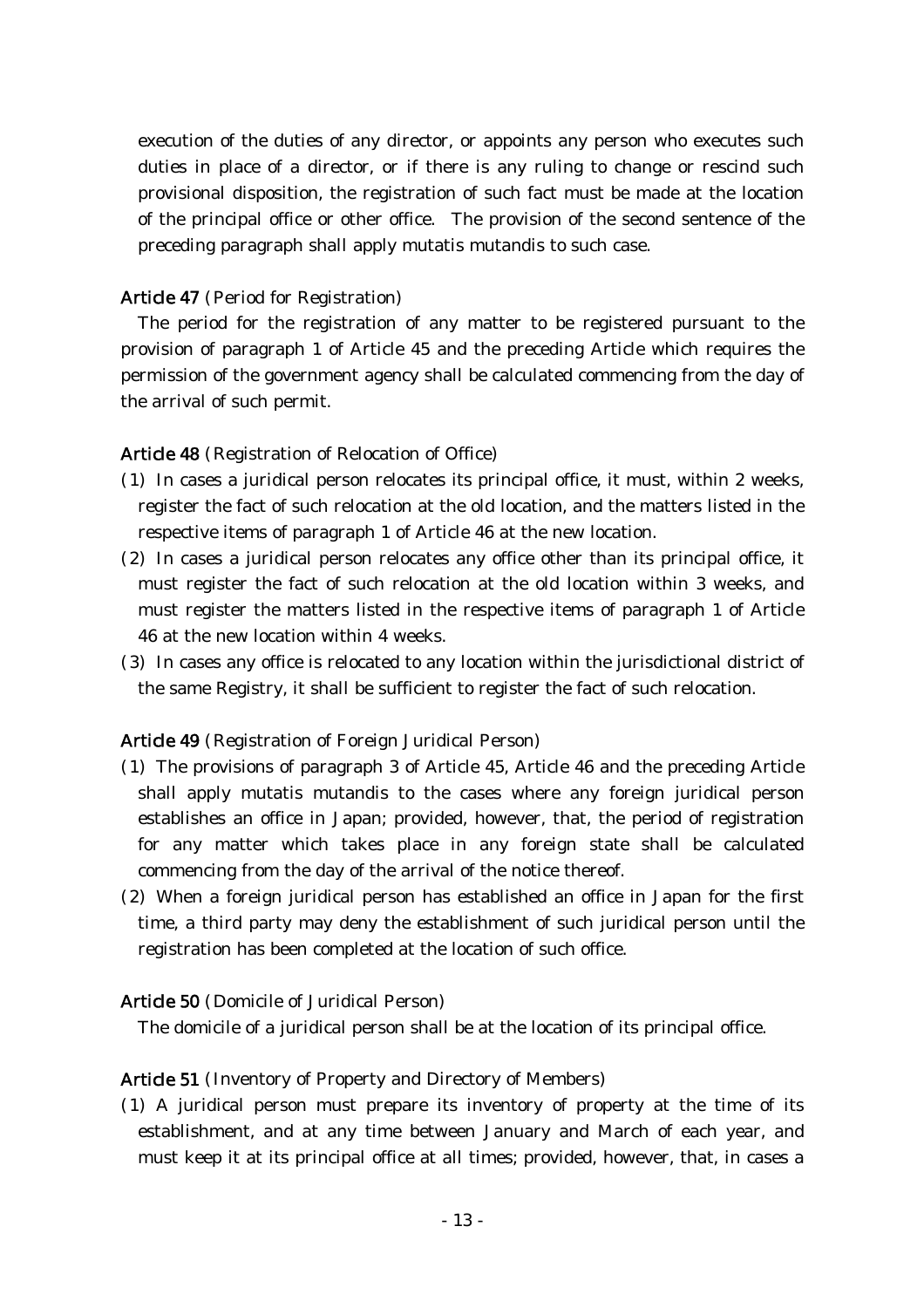juridical person establishes any specific fiscal year, it must prepare the inventory of property at the time of its establishment and at the end of its respective fiscal year.

(2) An incorporated association must keep its directory of members and make necessary changes whenever there is any change in the members.

## Section II Management of Juridical Persons

## Article 52 (Director)

- (1) A juridical person must have one or more director  $(s)$ .
- (2) In cases there is more than one director, unless otherwise provided in the articles of incorporation or act of endowment, the business of the juridical person shall be determined by the majority of all directors.

### Article 53 (Representative of Juridical Person)

The director(s) shall represent the juridical person with respect to any and all business of the juridical person; provided, however, that the director( $s$ ) may not act in contravention of the applicable provisions of the articles of incorporation or the  $purpose(s)$  of the act of endowment, and, in cases of an incorporated association, must comply with the applicable resolution of the general meeting.

## Article 54 (Limitation on Director's Authority of Representation)

No limitation on a director's authority may be asserted against a third party without knowledge.

#### Article 55 (Delegation of Director's Authority)

A director may delegate his/her authority on a specific act to other person( $s$ ) only in cases such delegation is not prohibited by the applicable articles of incorporation, act of endowment, or resolution of the general meeting of the members.

#### Article 56 (Provisional Director)

In cases there is any vacancy in the office of directors, if any damage is likely to occur due to the delay in the business, the court must, at the request of any interested person or a public prosecutor, appoint a provisional director.

## Article 57 (Conflict of Interest)

A director shall have no authority of representation as to any matter involving a conflict of interest between the juridical person and such director. In such case, the court must, at the request of any interested person or a public prosecutor, appoint a special agent.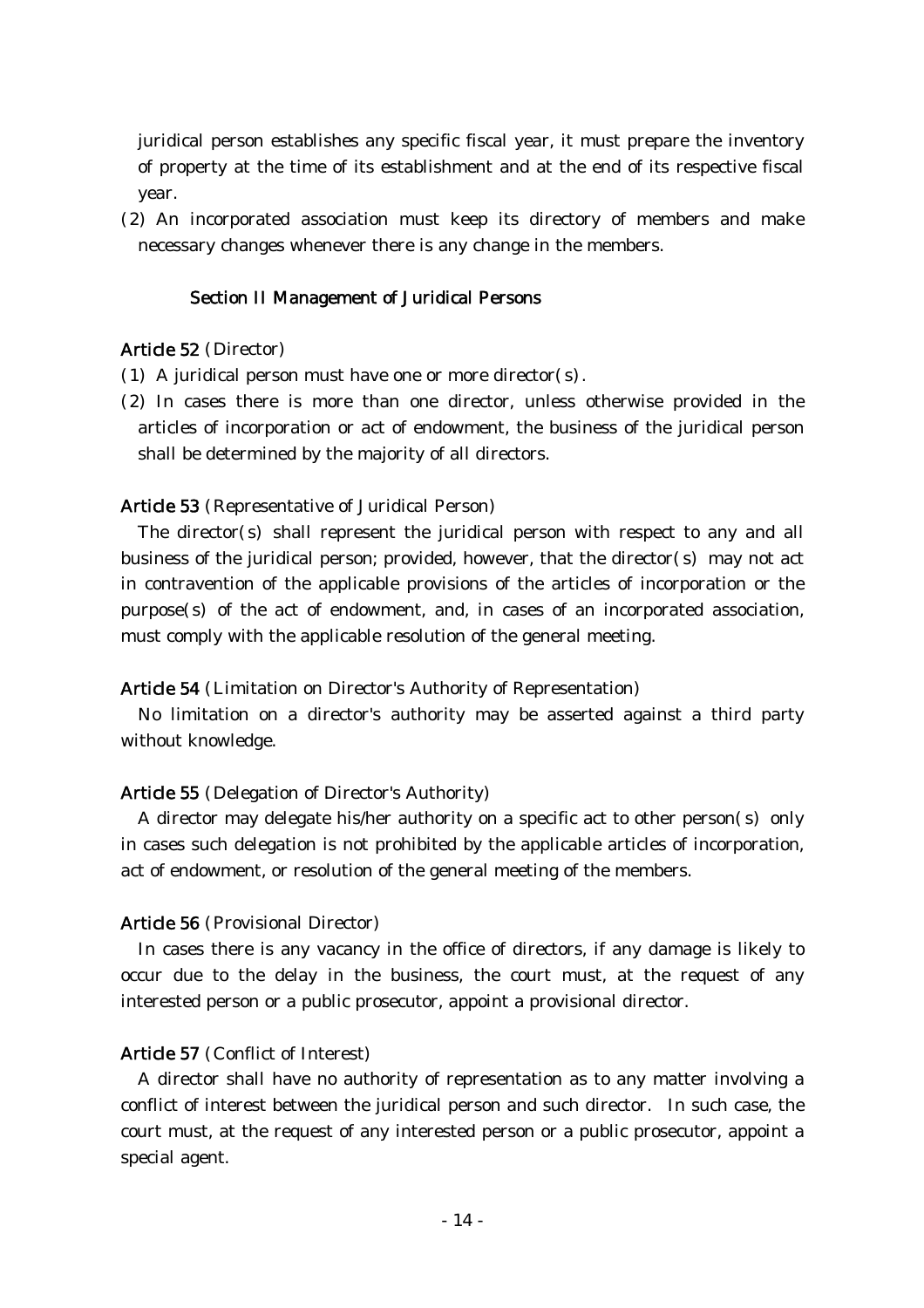### Article 58 (Auditor-Secretary)

A juridical person may appoint one or more auditor-secretary (ies) under the authority of the articles of incorporation, act of endowment or the resolution of the general meeting of the members.

### Article 59 (Duties of Auditor-Secretary)

The duties of an auditor-secretary shall be:

- $(i)$  to audit the status of the property of the juridical person;
- (ii) to audit the status of the execution of the business by the director  $(s)$ ;
- (iii) to submit a report to the general meeting of the members or to the competent government agency when he/she finds any violation of the applicable laws and regulations, articles of incorporation or act of endowment, or any significant impropriety with respect to the status of the property or the execution of the business; and
- $(iv)$  to convoke a general meeting of the members when it is necessary to submit the report set forth in the preceding item.

### Article 60 (Ordinary General Meeting)

The director(s) of an incorporated association must convoke an ordinary general meeting of the members at least once a year.

## Article 61 (Extraordinary General Meeting)

- (1) The director(s) of an incorporated association may convoke an extraordinary general meeting of the members whenever directors find it necessary.
- $(2)$  The director $(s)$  must convoke an extraordinary general meeting if one-fifth or more of all members so request by specifying the matter  $(s)$  which is/are the  $purpose(s)$  of the meeting; provided, however, that a ratio other than one-fifth may be stipulated by the articles of incorporation.

#### Article 62 (Convocation of General Meeting)

The notice of the convocation of the general meeting must be given at least five days prior to the scheduled day of the meeting in the manner provided in the articles of incorporation by specifying the matter  $(s)$  which is/are the purpose  $(s)$  of the meeting.

## Article 63 (Execution of Business of the Incorporated Association)

The business of the incorporated association shall be carried out pursuant to the applicable resolution of the general meeting, except those delegated to the director (s) or other officer (s) by the articles of incorporation.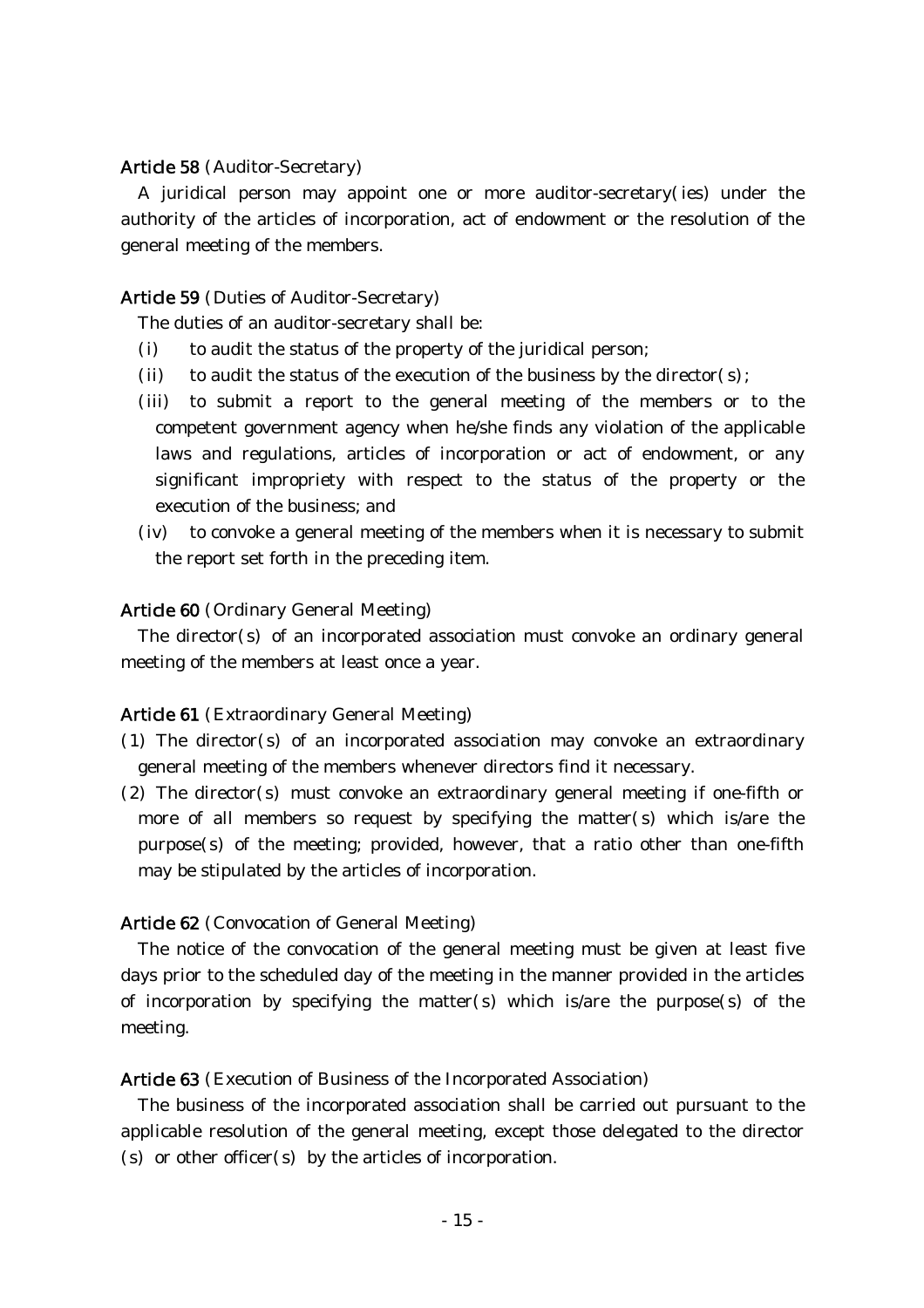Article 64 (Matters for Resolution of the General Meeting)

The general meeting may adopt a resolution only with respect to any matter which is notified in advance pursuant to the provision of Article 62; provided, however, that, this shall not apply where the articles of incorporation provide otherwise.

## Article 65 (Voting Right of Members)

- (1) The vote of each member shall be of equal value.
- $(2)$  A member who is not present in the general meeting may vote in writing or by proxy.
- (3) The provisions of the preceding two paragraphs shall not apply if the articles of incorporation provide otherwise.

## Article 66 (No Right to Vote)

In cases any resolution is to be made with respect to the relationship between the incorporated association and any particular member, such member shall have no vote.

### Article 67 (Supervision of Business of Juridical Person)

- ( )1 The business of a juridical person shall be subject to the supervision by the competent government agency.
- $(2)$  The competent government agency may issue to the juridical person any order which shall be necessary for the purpose its supervision.
- ( )3 The competent government agency may, by exercising its authority, inspect the status of the business and property of a juridical person at any time.

## Section III Dissolution of Juridical Person

### Article 68 (Causes of Dissolution of Juridical Person)

(1) A juridical person shall be dissolved because of:

- (i) the occurrence of any cause of dissolution provided in the articles of incorporation or act of endowment, as the case may be;
- (ii) the successful consummation of the business which is the purpose of the juridical person, or the impossibility of such successful consummation;
- (iii) the ruling to commence bankruptcy procedures; or
- (iv) the rescission of the permission of the establishment.
- $(2)$  In addition to the causes listed in the respective items of the preceding paragraph, an incorporated association shall be dissolved because of:
	- (i) the applicable resolution of the general meeting; or
	- $(iii)$  the attrition of all members.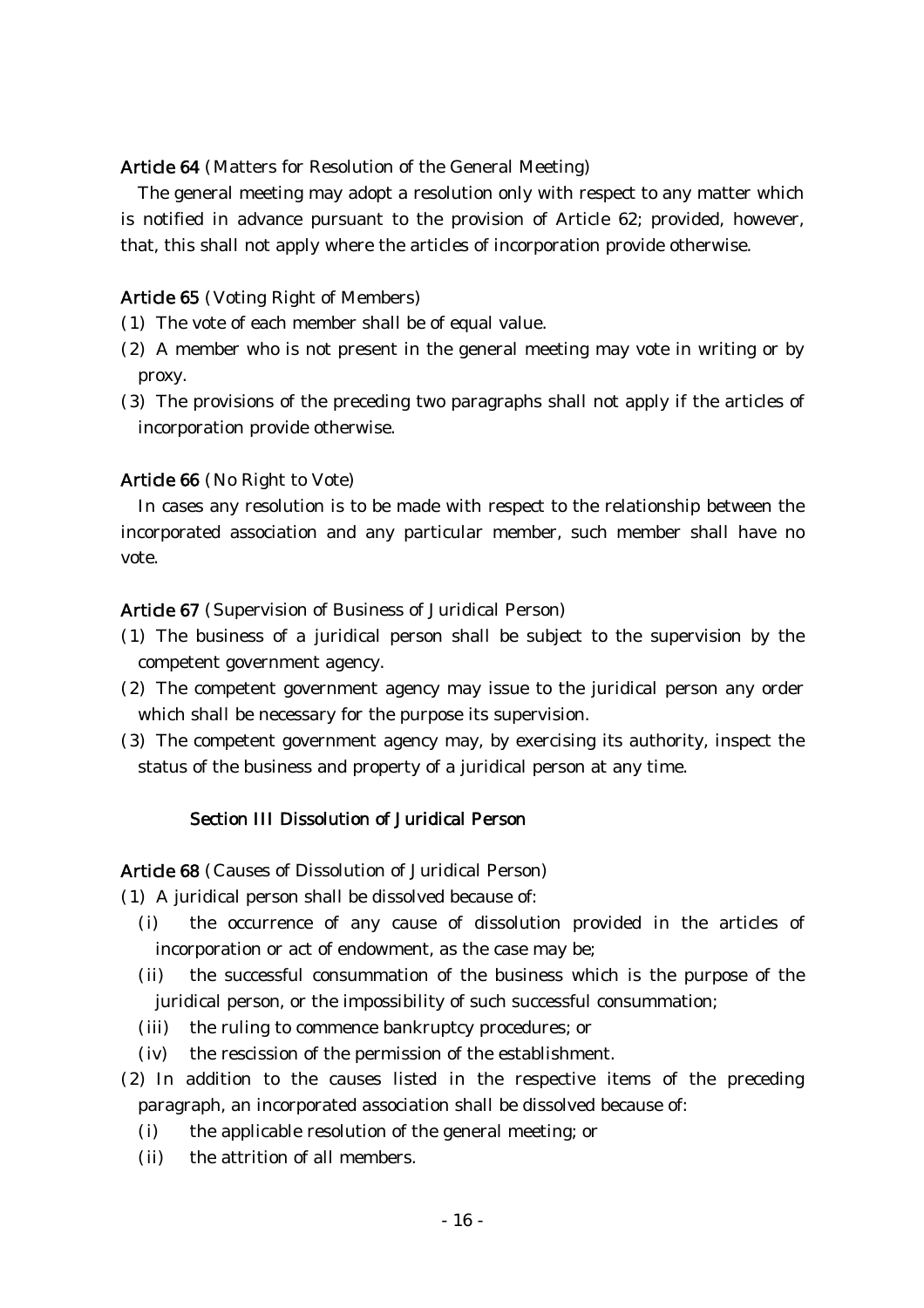Article 69 (Resolution for Dissolution of Juridical Person)

An incorporated association may not adopt a resolution for dissolution without the affirmative votes of three-fourths or more of all the members; provided, however, that, this shall not apply to the cases where it is provided otherwise in the articles of incorporation.

Article 70 (Commencement of Bankruptcy Procedures with respect to Juridical Person)

- ( )1 In cases a juridical person is unable to pay its debts in full out of its property, the court shall, at the filing of any director or any obligee or by exercising its authority, provide the ruling to commence bankruptcy procedures.
- $(2)$  In the case prescribed in the preceding paragraph, the director (s) must immediately file a petition for the commencement of bankruptcy procedure.

Article 71 (Rescission of Permission of Establishment of Juridical Person)

In cases a juridical person carries on any business which is outside the scope of its  $purpose(s)$ , or violates any conditions on which it obtained the permission of the establishment or any supervisory order issued by the competent government agency, or otherwise commits any act which is to prejudice the public interest, if the purpose of supervision cannot be achieved by any other means, the competent government agency may rescind its permission. The same shall apply if the juridical person, without any justifiable reason, does not conduct any business for three consecutive years or more.

### Article 72 (Vesting of Residual Assets)

- ( )1 The assets of a dissolved juridical person shall vest in the person who is designated in the articles of incorporation or act of endowment.
- (2) If the articles of incorporation or act of endowment does not designate any person with whom the right should be vested, or does not provide the manner to designate such person, the director  $(s)$  may, with the permission of the competent government agency, dispose of the assets of the relevant juridical person for any purpose which is similar to that of such juridical person; provided, however, that, in cases of an incorporated association, the resolution of the general meeting must be obtained.
- (3) Any asset which cannot be disposed of pursuant to the provisions of the preceding two paragraphs shall vest in the national treasury.

### Article 73 (Juridical Person under Liquidation)

A dissolved juridical person is deemed to still continue to exist to the extent of the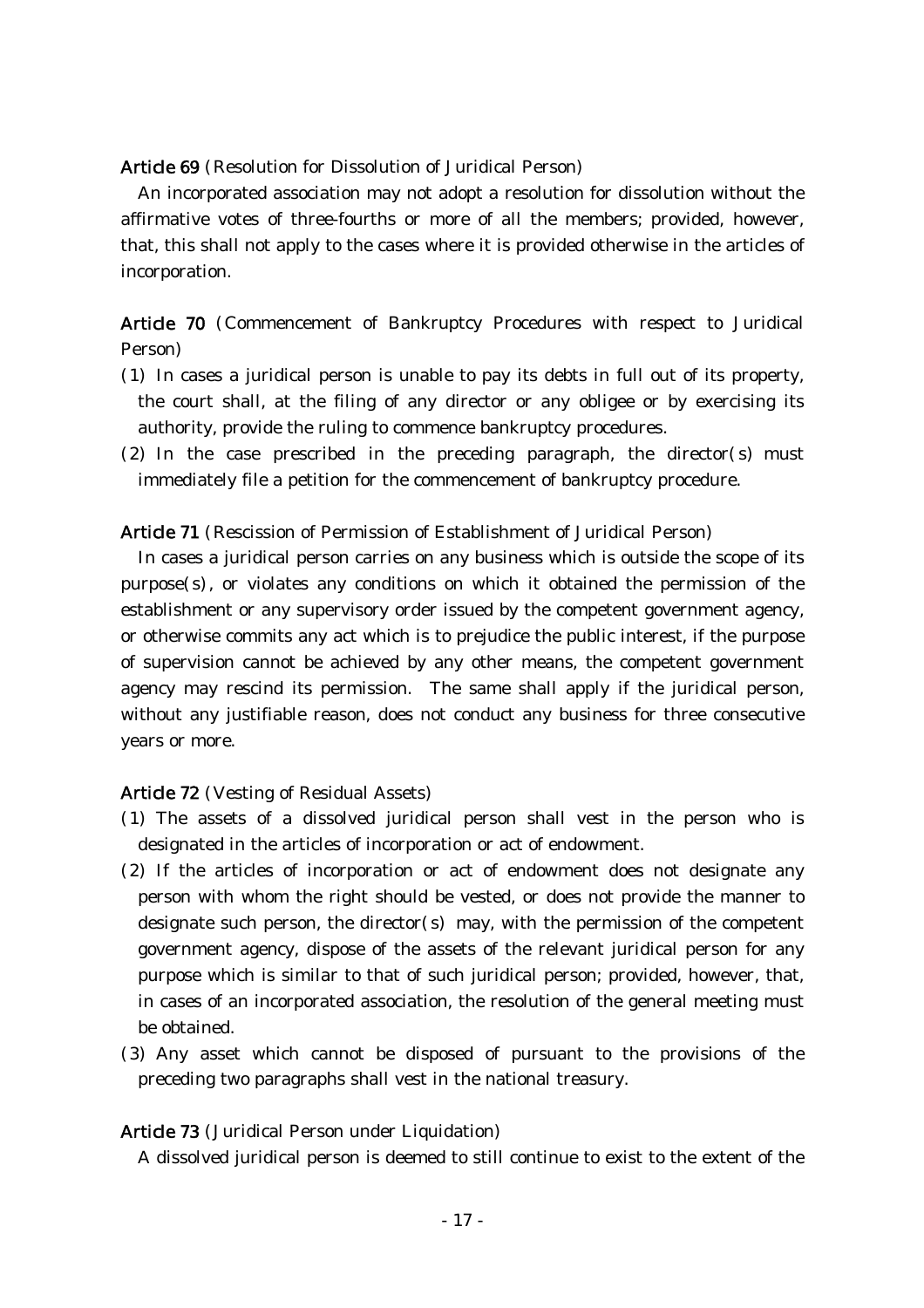purpose of the liquidation until the conclusion of such liquidation.

### Article 74 (Liquidator)

Except in cases of dissolution by the operation of the ruling to commence bankruptcy procedures, when a juridical person is dissolved, its director(s) shall become the liquidator(s); provided, however, that, this shall not apply to the cases where an applicable provision of any articles of incorporation or act of endowment otherwise provides, or any person other than the director( $s$ ) has been appointed as the liquidator( $s$ ) in the general meeting.

### Article 75 (Appointment of Liquidator by Court)

If no liquidator is identified pursuant to the provisions of the preceding article, or if any damage is likely to occur due to the vacancy in the office of a liquidator, the court may appoint a liquidator at the request of any interested person or a public prosecutor, or by exercising its authority.

#### Article 76 (Dismissal of Liquidator)

If there is any important reason for doing so, the court may dismiss a liquidator at the request of any interested person or a public prosecutor, or by exercising its authority.

Article 77 (Registration and Filing of Liquidators' Particulars and Dissolution)

- ( )1 Except in cases of the ruling to commence bankruptcy procedures and the rescission of the permission of the establishment, the liquidator must register his/her name and domicile as well as the cause and the date of the dissolution within two weeks from the dissolution at the location of the principal office, and within three weeks from the dissolution at the location of its other office, and file such matter with the competent government agency.
- $(2)$  A liquidator who has assumed his/her office during the course of the liquidation must register his/her name and domicile within two weeks from the assumption of his/her office at the location of the principal office, and within three weeks from the assumption of his/her office at the location of its other office, and file such matter with the competent government agency.
- ( )3 The provisions of the preceding paragraph shall apply mutatis mutandis to the liquidator who has assumed his/her office in the case of dissolution due to the rescission of the permission of the establishment.

#### Article 78 (Duties and Authority of Liquidator)

- $(1)$  A liquidator shall have the duties to:
	- (i) conclude the current business;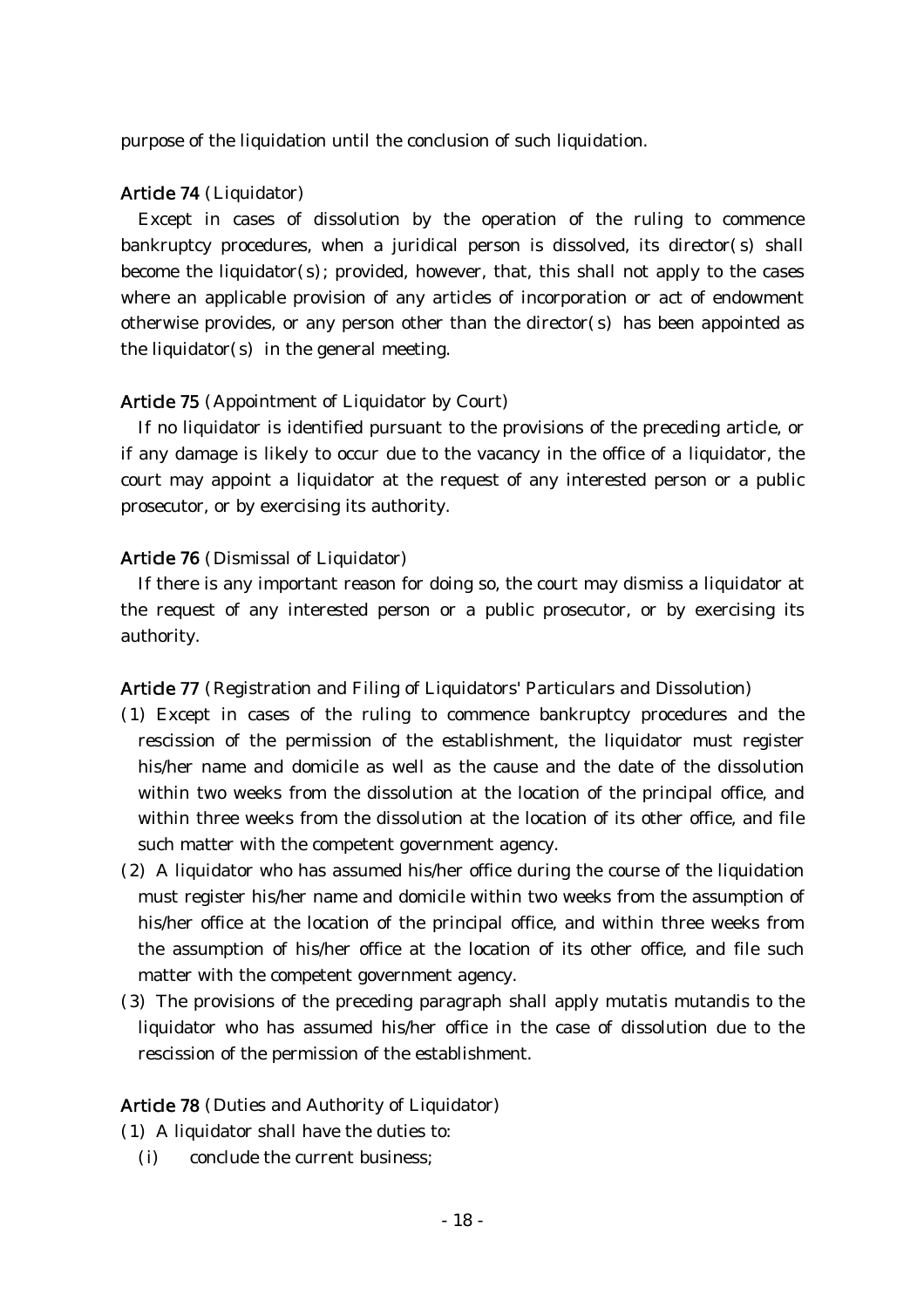- (ii) collect debts and perform obligations; and
- (iii) deliver the residual assets.
- (2) The liquidator may perform any and all acts in order to perform its duties listed in the respective items of the preceding paragraph.

## Article 79 (Request for Filing of Claims)

- (1) Within two months from the day when he/she takes office, the liquidator( $s$ ) must require the relevant obligees, by releasing a public notice on at least three occasions, to file their claims within a stated period, in which case such notice period may not be less than two months.
- $(2)$  The public notice set forth in the preceding paragraph must note that any claim of an obligee shall be excluded from the liquidation procedure unless he/she submits his/her claim within the stated period; provided, however, that that the liquidator may not exclude any known obligee.
- (3) The liquidator must require the filing of the claim to each of the known obligees.
- $(4)$  The public notice pursuant to the provision of paragraph 1 above shall be given by publishing it in the Official Gazette.

### Article 80 (Filing of Claim after Lapse of the Stated Period)

Any obligee who submits its claim after the lapse of the period set forth in paragraph 1 of the preceding Article shall be entitled to make its claim only to the assets which, after all debts of the juridical person have been fully paid, is not yet delivered to the person with vested rights.

Article 81 (Commencement of Bankruptcy Procedure with respect to Juridical Person under Liquidation)

- ( )1 When it has become apparent during the liquidation procedure that the assets of the relevant juridical person is not sufficient to fully pay its debts, the liquidator must immediately file a petition for the commencement of bankruptcy procedures and make a public notice of such fact.
- (2) In cases any juridical person under the liquidation procedure has become subject to the ruling of the commencement of bankruptcy procedures, if the administration of the relevant procedure has been transferred to the trustee in bankruptcy, it is deemed that the liquidator has completed his/her duties.
- ( )3 In the case prescribed in the preceding paragraph, if the juridical person under the liquidation procedure has already paid any money to the obligees, or has delivered any asset to the person with vested rights, the trustee in bankruptcy may retrieve such money or asset.
- $(4)$  The public notice pursuant to the provision of paragraph 1 above shall be made by publishing it in the Official Gazette.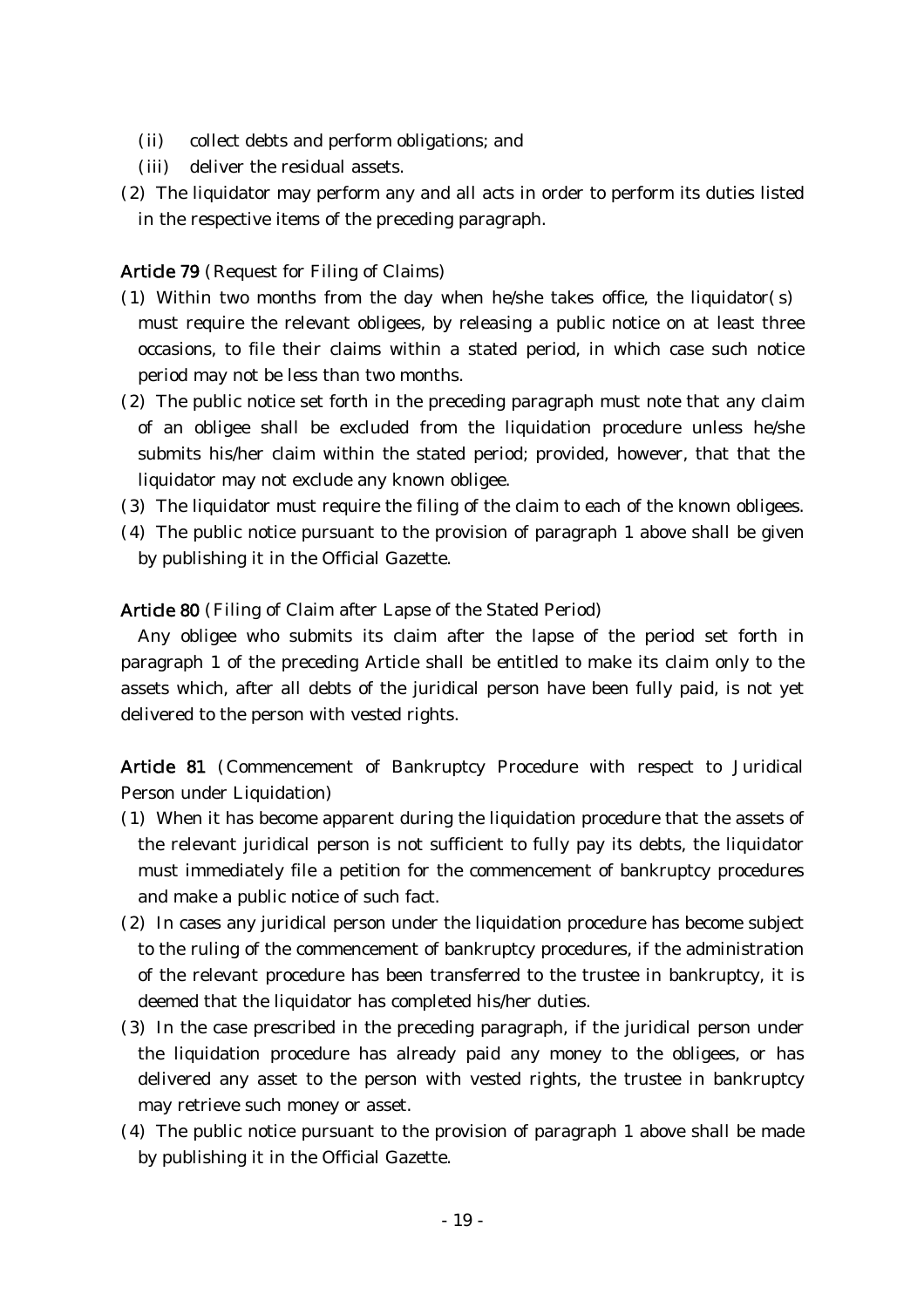## Article 82 (Supervision by the Court)

- ( )1 The dissolution and liquidation of a juridical person shall be subject to the supervision of the court.
- $(2)$  The court may, by exercising its authority, conduct any inspection which may be necessary for the supervision set forth in the preceding paragraph.

## Article 83 (Filing of Conclusion of Liquidation Procedure)

When any liquidation procedure has been concluded, the liquidator must file such fact with the competent government agency.

## Section IV Supplementary Rules

Article 84 (Delegation of Authorities of Competent Government agency)

The authorities of the competent government agency provided in this Chapter may be delegated, in whole or in part, to any government agency of the national government pursuant to the applicable cabinet order.

Article 84-2 (Processing of the Business of the Competent Government agency by Executive Agency of Prefectural Government)

- (1) The execution of the authorities of the applicable competent government agency provided in this Chapter may be administered, in whole or in part, by the governor or other executive agency of the relevant prefectural government (hereinafter referred to as "prefectural executive agency") pursuant to the applicable cabinet order.
- $(2)$  In the case set forth in the preceding paragraph, the applicable competent government agency may instruct the applicable prefectural executive agency with respect to the issuance of any order for supervisory purpose or the rescission of the permission of the establishment to the relevant juridical person pursuant to the applicable cabinet order.
- ( )3 In the case referred to in paragraph 1, the competent government agency may establish the standard to be complied with by the applicable prefectural executive agency in its administration.
- (4) When the applicable competent government agency establishes the standard set forth in the preceding paragraph, they must make a public announcement thereof.

## Section V Penal Provisions

## Article 84-3

( )1 A director, auditor-secretary, or liquidator of a juridical person shall be made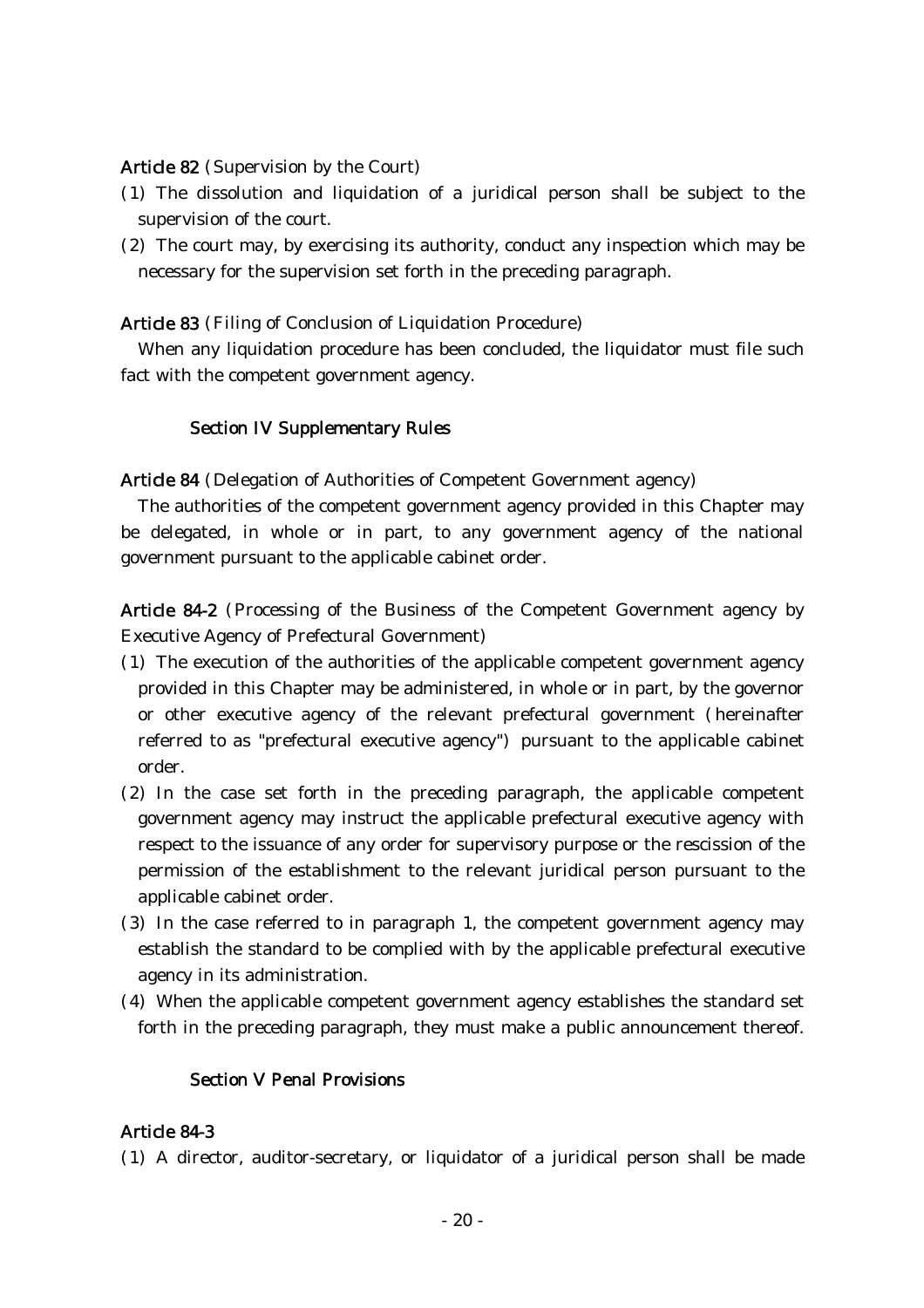subject to a civil fine of not more than 500,000 Yen if he/she:

- (i) fails to effect any registration provided in this Chapter;
- (ii) violates the provision of Article 51, or makes any false entry in the inventory of property or directory of members;
- (iii) has obstructed any inspection by the competent government agency, any government agency of the national government to which the authorities of the competent government agency are delegated, or any prefectural executive agency which administers the execution of the authorities of the competent government agency, or the court pursuant to the provision of paragraph 3 of Article 67 or paragraph 2 of Article 82;
- (iv) violates any order for supervisory purpose issued by the competent government agency, any government agency of the national government to which the authorities of the competent government agency are delegated, or any prefectural executive agency which administers the execution of the authorities of the competent government agency pursuant to the provision of paragraph 2 of Article 67;
- $(v)$  has made any misrepresentation to, or has concealed any fact from, any government agency, any prefectural executive agency which administers the execution of the authorities of the competent government agency, or the general meeting;
- (vi) fails to file a petition for the commencement of bankruptcy procedures pursuant to the provision of paragraph 2 of Article 70 or paragraph 1 of Article 81; or
- (vii) has failed to make the public notice required under paragraph 1 of Article 79 or paragraph 1 of Article 81, or has made any improper public notice.
- $(2)$  Any person who violates the provision of Article 35 shall be subject to a civil fine of not more than Yen 100,000.

### Chapter IV Things

### Article 85 (Definition)

The term "Things" as used in this Code shall mean tangible thing.

### Article 86 (Real Estate and Movables)

- ( )1 Land and any fixtures thereto are regarded as real estate.
- (2) Any Thing which is not real estate is regarded as movable.
- (3) A bearer certificate of claims is deemed to be movable.

## Article 87 (Principal and Appurtenance)

( )1 If the owner of a Thing attaches to it any other Thing he/she owns to make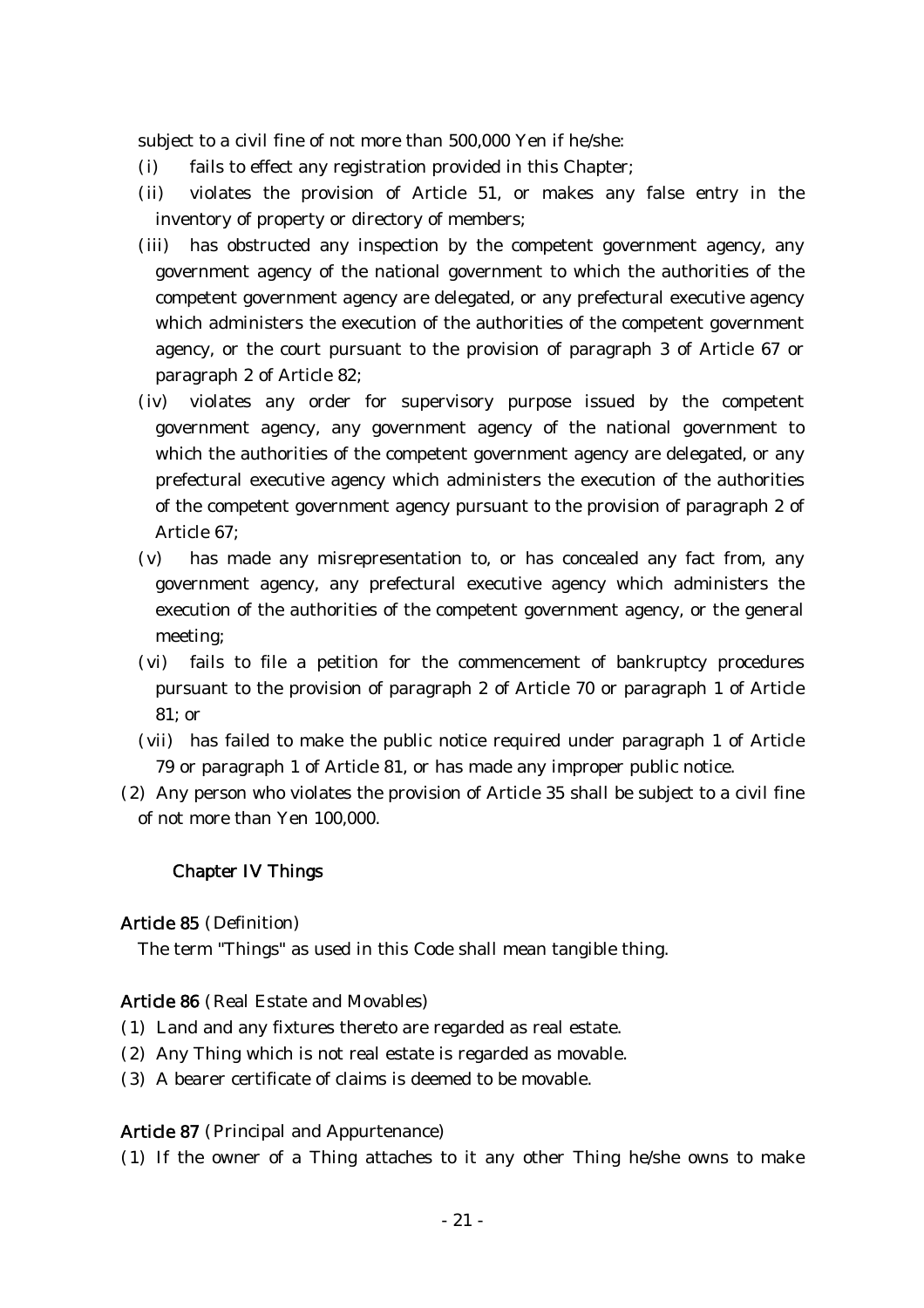other Thing available for the permanent use of the former Thing, such other Thing which was attached is regarded as appurtenance.

 $(2)$  Appurtenance shall be subject to the disposition of the principal.

## Article 88 (Natural Fruits and Legal Fruits)

- ( )1 Products which are obtained from the intended use of a Thing are regarded as Natural Fruits.
- (2) Money or other Thing to be obtained in exchange for the use of any Thing are regarded as Legal Fruits.

## Article 89 (Vesting of Fruits)

- ( )1 Natural Fruits shall vest in the person who has the right to obtain them when they are severed from the origin.
- (2) Legal Fruits shall be acquired in proportion to the number of days depending on the duration of the right to obtain them.

### Chapter V Juristic Acts

## Section I General Provisions

#### Article 90 (Public Policy)

A juristic act with any purpose which is against public policy is void.

### Article 91 (Manifestation of Intention Inconsistent with Default Rules)

If any party to a juristic act manifests any intention which is inconsistent with a provision in any laws and regulations not related to public policy, such intention shall prevail.

#### Article 92 (Custom Inconsistent with Default Rules)

In cases there is any custom which is inconsistent with a provision in any law or regulation not related to public policy, if it is found that any party to a juristic act has the intention to abide by such custom, such custom shall prevail.

### Section II Manifestation of Intention

## Article 93 (Concealment of True Intention)

The validity of the manifestation of intention shall not be impaired even if the person who makes the manifestation knows that it does not reflect his/her true intention; provided, however, that, in cases the other party knew, or could have known, the true intention of the person who makes the manifestation, such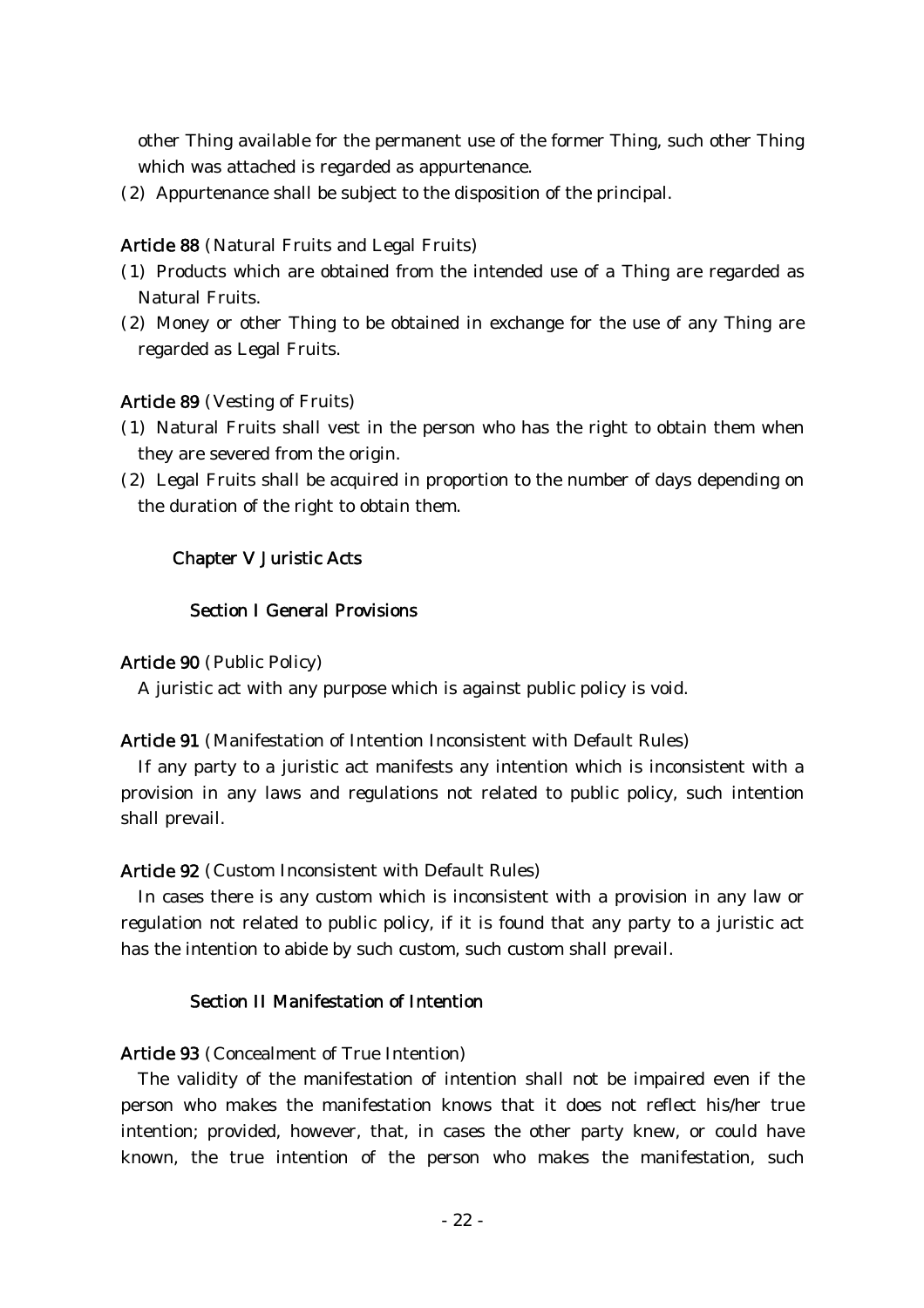manifestation of intention shall be void.

## Article 94 (Fictitious Manifestation of Intention)

- ( )1 Any fictitious manifestation of intention made in collusion with another party (ies) shall be void.
- $(2)$  The nullity of the manifestation of intention pursuant to the provision of the preceding paragraph may not be asserted against a third party without knowledge.

## Article 95 (Mistake)

Manifestation of intention has no effect when there is a mistake in any element of the juristic act in question; provided, however, that the person who made the manifestation of intention may not assert such nullity by himself/herself if he/she was grossly negligent.

## Article 96 (Fraud or Duress)

- ( )1 Manifestation of intention which is induced by any fraud or duress may be rescinded.
- (2) In cases any third party commits any fraud inducing any person to make a manifestation of intention to the other party, such manifestation of intention may be rescinded only if the other party knew such fact.
- (3) The rescission of the manifestation of intention induced by the fraud pursuant to the provision of the preceding two paragraphs may not be asserted against a third party without knowledge.

Article 97 (Manifestation of Intention to Person at a Distance)

- ( )1 Manifestation of intention to a person at a distance shall become effective at the time of the arrival of the notice to the other party.
- $(2)$  The validity of manifestation of intention to a person at a distance shall not be impaired even if the person who made the manifestation dies or loses his/her capacity to act after the dispatch of the notice.

## Article 98 (Manifestation of Intention by Public Notice)

- ( )1 Manifestation of intention may be made by means of public notice if the person who makes the manifestation is unable to identify the other party or is unable to identify the whereabouts of the other party.
- $(2)$  The public notice set forth in the preceding paragraph shall be effected by posting the notice at the posting area of the relevant court and publishing the fact of such posting in the Official Gazette at least once in accordance with the applicable provisions of the Code of Civil Procedure  $(Act No. 109 of 1996)$ regarding the service of the public notice; provided, however, that the court may, if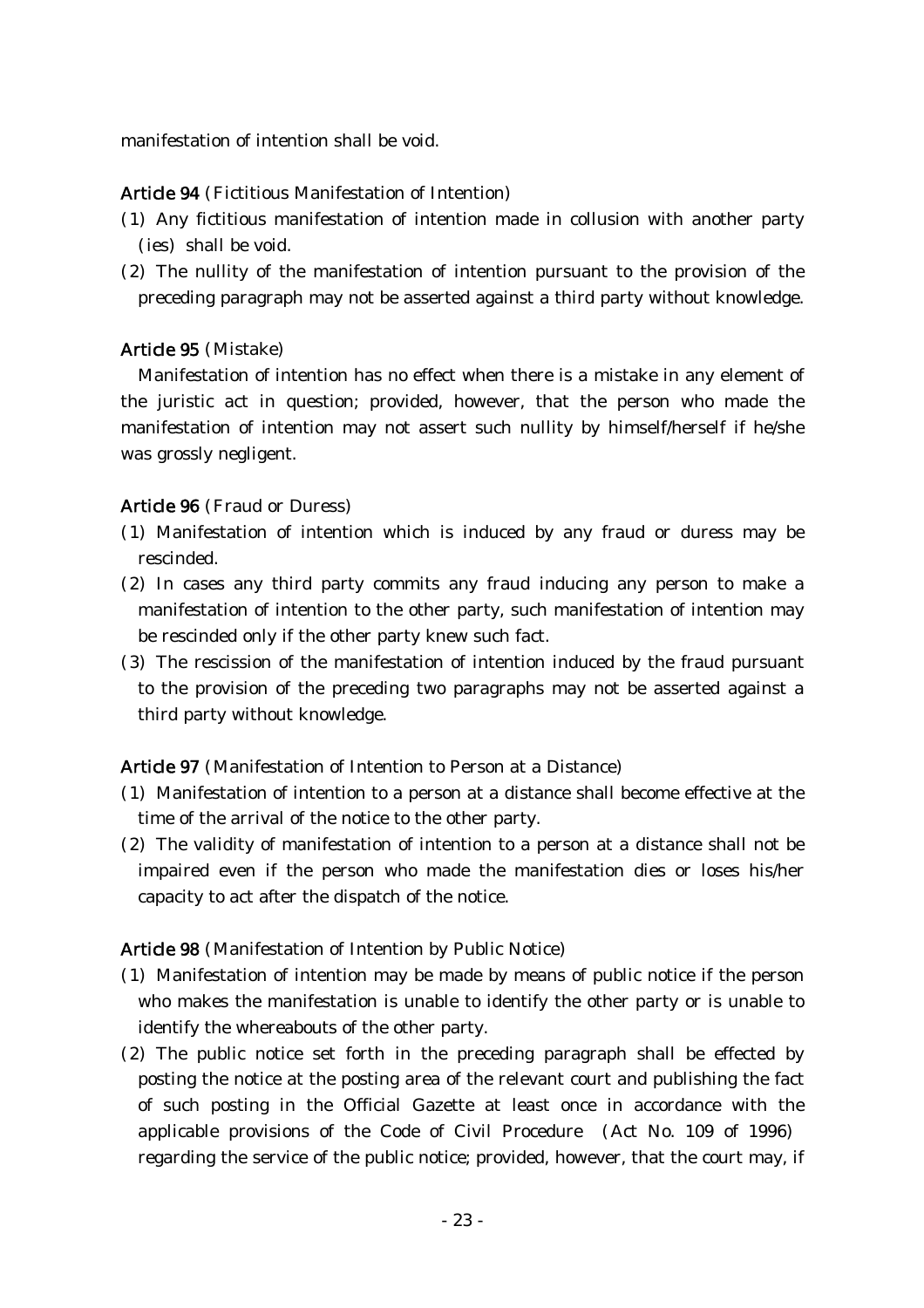it finds it suitable, order to post the notice at a posting area of the city office, ward office, or town/village office or any facility equivalent to the above in lieu of the publication in the Official Gazette.

- (3) Manifestation of intention by means of public notice is deemed to have arrived at the other party upon elapse of two weeks after the day when the notice was last published in the Official Gazette, or the day on which any posting in lieu of such publication started, whichever comes first; provided, however, that the service of such notice shall not take effect if the person who makes the manifestation is negligent in not identifying the other party or not identifying the whereabouts of the other party.
- (4) The procedure regarding the public notice shall be subject to the jurisdiction of the summary court which has jurisdiction over the area where the person who makes the manifestation of intention has his/her domicile in cases he/she is unable to identify the other party, or over the area of the last known domicile of the other party in cases the whereabouts of the other party cannot be identified.
- (5) The court must require the person who makes the manifestation of intention to prepay the expenses regarding the public notice.

## Article 98-2 (Capacity to Receive the Manifestation of Intention)

In cases the other party to the manifestation of intention is a minor or an adult ward at the time when the other party receives such manifestation of intention, the person who made the manifestation of intention may not assert his/her manifestation of intention against such other party; provided, however, that, this shall not apply after the statutory agent of such other party has acquired the knowledge of such manifestation of intention.

### Section III Agency

Article 99 (Requirements and Effect of Act of Agent)

- ( )1 A manifestation of intention made by an agent representing that the same is made on behalf of the principal within the scope of the agent's authority binds the principal.
- $(2)$  The provision of the preceding paragraph shall apply mutatis mutandis to any manifestation of intention made by a third party to an agent.

Article 100 (Manifestation of Intention made with no Indication that it is made on behalf of the Principal)

Any manifestation of intention made by an agent with no indication that it is made on behalf of the principal is deemed to have been made for the agent's own behalf; provided, however, that, in cases the other party knew, or could have known,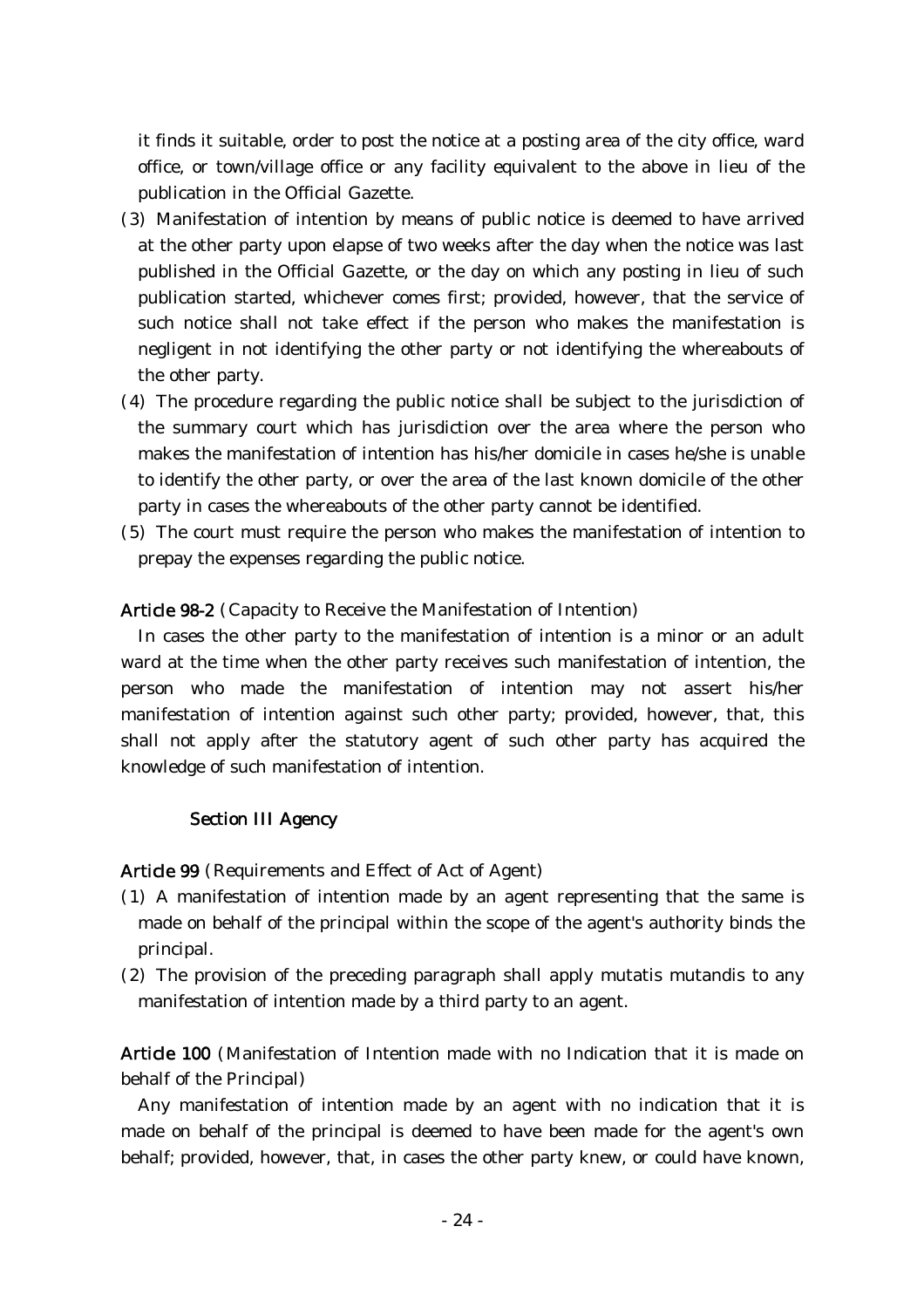that the agent is acting on behalf of the principal, the provision of the preceding paragraph shall apply mutatis mutandis.

## Article 101 (Defect in Act of Agent)

- (1) In cases the validity of a manifestation of intention should be affected by any absence of intention, any fraud, any duress, or any negligence in knowing or not knowing any particular circumstance, whether or not such fact existed shall be determined with reference to the agent.
- $(2)$  In cases an agent is entrusted to perform any specific juristic act, if the agent performs such act in accordance with the instructions of the principal, the principal may not assert that the agent did not know a particular circumstance which the principal knew. The same shall apply to any circumstance which the principal did not know due to his/her negligence.

# Article 102 (Agent's Capacity to Act)

An agent need not to be a person with the capacity to act.

Article 103 (Authority of Agent with no Specified Authority)

An agent who has no specified authority shall have the authority to do the following acts only:

- (i) acts of preservation; and
- (ii) acts which have the purpose of using or improving any Thing or right which is the subject of the agency to the extent such act does not change the nature of such property or right.

# Article 104 (Appointment of Sub-agent by Agent)

A privately appointed agent may not appoint its sub-agent unless the authorization of the principal is obtained or there is an unavoidable reason to do so.

Article 105 (Responsibility of Agent Who Appointed Sub-agent)

- ( )1 If an agent appoints a sub-agent pursuant to the provisions of the preceding Article, it shall be responsible vis-à-vis the principal for the appointment and supervision of such sub-agent.
- $(2)$  A privately appointed agent shall not assume the responsibility set forth in the preceding paragraph if it appointed the sub-agent in accordance with the nomination by the principal; provided, however, that, this shall not apply to the cases where the agent knows that the sub-agent is unsuitable or untrustworthy, and fails to notify the principal thereof or to dismiss the sub-agent.

Article 106 (Appointment of Sub-agent by Statutory Agent)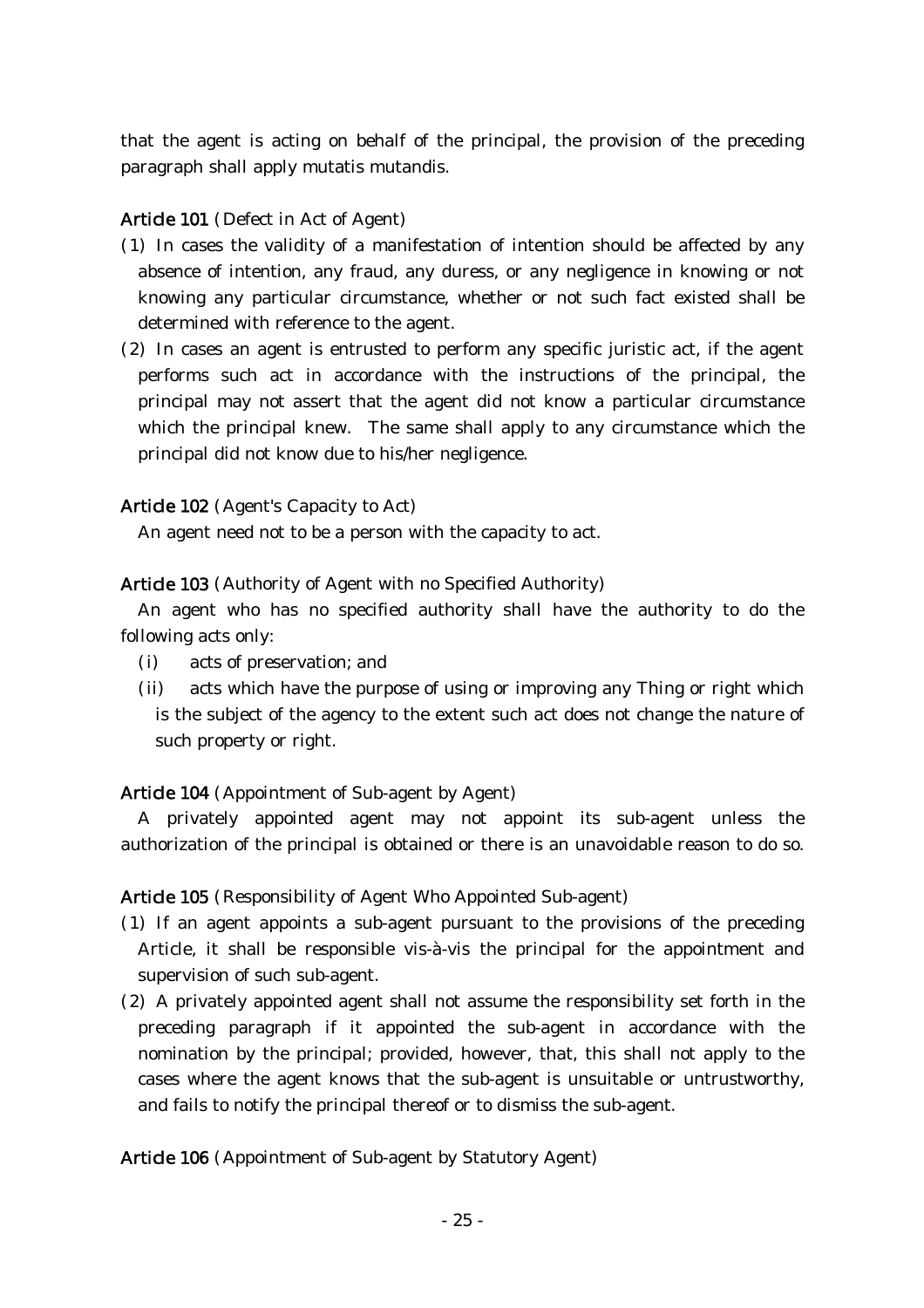A statutory agent may appoint a sub-agent on its own responsibility. In such case, if there is any unavoidable reason, it shall assume only the responsibility set forth in paragraph 1 of the preceding Article.

## Article 107 (Authority of Sub-agent)

- ( )1 A sub-agent shall represent the principal with respect to any act within the scope of its authority.
- $(2)$  A sub-agent shall have the same rights and obligations as those of the agent vis-à-vis the principal and third parties.

### Article 108 (Self-Contract and Representation of both Parties)

An agent may not be the agent of the other party or the agent of both parties in the same juristic act; provided, however, that, this shall not apply where the act constitutes the performance of any obligation, or the act is authorized by the principal in advance.

Article 109 (Apparent Authority due to Manifestation of Grant of Authority of Agency)

A person who manifested to a third party that he/she granted certain authority of agency to other person(s) shall be liable for any act performed by such other person (s) with third parties within the scope of such authority, unless such third parties knew, or were negligent in not knowing, that such other person( $s$ ) were not granted the authority of agency.

### Article 110 (Apparent Authority of Act Exceeding Authority)

The provision of the main clause of the preceding Article shall apply mutatis mutandis to the case where an agent performs any act exceeding its authority and a third party has reasonable grounds for believing that the agent has the authority.

Article 111 (Ground of Termination of Authority of Agency)

- (1) The authority of agency shall be terminated upon:
	- (i) death of the principal; and
	- (ii) death of the agent, or ruling of the commencement of bankruptcy procedures or order for commencement of guardianship against the agent.
- $(2)$  The authority of a privately appointed agent by mandate shall be terminated, other than on the grounds listed in the respective items of the preceding paragraph, upon the termination of the contract appointing him/her.

## Article 112 (Apparent Authority After Termination of Authority of Agency)

Termination of the authority of agency may not be asserted vis-à-vis a third party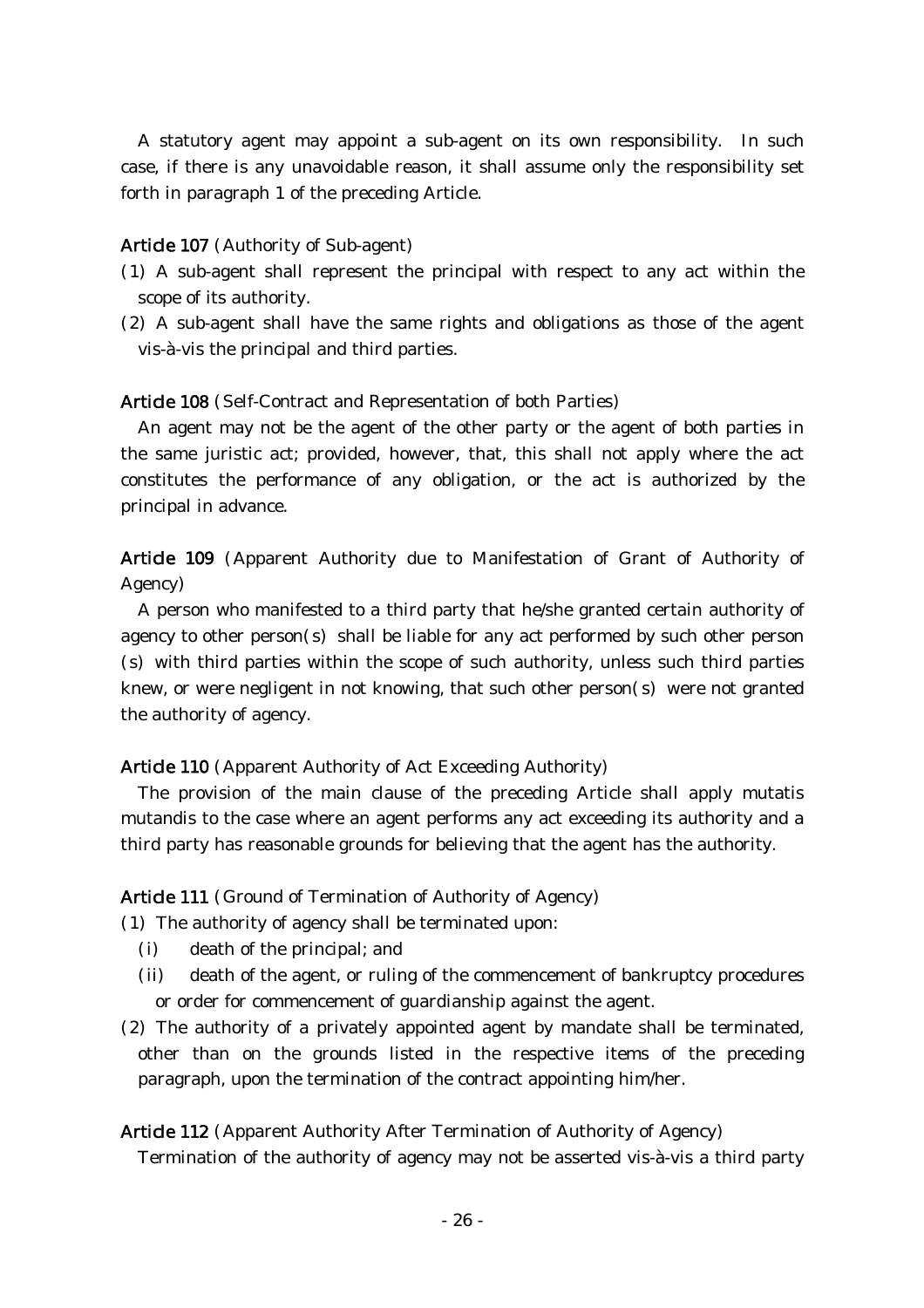without knowledge; provided, however, that, this shall not apply to the cases where such third party was negligent in not knowing such fact.

## Article 113 (Unauthorized Agency)

- (1) Any contract concluded by a person who holds himself/herself out as an agent of others without authority of agency shall be void vis-à-vis the principal unless ratified by the principal.
- (2) Any ratification or refusal to ratify may not be asserted vis-à-vis the counterparty unless it is made to such counterparty; provided, however, that, this shall not apply to the cases where the counterparty has come to know such fact.

## Article 114 (Right of Notice of Counterparty of Unauthorized Agency)

In the case referred to in the preceding Article, the counterparty may require the principal, by fixing a reasonable period of time, to make a definite answer on whether or not he/she will ratify within such period of time. In such case, if the principal fails to make any definite answer within such period, he/she is deemed to have refused to ratify.

## Article 115 (Right to Rescind of Counterparty of Unauthorized Agency)

A contract concluded by a person without any authority of agency may be rescinded by the counterparty until the principal ratifies it; provided, however, that, this shall not apply to the cases where the counterparty knew at the time of the conclusion of the contract that the agent had no authority of agency.

## Article 116 (Ratification of Act of Unauthorized Agency)

Ratification shall be effective retroactively as of the time of the conclusion of the contract unless other intention is manifested; provided, however, that no right of a third party may be prejudiced.

## Article 117 (Liability of Unauthorized Agent)

- ( )1 A person who concluded a contract holding himself/herself out as an agent of another person shall be liable to the counterparty for the performance of the contract or damages as chosen by such counterparty if he/she is unable to prove his/her authority of agency nor obtain the ratification of the principal.
- $(2)$  The provisions of the preceding paragraph shall not apply if the counterparty knew, or was negligent in not knowing, that the person who concluded a contract holding himself/herself out as an agent of another person had no authority of agency, or if the person who concluded a contract holding himself/herself out as an agent of another person had no capacity to act.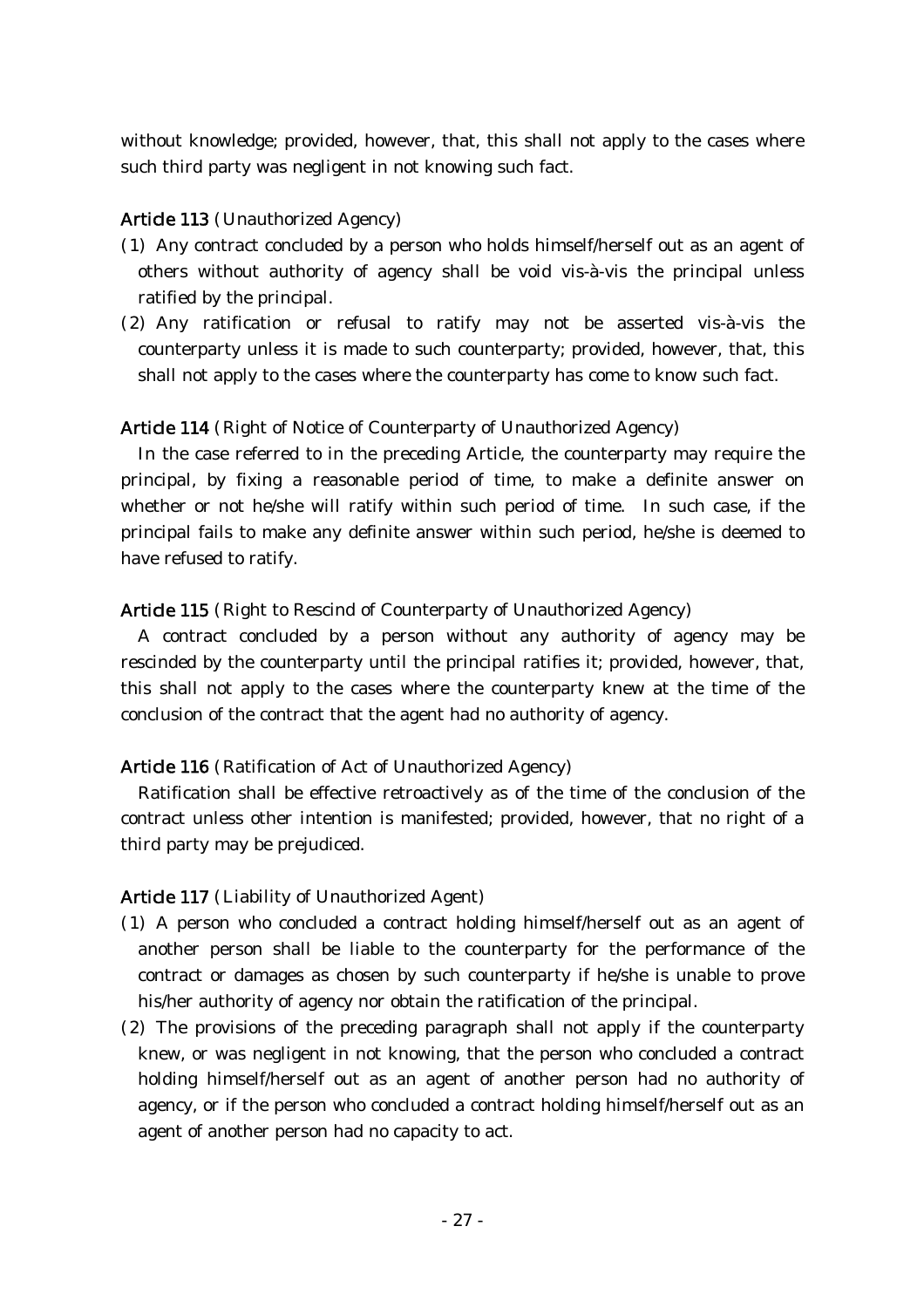### Article 118 (Unauthorized Agency in Unilateral Juristic Act)

With respect to a unilateral juristic act, the provisions of Articles 113 to the preceding Article inclusive shall apply mutatis mutandis only in cases the counterparty, at the time of such act, agrees that the person who holds himself/herself as an agent will act without authority of agency, or did not contest the authority of agency of such person. The above provisions shall also apply mutatis mutandis in cases any person performs a unilateral juristic act vis-à-vis any person without authority of agency with the consent of such person.

## Section IV Nullity and Rescission of Acts

### Article 119 (Ratification of Acts which are Void)

An act which is void does not become effective by ratification; provided, however, that, if a party ratifies any act knowing that such act is void, it is deemed that he/she acted de novo.

#### Article 120 (Persons with the Right to Rescind Act)

- (1) An act which may be rescinded on the grounds of the limited capacity to act of the person who performed such act may be rescinded only by the person whose capacity to act is limited, or its agent, successor, or a person who has the authority to give consent.
- (2) An act which may be rescinded on the grounds of fraud or duress may be rescinded only by the person who made such defective manifestation of intention, or his/her agent or successor.

### Article 121 (Effect of Rescission)

An act which is rescinded is deemed void ab initio; provided, however, that a person with limited capacity to act shall have the obligation to reimburse to the extent that he/she is actually enriched as a result of such act.

#### Article 122 (Ratification of Rescindable Acts)

A rescindable act may not be rescinded from the time when the person set forth in Article 120 ratifies it; provided, however, that ratification may not prejudice the rights of third parties.

### Article 123 (Method of Rescission and Ratification)

In cases the counterparty to a rescindable act is identified, the rescission or ratification of such act shall be made by the manifestation of intention to such counterparty.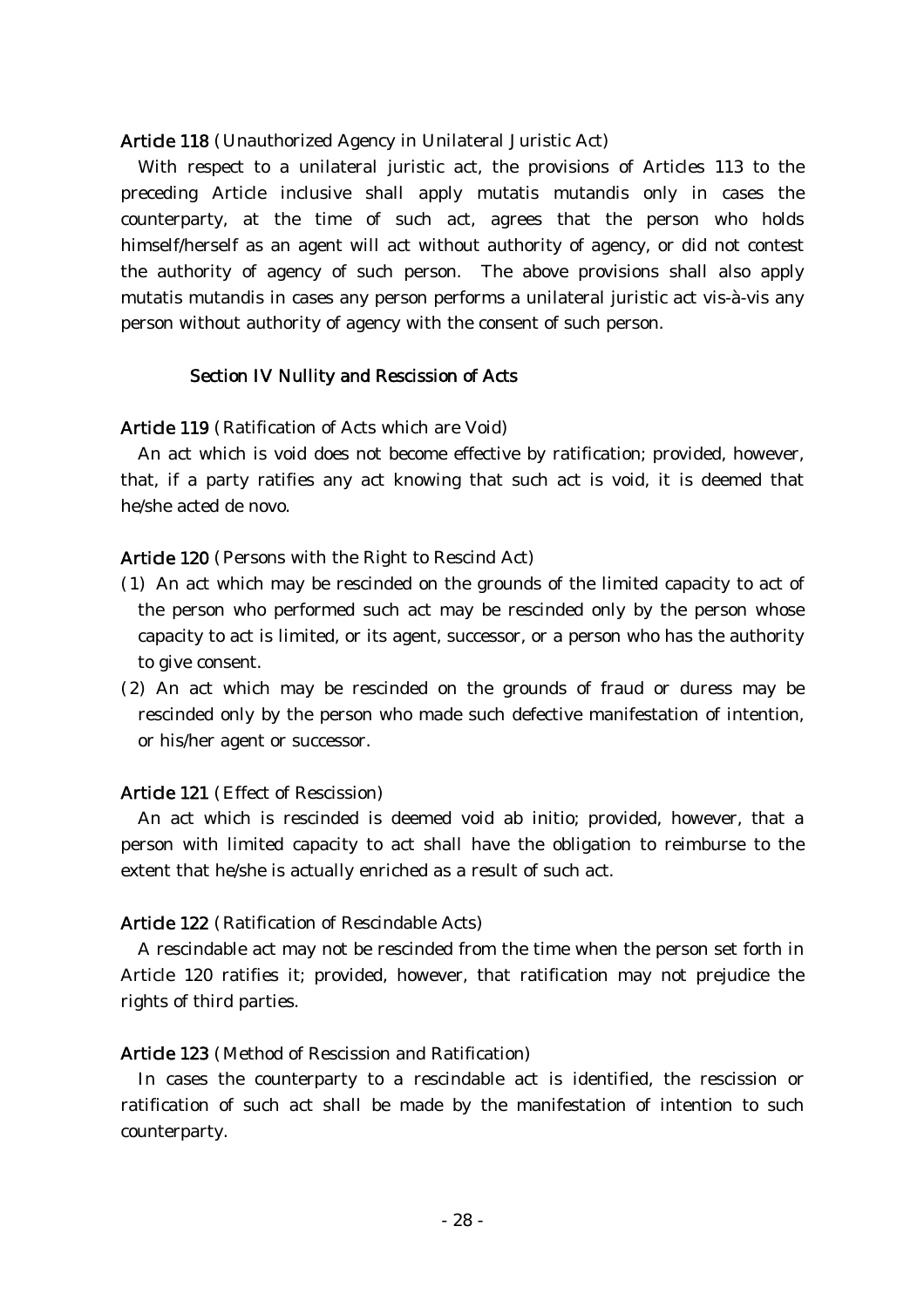## Article 124 (Requirements for Ratification)

- (1) A ratification shall not be effective unless it is made after the circumstance  $(s)$ that made the act rescindable ceases to exist.
- $(2)$  If an adult ward recognizes his/her act after he/she has become a person with capacity to act, he/she may ratify such act only after such recognition.
- (3) The provisions of the preceding two paragraphs shall not apply in cases the ratification is made by the statutory agent, or the curator or assistant of the person with limited capacity to act.

## Article 125 (Statutory Ratification)

If, after the time when it has become possible to ratify an act pursuant to the provisions of the preceding Article, any of the following events occurs with respect to an act which is otherwise rescindable, it is deemed that ratification has been made, unless any objection is reserved:

- (i) performance of such act, in whole or in part;
- (ii) demand for the performance of such act;
- $(iii)$  novation of such act:
- $(iv)$  provision of security;
- $(v)$  assignment, in whole or in part, of any right acquired as a result of such rescindable act; or
- $(vi)$  compulsory execution of such act.

### Article 126 (Limitation on Period of Right to Rescind)

The right to rescind an act shall be extinguished by the operation of the prescription if it is not exercised within five years from the time when it becomes possible to ratify the act. The same shall apply when twenty years has elapsed from the time of the act.

## Section V Conditions and Time Limit

### Article 127 (Effect of Fulfillment of Conditions)

- ( )1 A juristic act which is subject to a condition precedent shall become effective upon fulfillment of the condition.
- $(2)$  A juristic act which is subject to a condition subsequent shall become ineffective upon fulfillment of the condition.
- (3) If the party manifests an intention to extend the effect of fulfillment of the condition retroactively to any time prior to the time of the fulfillment, such intention shall prevail.

Article 128 (Prohibition of Infringement of Interest of Counterparty Pending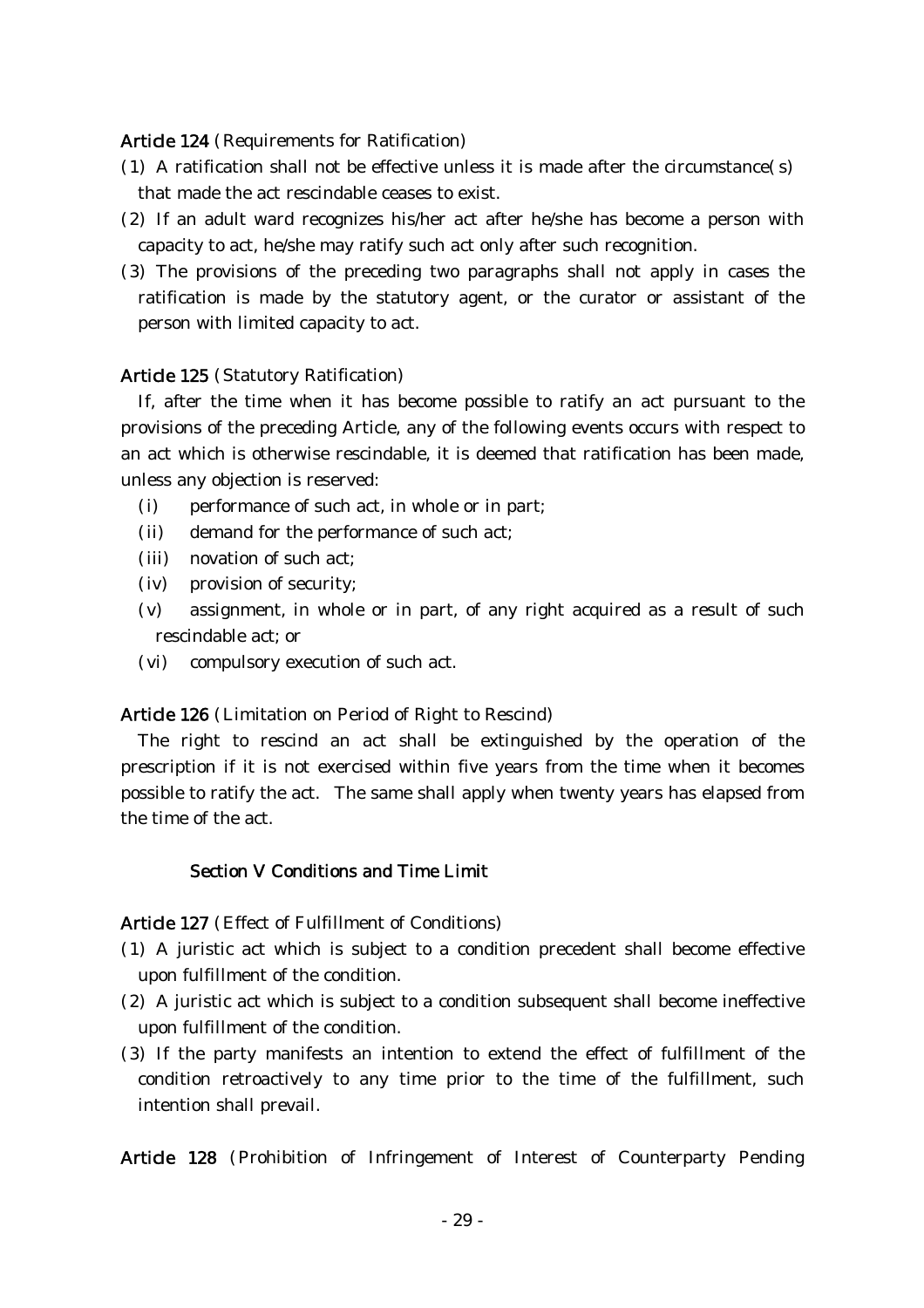### Fulfillment of Conditions)

Neither party to a juristic act which is subject to any condition may infringe the interests of the counterparty which should arise from such juristic act upon fulfillment of the condition while it is uncertain whether or not such condition has been fulfilled.

## Article 129 (Disposition of Rights Pending Fulfillment of Conditions)

While it is uncertain whether or not a condition has been fulfilled, the rights and obligations of the party concerned may be disposed of, inherited or preserved, or any security may be provided therefor, in accordance with the usual provisions of the law.

## Article 130 (Prevention of Fulfillment of Conditions)

In cases any party who will suffer any detriment as a result of the fulfillment of a condition intentionally prevents the fulfillment of such condition, the counterparty may deem that such condition has been fulfilled.

## Article 131 (Fulfilled Conditions)

- ( )1 In cases a certain condition is already fulfilled at the time of the performance of the applicable juristic act, if such condition is a condition precedent, such juristic act shall be unconditional, and if such condition is a condition subsequent, such juristic act shall be void.
- (2) In cases it is already established conclusively at the time of the performance of the applicable juristic act that a certain condition will not be fulfilled, if such condition is a condition precedent, such juristic act shall be void, and if such condition is a condition subsequent, such juristic act shall be unconditional.
- ( )3 In the cases referred to in the provisions of the preceding two paragraphs, the provisions of Article 128 and Article 129 shall apply mutatis mutandis while the relevant parties are not aware that the relevant condition has been, or has not been, fulfilled, as the case may be.

## Article 132 (Unlawful Conditions)

Juristic act which is subject to an unlawful condition shall be void. The same shall apply to any act which is subject to the condition that an unlawful act not be performed.

## Article 133 (Impossible Conditions)

- (1) Juristic act subject to a condition precedent which is impossible shall be void.
- (2) Juristic act subject to a condition subsequent which is impossible shall be unconditional.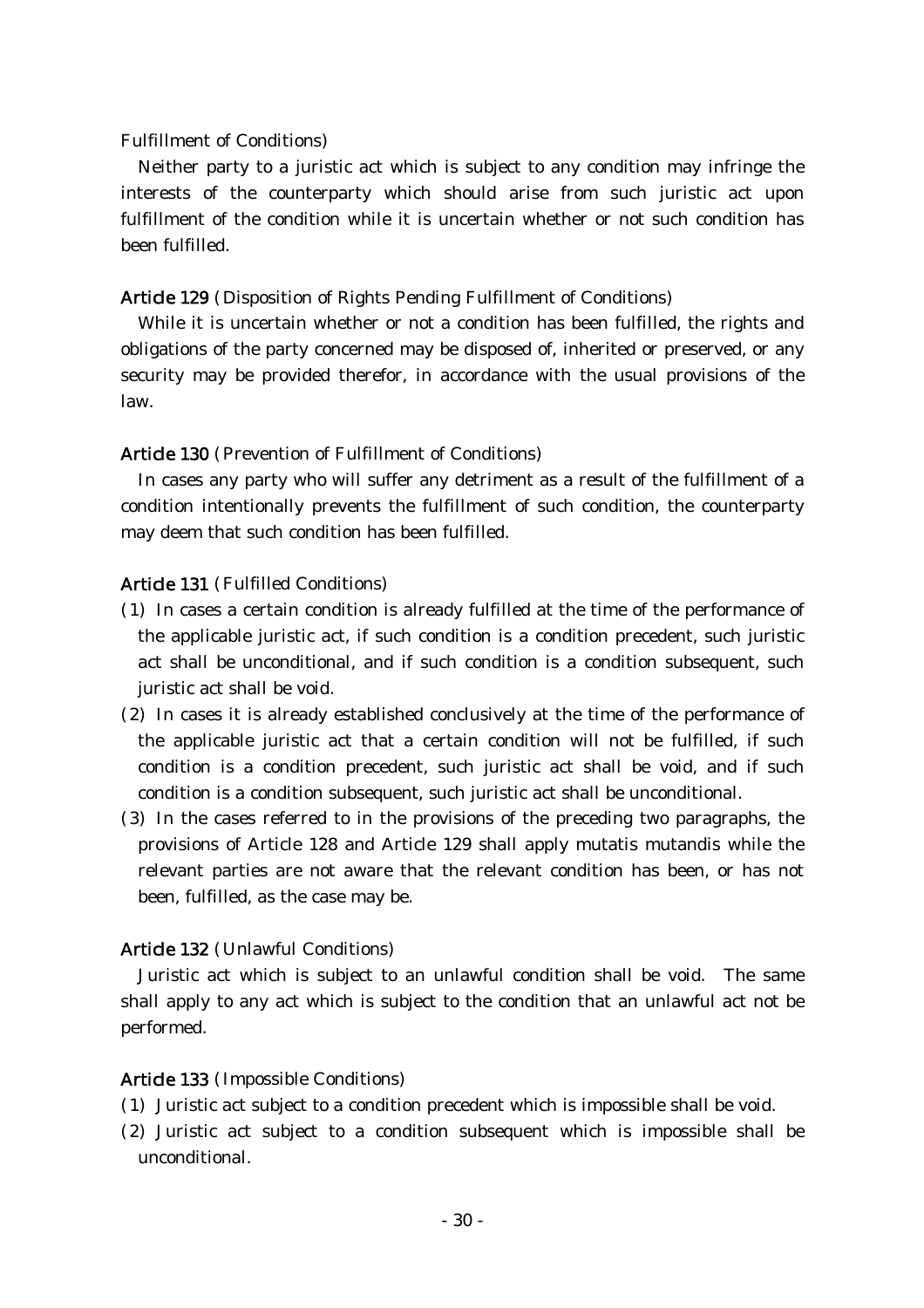## Article 134 (Potestative Conditions)

A juristic act which is subject to a condition precedent shall be void if the condition is dependent upon the will of the obligor.

## Article 135 (Effect of Arrival of Assigned Time)

- ( )1 If time of commencement of validity is assigned to a juristic act, the performance of such juristic act may not be demanded before the arrival of such time.
- $(2)$  If time of expiration of validity is assigned to a juristic act, the validity of such juristic act shall expire upon the arrival of such time.

### Article 136 (Benefit of Time and Its Waiver)

- ( )1 It is presumed that a time specified is provided for the benefit of the obligor.
- (2) The benefit of time may be waived; provided, however, that such waiver may not prejudice the interest of the counterparty.

## Article 137 (Forfeiture of Benefit of Time)

The obligor may not assert the benefit of time if:

- (i) the obligor has become subject to the ruling of the commencement of bankruptcy procedures;
- (ii) the obligor has destroyed, damaged, or diminished the security; or
- (iii) the obligor fails to provide security when it has the obligation to do so.

#### Chapter VI Calculation of Period

Article 138 (Common Rules on Calculation of Period)

The method of calculation of a period shall be subject to the provision of this Chapter unless otherwise provided in the laws and regulations or any judicial order, or unless the relevant juristic act otherwise specifies.

#### Article 139 (Commencement of Period)

When a period is defined by the hour, the period commences immediately at the specified time.

## Article 140

When a period is defined by the day, week, month, or year, the first day of the period shall not be included for the purpose of the calculation; provided, however, that, this shall not apply to the cases where the period commences at twelve midnight.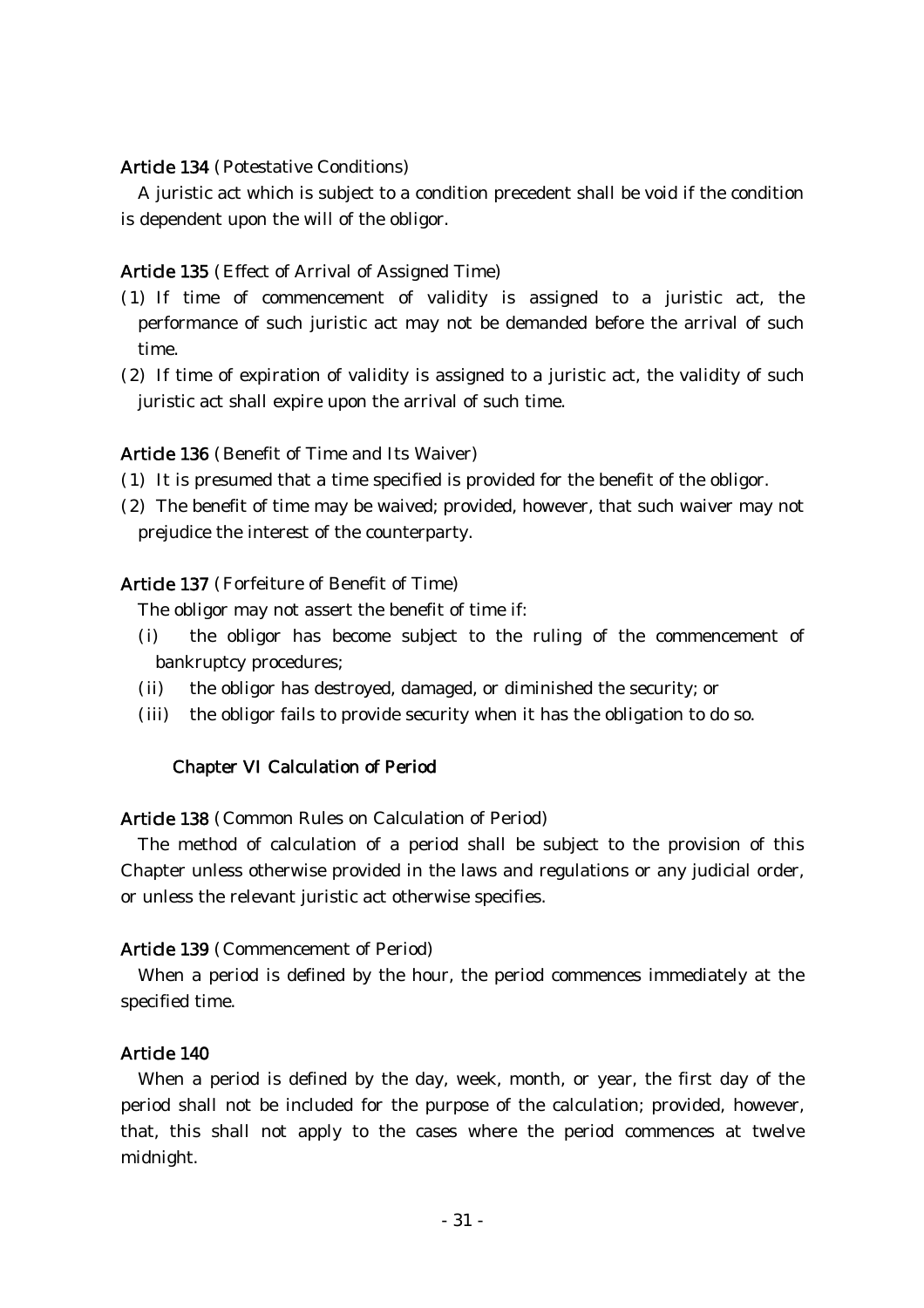## Article 141 (Expiration of Period)

In the case referred to in the preceding Article, the period shall expire at the end of the last day of such period.

## Article 142

If the last day of a period falls on a Sunday, a holiday as provided in the Act on National Holidays (Act No. 178 of 1948), or any other holiday, only when it is customary not to do business on such day, the period shall expire on the immediately following day.

## Article 143 (Calculation of Period with Reference to Calendar)

- ( )1 When a period is defined by the week, month, or year, the period shall be calculated with reference to the calendar week, month, or year.
- (2) When a period does not commence at the beginning of the week, month, or year, such period shall expire in the last week, month, or year on the day immediately preceding the day which corresponds to the commencement day; provided, however, that if the period is defined by the month or year and the last month does not contain the corresponding day, the period shall expire on the last day of such month.

## Chapter VII Prescription

## Section I General Provisions

### Article 144 (Effect of Prescription)

The prescription shall take effect retroactively as of the commencement day.

## Article 145 (Invocation of Prescription)

The court may not make a judgment relying on the prescription unless the party invokes it.

## Article 146 (Waiver of Benefits of Prescription)

The benefits of the prescription may not be waived in advance.

## Article 147 (Ground of Interruption of Prescription)

The prescription shall be nullified upon issuance of:

- $(i)$  any claim;
- (ii) any attachment, provisional seizure, or provisional disposition; or
- (iii) any acknowledgment.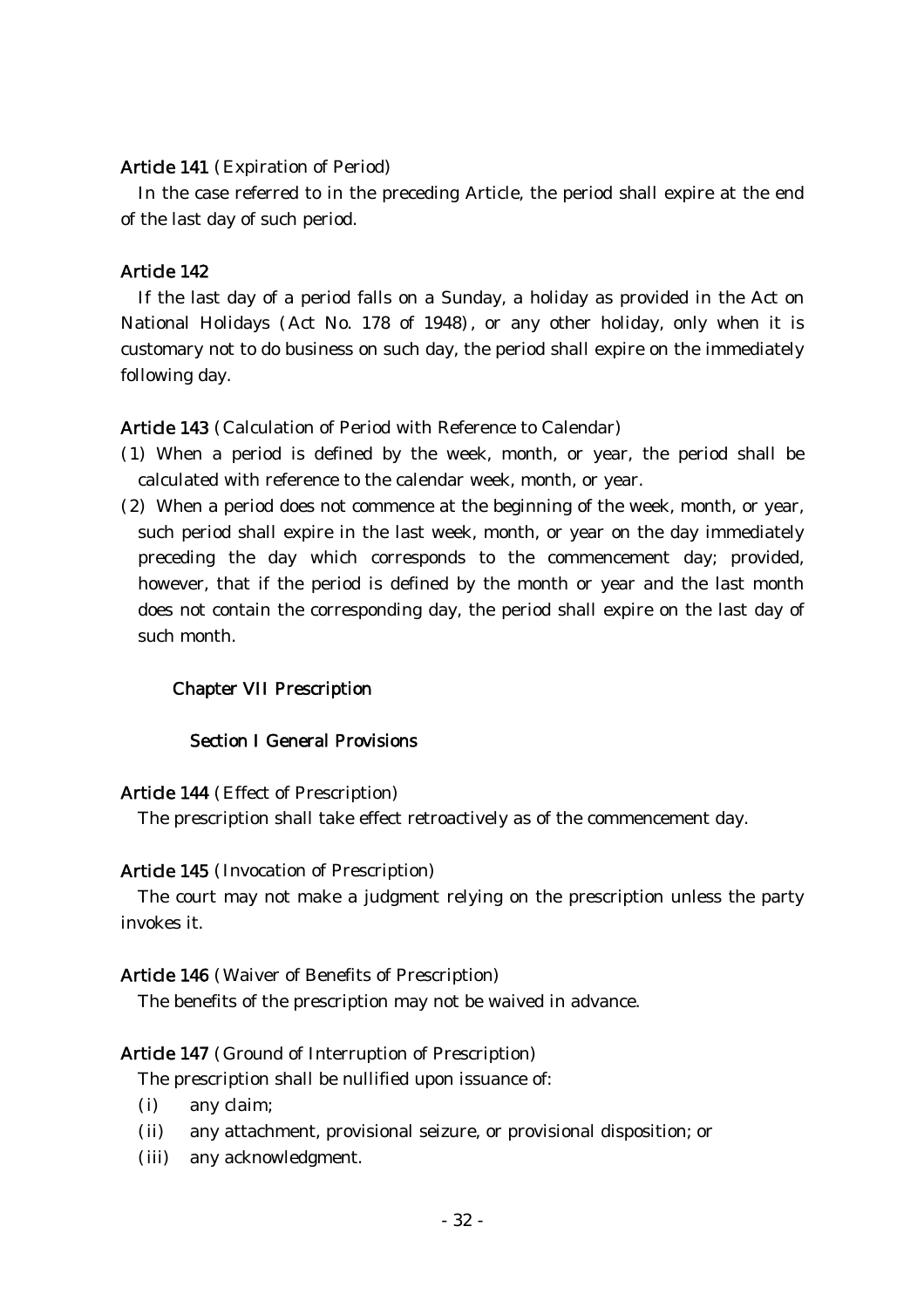## Article 148 (Persons Affected by Interruption of Prescription)

The nullification of prescription pursuant to the provision of the preceding Article shall be effective solely among the parties with respect to whom the ground of such interruption arose, and their respective successors.

#### Article 149 (Judicial Claims)

A judicial claim shall not have the effect of interruption of the prescription in cases where the action is dismissed or withdrawn.

#### Article 150 (Demand for Payment)

A demand for payment shall not have the effect of interruption of the prescription in cases where it loses its effect because the obligee fails to file for the declaration of provisional execution within the period set forth in Article 392 of the Code of Civil Procedure.

#### Article 151 (Filing for Settlement and Conciliation)

The filing for settlement or the filing for conciliation under the Civil Conciliation Act (Act No. 222 of 1951) or Family Affairs Adjudication Act (Act No. 152 of 1947) shall not have the effect of interruption of the prescription in cases where, when the counterparty fails to appear in the court or when the settlement or conciliation is not satisfactorily concluded, the action is not brought within one month.

### Article 152 (Participation in Bankruptcy Procedures)

Participation in a bankruptcy procedures, participation in a rehabilitation procedures, or participation in a reorganization procedures shall not have the effect of interruption of the prescription when the obligee withdraws its filing, or its filing has been dismissed.

### Article 153 (Demand)

A demand shall not have the effect of interruption of the prescription unless a judicial claim, filing for demand of payment, filing for settlement, filing for conciliation under the Civil Conciliation Act or Family Affairs Adjudication Act, participation in bankruptcy procedures, participation in a rehabilitation procedures, participation in a reorganization procedures, attachment, provisional seizure, or provisional disposition is commenced within six months.

### Article 154 (Attachment, Provisional Seizure, and Provisional Disposition)

An attachment, provisional seizure, and provisional disposition shall not have the effect of interruption of the prescription if it is avoided at the request of any rights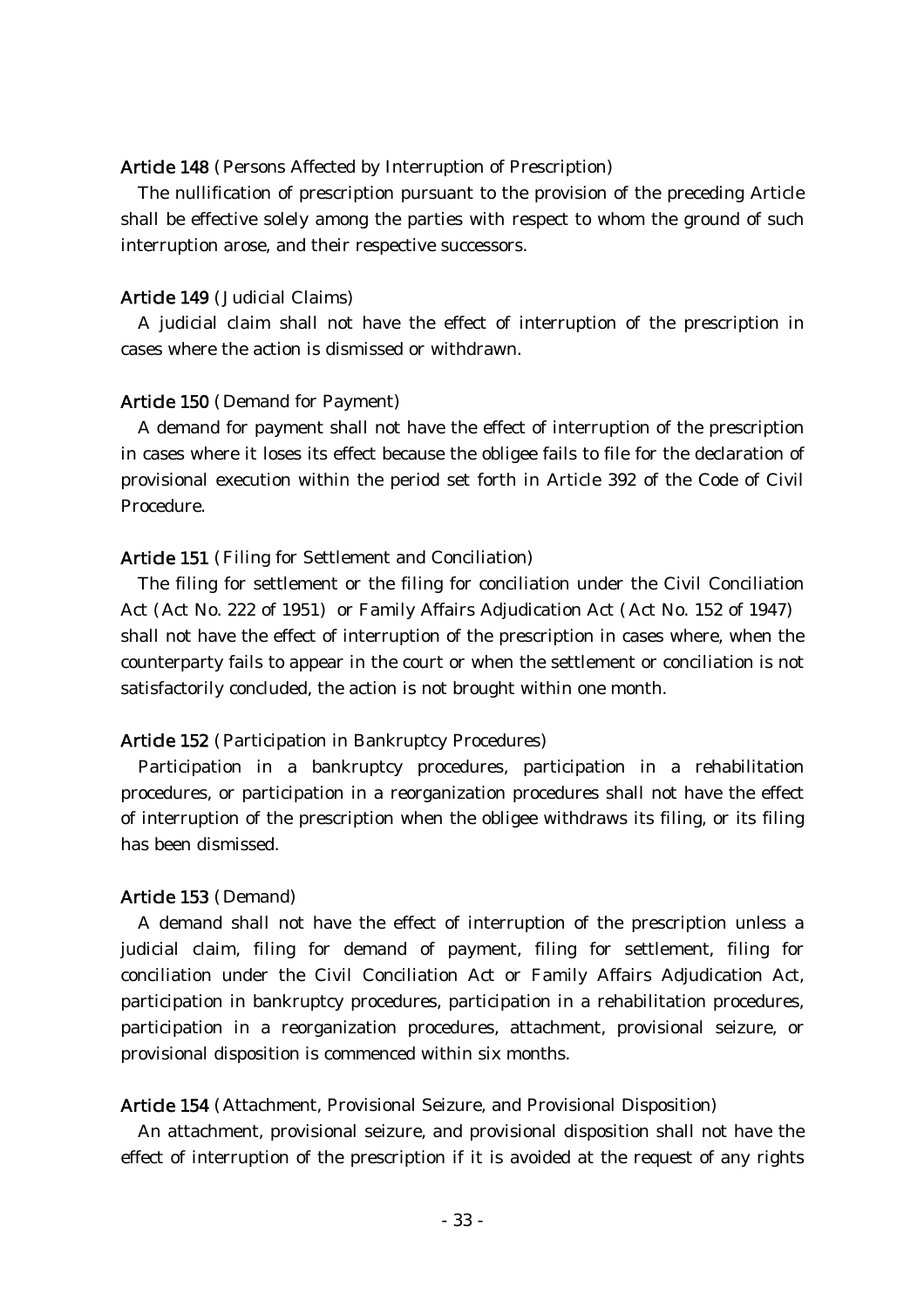holder, or for failure to comply with any provisions of the law.

## Article 155

When an attachment, provisional seizure, or provisional disposition is not effected vis-à-vis a person who acquires any benefit of the prescription, it shall not have the effect of interruption of the prescription unless a notice is given to such person.

## Article 156 (Acknowledgment)

An acknowledgment which has the effect of interruption of the prescription shall not require the capacity to act or authority with respect to the disposition of the rights of the counterparty.

## Article 157 (Running of Prescription following Interruption)

- ( )1 A prescription which is interrupted shall resume running at the time the applicable grounds for suspension cease to exist.
- $(2)$  Any prescription which is interrupted by a judicial claim shall resume running at the time of the final and binding judgment.

### Article 158 (Minor or Adult Ward and Suspension of Prescription)

- (1) If a minor or an adult ward, as the case may be, has no statutory agent during the period of six months preceding the expiration of period of the prescription, the prescription shall not be completed with respect to such minor or adult ward until six months elapse from the time when such minor or adult ward becomes a person with a capacity to act, or a statutory agent is appointed.
- $(2)$  In cases where a minor or an adult ward has any right vis-à-vis his/her father, mother, or guardian who manages his/her property, the prescription shall not be completed with respect to such right until six months elapse from the time when such minor or adult ward becomes a person with a capacity to act, or a succeeding statutory agent is appointed.

### Article 159 (Suspension of Prescription of Rights Between Husband and Wife)

With respect to any right which either husband or wife has vis-à-vis the other spouse, the prescription shall not be completed until six months elapse from the time of the dissolution of the relevant marriage.

### Article 160 (Suspension of Prescription Regarding Inherited Property)

With respect to any inherited property, the prescription shall not be completed until six months elapse from the time when the applicable heir is identified, the administrator is appointed, or the ruling of the commencement of bankruptcy procedures is made.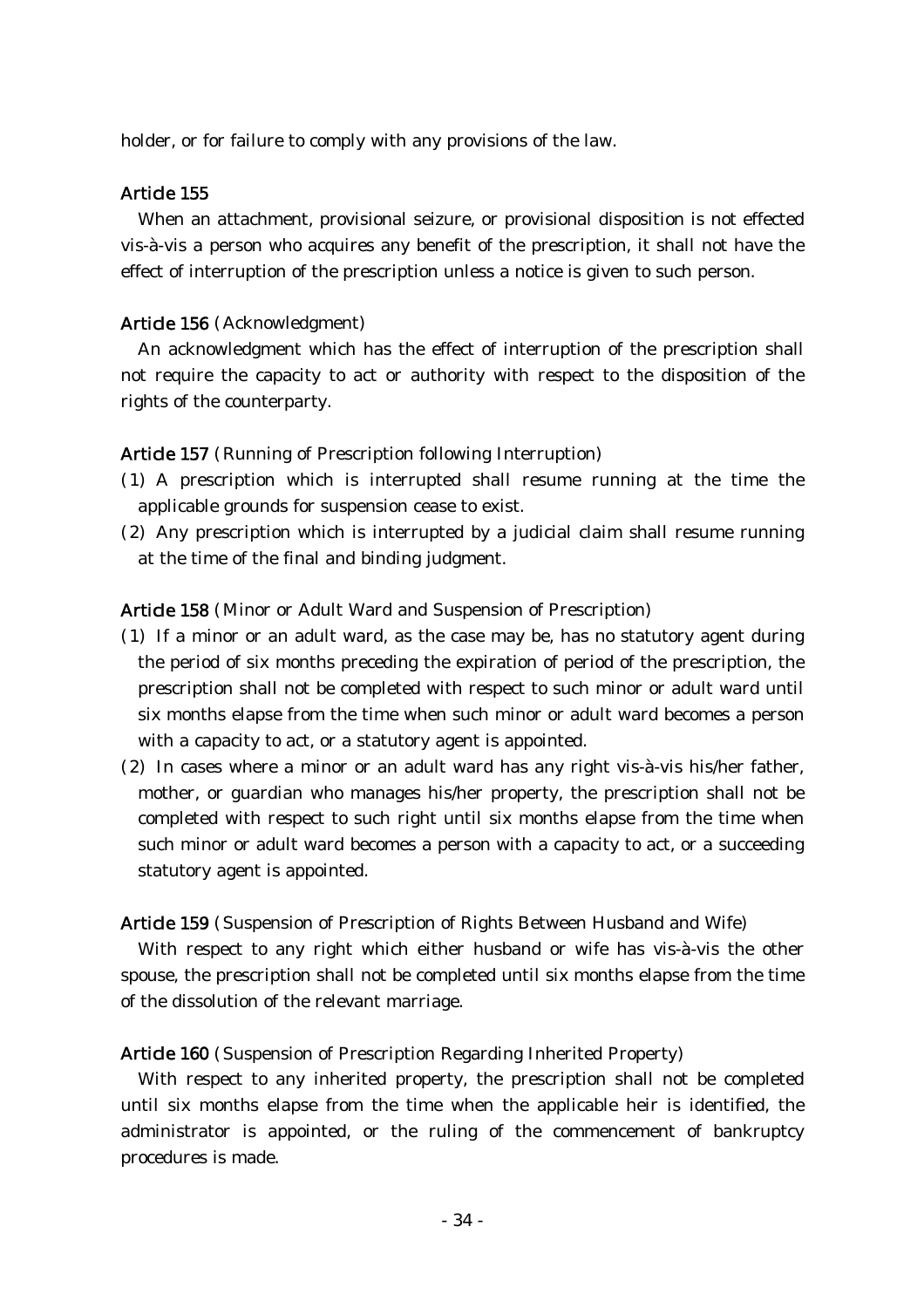Article 161 (Suspension of Prescription due to Natural Disaster)

If the prescription may not be interrupted upon expiration of period of the prescription due to any natural disaster or other unavoidable contingency, the prescription shall not be completed until two weeks elapse from the time when such impediment has ceased to exist.

## Section II Acquisitive Prescription

Article 162 (Acquisitive Prescription of Ownership)

- ( )1 A person who possesses any property of another for 20 years peacefully and openly with an intention to own shall acquire the ownership thereof.
- $(2)$  A person who possesses any property of another for 10 years peacefully and openly with an intention to own shall acquire the ownership thereof if he/she was without knowledge and was not negligent when the possession started.

Article 163 (Acquisitive Prescription of Property Rights other than Ownership)

A person who exercises any property right other than the ownership peacefully and openly with an intention to do so on his/her own behalf shall acquire such right after the elapse of 20 years or 10 years consistent with the distinction provided in the preceding Article.

Article 164 (Interruption of Acquisitive Prescription due to Discontinuation of Possession)

The prescription pursuant to the provision of Article 162 shall be interrupted when the possessor discontinues the possession voluntarily, or he/she is deprived of his/her possession by others.

### Article 165

The provision of the preceding Article shall apply mutatis mutandis to the case under Article 163.

#### Section III Extinctive Prescription

## Article 166 (Running of Extinctive Prescription)

- ( )1 The extinctive prescription commences to run when it has become possible to exercise the right.
- $(2)$  The provision of the preceding paragraph shall not preclude the commencement of acquisitive prescription for the benefit of a third party who possesses any subject matter which is a right subject to the time of commencement or a right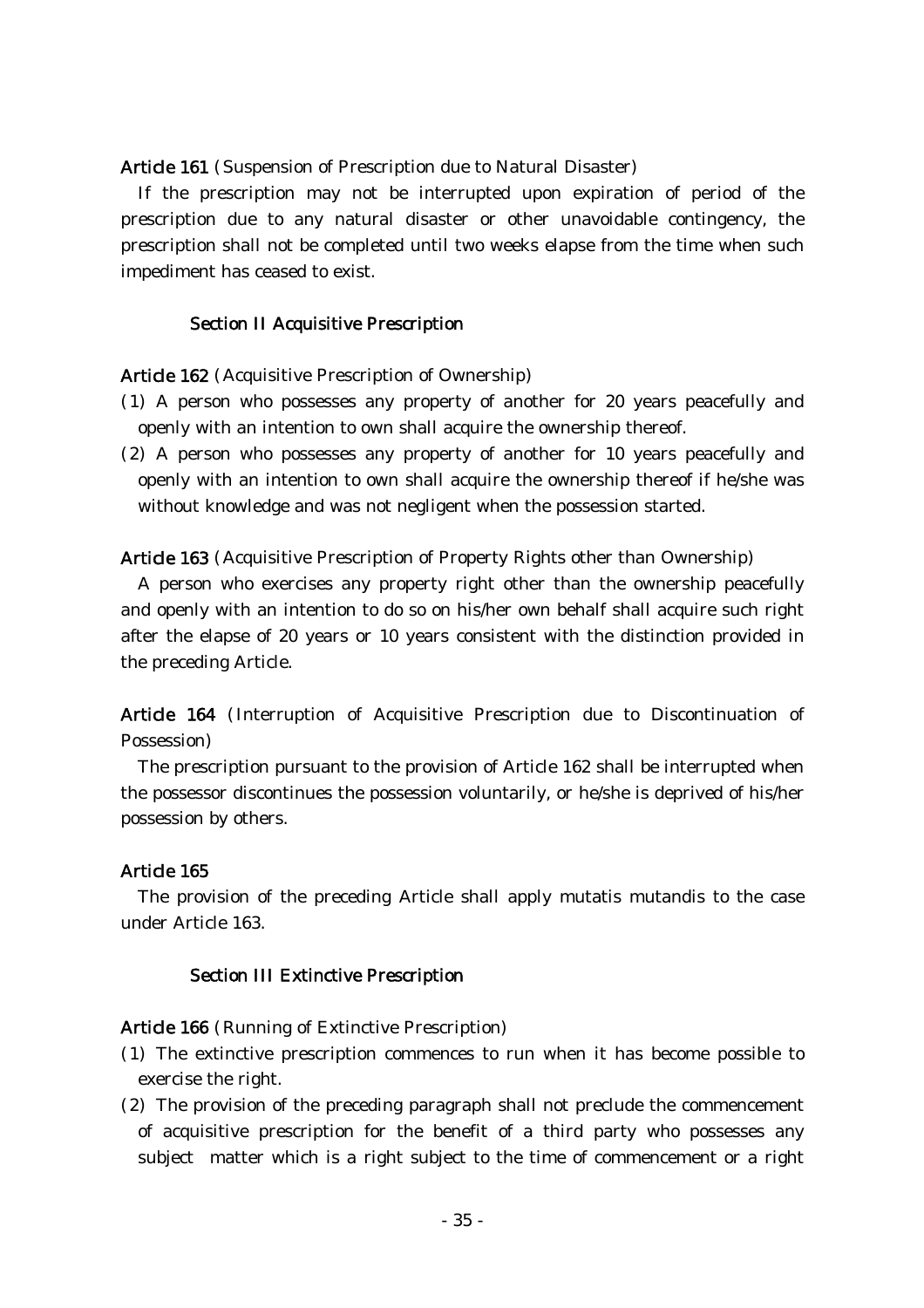subject to a condition precedent, at the time of commencing such possession; provided, however, that the holder of the right may demand the possessor to give his/her acknowledgment at any time to interrupt the prescription.

## Article 167 (Extinctive Prescription of Claim)

- (1) A claim shall be extinguished if not exercised for ten years.
- (2) Any property right other than the claim or ownership shall be extinguished if not exercised for twenty years.

Article 168 (Extinctive Prescription of Periodic Payments)

- ( )1 A claim for periodic payments shall be extinguished if not exercised for twenty years after the first due date. The same shall apply if not exercised for ten years after the last due date.
- (2) The obligee of periodic payments may require its obligor at any time to issue a written acknowledgment in order to acquire the evidence of the interruption of the prescription.

## Article 169 (Short-term Extinctive Prescription of Claim for Periodic Performance)

Any claim for the delivery of money or other Thing for periodic performance of one year or shorter shall be extinguished if not exercised for five years.

### Article 170 (Short-term Extinctive Prescription of Three Years)

The claims listed below shall be extinguished if not exercised for three years; provided, however, that the prescription of the claims listed in item (ii) shall commence upon completion of the work referred to in the same item:

- (i) any claim regarding a diagnosis, assistance in baby delivery, or the preparation of medicine by a doctor, delivery assistant, or pharmacist; or
- (ii) any claim, regarding the construction work, of a person engaged in design, execution, or supervision of the work.

## Article 171

An attorney or a legal professional corporation, or a notary public shall be relieved of their responsibility for any document received in connection with its/his/her service upon the elapse of three years after the termination of the relevant case with respect to an attorney or a legal professional corporation, and after the execution of his/her duties with respect to a notary public.

### Article 172 (Short-term Extinctive Prescription of Two Years)

(1) Any claim regarding the duties of an attorney, a legal professional corporation, or a notary public shall be extinguished if not exercised for two years after the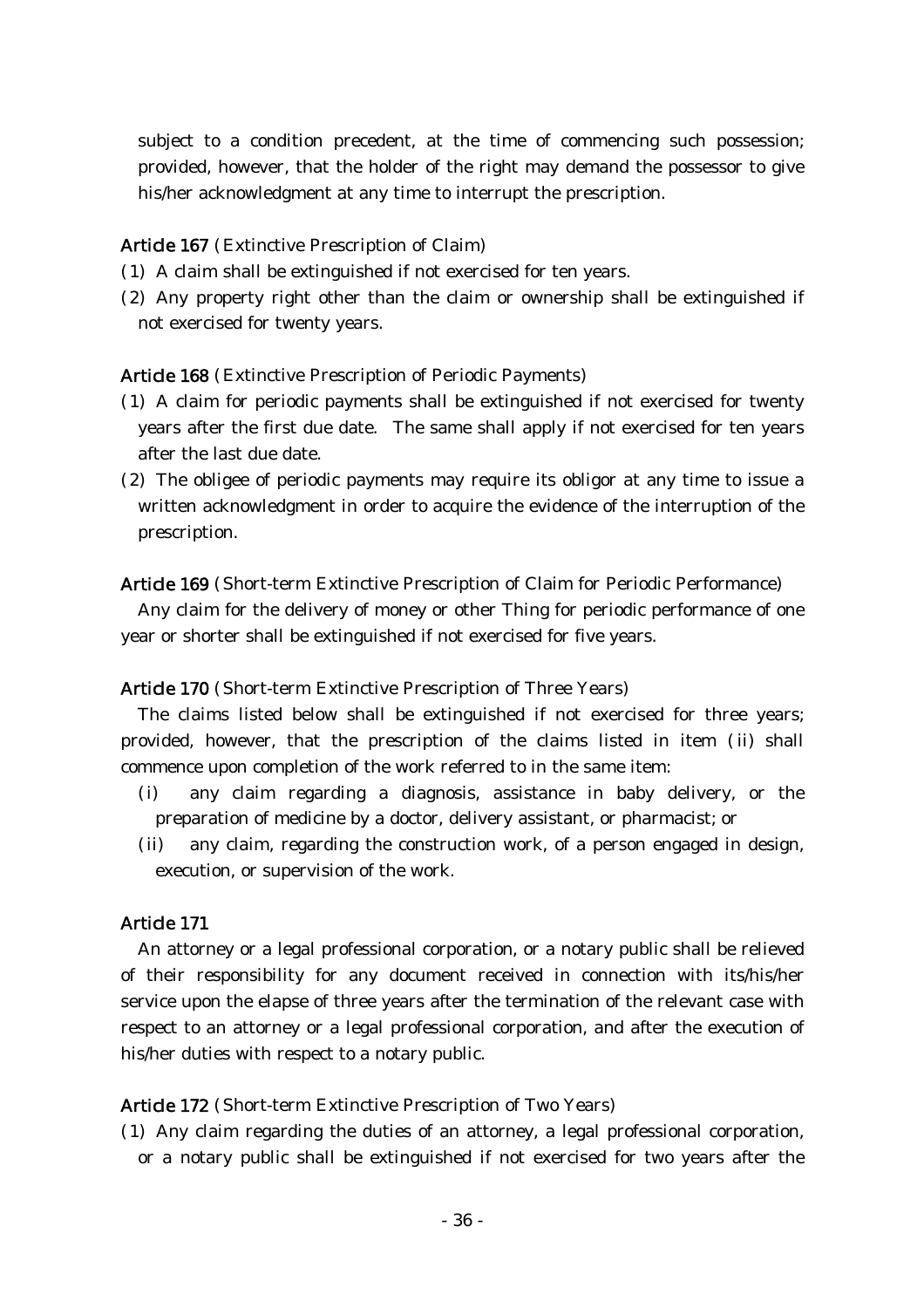close of the case which was the cause of such claim.

(2) Notwithstanding the provisions of the preceding paragraph, if five years have elapsed after the close of any particular matter included in the case referred to in such paragraph, the claim regarding such matter shall be extinguished even in the middle of the period set forth in such paragraph.

# Article 173

- The following claims shall be extinguished if not exercised for two years:
- (i) a claim pertaining to the price of any product or goods sold by a manufacturer, wholesale merchant, or retail merchant;
- (ii) a claim regarding the work of any person whose business is to manufacture any Thing or to perform the work in his/her own workplace for the benefit of others upon placement of an order using his/her own skill; and
- (iii) a claim possessed by any person who provides education in the arts and sciences, or technical skills, with respect to the price of the education, food and clothing and accommodation for students.

Article 174 (Short-term Extinctive Prescription of One Year)

The following claims shall be extinguished if not exercised for one year:

- (i) a claim pertaining to the salary of an employee which is fixed by one month or any shorter period;
- $(i)$  a claim pertaining to the remuneration of any person whose business is to provide his/her own labor or entertainment, or the price of any Thing supplied by such person;
- $(iii)$  a claim pertaining to freight for transportation;
- $(iv)$  a claim pertaining to room charges, food and beverage charges, admission fees, entrance fees, the price of goods consumed or monies to be reimbursed to any hotel, establishment providing food and beverages, seating hire facility, or place of amu<sup>5</sup> sement; and
- $(v)$  a claim pertaining to the rent for movables.

Article 174-2 (Extinctive Prescription of Right Established in Judgment of Court)

( )1 The period of prescription of any right established in a unappealable judgment shall be ten years even if any period of prescription shorter than ten years is provided. The same shall apply to any right which is established in a settlement in a court proceeding or conciliation, or any other action which has the effect equivalent to that of the unappealable judgment.

<sup>\*5</sup> The term "eating establishment" is commonly used in the U.S.A.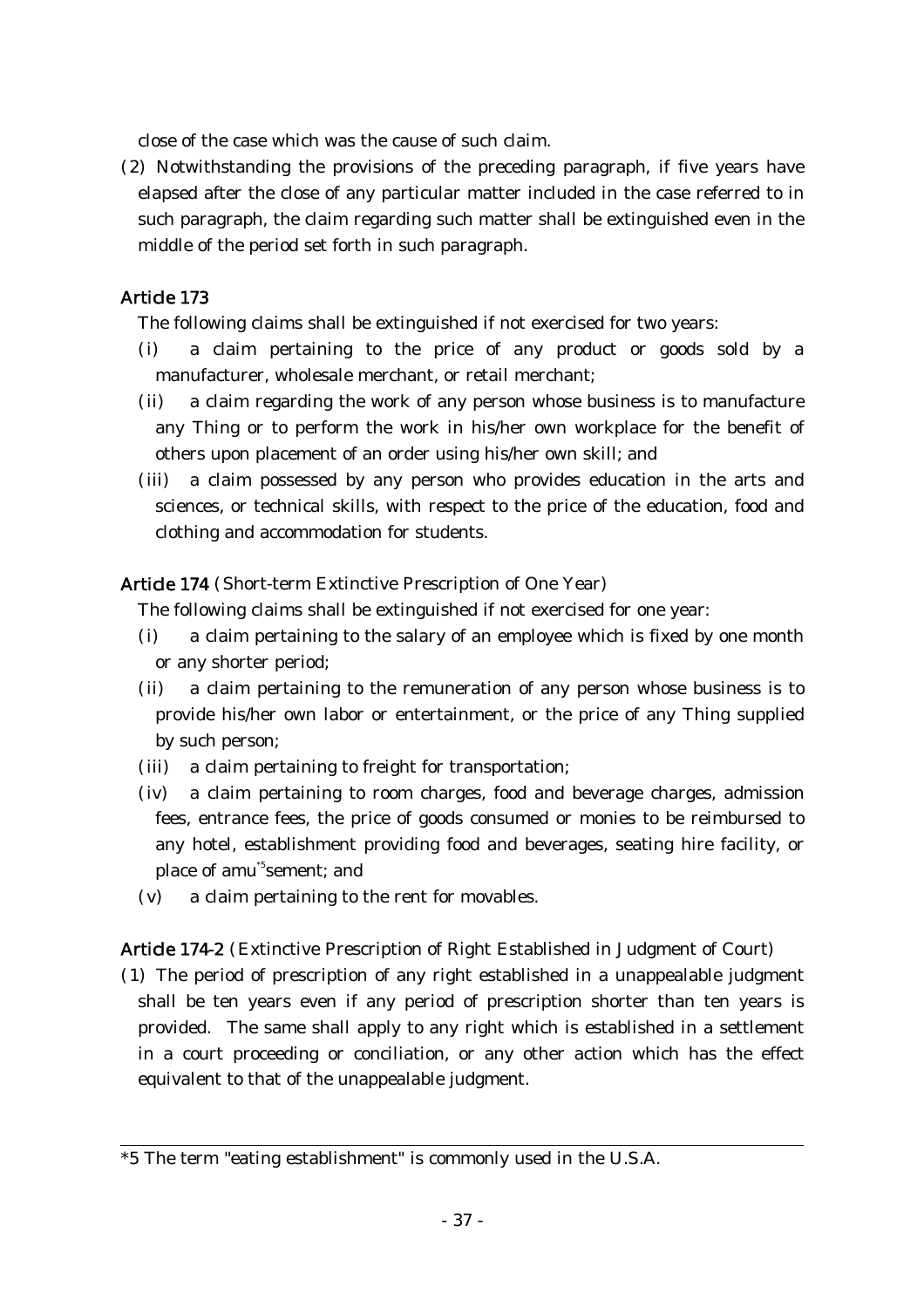$(2)$  The provision of the preceding paragraph shall not apply to any claim which is not yet due and payable yet at the time when the judgment becomes unappealable.

## PART 2 Real Rights

### Chapter 1 General Provisions

Article 175 (Establishment of Real Rights)

No real rights can be established other than those prescribed by laws including this Code.

## Article 176 (Creation and Transfer of Real Rights)

The creation and transfer of real rights shall take effect solely by the manifestations of intention of the relevant parties.

Article 177 (Requirements of Perfection of Changes in Real Rights concerning Immovable properties)

Acquisitions of, losses of and changes in real rights concerning immovable properties may not be asserted against third parties, unless the same are registered pursuant to the applicable provisions of the Real Estate Registration Act (Law No. 123 of 2004) and other laws regarding registration.

Article 178 (Requirements of Perfection of Transfer of Real Rights concerning Movables)

The transfers of real rights concerning movables may not be asserted against third party, unless the movables are delivered.

## Article 179 (Confusion of Rights)

- (1) If ownership and other real rights with respect to the same Thing have vested in the same person, such other real rights shall be extinguished; provided, however, that, this shall not apply to cases where that Thing is, or such other real rights are, the object of the rights of a third party.
- (2) If any real rights other than ownership and other rights for which those real rights are the object have vested in the same person, such other rights shall be extinguished. In such cases, the provisions of the proviso to the preceding paragraph shall apply mutatis mutandis.
- (3) The provisions of the preceding two paragraphs shall not apply to possessory rights.

## Chapter 2 Possessory Rights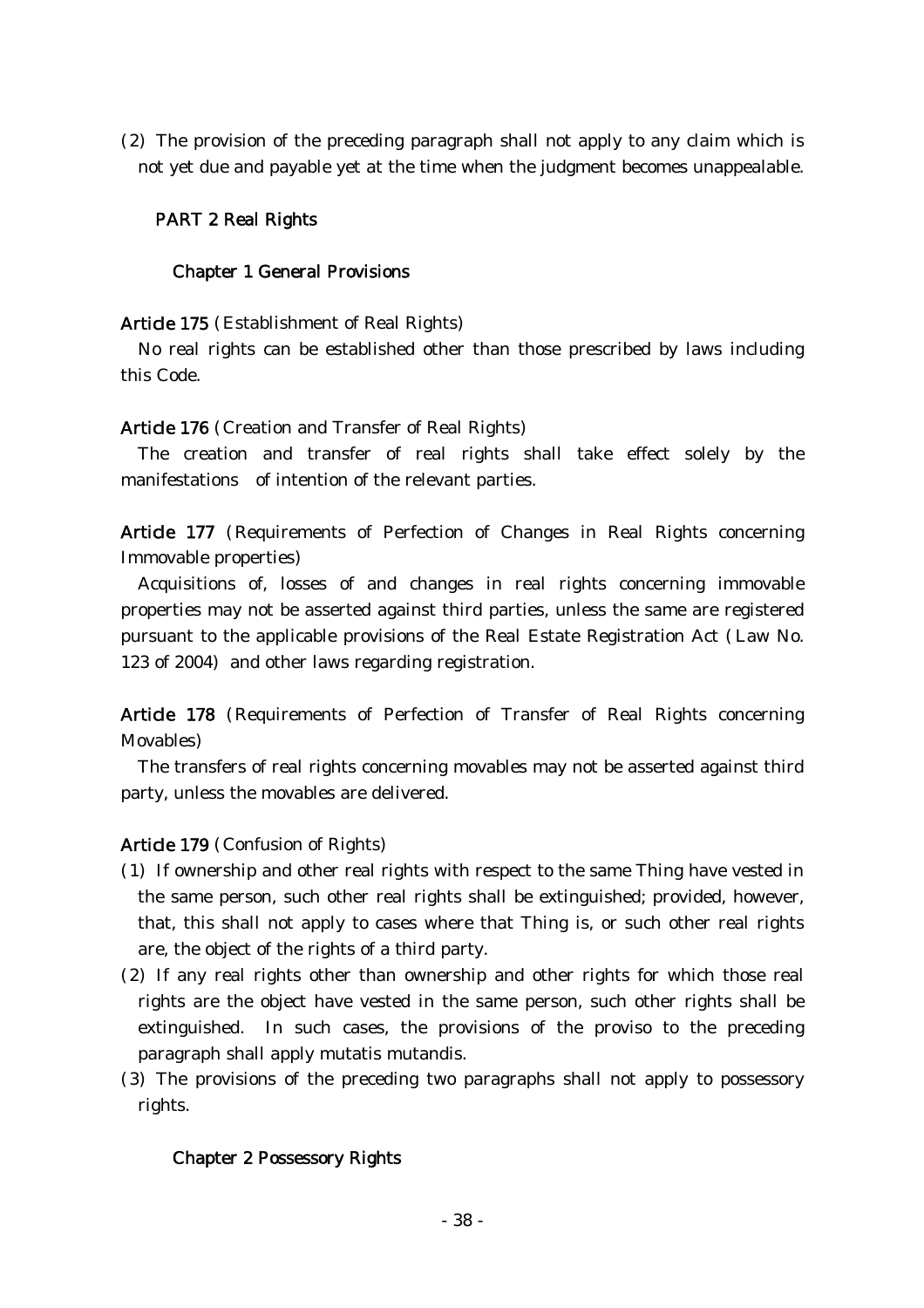#### Section 1 Acquisition of Possessory Rights

### Article 180 (Acquisition of Possessory Rights)

Possessory rights shall be acquired by holding Thing with an intention to do so on one's own behalf.

#### Article 181 (Possession by Agents)

Possessory rights may be acquired by an agent.

### Article 182 (Actual Delivery and Summary Delivery)

- ( )1 The transfers of possessory rights shall be effected by the delivery of the Thing possessed.
- $(2)$  In cases where a transferee or his/her agent actually holds a Thing, the transfers of possessory rights may be effected by the parties' manifestations of intention alone.

#### Article 183 (Constructive Transfers)

If an agent manifests an intention that The thing possessed by it shall thenceforward be possessed on behalf of its principal, the principal shall thereby acquire possessory rights.

#### Article 184 (Transfers of Possession by Instructions)

In cases where a Thing is in an agent's possession, if the principal orders that agent to thenceforward possess that Thing on behalf of a third party, and such third party consents thereto, that third party shall acquire possessory rights.

#### Article 185 (Change in Nature of Possession)

In cases where it is assumed, due to the nature of the title, that a possessor does not have the intention to own, the nature of the possessor's possession shall not change unless that possessor manifests to the person who made him/her possess the Thing that he/she has the intention of ownership, or commences possession under a new title with an intention to own from that time.

### Article 186 (Presumption regarding Nature of Possession)

- ( )1 It shall be presumed that a possessor possesses Thing with the intention to own, in good faith peacefully and in public.
- $(2)$  If there is evidence of possession at two different points in time, it shall be presumed that possession continued during the interval.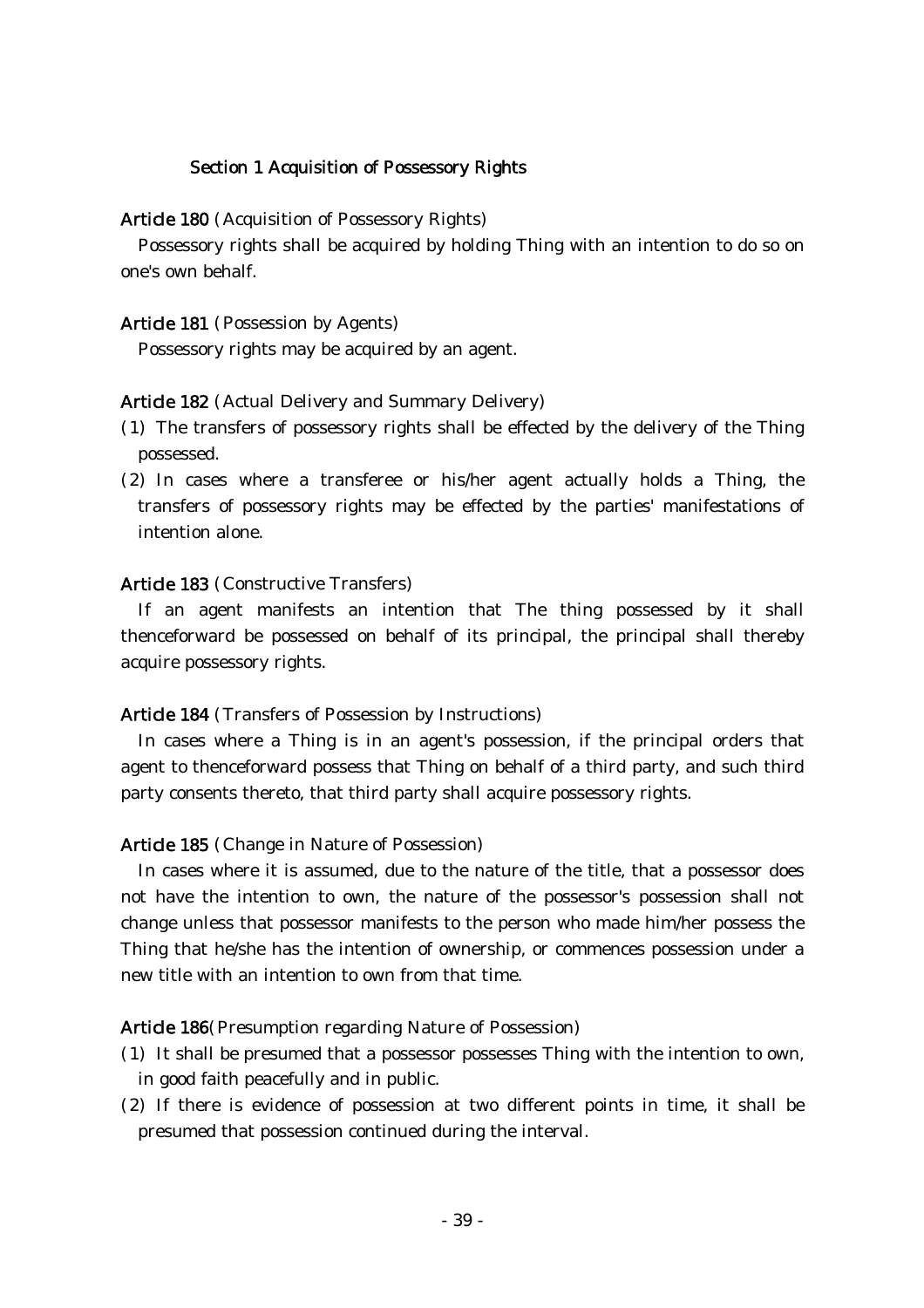#### Article 187 (Succession to Possession)

- (1) A successor to a possessor may, at the option of the successor, assert either his/her possession only, or his/her possession together with that of the predecessor.
- $(2)$  In cases where a person asserts the possession of the predecessor together with his/her own, he/she shall also succeed to defects in the same.

### Section 2 Effect of Possessory Rights

Article 188 (Presumption of Lawfulness of Rights Exercised with respect to Possessed Thing)

It shall be presumed that a possessor lawfully has the rights that a possessor exercises with respect to Thing in his/her possession.

Article 189 (Acquisition of Fruits by Possessor in Good Faith)

- ( )1 A possessor in good faith shall acquire fruits derived from Thing in his/her possession.
- $(2)$  If a possessor in good faith is defeated in an action on the title, he/she shall be deemed to be a possessor in bad faith as from the time when such action was brought.

#### Article 190 (Return of Fruits by Possessors in bad faith)

- ( )1 A possessor in bad faith shall be obligated to return fruits, and reimburse the price of fruits that he/she has already consumed, has damaged due to negligence or has failed to collect.
- (2) The provisions of the preceding paragraph shall apply mutatis mutandis to persons who possess Thing through violence or duress, or by concealing the same.

### Article 191 (Compensation for Damages by Possessors)

If possessed Thing has suffered loss or damage due to reasons attributable to the possessor, a possessor in bad faith shall be liable to compensate the person recovering the loss for the entire loss, and a possessor in good faith shall be liable to compensate such person for the loss to the extent he/she is actually enriched as a result of such loss or damage; provided, however, that a possessor who does not have the intention of holding as owner must compensate the entire loss, even if he/she is in good faith.

#### Article 192 (Immediate Acquisition)

A person who commences the possession of movables peacefully and openly by a transactional act acquires rights to exercise with respect to such movables immediately if he/she is in good faith and faultless.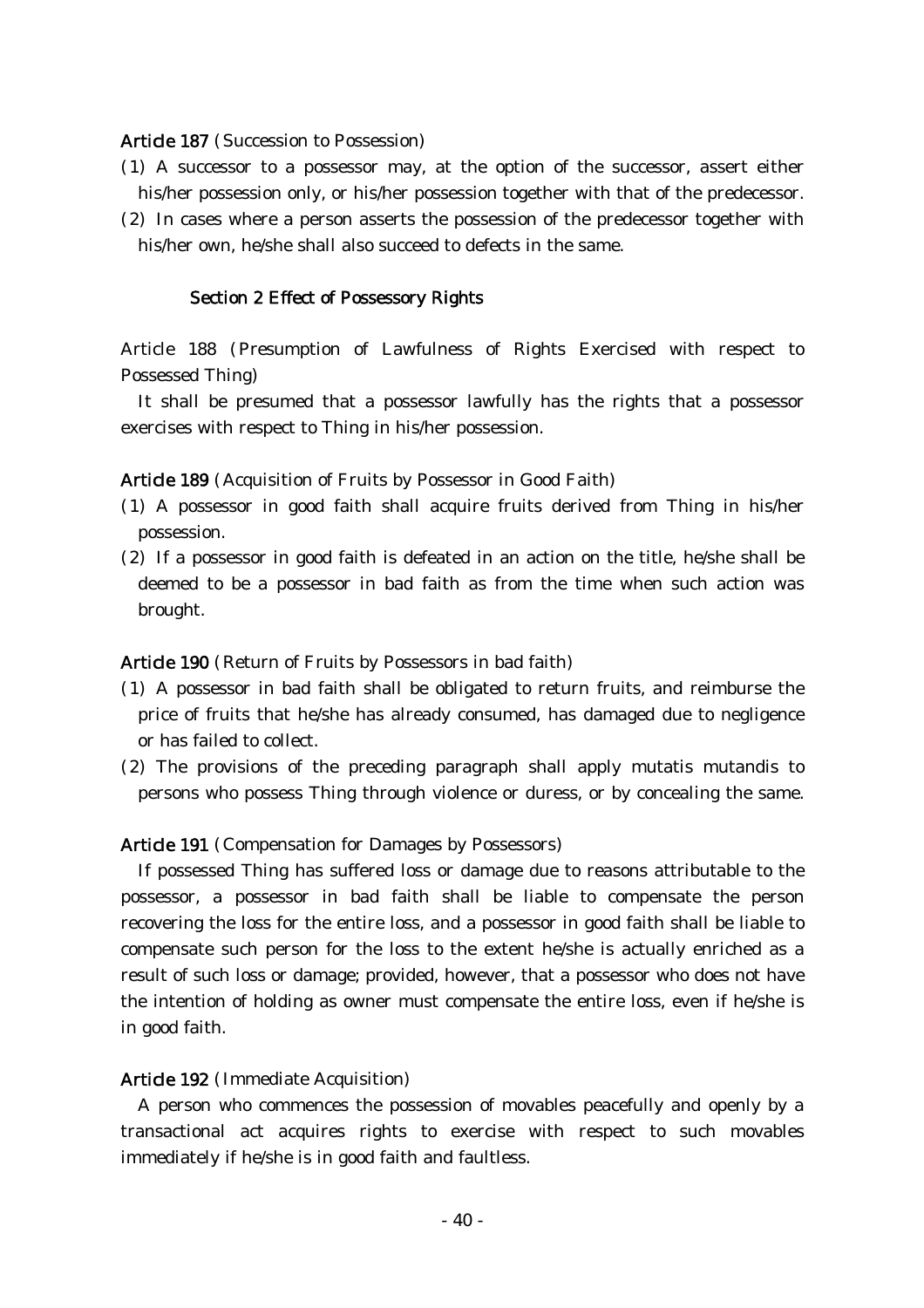### Article 193 (Recovery of Stolen or Lost Goods)

In the cases provided for in the preceding article, if the possessed Thing is lost or stolen goods, the victim or person who lost the Thing may demand the recovery of that Thing from the possessor within two years from the time of the loss or theft.

### Article 194

If a possessor purchased lost or stolen goods in good faith at an auction or in a public market, or from a merchant who sells similar Things, the victim or person who lost the Thing may not recover the Thing unless he/she reimburses the possessor for the price paid.

#### Article 195 (Acquisition of Rights through Possession of Animals)

A person who possesses a non-domestic animal bred by others acquires rights to exercise with respect to that animal if he/she was in good faith at the beginning of the possession, and if recovery is not demanded by the owner of the animal within one month of the time when that animal left the possession of its owner.

#### Article 196 (Possessors' Claims for Reimbursement of Expenses)

- ( )1 In cases where a possessor returns Thing in his/her possession, he/she may have the person recovering the Thing reimburse necessary expenses including amounts paid to preserve that Thing, provided, however, that, if the possessor has acquired fruits, ordinary necessary expenses shall be borne by the possessor.
- $(2)$  With respect to beneficial expenses including amounts paid by a possessor to improve Thing in his/her possession, limited to cases where there is a current increase in value, the possessor may, at the election of the person recovering the Thing, have the person recovering the Thing reimburse monies the possessor paid or the amount of the increased value; provided, however, that, with regard to a possessor in bad faith, the court may, at the request of the person recovering the Thing, grant a reasonable period for same.

#### Article 197 (Possessory Actions)

A possessor may bring a possessory action in accordance with the provisions of the following article through Article 202. The same shall apply to a person who takes possession on behalf of others.

#### Article 198 (Actions for Maintenance of Possession)

When a possessor is disturbed in his/her possession, he/she may claim for the discontinuation of the disturbance and compensation for damages by bringing an action for maintenance of possession.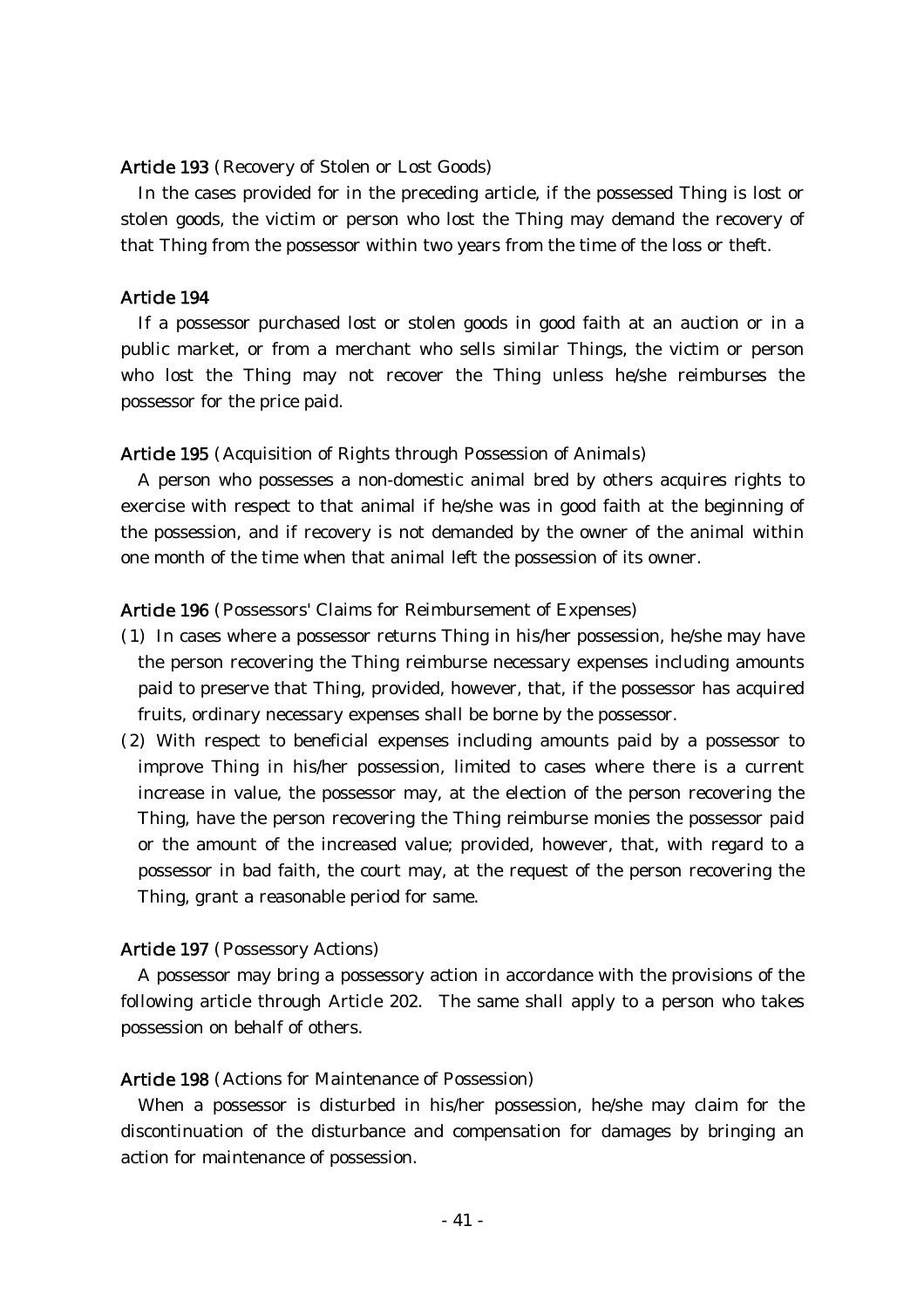### Article 199 (Actions for Preservation of Possession)

When a possessor is likely to be disturbed of his/her possession, he/she may claim either for the prevention of the disturbance or for the submission of security for the compensation for damages by bringing an action for preservation of possession.

### Article 200 (Actions for Recovery of Possession)

- $(1)$  When a possessor is forcibly dispossessed, he/she may claim for the restoration of the Thing and compensation for damages by bringing an action for recovery of possession.
- (2) An Action for recovery of possession cannot be filed against a specific successor of the usurper of possession; provided, however, that this shall not apply if that successor had knowledge of the fact of usurpation.

Article 201 (Periods of Time for Bringing Possessory Actions)

- ( )1 Actions for maintenance of possession must be brought during the disturbance or within one year after the disturbance is extinguished; provided, however, that, in cases where possessed Thing is damaged due to construction, if one year has elapsed from the time when that construction started or if that construction has been completed, such action cannot be brought.
- (2) Actions for preservation of possession may be brought so long as the danger of disturbance exists. In such cases, the proviso to the preceding paragraph shall apply mutatis mutandis if possessed Thing is likely to be damaged by construction.
- ( )3 Actions for recovery of possession must be brought within one year of the time when possession was unlawfully usurped.

Article 202 (Relationship with Actions on Title)

- ( )1 Possessory Actions do not preclude actions on title, and actions on title do not preclude possessory actions.
- (2) With respect to possessory actions, no judgment may be made based on reasons relating to title.

#### Section 3 Extinction of Possessory Rights

Article 203 (Grounds for Extinction of Possessory Rights)

Possessory rights shall be extinguished when the possessor renounces his/her intention to possess, or loses possession of the possessed Thing; provided, however, that this shall not apply if the possessor brings an action for recovery of possession.

Article 204 (Grounds for Extinction of Agent's Possessory Rights)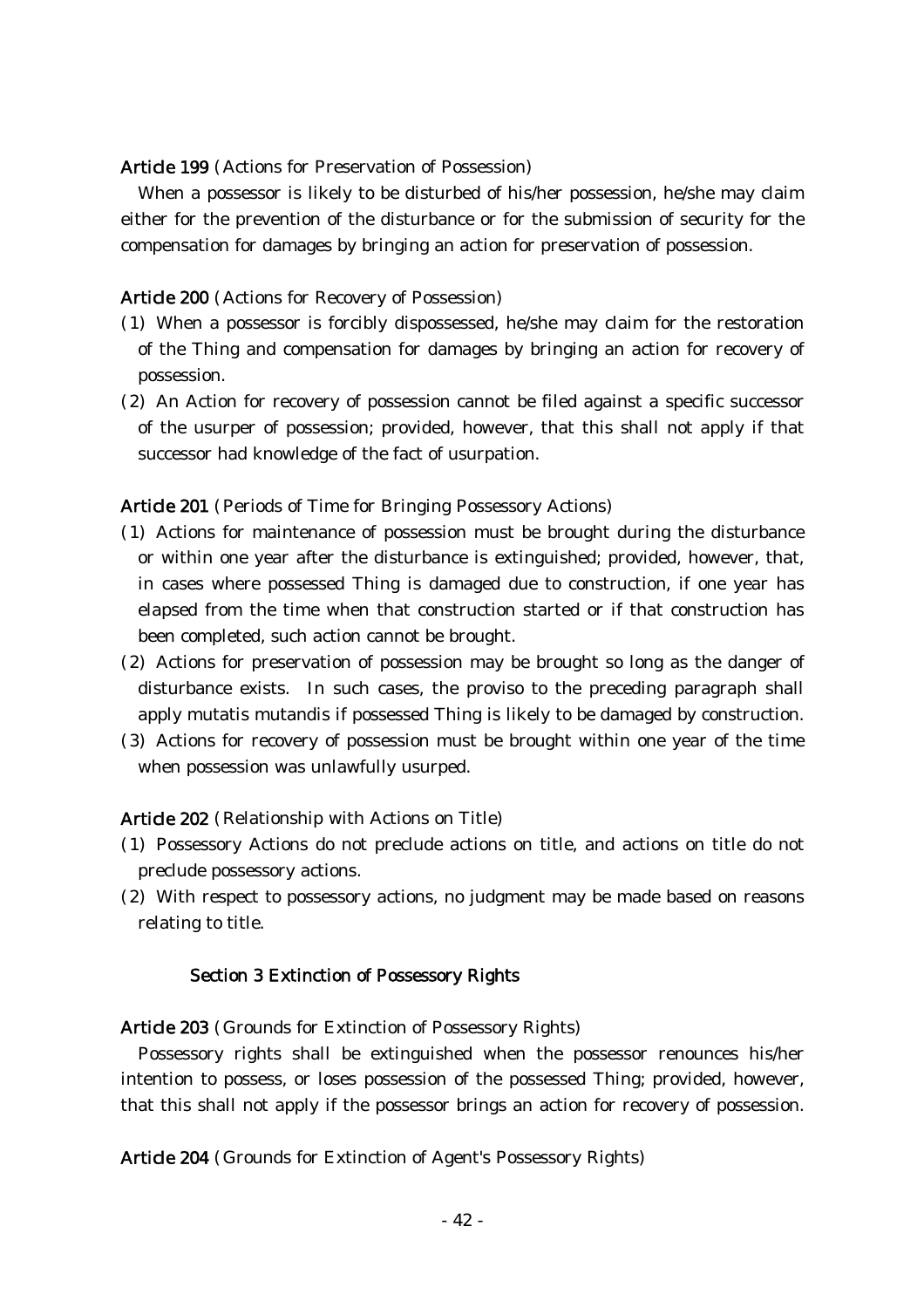- ( )1 In cases where a person possesses a Thing through an agent, possessory rights shall be extinguished on the grounds listed below:
	- (i) That the principal renounces his/her intention to have his/her agent possess;
	- (ii) That the agent manifests his/her intention to the principal to thenceforward possess the possessed Thing on behalf of himself/herself or a third party; or
	- (iii) That the agent has lost the direct control over the possessed Thing.
- (2) Possessory rights shall not be extinguished solely as a result of the extinction of the power of representation.

## Section 4 Quasi-Possession

## Article 205

The provisions of this Chapter shall apply mutatis mutandis to cases where a person exercises his/her property rights with an intention to do so on his/her own behalf.

## Chapter 3 Ownership

# Section 1 Extent of Ownership

## Subsection 1 Content and Scope of Ownership

# Article 206 (Content of Ownership)

An owner has the rights to freely use, obtain profit from and dispose of the Thing owned, subject to the restrictions prescribed by laws and regulations.

## Article 207 (Scope of Ownership in Land)

Ownership in land shall extend to above and below the surface of the land, subject to the restrictions prescribed by laws and regulations.

# Article 208

Deleted

## Subsection 2 Neighboring Relationships

## Article 209 (Requests for Use of Neighboring Land)

( )1 An owner of land may request the use of the neighboring land to the extent necessary for constructing or repairing walls or buildings on or in the vicinity of the boundary; provided, however, that he/she may not enter the dwelling house of the neighbor without the approval of the same.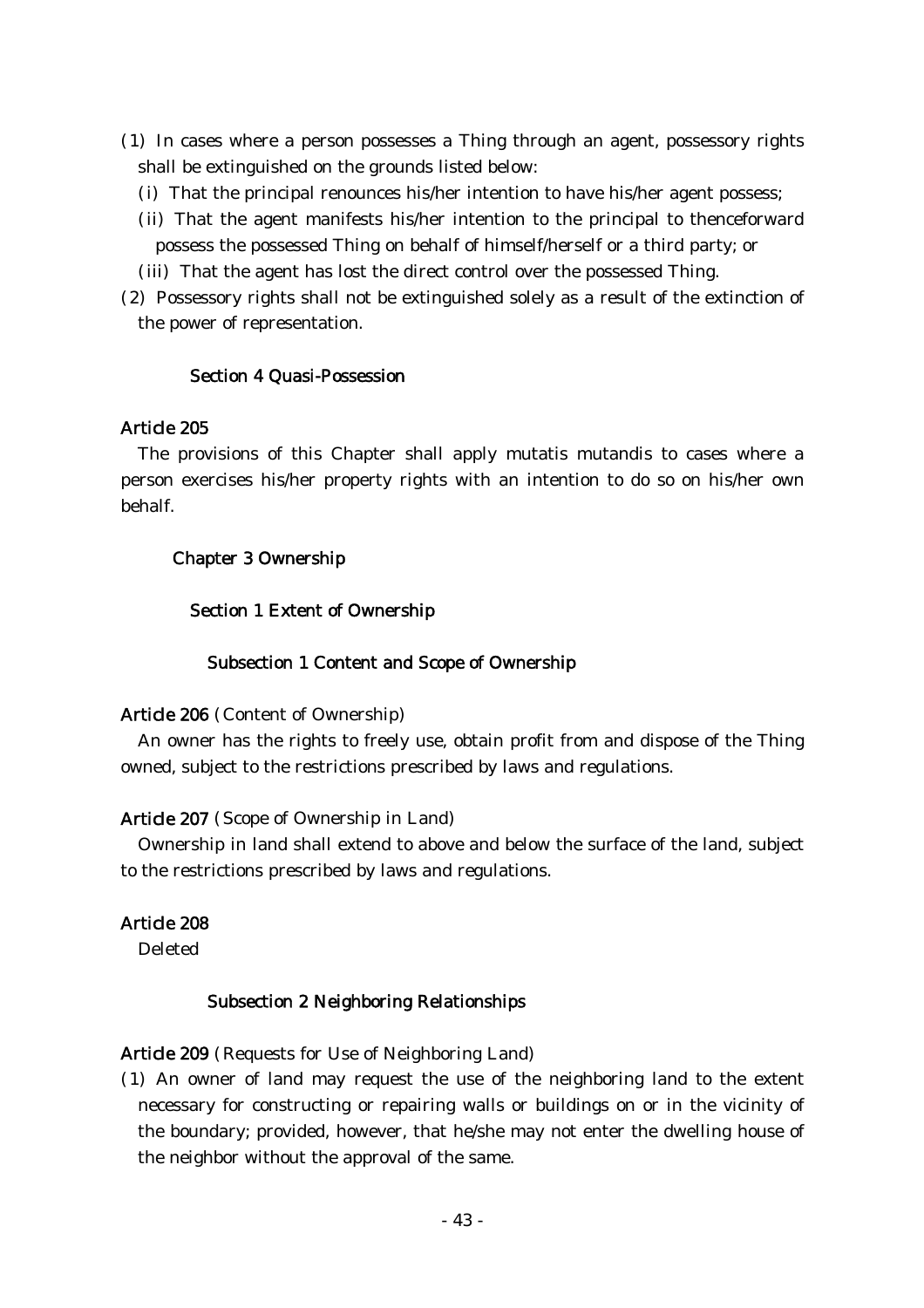$(2)$  In the cases provided for in the preceding paragraph, if the neighbor sustained damages, he/she may claim compensation.

Article 210 (Right of Passage over Other Land for Access to Public Roads)

- (1) An owner of land that is surrounded by other land and has no access to public roads may pass through the other land that surrounds his/her land to reach the public roads.
- $(2)$  The preceding paragraph shall likewise apply in cases where an owner cannot access the public roads unless he/she passes through ponds, lakes, rivers, waterways or seas, or in cases where there is a considerable difference in height between the land and the public road on account of a cliff.

# Article 211

- ( )1 In the cases provided for in the preceding article, the location and method of passage must be so chosen as to meet the needs of the person who is entitled to the right of passage under the provisions of that article, and cause the least damage to the other land.
- $(2)$  A person who holds the right of passage under the provisions of the preceding article may construct a road if necessary.

## Article 212

A person who is entitled to the right of passage pursuant to the provisions of Article 210 must pay compensation for damage caused to the other land that he/she passes through; provided, however, that, except for damage arising from the construction of a road, compensation may be paid on an annual basis.

# Article 213

- ( )1 If the partition of land creates a parcel of land that has no access to public roads, the owner of such parcel of land may pass to the public roads only through the lands owned by others who participated in the partition. In such cases, it shall not be necessary to pay compensation.
- (2) The provisions of the preceding paragraph shall apply mutatis mutandis to cases where the owner of land assigns part of his/her land to others.

## Article 214 (Prohibition of Obstruction of Natural Water Streams)

A landowner may not interfere with a natural water stream flowing from neighboring land.

## Article 215 (Removal of Barriers to Water Streams)

If a stream is blocked at low-lying ground due to a natural disaster or other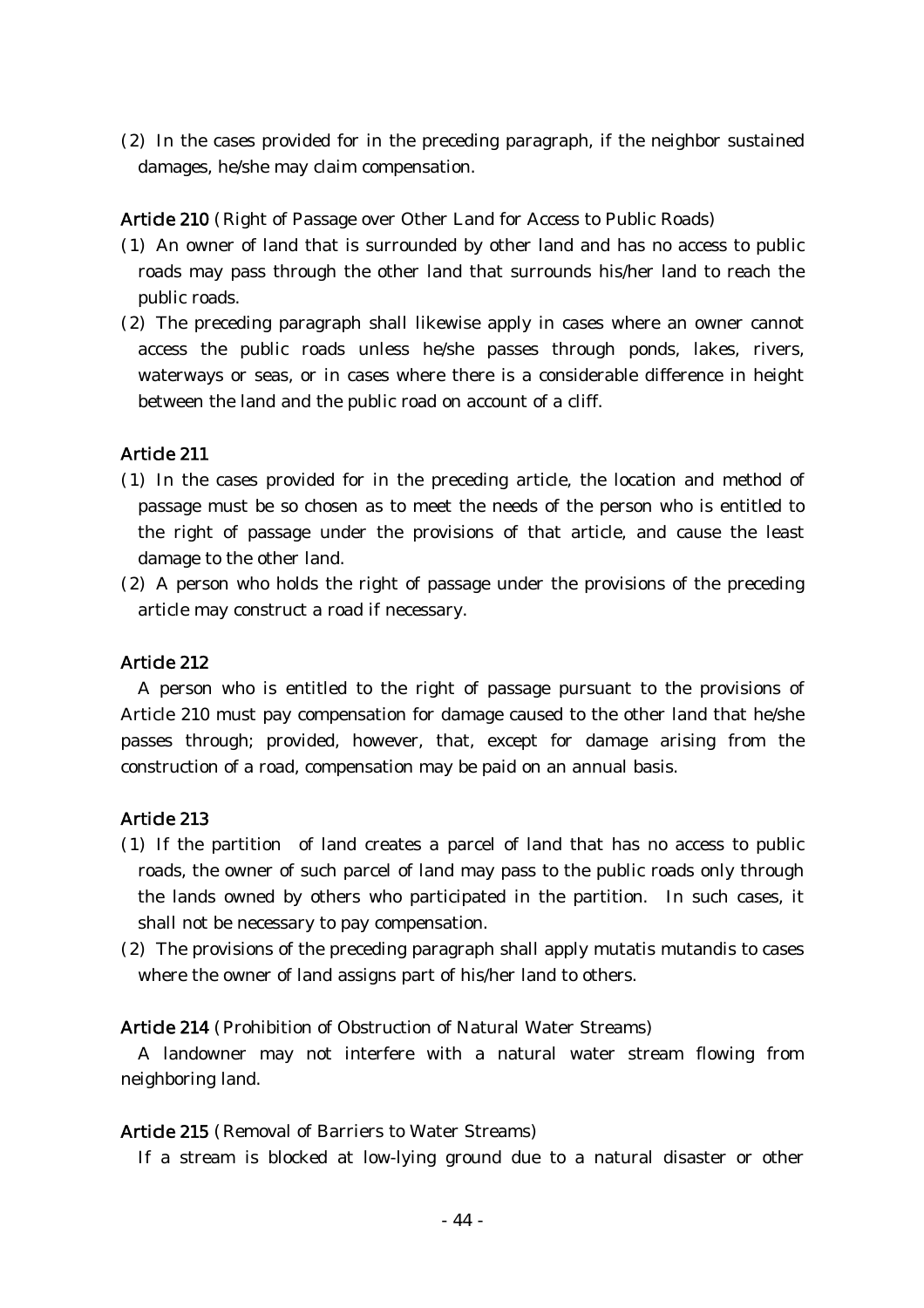unavoidable event, an owner of higher ground may carry out construction work necessary to remove the barrier to the stream at his/her own expense.

## Article 216 (Repairs of Structures related to Streams)

If land suffers, or is likely to suffer, damage due to destruction or blockage of a structure installed on other land to store, discharge or draw water, the owner of that land may have the owners of such other lands repair the structure or remove the barriers, or, if necessary, have the same carry out preventive construction work.

### Article 217 (Customs with respect to Allocation of Expenses)

In the cases provided for in the preceding two articles, if there are other customs with respect to the allocation of expenses, those customs shall prevail.

Article 218 (Prohibition of Installation of Structures that Discharge Rainwater to Neighboring Lands)

A landowner may not install any structure including a roof that discharges rainwater directly onto neighboring land.

## Article 219 (Changes to Streams)

- (1) An owner of land containing a stream including a channel or moat may not change the course or width of the same if the land on the other side is owned by others.
- $(2)$  If the land on both sides of a stream is owned by the owner of the land containing the stream, that owner may change the course or the width of the same; provided, however, that he/she must return the stream to its natural course at the point where the stream meets neighboring land.
- ( )3 If there are customs that differ from the provisions of the preceding two paragraphs, those customs shall prevail.

Article 220 (Running Water through Lower Ground for Discharge)

An owner of a higher ground may run water through lower grounds to dry out his/her higher ground in cases where that land is flooded, or to discharge surplus water for household or agricultural or industrial use until the water meets a public stream or sewage system. In such cases, the location and method that cause the least damage to the lower ground must be selected.

#### Article 221 (Use of Structures to Direct Water)

- ( )1 A landowner may use structures established by owners of higher ground or lower ground in order to cause water from his/her land to pass through the same.
- $(2)$  In the cases provided for in the preceding paragraph, the person who uses the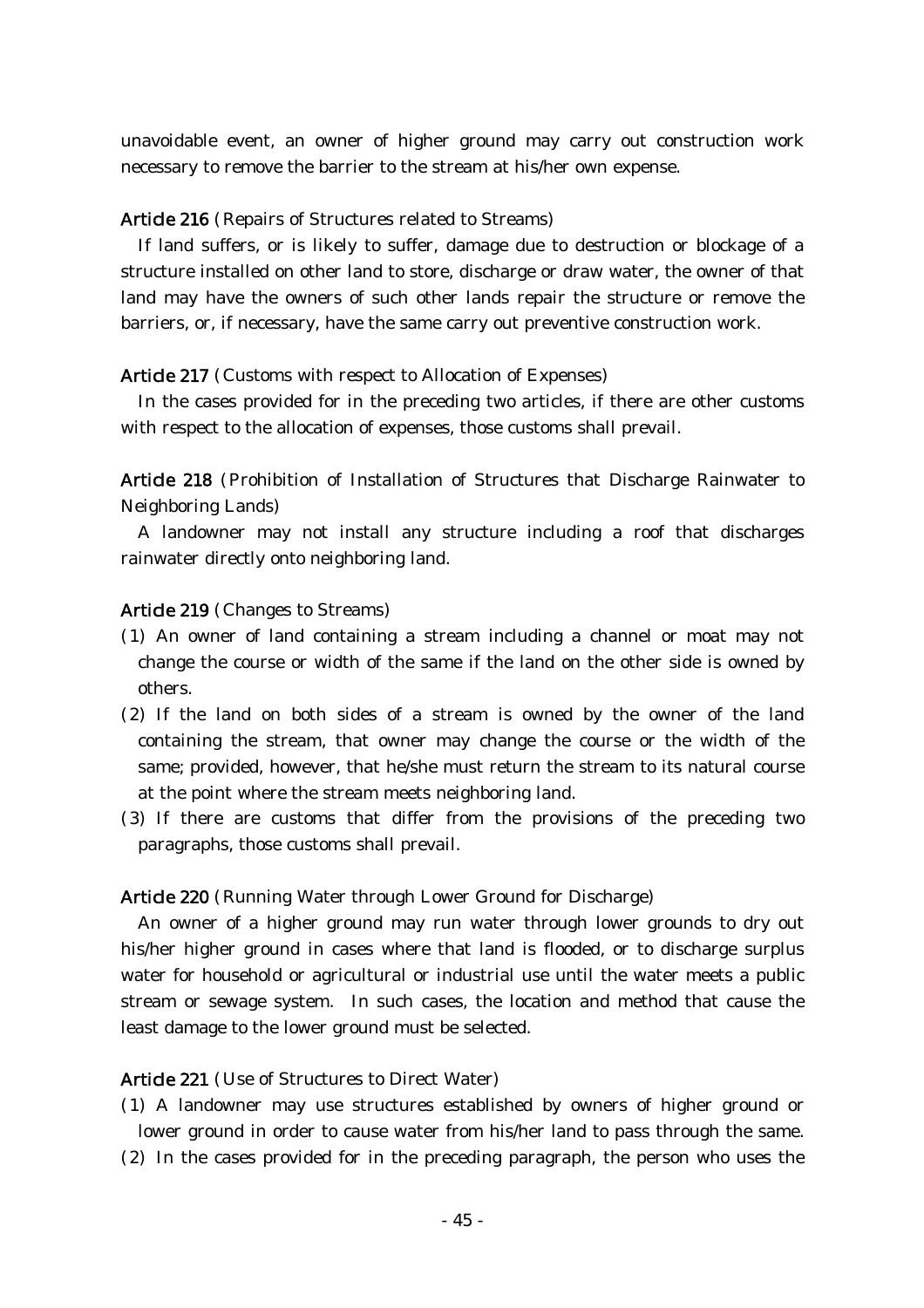structures of others must bear the expenses of the establishment and preservation of the structures in proportion to the benefit he/she enjoys.

## Article 222 (Construction and Use of Dams)

- (1) If the owner of land containing a stream needs to construct a dam, he/she may construct that dam by fixing it to the other side even if the land on the other side is owned by others; provided, however, that he/she must pay compensation for damages arising as a result.
- $(2)$  The owner of the land on the other side may use the dam under the preceding paragraph if he/she owns part of the land containing the stream.
- (3) The provisions of Paragraph 2 of the preceding article shall apply mutatis mutandis to the cases provided for in the preceding paragraph.

## Article 223 (Installation of Boundary Markers)

A landowner may install boundary markers, sharing the expenses with the owner of the neighboring land.

## Article 224 (Expenses of Installation and Preservation of Boundary Markers)

The expenses of installation and preservation of boundary markers shall be borne equally by neighbors; provided, however, that measuring expenses shall be borne in proportion to the sizes of the relevant land parcels.

# Article 225 (Installation of Fences)

- (1) If two buildings are owned by different owners and there is an open lot between them, each owner may install a fence on the boundary, sharing the expenses with the other owner.
- $(2)$  If no agreement can be reached between the parties, the fence under the preceding paragraph must be wooden fencing, bamboo fencing or fencing made of similar material and must be two meters high.

## Article 226 (Expenses of Installation and Preservation of Fences)

The expenses of installation and preservation of the fences under the preceding article shall be borne equally by the neighbors.

# Article 227 (Installation of Fences by One of Neighbors)

One of neighboring owners may install a fence using materials better than those provided for in Paragraph 2 of Article 225 or elevating the height provided for under the same paragraph; provided, however, that he/she must bear the increase in expenses arising as a result of the same.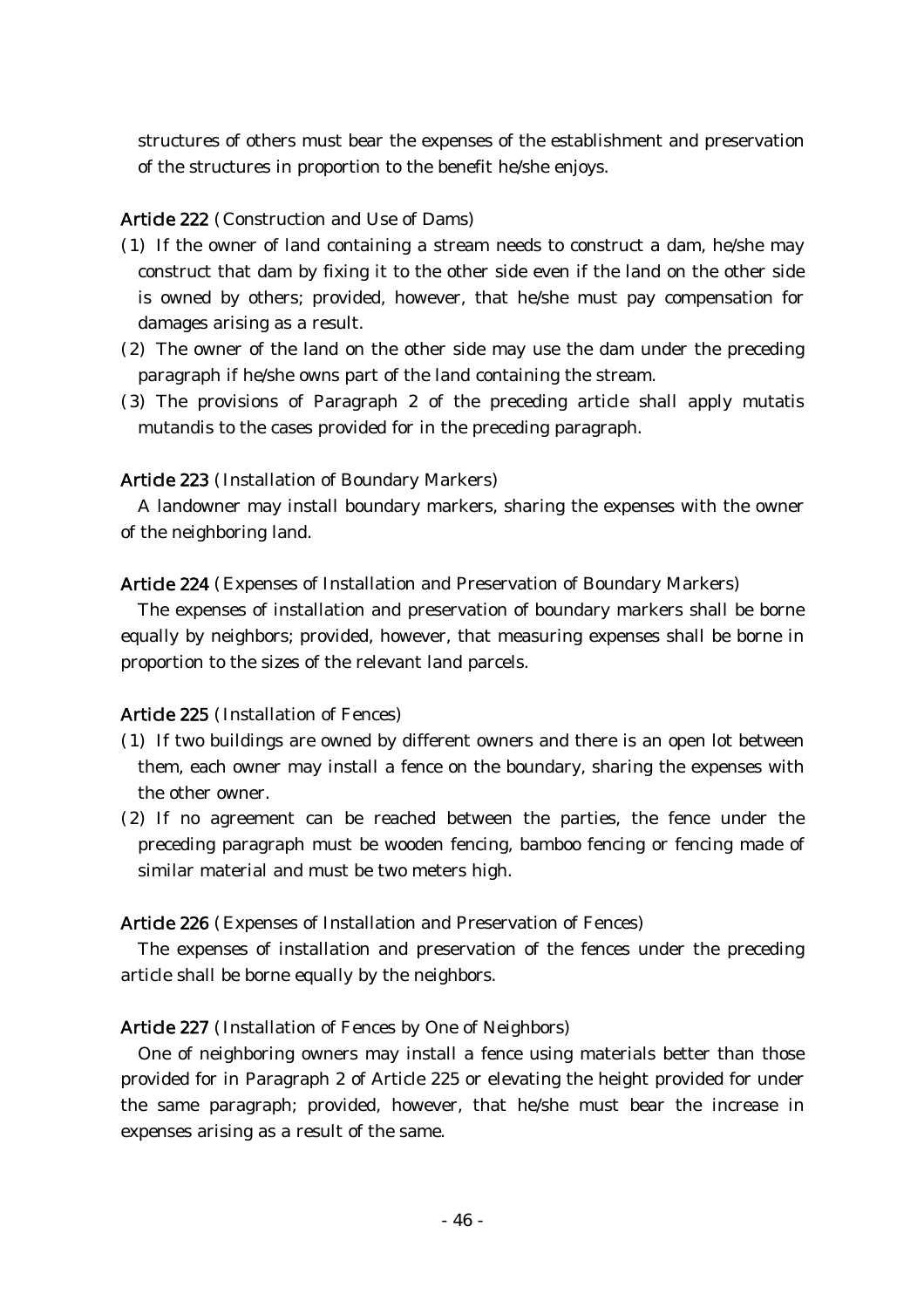Article 228 (Customs relating to Installation of Fences)

If there are customs that differ from the provisions of the preceding three articles, those customs shall prevail.

Article 229 (Presumption of Co-ownership of Boundary Markers)

Boundary markers, fences, walls, channels and moats installed on boundary lines shall be presumed to be co-owned by the neighbors.

### Article 230

- (1) The provisions of the preceding article shall not apply to a wall on a boundary line that forms a part of a building.
- $(2)$  If the height of a wall that separates two neighboring buildings of different heights is higher than the height of the lower building, the preceding paragraph shall likewise apply with respect to such portion of that wall that is higher than the lower building; provided, however, that this shall not apply to fire walls.

Article 231 (Construction Work raising Height of Co-owned Walls)

- ( )1 One of neighboring owners may raise the height of a co-owned wall; provided, however, that, if the wall cannot withstand the construction work, he/she must reinforce that wall as necessary or rebuild the same.
- $(2)$  If the height of a wall is raised under the provisions of the preceding paragraph, the raised portion shall be owned solely by the person who carried out the construction work.

#### Article 232

In the cases provided for in the preceding article, if a neighbor suffers damage, he/she may demand compensation for the same.

Article 233 (Cutting of Branches and Roots of Trees and Bamboo)

- ( )1 If a tree or bamboo branch from neighboring land crosses a boundary line, the landowner may have the owner of that tree or bamboo sever that branch.
- (2) If a tree or bamboo root from neighboring land crosses a boundary line, the owner of the land may sever that root.

Article 234 (Restrictions on Buildings near Boundary Lines)

- ( )1 In order to construct a building, the building must be distanced 50 centimeters or more away from the boundary line.
- $(2)$  If a person attempts to construct a building in violation of the provisions of the preceding paragraph, the owner of the neighboring land may have construction suspended or changed; provided, however, that, if one year has lapsed from the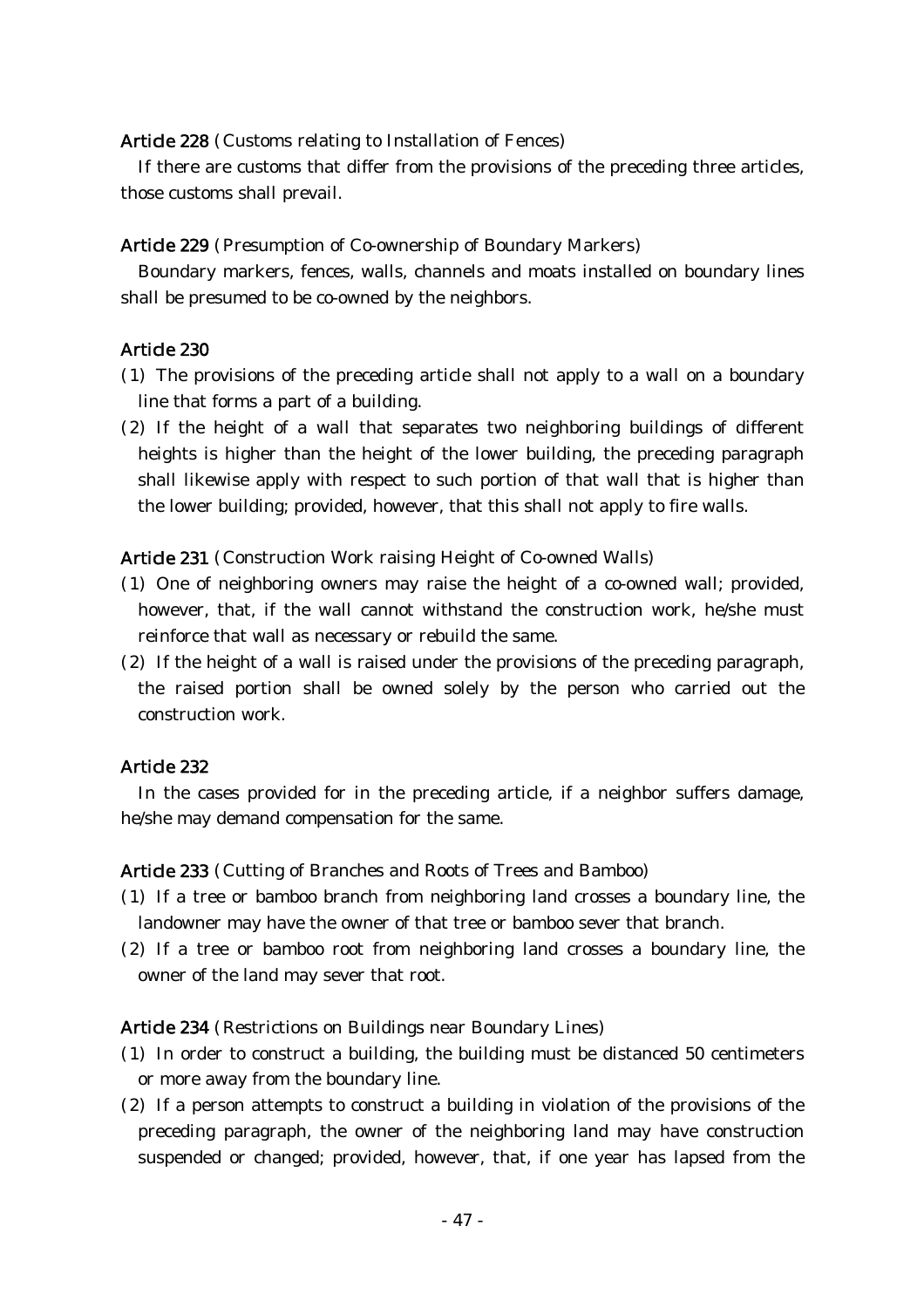time when such construction started or if that building has been completed, the owner may only claim damages.

## Article 235

- $(1)$  A person who installs a window or porch (hereinafter in this and the following paragraph including a veranda) at a distance of less than one meter from a boundary line allowing the observation of the residential land of others, must put up a privacy screen.
- $(2)$  The distance under the preceding paragraph shall be calculated by measuring the length of a straight line from the point on the window or porch closest to the neighboring land to where it reaches the boundary line at a right angle.

Article 236 (Customs relating to Construction near Boundary Lines)

If there are customs that differ from the provisions of the preceding two articles, those customs shall prevail.

Article 237 (Restrictions on Digging near Boundary Lines)

- (1) In order to dig a well, service water pit, sewage pit or compost pit, the same must be distanced two or more meters from the boundary line, and in order to dig a pond, cellar or urine pit, the same must be distanced one or more meters from the boundary line.
- $(2)$  In order to bury water pipes, or dig a channel or moat, the same must be distanced from the boundary line by a measurement equivalent to at least half the depth of the same; provided, however, that the distance is not required to be more than one meter.

Article 238 (Duty of Care regarding Digging near Boundary Lines)

When construction under the preceding article is to be carried out near a boundary line, necessary care must be taken to ensure the prevention of earth collapses or leakages of water or contaminated liquids.

## Section 2 Acquisition of Ownership

## Article 239 (Ownership in Ownerless Thing)

- ( )1 Ownership of movables without an owner shall be acquired by possessing the same with the intention to own.
- (2) Ownership of real estate without an owner shall vest in the National Treasury.

## Article 240 (Finding of Lost Property)

If the owner of lost property is not identified within three months of the time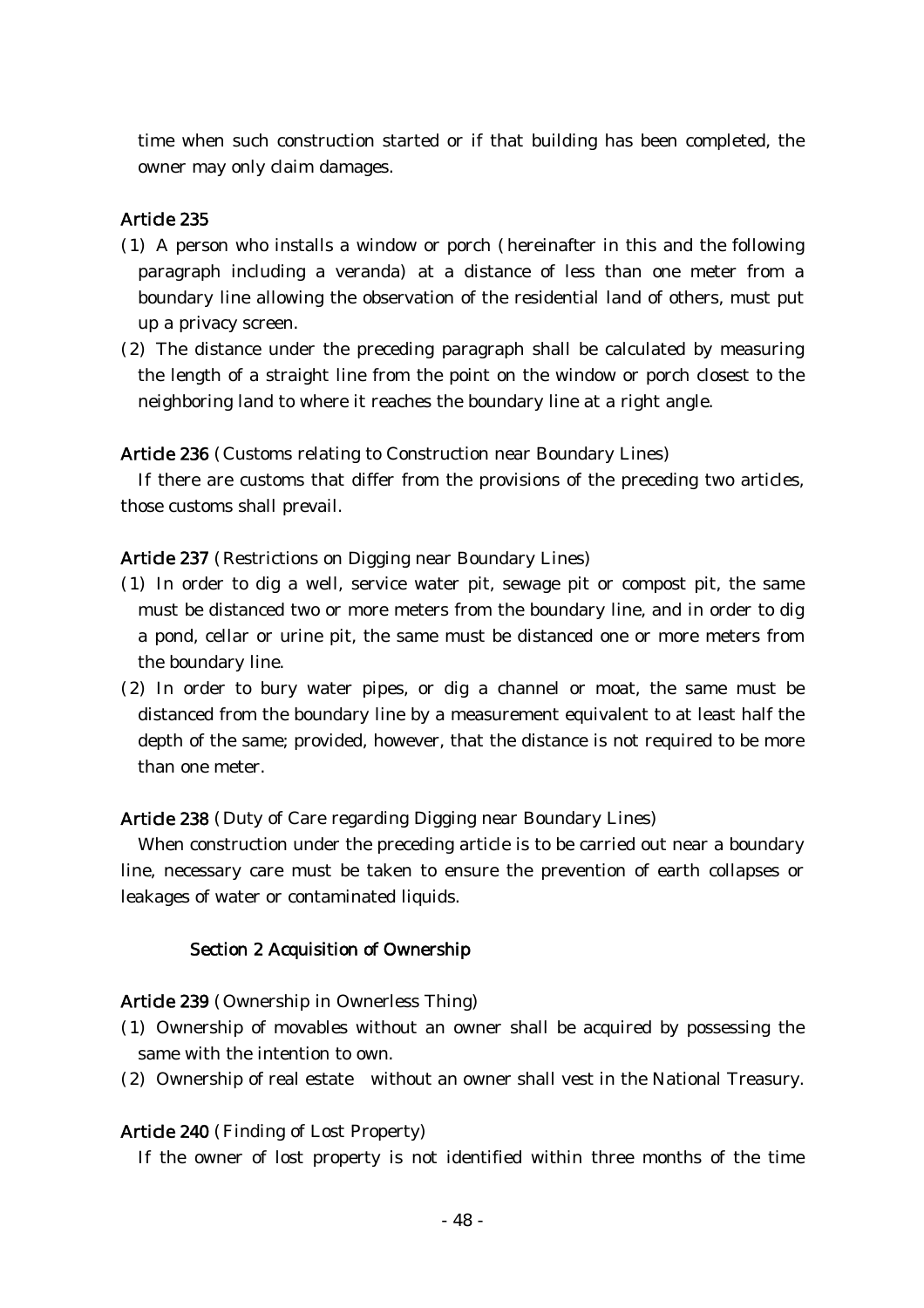when public notice thereof is effected as prescribed by the Lost Property Act (Law No. 73 of 2006), the person who found the lost property shall acquire ownership in the same.

## Article 241 (Discovery of Hidden Treasure)

If the owner of hidden treasure is not identified within six months of the time when public notice thereof is effected as prescribed by the Lost Property Act, the finder shall acquire ownership in the same; provided, however, that, with respect to hidden treasure discovered in a Thing belonging to other person, the finder and such other person shall acquire equally proportionate ownership in the same.

### Article 242 (Accession to Real Estate)

The owner of real estate shall acquire ownership in a Thing that has been attached thereto as its accessory ; provided, however, that the rights of the other person who attached such Thing by virtue of his/her title shall not be precluded.

### Article 243 (Accession to Movables)

If two or more movables with different owners are so joined to each other that they can no longer be separated without damaging the same, ownership of the composite Thing shall vest in the owner of the principal movables. The same shall apply if excessive expense would be required to separate the same.

#### Article 244

If the distinction of principal and accessory cannot be made between the joined movables, the owner of each movable shall co-own the composite Thing in proportion to the respective price current at the time of the accession.

## Article 245 (Mixture)

The provisions of the preceding two articles shall apply mutatis mutandis to cases where the Things of different owners are mixed together and can no longer be distinguished.

## Article 246 (Processing)

- $(1)$  If a person (hereinafter in this article referred to as "Processor") contributes work to the movables of others, ownership of the Thing so worked up shall vest in the owner of the materials; provided, however, that, if the value derived from the work significantly exceeds the value of the materials, the Processor shall acquire ownership in the processed Thing.
- $(2)$  In the cases provided for in the preceding paragraph, if the Processor supplies a portion of the materials, the Processor shall acquire ownership in the processed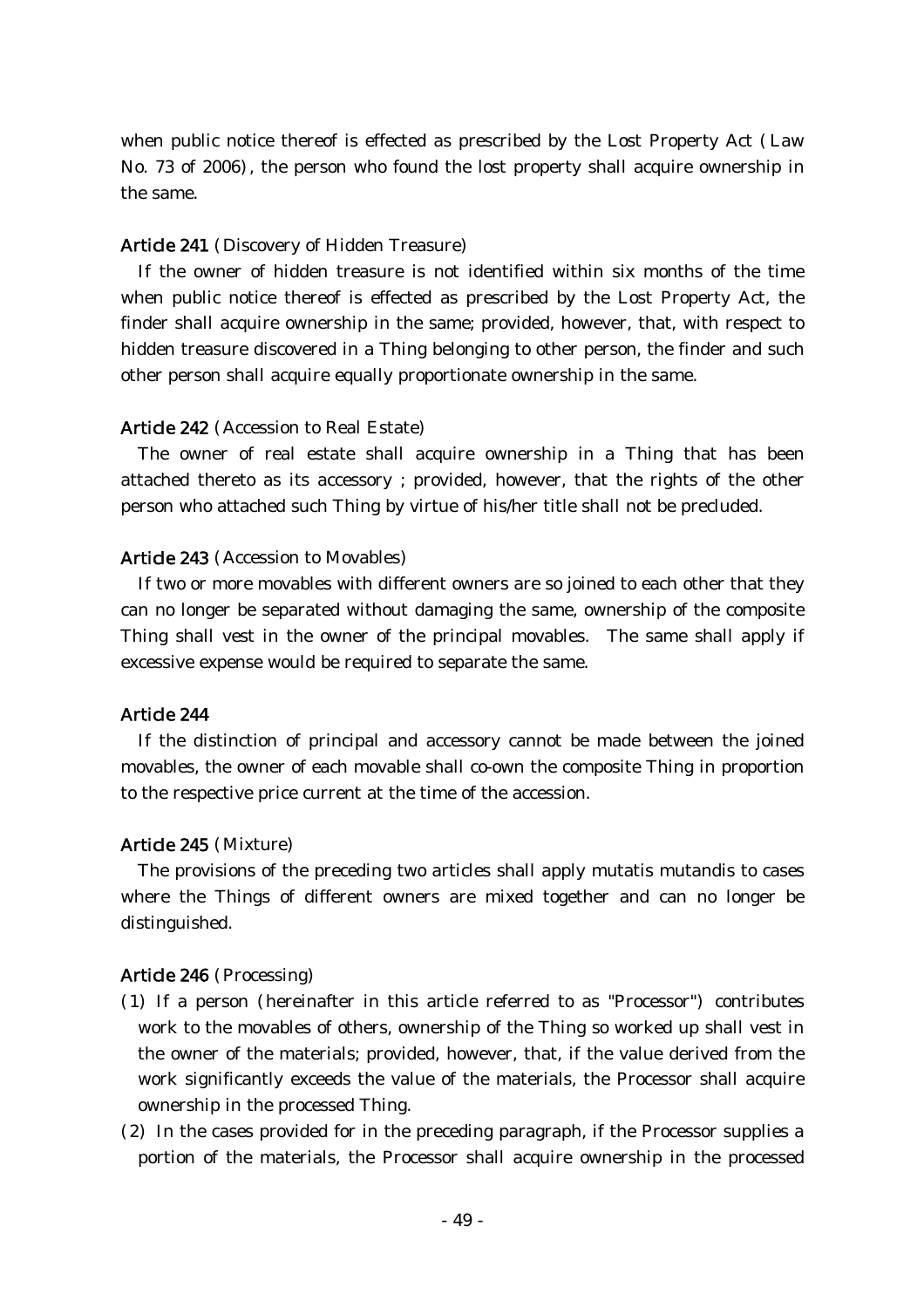Thing, limited to if the value of such supplied materials plus the value derived from the work exceeds the value of the materials of others.

# Article 247 (Effect of Accession, Mixture or Processing)

- (1) If the ownership of a Thing is extinguished in accordance with the provisions of Article 242 through the preceding article, other rights in existence in relation to such Thing shall also be extinguished.
- $(2)$  In the cases provided for in the preceding paragraph, if the owner of a Thing has become the sole owner of the Thing formed by accession, mixture or processing (hereinafter in this paragraph referred to as "composite Thing"), other rights in existence in relation to such Thing shall thereafter exist in relation to the composite Thing, and if the owner of the Thing becomes a co-owner of the composite Thing, other rights in existence in relation to such Thing shall thereafter exist in relation to his/her share in the same.

Article 248 (Demands for Compensation in conjunction with Accession, Mixture or Processing)

A person who suffers loss because of the application of the provisions of Article 242 through the preceding article may demand compensation in accordance with the provisions of Article 703 and Article 704.

## Section 3 Co-Ownership

Article 249 (Use of property in co-ownership)

Each co-owner may use the entire property in co-ownership in proportion to his/her share.

Article 250 (Presumption of Proportion of Co-owner's Shares)

Each co-owner's share shall be presumed to be equal.

# Article  $251$  (Changes to Co-owned Thing)

No co-owner may make any alteration to the property in co-ownership without the consent of the other co-owners.

# Article 252 (Management of Co-owned Thing)

Matters regarding the management of property in co-ownership shall be determined by a majority of the value of the shares of the co-owners, except for cases provided for in the preceding paragraph; provided, however, that any co-owner may carry out acts of preservation.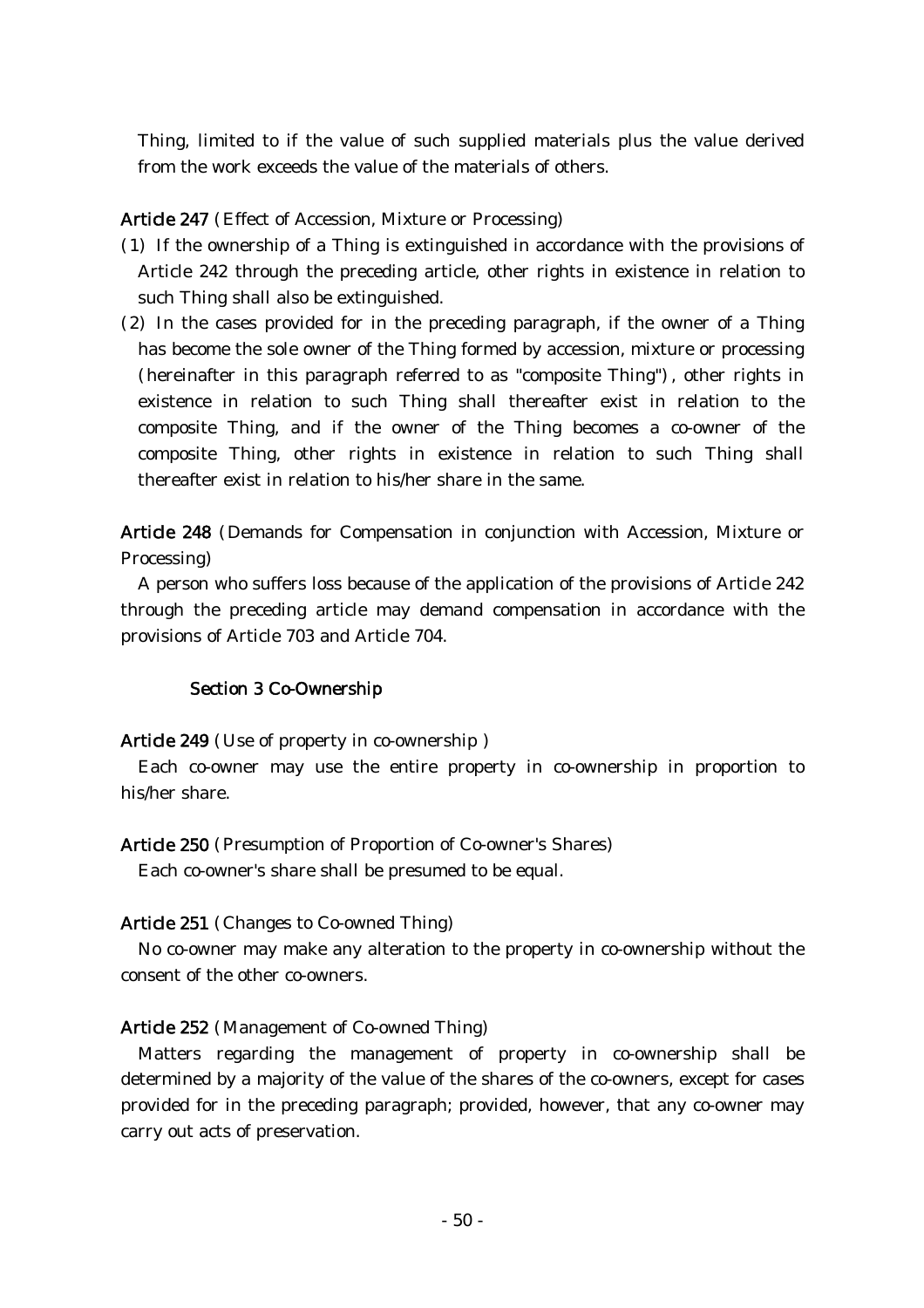Article 253 (Obligations to bear Burdens regarding property in co-ownership)

- ( )1 Each co-owner shall pay the expenses of management and otherwise bear burdens regarding the property in co-ownership, in proportion to his/her share.
- $(2)$  If a co-owner does not perform the obligations under the preceding paragraph within one year, other co-owners may acquire the share of such person by paying reasonable compensation.

### Article 254 (Claims on property in co-ownership)

A claim that one of co-owners holds against other co-owners with respect to the property in co-ownership may be exercised against their specific successors.

#### Article 255 (Renunciation of Shares and Death of Co-owners)

If one of co-owners renounces his/her share or dies without an heir, his/her share shall vest in other co-owners.

### Article 256 (Demands for Partition of property in co-ownership)

- ( )1 Each co-owner may demand the partition of property in co-ownership at any time; provided, however, that this shall not preclude concluding a contract to the effect that a partition will not occur for a period within five years.
- $(2)$  The contract under the proviso to the preceding paragraph may be renewed; provided, however, that the period thereof may not exceed five years from the time of the renewal.

### Article 257

The provisions of the preceding article shall not apply to the property in co-ownership provided for in Article 229.

Article 258 (Partition of property in co-ownership by Judgment)

- ( )1 If no agreement is reached among co-owners with respect to the partition of property in co-ownership, a demand for partition of the same may be submitted to the court.
- $(2)$  In cases provided for in the preceding paragraph, if the property in co-ownership cannot be partitioned in kind, or it is likely that the value thereof will be significantly reduced by the partition, the court may order the sale of the same at auction.

#### Article 259 (Performance of Obligations regarding Co-ownership)

( )1 If one of the co-owners holds a claim regarding co-ownership against other co-owners, upon partition, the portion of the property in co-ownership that vests in the obligors may be appropriated for the performance of the same.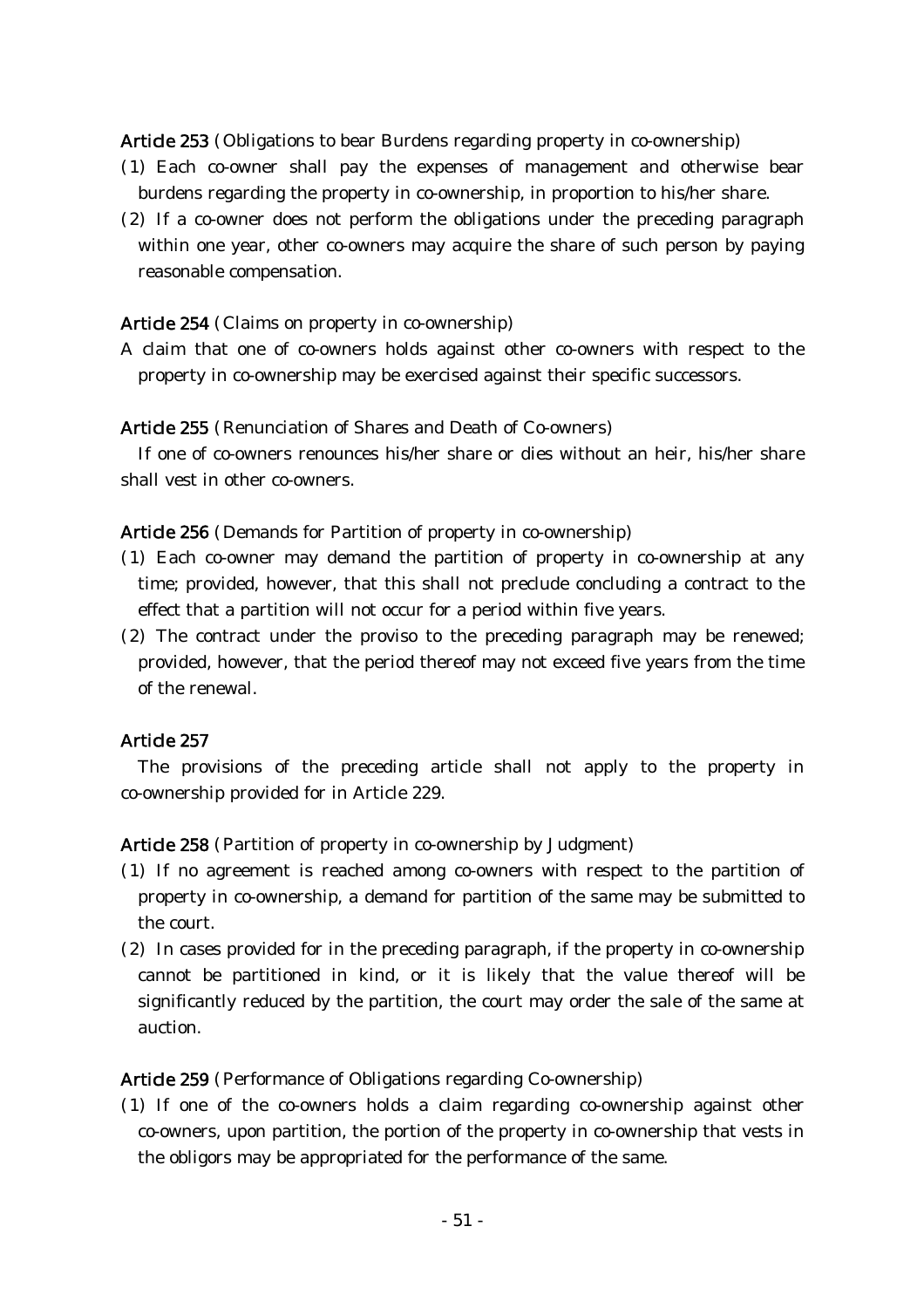$(2)$  If it is necessary to sell the portion of the property in co-ownership that vests in the obligors to obtain the performance under the preceding paragraph, the obligee may demand the sale of the same.

## Article 260 (Participation in Partition of property in co-ownership)

- ( )1 Persons who hold rights with respect to property in co-ownership and the obligee of any co-owner may participate in partitions at their own expense.
- (2) If, notwithstanding a request for participation under the provisions of the preceding paragraph, partition is effected without allowing the participation of the person who submitted the request, that partition may not be asserted against the person who submitted the request.

# Article 261 (Co-owners' Warranties upon Partitions)

Each co-owner shall bear, in proportion to his/her share, the responsibility of warranty that a seller would have as to the Thing other co-owners have acquired by partition.

## Article 262 (Documents regarding property in co-ownership)

- ( )1 If a partition has been completed, each person who participated in the partition must retain the documents regarding the Thing he/she acquired.
- (2) Documents regarding the Thing that is partitioned for some or all co-owners must be retained by the person who acquired the largest portion of that Thing.
- ( )3 In the cases provided for in the preceding paragraph, if no person acquired the largest portion, the person who is to retain the documents shall be determined by mutual agreement among the persons who participated in the partition. If no agreement is reached, the court shall designate the same.
- (4) The person who is to retain the documents must allow other persons who participated in the partition to use the documents at the request of the same.

# Article 263 (Rights of Common with Nature of Co-ownership)

Rights of common that have the nature of co-ownership shall be governed by local custom and shall otherwise be subject to the application of the provisions of this Section.

# Article 264 (Quasi Co-ownership)

The provisions of this Section shall apply mutatis mutandis to the cases where two or more persons share property rights other than the ownership; provided, however, that this shall not apply if laws and regulations provide otherwise.

# Chapter 4 Superficies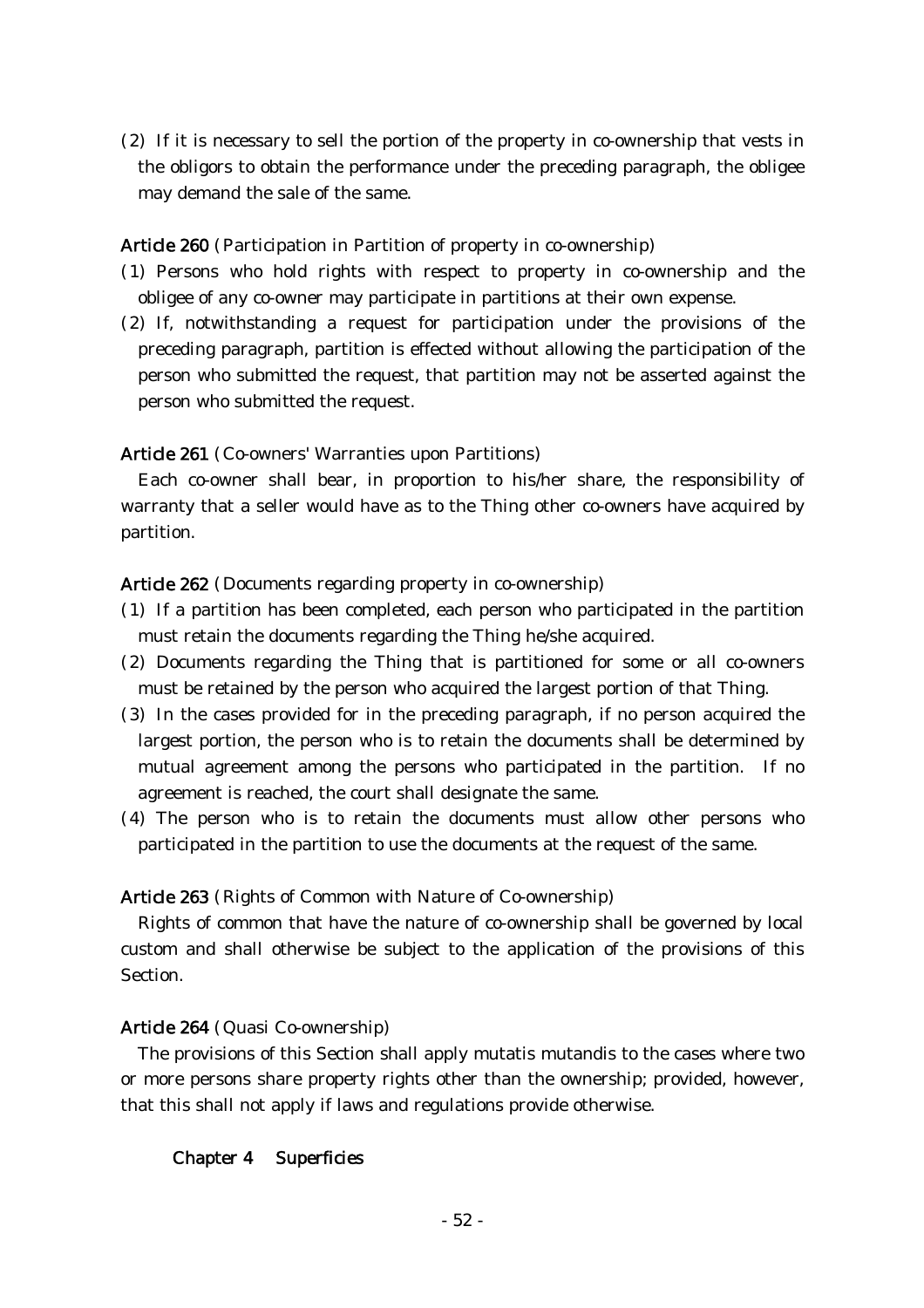### Article 265 (Content of Superficies)

A superficiary shall have the right to use the land of others in order to own structures, or trees or bamboo, on that land.

### Article 266 (Rents)

- ( )1 The provisions of Articles 274 through 276 shall apply mutatis mutandis to cases where the superficiary must pay periodical rent to the owners of the land.
- $(2)$  In addition to the provisions of the preceding paragraph, provisions on leasehold shall apply mutatis mutandis to rent to the extent that application is not inconsistent with the nature of the same.

Article 267 (Mutatis Mutandis Application of Provisions regarding Neighboring Relationships)

The provisions of Subsection 2, Section 1 of the preceding Chapter (Neighboring Relationships) shall apply mutatis mutandis between superficiaries or between a superficiary and a landowner; provided, however, that the mutatis mutandis application of the provisions of Article 229 to holders of superficies shall be limited to cases where structures on the boundary line are installed after the creation of the superficies.

#### Article 268 (Duration of Superficies)

- ( )1 In cases where the duration of superficies is not fixed by the act that established the same, if there is no other custom, the superficiary may renounce their rights at any time; provided, however, that, if rent must be paid, the superficiary must give notice one year or more in advance or pay rent for one year that has not yet become due and payable.
- $(2)$  If the superficiary does not renounce its rights in accordance with the provisions of the preceding paragraph, the court may, at the request of the parties concerned, fix a duration of twenty years or more but not more than fifty years, taking into consideration the kind and status of the structures, or trees or bamboo and other circumstances at the time of the creation of the superficies.

### Article 269 (Removal of Structures)

- ( )1 When the right of the superficiary is extinguished, he/she may restore the land to its original condition and remove structures and trees or bamboo on the same; provided, however, that, if the owner of the land gives notice that he/she will purchase the same by offering to pay an amount equivalent to the market price, the superficiary may not refuse that offer without justifiable grounds.
- $(2)$  If there are customs that differ from the provisions of the preceding paragraph,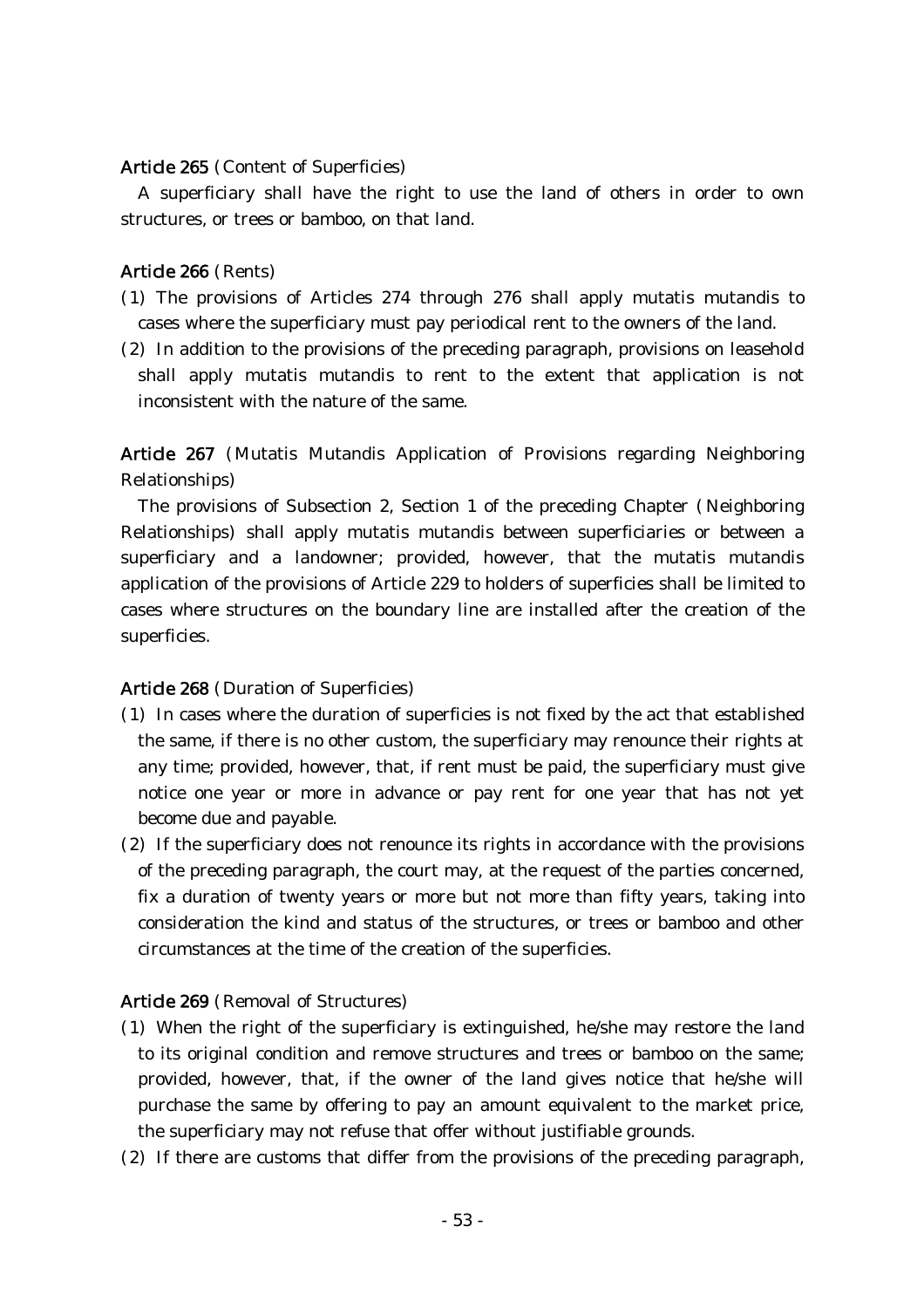those customs shall prevail.

Article 269-2 (Superficies for Underground or Overhead Space)

- ( )1 Underground or overhead space may be used as the object of superficies in order to own structures by specifying limits in the vertical dimension. In such cases, restrictions on the use of that land may be added in the act that establishes superficies for the purpose of facilitating the exercise of the superficies.
- $(2)$  The superficies under the preceding paragraph may be established even in cases where third parties hold rights to use or receive profits from land if all persons who hold those rights or rights underlying the same consent. In such cases, persons who hold the rights to use or receive profits from the land cannot preclude the exercise of the superficies to the same.

#### Chapter 5 Emphyteusis

#### Article 270 (Content of Emphyteusis)

An emphyteuta shall have the right to engage in cultivation or livestock farming on the land of others by paying rent.

#### Article 271 (Restrictions on Alterations to Land by Emphyteutas)

An emphyteuta may not make any alteration of the land that will result in irreparable damage.

#### Article 272 (Transfer of Emphyteusis or Leasing of Land)

An emphyteuta may assign his/her rights to others, or lease the land during the duration of his/her rights to cultivate or farm livestock; provided, however, that this shall not apply if such acts are prohibited by the act that established his/her rights.

#### Article 273 (Mutatis Mutandis Application of Provisions regarding Lease)

In addition to the provisions of this Chapter and those provided for in the act that established the emphyteusis, provisions regarding lease shall apply mutatis mutandis to the obligations of a emphyteuta, to the extent that application is not inconsistent with the nature of the same.

#### Article 274 (Rent Reductions or Exemptions)

An emphyteuta may not demand an exemption from or reduction in the rent even if a loss of profits has been suffered due to force majeure.

## Article 275 (Waiver of Emphyteusis)

If an emphyteuta has gained no profit whatsoever for three or more consecutive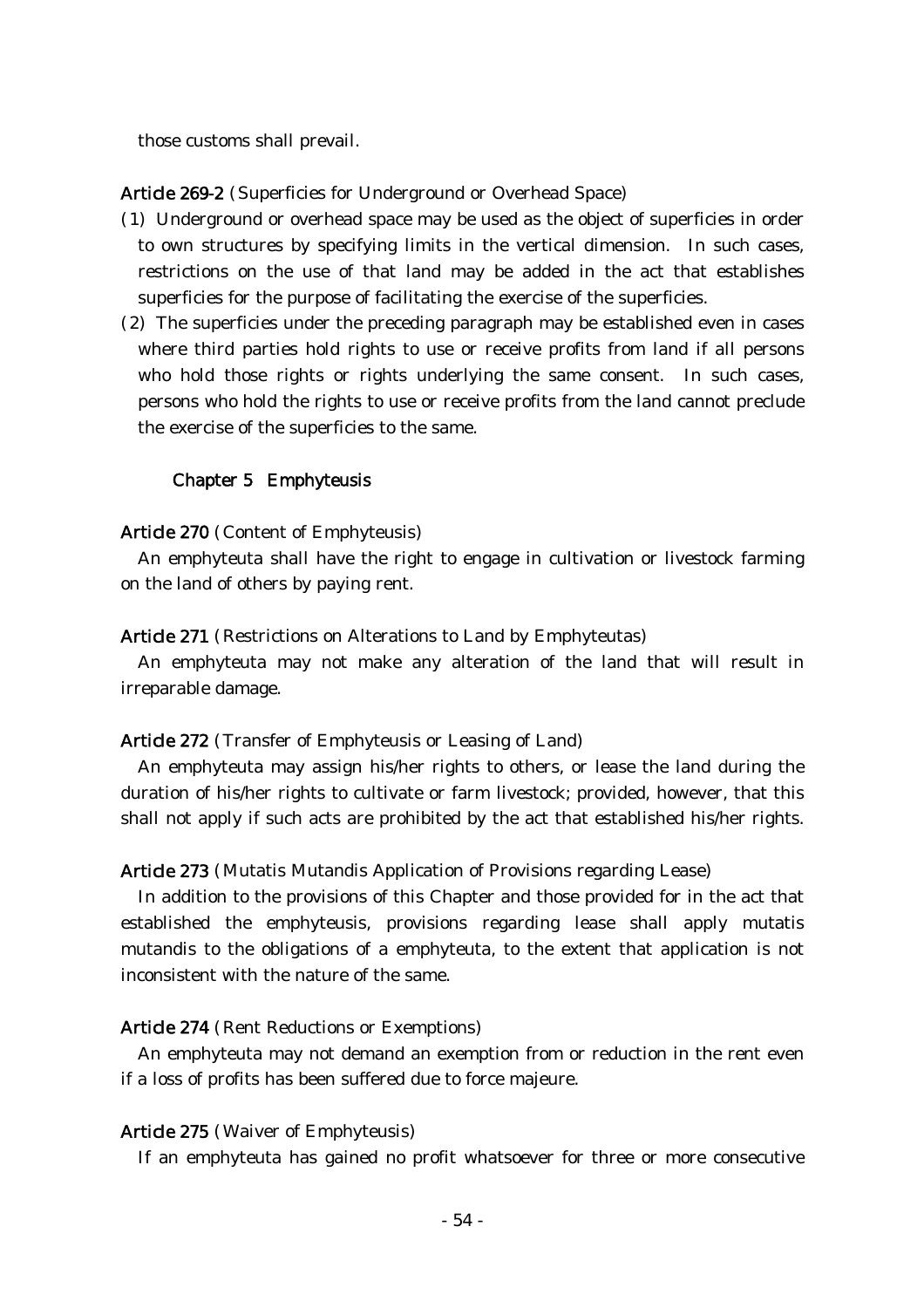years or has gained profits less than the rent for five or more consecutive years due to force majeure, he/she may surrender his/her rights.

## Article 276 (Demand for Extinction of Emphyteusis)

If an emphyteuta fails to pay the rent for two or more consecutive years, the landowner may demand the extinction of the emphyteusis.

# Article 277 (Customs regarding Emphyteusis)

If there are customs that differ from the provisions of Article 271 through the preceding article, those customs shall prevail.

# Article 278 (Duration of Emphyteusis)

- (1) The duration of the emphyteusis shall be twenty years or more but no more than fifty years. Even if an act establishing emphyteusis provides for a period longer than fifty years, the duration shall be fifty years.
- (2) The establishment of emphyteusis may be renewed; provided, however, that the duration of the same may not exceed fifty years from the time of renewal.
- (3) If an act establishing emphyteusis does not provide for the duration of the emphyteusis, the duration of the same shall be thirty years unless there is a custom to the contrary.

# Article 279 (Removal of Structures)

The provisions of Article 269 shall apply mutatis mutandis to emphyteusis.

# Chapter 6 Servitudes

## Article 280 (Content of Servitudes)

A person entitled to a servitude shall have the right to make lands of others available for the benefit of their own lands in accordance with purposes prescribed in the acts establishing the servitudes; provided, however, that those rights should not violate the provisions (limited to those that relate to public policy) under Section  $1$ of Chapter 3 (Extent of Ownership).

# Article 281 (Appurtenant Nature of Servitudes)

 $(1)$  Servitudes are appurtenant to ownership in the dominant land (hereinafter referring to the land of a person entitled to a servitude, enjoying benefits from the land of others) and shall be transferred together with that ownership, or shall be the subject of other rights that exist in relation to the dominant land; provided, however, that this shall not apply if the act establishing the servitude provides otherwise.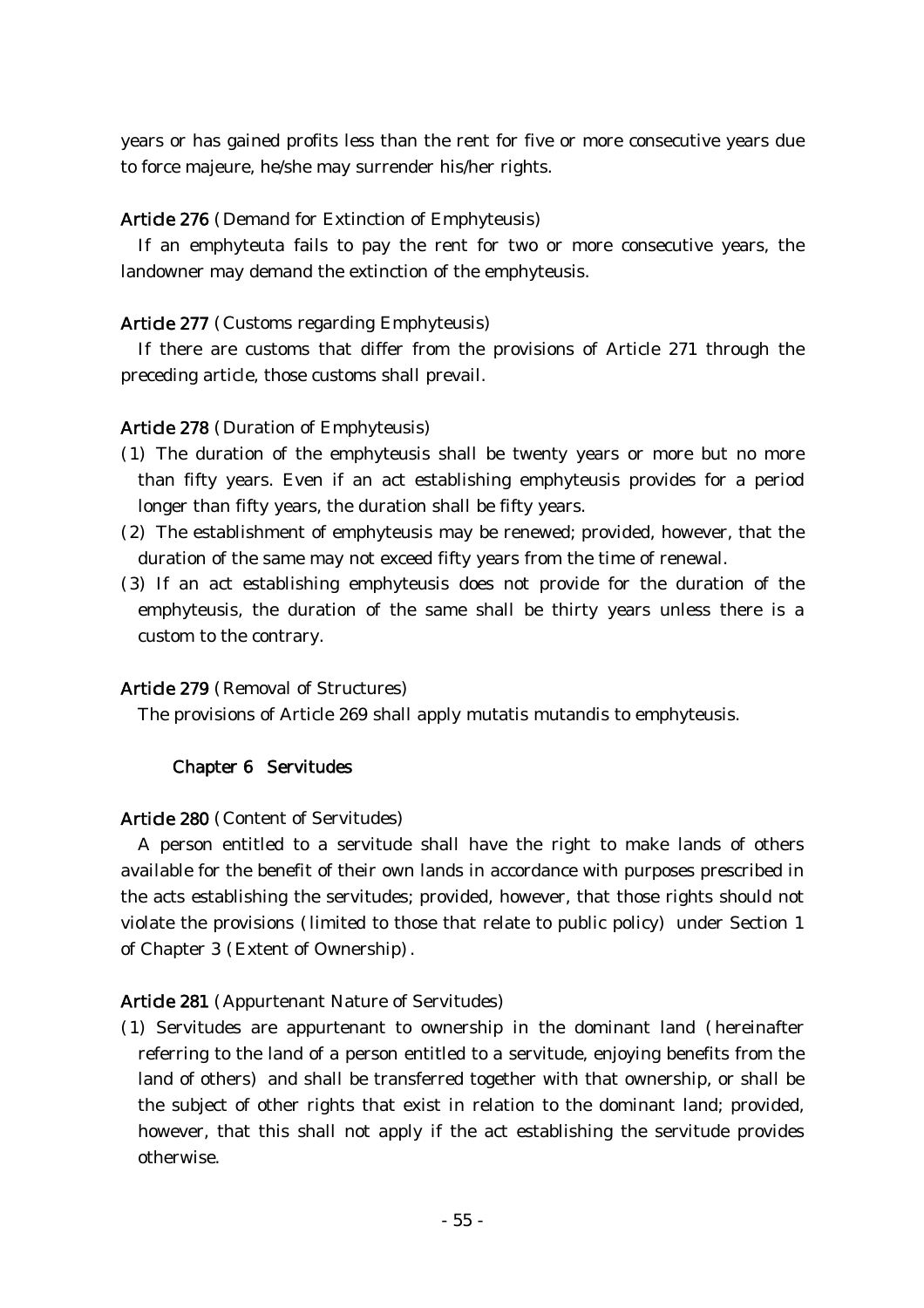(2) Servitudes may neither be assigned nor made the subject of other rights apart from the dominant land.

## Article 282 (Indivisibility of Servitudes)

- ( )1 One of the co-owners of land may not extinguish, with respect to his/her own share, a servitude that exists on behalf of or in relation to the land.
- $(2)$  In cases where land is partitioned or a portion thereof is assigned to others, a servitude shall exist on behalf of or in relation to the respective portions of the same; provided, however, that this shall not apply if the servitude, by its nature, relates only to a portion of the land.

# Article 283 (Acquisition of Servitudes by Prescription)

A servitude can be acquired by prescription so long as it is continuously exercised and can be externally recognized.

## Article 284

- ( )1 If one of the co-owners of land acquires a servitude by prescription, the other co-owners shall also acquire the same.
- (2) Interruption of prescription shall not be effected against co-owners unless it is made against each co-owner who exercises the servitude.
- ( )3 In cases where there are two or more co-owners who exercise a servitude, even if there is cause to suspend the prescription with respect to one of them, the prescription shall run in favor of each co-owner.

# Article 285 (Water Servitude)

- (1) If water on servient land (hereinafter referring to a land of any person other than the one entitled to the servitude, made available for the benefit of the dominant land) subject to a water servitude is insufficient for the demand of the dominant land and the servient land, the water shall be used in proportion to the demand on each parcel of land, firstly for household purposes with the remaining portion used for other purposes; provided, however, that this shall not apply if the act establishing the servitude provides otherwise.
- $(2)$  If more than one water servitude is created with respect to the same servient land, the persons subsequently entitled may not prevent the use of water by those previously entitled.

## Article 286 (Obligations of Owners of Servient Land to Install Structures)

If the owner of servient land has assumed obligations to install or repair structures for the exercise of a servitude at his/her own expense by the act establishing the servitude or by a contract executed after the same, specific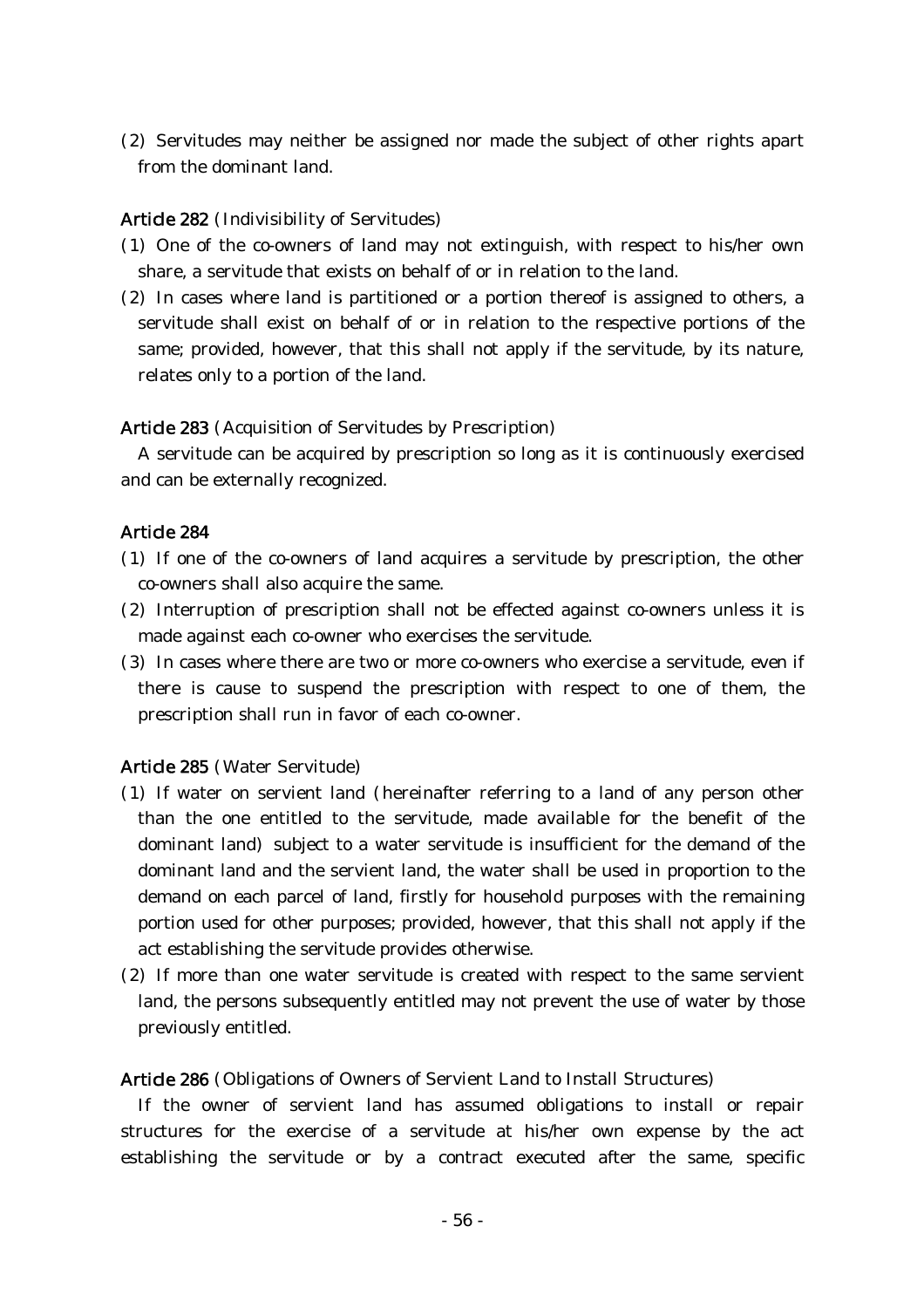successors of the owner of the servient land shall also assume those obligations.

### Article 287

An owner of servient land may be exempted from obligations of the preceding article at any time by abandoning the ownership in the portion of the land necessary for the servitude and transferring the same to the person entitled to a servitude.

Article 288 (Use of Structures by the Owner of Servient Lands)

- ( )1 The owner of a servient land may use structures installed on the servient land for the exercise of the servitude to the extent his/her use does not obstruct the exercise of that servitude.
- $(2)$  In the cases provided for in the preceding paragraph, the owner of the servient land must bear the expense for the installation and preservation of the structures in proportion to the benefit he/she receives.

Article 289 (Extinction of Servitude by Acquisition by Prescription of Servient Lands)

If the possessor of servient land has so possessed the same as to satisfy the requirements for acquisitive prescription, the servitude shall be extinguished thereby.

#### Article 290

The extinctive prescription of the preceding article is nullified by the person entitled to the servitude exercising his/her rights.

#### Article 291 (Extinctive Prescription of Servitudes)

The period of the extinctive prescription provided for in Paragraph 2 of Article 167 shall commence upon the final exercise of the servitude if the servitude is not exercised continuously, and upon the occurrence of a fact that prevents the exercise of the servitude if the servitude is exercised continuously.

## Article 292

In cases where dominant land is co-owned by more than one person, if there is a suspension or interruption of prescription in favor of one co-owner, such suspension or interruption shall also be effective for the benefit of other co-owners.

### Article 293

If a person entitled to a servitude does not exercise a portion of his/her rights, only that portion shall be extinguished by prescription.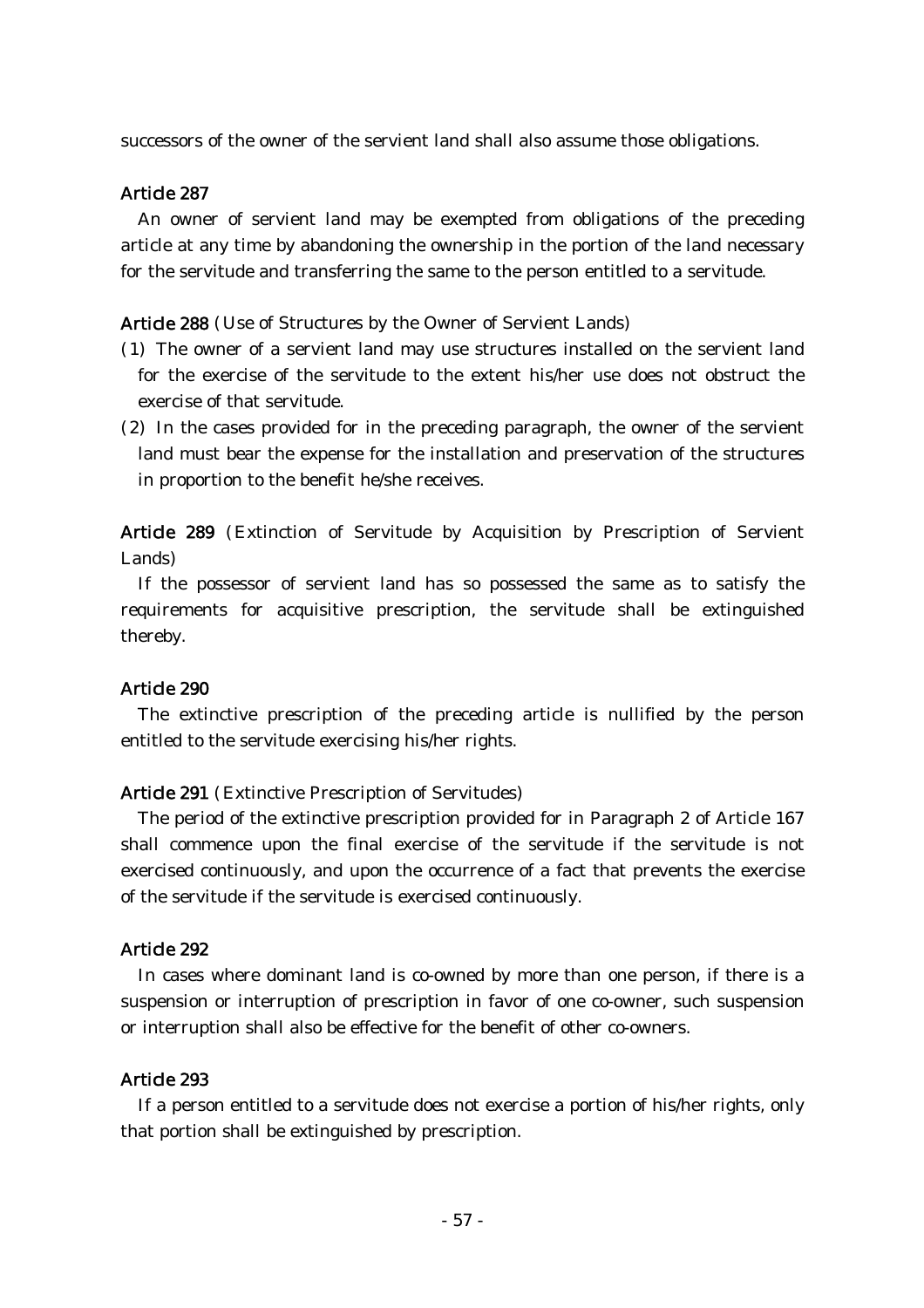Article 294 (Rights of Common without the Nature of Co-Ownership)

Rights of common that do not have the nature of co-ownership shall be governed by local customs and shall otherwise be subject to the mutatis mutandis application of the provisions of this Section.

## Chapter 7 Rights of Retention

Article 295 (Content of Rights of Retention)

- ( )1 If a possessor of a Thing belonging to another person has a claim that has arisen with respect to that Thing, he/she may retain that thing until that claim is satisfied; provided, however, that this shall not apply if such claim has not yet fallen due.
- $(2)$  The provisions of the preceding paragraph shall not apply in cases where possession commenced by means of a tortious act.

### Article 296 (Indivisibility of Rights of Retention)

A holder of a right of retention may exercise his/her rights against the whole of the Thing retained until his/her claim is satisfied in its entirety.

Article 297 (Collection of Fruits by Holders of Rights of Retention)

- ( )1 A holder of a right of retention may collect fruits derived from the Thing retained, and appropriate the same to the satisfaction of his/her claim prior to other obligees.
- (2) The fruits under the preceding paragraph must be appropriated first to the payment of interest on the claim, and any remainder must be appropriated to the satisfaction of the principal.

Article 298 (Keeping the Thing Retained by Holders of Rights of Retention)

- (1) A holder of a right of retention must possess the Thing retained with the care of a good manager.
- $(2)$  A holder of rights of retention may not use, lease or give as a security the Thing retained unless he/she obtains the consent of the obligor; provided, however, that this shall not apply to uses necessary for the preservation of that Thing.
- (3) If the holder of a right of retention violates the provisions of the preceding two paragraphs, the obligor may demand that the right of retention be extinguished.

# Article 299 (Demands for Reimbursement of Expenses by Holders of Rights of Retention)

(1) If a holder of a right of retention incurs necessary expenses with respect to the Thing retained, he/she may have the owner reimburse the same.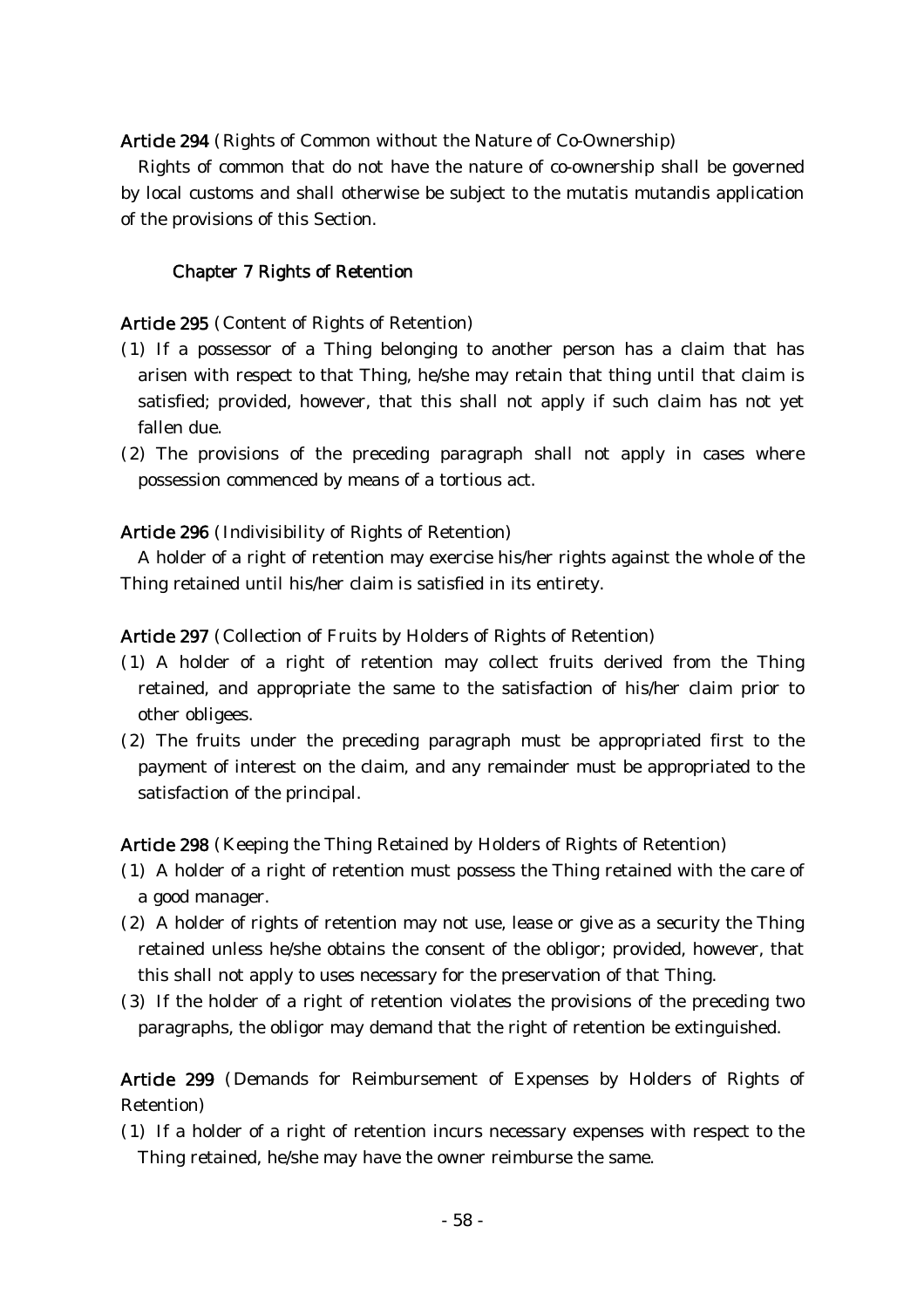$(2)$  If a holder of a right of retention incurs beneficial expenses with respect to the Thing retained, to the extent that there is currently an increase in value as a result of the same, he/she may have the expenses incurred or the increase in value reimbursed at the owner's election; provided, however, that the court may, at the request of the owner, grant a reasonable period for the reimbursement of the same.

Article 300 (Exercise of Rights of Retention and Extinctive Prescription of Claims)

The exercise of a right of retention shall not preclude the running of extinctive prescription of claims.

Article 301 (Extinction of Rights of Retention by Tender of Security)

An obligor may demand that a right of retention be extinguished by tendering reasonable security.

Article 302 (Extinction of Rights of Retention by Loss of Possession)

A right of retention shall be extinguished if the holder of the right of retention loses possession of the Thing retained; provided, however, that this shall not apply if the Thing retained is leased or it is made the subject of a pledge in accordance with the provisions of Paragraph 2 of Article 298.

# Chapter 8 Statutory Liens

## Section 1 General Provisions

Article 303 (Content of Statutory Liens)

A holder of a statutory lien shall have the rights to have his/her own claim satisfied prior to other obligees out of the assets of the relevant obligor in accordance with the provisions of laws including this Act.

Article 304 (Extension of Security Interest to Proceeds of Collateral)

- ( )1 A statutory lien may also be exercised against Things including monies that the obligor is to receive as a result of the sale, lease or loss of, or damage to, the subject matter of the statutory lien; provided, however, that the holder of the statutory lien must attach the same before the payment or delivery of the monies or other Thing.
- $(2)$  The provisions of the preceding paragraph shall likewise apply to the consideration for real rights established by the obligor on the subject matter of the statutory lien.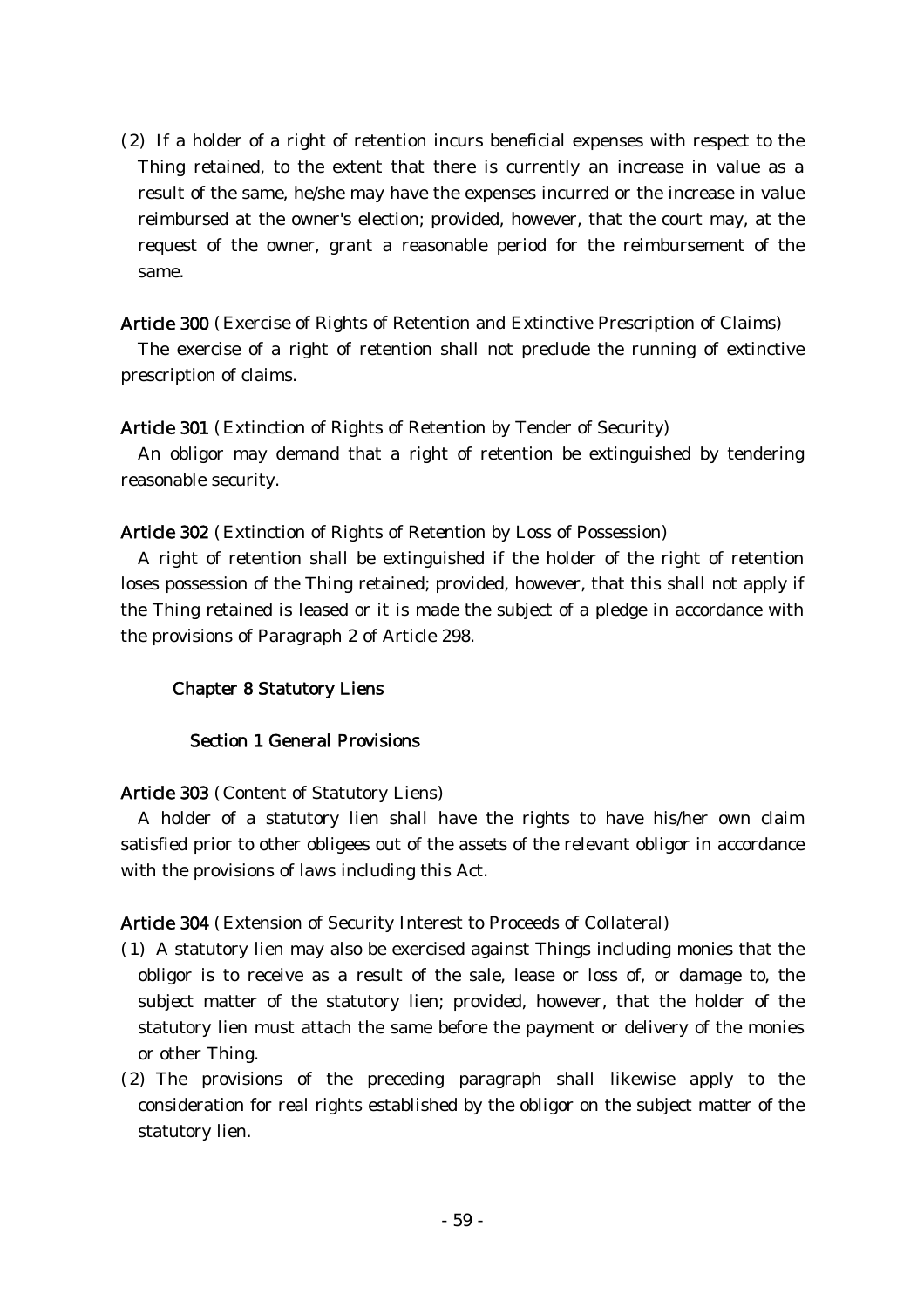### Article 305 (Indivisibility of Statutory Liens)

The provisions of Article 296 shall apply mutatis mutandis to statutory liens.

### Section 2 Kinds of Statutory Liens

#### Subsection 1 General Statutory Lien

Article 306 (General Statutory Lien)

A person who has a claim that arose from the causes listed below shall have a statutory lien over the entire property of the obligor:

- (i) Expenses for the common benefit;
- (ii) An employer-employee relationship;
- (iii) Funeral expenses; or
- (iv) The supply of daily necessaries.

Article 307 (Statutory Liens for Expenses for Common Benefit)

- ( )1 Statutory liens for expenses for the common benefit shall exist with respect to the expenses of preservation, liquidation or distribution of the property of the obligor incurred for the common benefit of all obligee.
- (2) With respect to expenses that were not beneficial for all obligees, a statutory lien shall exist solely for obligees who received a benefit as a result of such expenses.

Article 308 (Statutory Liens for Employer-Employee Relationships)

Statutory liens for employer-employee relationships shall exist with respect to salaries and other claims that arose under the employer-employee relationship between the obligor and his/her employee.

#### Article 309 (Funeral Expenses)

- ( )1 Statutory liens for funeral expenses shall exist with respect to the reasonable expenses of a funeral observed for the obligor.
- $(2)$  The statutory lien under the preceding paragraph shall also exist with respect to the reasonable expenses of a funeral observed by the obligor for a relative whom the obligor is bound to support.

#### Article 310 (Statutory Liens for Household Items)

Statutory liens for daily necessaries shall exist with respect to the supply of food and drink items, fuel and electricity for the most recent six months required for the household of the obligor or his/her relatives who reside with the obligor and whom the obligor is bound to support and the domestic servants of the same.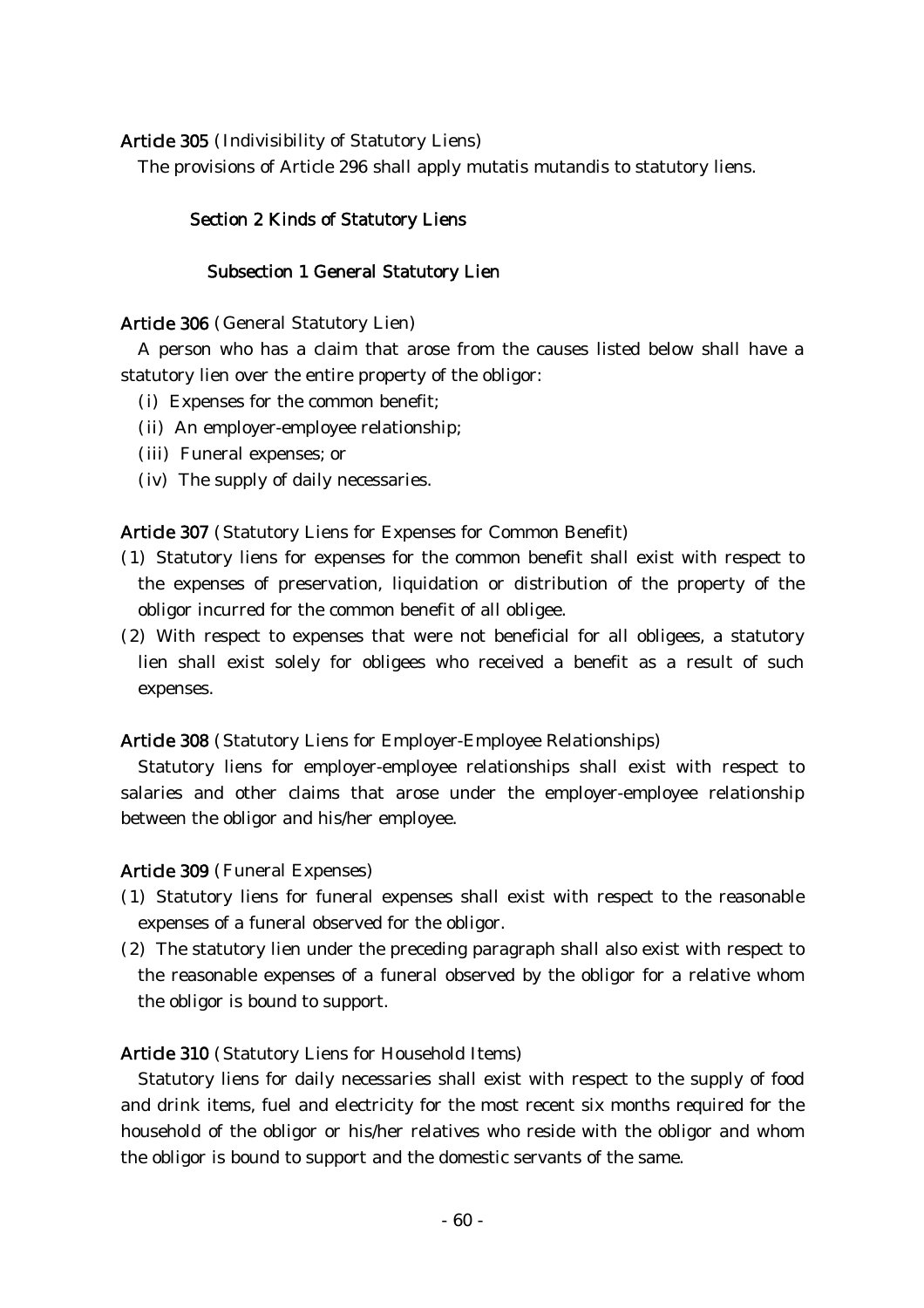### Subsection 2 Statutory Liens over Movables

Article 311 (Statutory Liens over Movables)

A person who has a claim that arose from the causes listed below shall have a statutory lien over certain movables of the obligor:

- (i) A lease of immovable property;
- $(iii)$  A lodging at a hotel or inn;
- (iii) The transportation of passengers or luggage;
- (iv) The preservation of movables;
- $(v)$  The sale of movables;
- (vi) The supply of seed or fertilizer (hereinafter including eggs of silkworms or mulberry leaves used to feed silkworms);
- (vii) Agricultural labor; or
- (viii) Industrial labor.

Article 312 (Statutory Liens for Leases of Immovable Properties)

Statutory liens for a lease of immovable property shall exist with respect to the movables of the lessee in connection with obligations of the lessee that arose from the lease relationship including rent for that immovable property.

Article 313 (Scope of Subject Matter of Statutory Liens for Leases of Immovable Properties)

- ( )1 The statutory lien of a lessor of land shall exist with respect to movables furnished to that land or buildings for the use of that land, movables provided for the use of that land, and fruits of that land in the possession of the lessee.
- $(2)$  The statutory lien of a lessor of a building shall exist with respect to movables furnished to that building by the lessee.

### Article 314

In the cases of assignment of lessee's rights or subleasing, the statutory lien of the lessor shall extend to the movables of the assignee or sublessee. The same shall apply to monies that the assignee or sublessee is to receive.

Article 315 (Scope of Secured Claims under Statutory Liens for Leases of Immovable Properties)

In cases where all of the lessee's property is to be liquidated, the statutory lien of the lessor shall exist only with respect to obligations, including rent, for the previous, current and next terms, and obligations to compensate for damage that arose in the previous and current terms.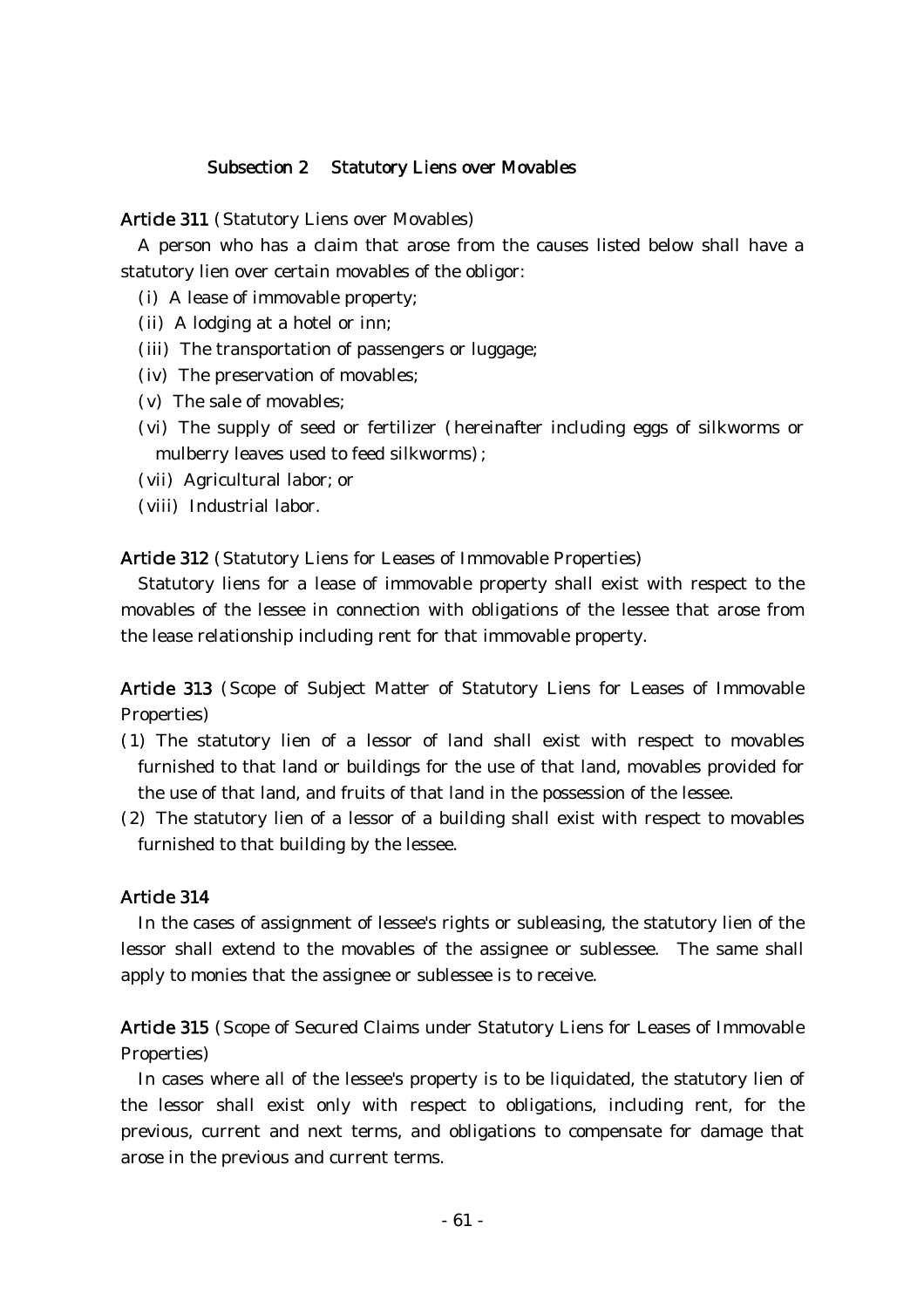## Article 316

In cases where a lessor has received a security deposit, he/she shall have a statutory lien solely in respect of the portion of his/her claim that will not be satisfied by that security deposit.

#### Article 317 (Statutory Liens for Lodging at Hotels)

Statutory lien for lodging at hotels shall exist with respect to the hand luggage of a hotel guest left at that hotel, in connection with room charges, and food and beverage charges, that should be borne by the hotel guest.

#### Article 318 (Statutory Liens for Transportation)

Statutory liens for transportation shall exist with respect to luggage in the possession of the transporter, in connection with transportation charges for passengers or luggage and expenses incidental to the same.

Article 319 (Mutatis Mutandis Application of Provisions on Immediate Acquisition)

The provisions of Articles 192 through 195 shall apply mutatis mutandis to statutory liens under the provisions of Article 312 through the preceding article.

#### Article 320 (Statutory Liens for Preservation of Movables)

Statutory liens for the preservation of movables shall exist with respect to movables, in connection with expenses required for the preservation of those movables, or expenses required for the preservation, approval or execution of rights regarding those movables.

#### Article 321 (Statutory Liens for Sale of Movables)

Statutory liens for the sale of movables shall exist with respect to movables, in connection with the price of those movables and interest on the same.

#### Article 322 (Statutory Liens for Supply of Seed or Fertilizer)

Statutory liens for the supply of seed or fertilizer shall exist with respect to fruits (including eggs of silk worms or any Thing derived from the use of mulberry leaves used to feed silkworms) derived from land where the seed or fertilizer was used, within one year of that use, in connection with the price of that seed or fertilizer and interest on the same.

#### Article 323 (Statutory Liens for Agricultural Labor)

Statutory liens for agricultural labor shall exist, with respect to fruits derived from labor, in connection with the most recent year's wages of the person who engages in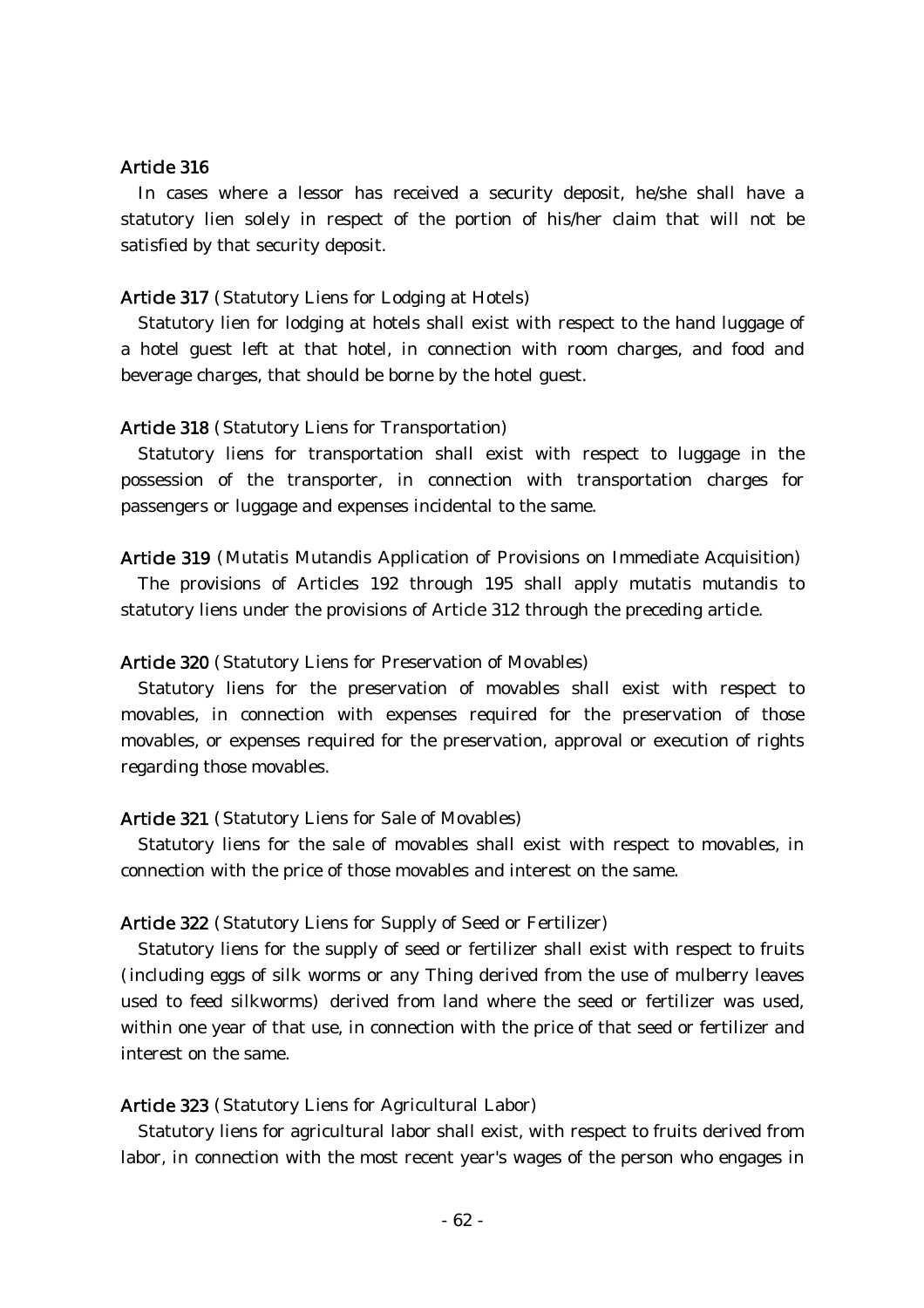that labor.

Article 324 (Statutory Liens for Industrial Labor)

Statutory liens for industrial labor shall exist, with respect to manufactured things derived from labor, in connection with the most recent three months' wages of the person who engages in that labor.

#### Subsection 3 Statutory Liens for Immovable Properties

Article 325 (Statutory Liens for Immovable Properties)

A person who has a claim that arose from the causes listed below shall have a statutory lien over certain immovable property of the obligor:

- (i) The preservation of immovable property;
- (ii) Construction work for immovable property; or
- (iii) The sale of immovable property.

Article 326 (Statutory Liens for Preservation of Immovable Properties)

Statutory liens for the preservation of immovable property shall exist with respect to immovable property, in connection with the expenses required for the preservation of that immovable property or the expenses required for the preservation, approval or execution of rights regarding that immovable property.

Article 327 (Statutory Liens for Construction Work for Immovable Properties)

- (1) Statutory lien for construction work for immovable property shall exist, with respect to immovable property, in connection with the expenses of construction work performed by a person who designs, carries out or supervises construction work regarding the immovable property of the obligor.
- $(2)$  The statutory liens under the preceding paragraph shall exist, in cases where there is a current increase in the value of the immovable property resulting from the construction work, with respect to that increased value.

Article 328 (Statutory Liens for Sales of Immovable properties)

Statutory liens for sales of immovable properties shall exist, with respect to immovable property, in connection with the price of that immovable property and interest on the same.

### Section 3 Order of Priority of Statutory Liens

Article 329 (Order of Priority of General Statutory Liens)

( )1 In cases where there is conflict among general statutory liens, the order of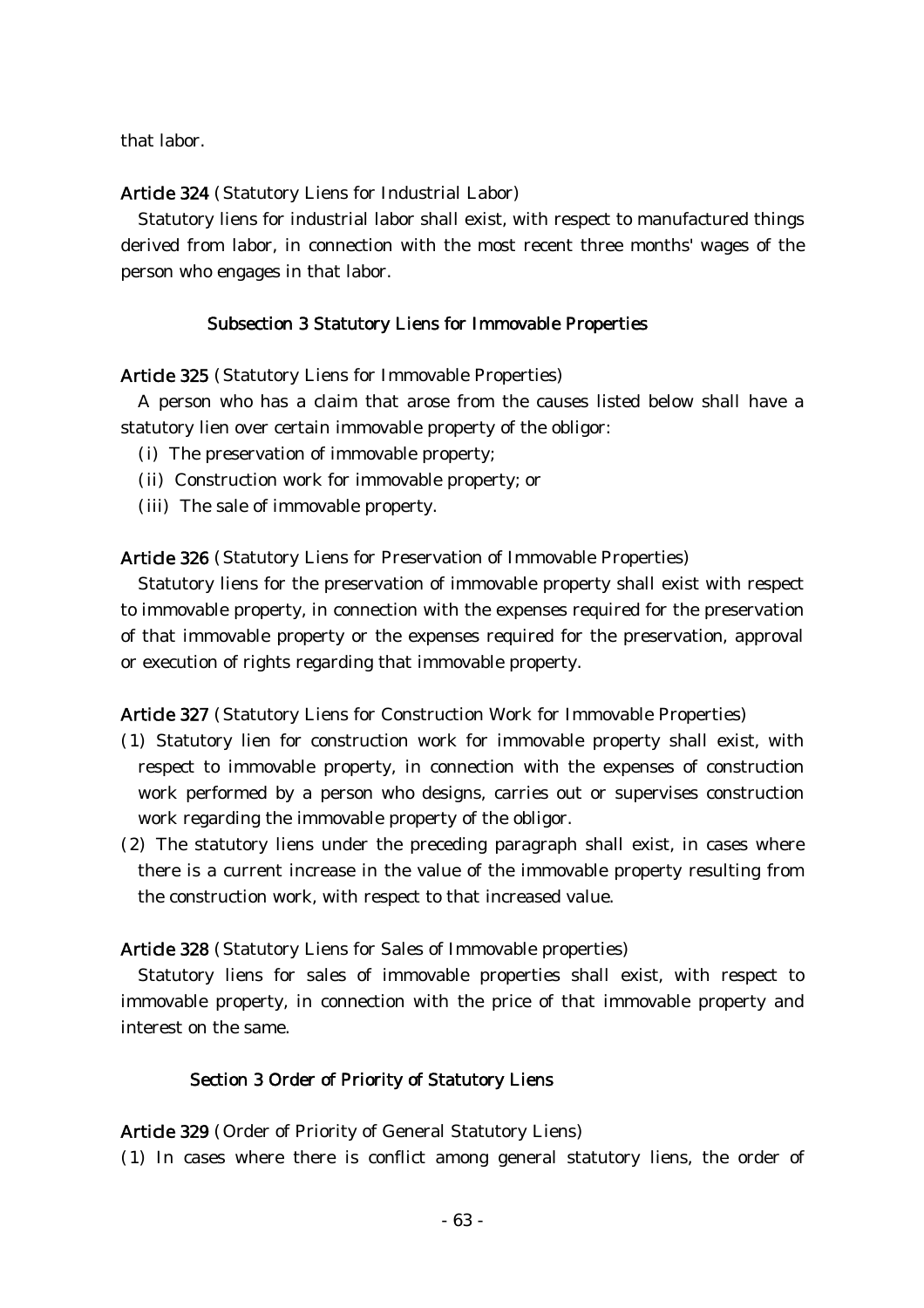priority shall follow the order listed in each item of Article 306.

 $(2)$  In cases where there is conflict between a general statutory lien and a special statutory lien, the special statutory lien shall prevail over the general statutory lien; provided, however, that statutory liens on expenses for the common benefit shall have the effect of prevailing over all obligees who received the benefit of the same.

Article 330 (Order of Priority of Statutory Liens over Movables)

- ( )1 In cases where there is conflict among special statutory liens with respect to the same movables, the order of priority shall follow the order listed below. In such cases, if there are two or more preservers with respect to the statutory liens for preservation of movables listed in Item (ii), a new preserver shall prevail over previous preservers.
	- (i) Statutory liens for leases of immovable properties, lodging at hotels and transportation;
	- (ii) Statutory liens for the preservation of movables; and
	- (iii) Statutory liens for the sale of movables, the supply of seed or fertilizer, agricultural labor and industrial labor.
- $(2)$  In the cases provided for in the preceding paragraph, if a holder of a statutory lien ranked first knew at the time he/she acquired that claim of the existence of a holder of a statutory lien of the second or third rank, he/she cannot exercise his/her rights against those persons. The same shall likewise apply against persons who preserved Things on behalf of the holder of a statutory lien of the first rank.
- (3) Regarding fruits, the first rank shall belong to persons who engage in agricultural labor, the second rand shall belong to persons who supply seed or fertilizer, and the third rank shall belong to lessors of land.

Article 331 (Order of Priority of Statutory Liens over Immovable properties)

- ( )1 In cases where there is conflict among special statutory liens with respect to the same immovable properties, the order of priority shall follow the order of the items of Article 325.
- (2) In cases where successive sales are made with respect to the same immovable properties, the order of priority of the statutory liens for the sale of the immovable properties among sellers shall follow the chronological order of the sales.

# Article 332 (Statutory Liens with Same Priority)

If there are two or more holders of statutory liens with the same priority with respect to the same object, the holders of statutory liens shall be paid in proportion to the amounts of their claims.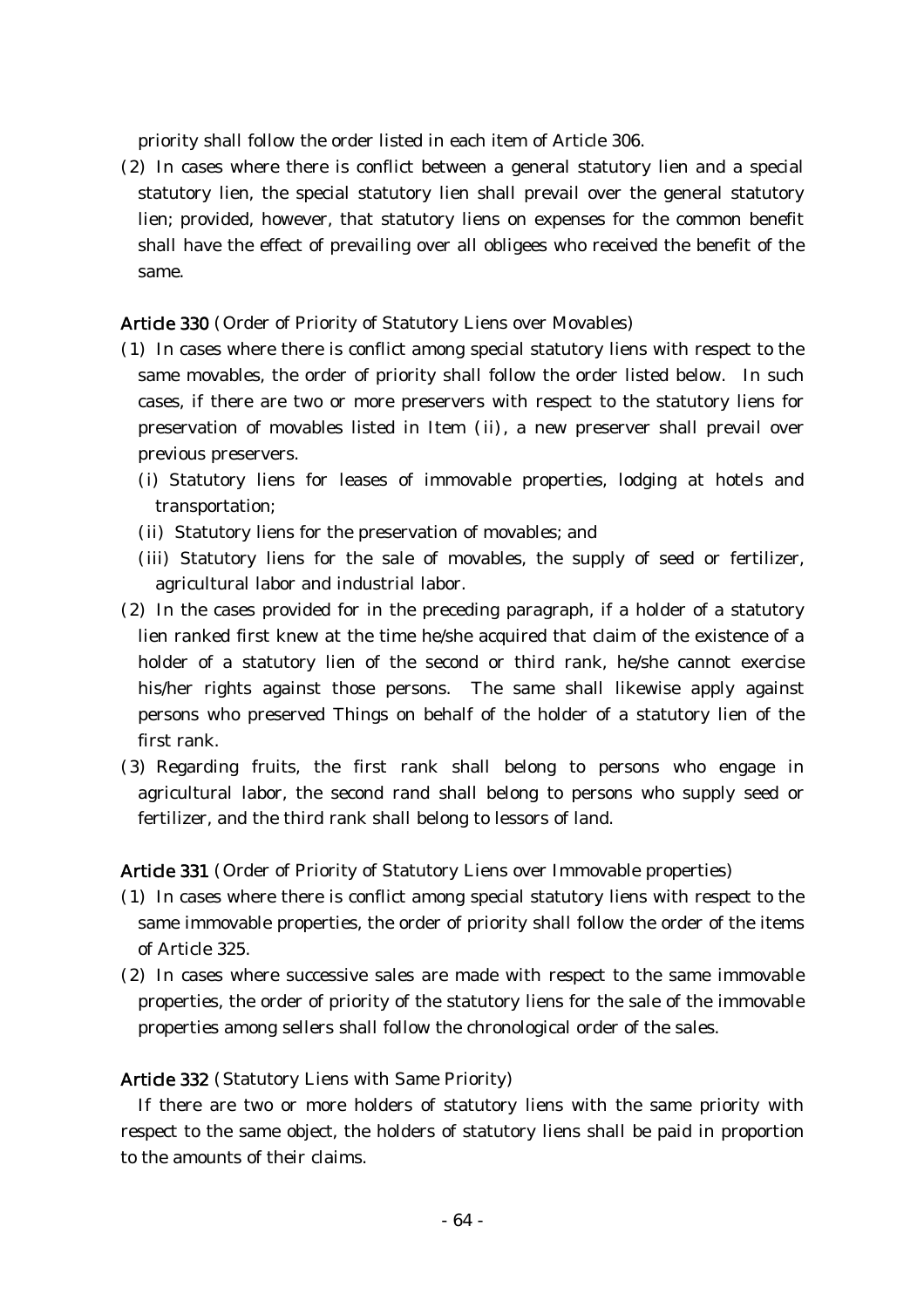#### Section 4 Effect of Statutory Liens

Article 333 (Statutory Liens and Third-party Acquirers)

Statutory liens may not be exercised with respect to the movables that are the subject matter of the same after the obligors have delivered those movables to third-party acquirers.

Article 334 (Conflict between Statutory Liens and Pledges of Movables)

In cases where there is conflict between a statutory lien and a pledge of movables, the pledgee of such movables shall have the same rights as those of the holder of a statutory lien of the first rank under Article 330.

Article 335 (Effect of General Statutory Liens)

- ( )1 Holders of general statutory liens cannot be paid out of immovable properties unless they are first paid out of property other than immovable properties and a claim that is not satisfied remains.
- (2) With respect to immovable properties, holders of general statutory liens must first be paid out of those that are not the subject matters of special security.
- ( )3 If holders of general statutory liens fail to participate in distributions in accordance with the provisions of the preceding two paragraphs, they cannot exercise their statutory liens against registered third parties with respect to amounts that would have been paid to them if they had participated in the distribution.
- $(4)$  The provisions of the preceding three paragraphs shall not apply to cases where the proceeds of immovable properties are distributed prior to the proceeds of assets other than immovable properties, or the proceeds of immovable properties that is the subject matter of a special security are distributed prior to the proceeds of other immovable properties.

#### Article 336 (Perfecton of General Statutory Liens)

General statutory liens may be asserted against obligees without special security, even if the liens are not registered with respect to the relevant immovable property; provided, however, that this shall not apply to registered third parties.

# Article 337 (Registration of Statutory Liens for Preservation of Immovable Properties)

In order to preserve the effectiveness of statutory liens for preservation of immovable properties, registration must be carried out immediately after the completion of the act of preservation.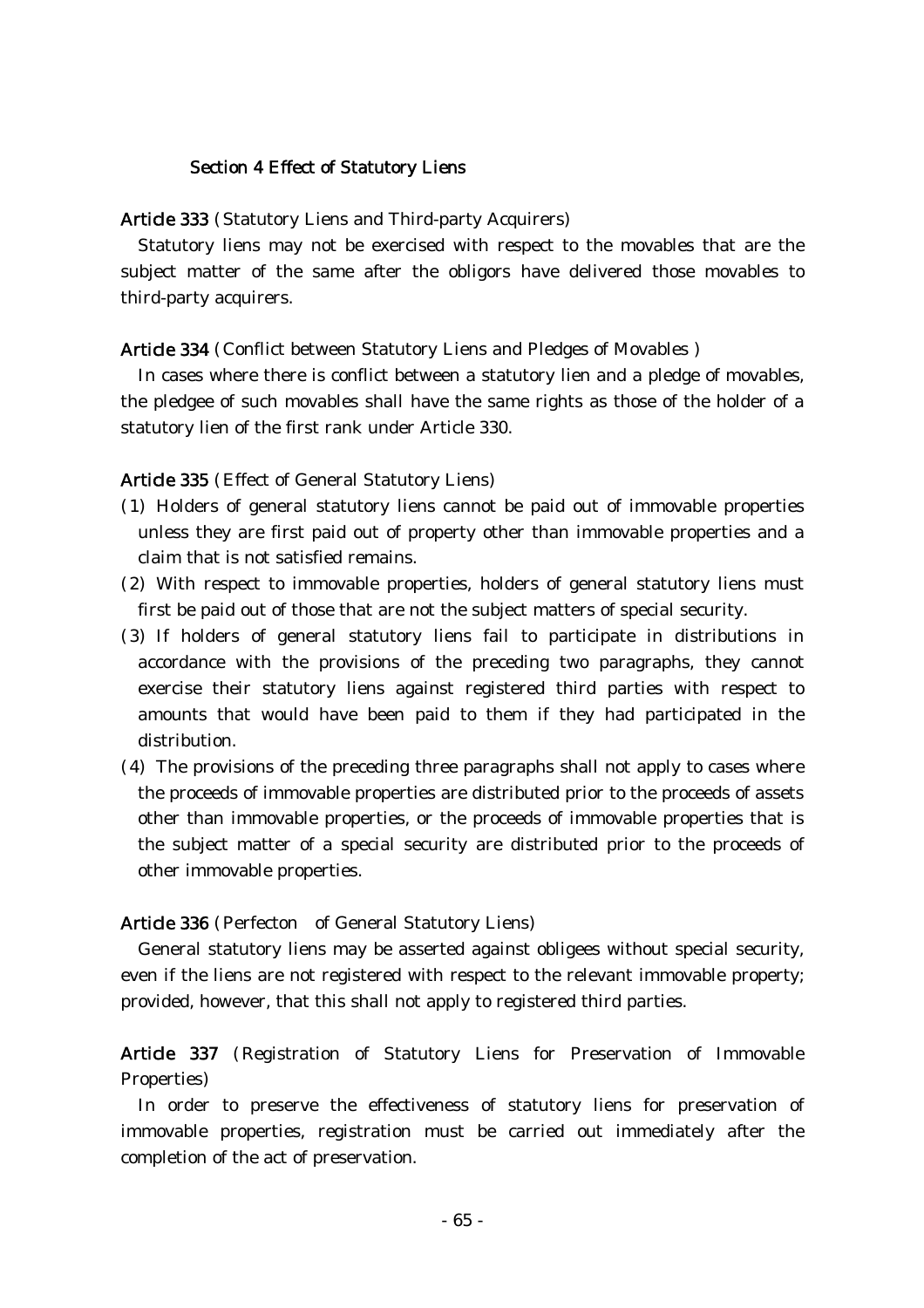Article 338 (Registration of Statutory Liens for Construction Work for Immovable Properties)

- ( )1 In order to preserve the effectiveness of statutory liens for construction work for immovable properties, the budgeted expenses of the construction work must be registered prior to the commencement of the same. In such cases, if the expenses of the construction work exceed the budgeted amount, a statutory lien shall not exist with respect to the amount in excess of the same.
- (2) The amount of increase in value of immovable properties that resulted from construction work must be evaluated by an appraiser selected by the court at the time of the participation in the distribution.

Article 339 (Registered Statutory Liens for Preservation of Immovable Properties or Construction Work for Immovable Properties)

Statutory liens registered in accordance with the provisions of the preceding two articles may be exercised prior to mortgages.

Article 340 (Registration of Statutory Liens for Sales of Immovable Properties)

In order to preserve the effectiveness of statutory liens for the sale of immovable properties, a statement to the effect that the price of the immovable properties or interest on the same has not been paid must be registered simultaneously with the execution of the sales contract.

Article 341 (Mutatis Mutandis Application of Provisions regarding Mortgages)

In addition to the provisions of this Section, the provisions regarding mortgages shall apply mutatis mutandis to the effects of statutory liens, to the extent that application is not inconsistent with the nature of the same.

#### Chapter 9 Pledges

#### Section 1 General Provisions

## Article 342 (Content of Pledges)

Pledgees shall have the right to possess Thing received from obligors or third parties as security for their claims and to have their own claims paid prior to other obligees out of that Thing.

#### Article 343 (Subject Matter of Pledges)

Pledges cannot be created over a Thing that cannot be assigned to others.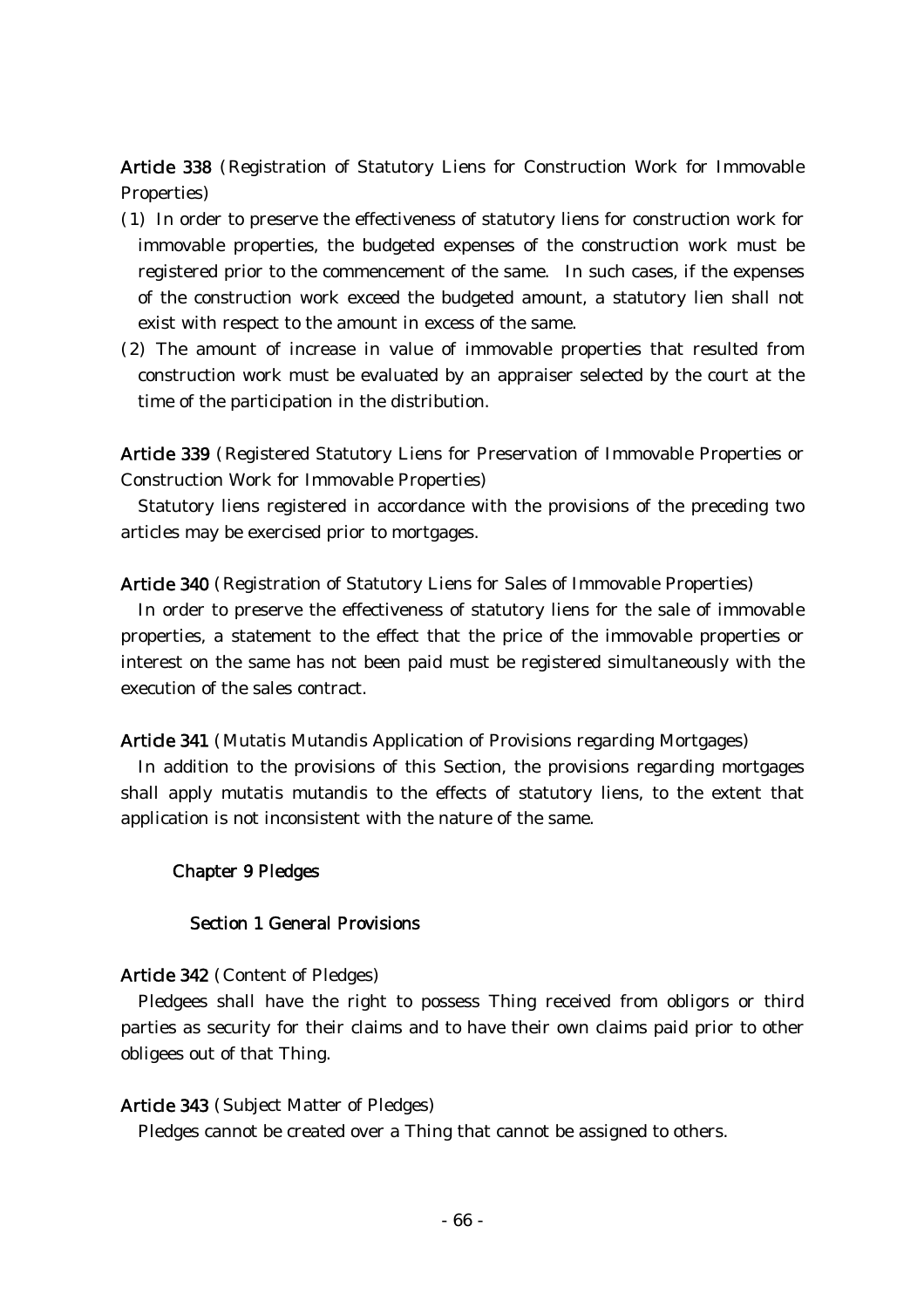#### Article 344 (Creation of Pledges)

The creation of a pledge shall take effect by delivering the subject matter of the same to the obligee.

### Article 345 (Prohibition of Possession by Pledgors as Agents)

A pledgee may not allow a pledgor to possess the Thing pledged on behalf of the pledgee.

### Article 346 (Scope of Secured Claims under Pledges)

Pledges shall secure the principal, interest, penalties, expenses of executing the pledge, expense of preserving the Thing pledged and the compensation of damage arising from failure to perform obligations or latent defects in the Thing pledged; provided, however, that this shall not apply if the act establishing the pledge provides otherwise.

#### Article 347 (Retention of the Thing Pledged)

Pledgees may retain the Thing pledged until the claims provided for in the preceding article are satisfied; provided, however, that this right cannot be asserted against obligees who have priority over the pledgees.

#### Article 348 (Sub-pledges)

Pledgees may sub-pledge the Thing pledged within the duration of their rights, upon their own responsibility. In such cases, the pledgees shall be responsible for any loss arising from the -pledge even if the same is caused by force majeure.

#### Article 349 (Prohibition on Disposition of the Thing Pledged by Contract)

Pledgors cannot, either by the acts establishing pledges or by contracts made prior to the due dates for performance of their obligations, allow pledgees to acquire ownership of the Thing pledged as payment, nor promise to allow pledgees to dispose of it in any manner other than is prescribed by law.

Article 350 (Mutatis Mutandis Application of Provisions on Rights of Retention and Statutory Liens)

The provisions of Articles 296 through 300 and those of Article 304 shall apply mutatis mutandis to pledges.

#### Article 351 (Third Party Pledgors' Rights to Obtain Reimbursement)

If persons who created pledges to secure the obligations of others have performed those obligations or have lost ownership of the Thing pledged due to the execution of the pledges, they shall have the right to obtain reimbursement from the obligors in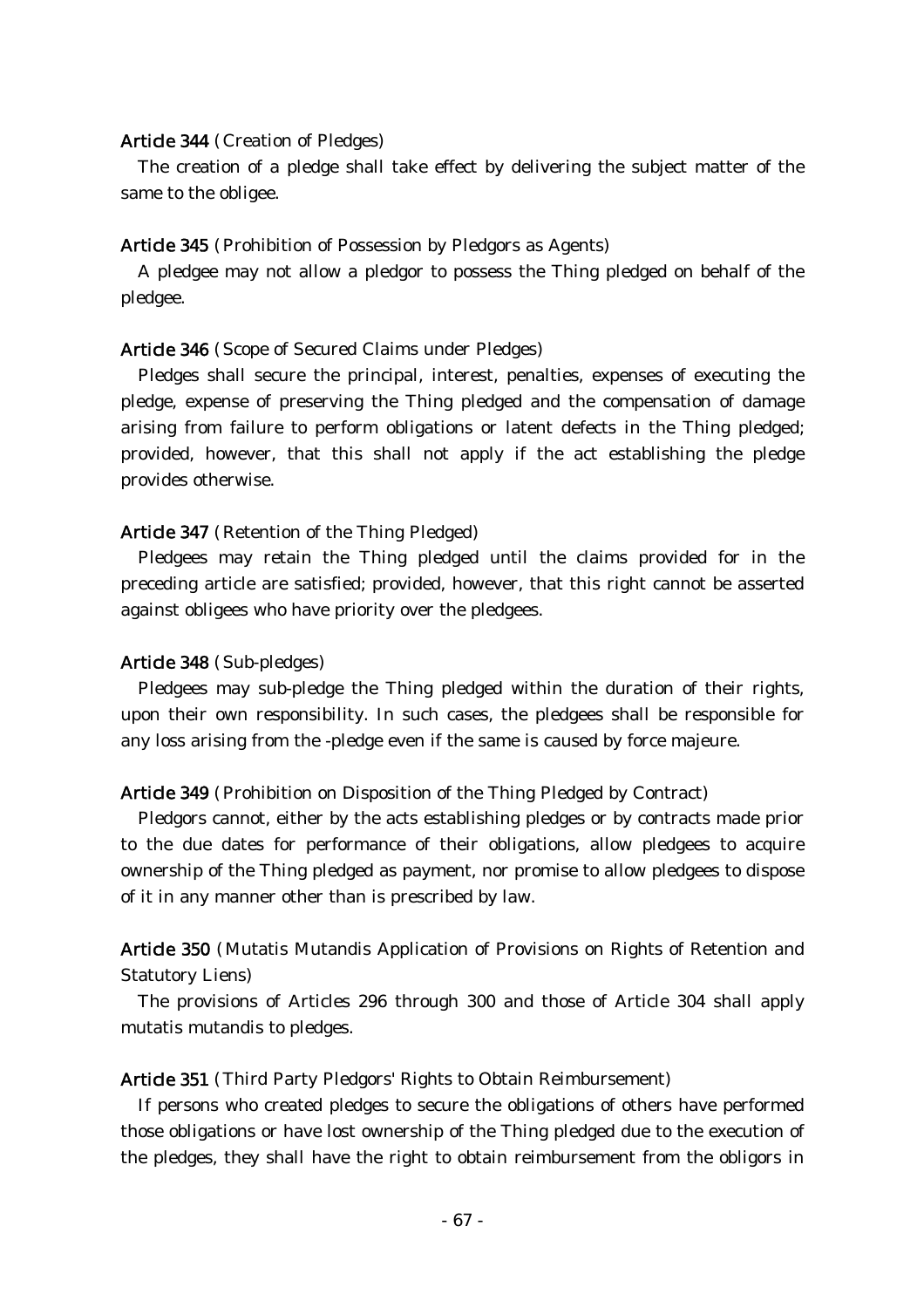accordance with the provisions regarding guarantee obligations.

#### Section 2 Pledges of Movables

#### Article 352 (Requirements for the Perfection of Pledges of Movables)

Pledgees of movables cannot assert their pledges against third parties unless they are in continuous possession of the Thing pledged.

#### Article 353 (Recovery of Possession of the Thing Pledged)

Pledgees of movables may, if the pledged Thing is usurped, recover the same solely by bringing actions for recovery of possession.

#### Article 354 (Execution of Pledges of Movables)

If claims of pledgees of movables are not performed, they may, limited to cases where there are reasonable grounds, demand from a court immediate appropriation of the Thing pledged to the performance of the claims in accordance with the evaluation of an appraiser. In such cases, the pledgees of movables must notify the obligors in advance of the demand.

#### Article 355 (Order of Priority of Pledges of Movables)

If more than one pledge is created with respect to the same movables, the order of priority of those pledges shall follow the chronological order of their creation.

### Section 3 Pledges of Immovable Properties

Article 356 (Use and Profit by Pledgees of Immovable Properties)

Pledgees of immovable property may use and receive the profits from the immovable property that is the subject matter of a pledge, in accordance with the method of its use.

Article 357 (Management Expenses Borne by Pledgees of Immovable Properties)

Pledgees of immovable properties shall pay the expenses of management and otherwise bear burdens in relation to the immovable properties.

Article 358 (Prohibition on Charging of Interest by Pledgees of Immovable Properties)

Pledgees of immovable properties cannot demand interest on their claims.

## Article 359 (Cases of Other Provisions in Act of Establishment)

The provisions of the preceding three articles shall not apply in cases where the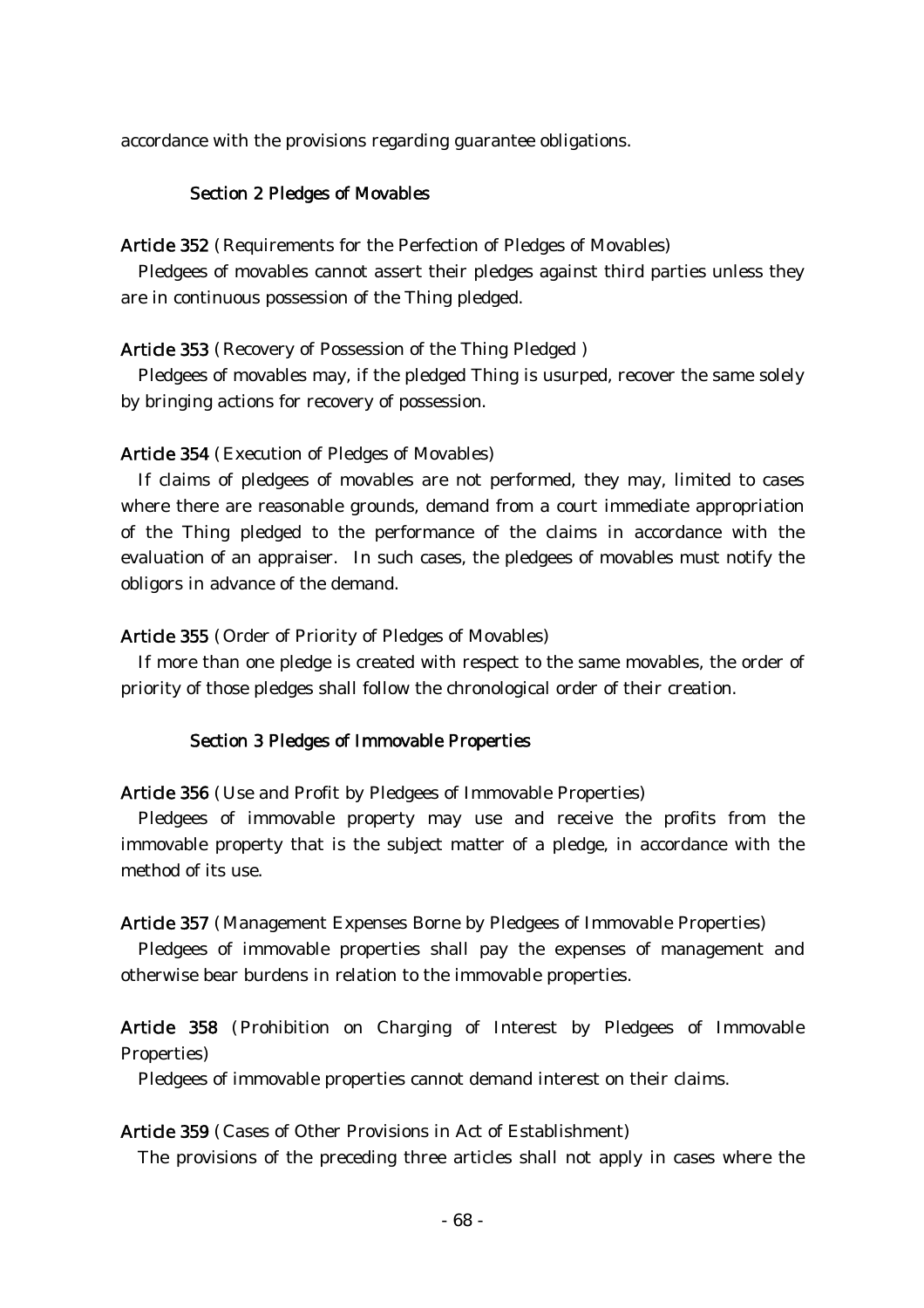acts establishing pledges provide otherwise or execution against profits derived from the immovable properties as collateral (hereinafter referring to the execution against profits from secured immovable properties provided for in Item (ii) of Article 180 of the Civil Execution Act (Law No. 4 of 1979)) has been commenced.

## Article 360 (Duration of Pledges of Immovable Properties)

- (1) The duration of pledges of immovable properties cannot exceed ten years. Even if a longer period is provided for in the act establishing the pledge, the duration of the same shall be ten years.
- (2) The creation of pledges may be renewed; provided, however, that the duration of the same cannot exceed ten years from the time of the renewal.

## Article 361 (Mutatis Mutandis Application of Provisions on Mortgages)

In addition to the provisions of this Section, the provisions of the next chapter shall apply mutatis mutandis to pledges of immovable properties to the extent that application is not inconsistent with the nature of the same.

## Section 4 Pledges of Rights

Article 362 (Subject Matter of Pledges of Rights)

- (1) Pledges may have property rights for their subject matters.
- $(2)$  In addition to the provisions of this Section, the provisions of the preceding three Sections (General Provisions, Pledges of Movables and Pledges of Immovable properties) shall apply mutatis mutandis to pledges under the preceding paragraph, to the extent that application is not inconsistent with the nature of the same.

# Article 363 (Creation of Pledges over Claims)

When a pledges is to be created over a claim, and the delivery of an instrument evidencing it is required for its assignment, the creation of the pledge shall take effect by the delivery of such instrument.

Article 364 (Requirements for Perfection of Pledges over Nominative Claims)

If a pledge is created over a nominative claim, that pledge cannot be asserted against third parties including third party obligors unless notice of the creation of the pledge is given to third party obligors in accordance with the provisions of Article 467, or unless the third party obligors acknowledge the same.

Article 365 (Requirements for Perfection of Pledges over Debts Payable to Order) If a pledge is created over debts payable to order, that pledge cannot be asserted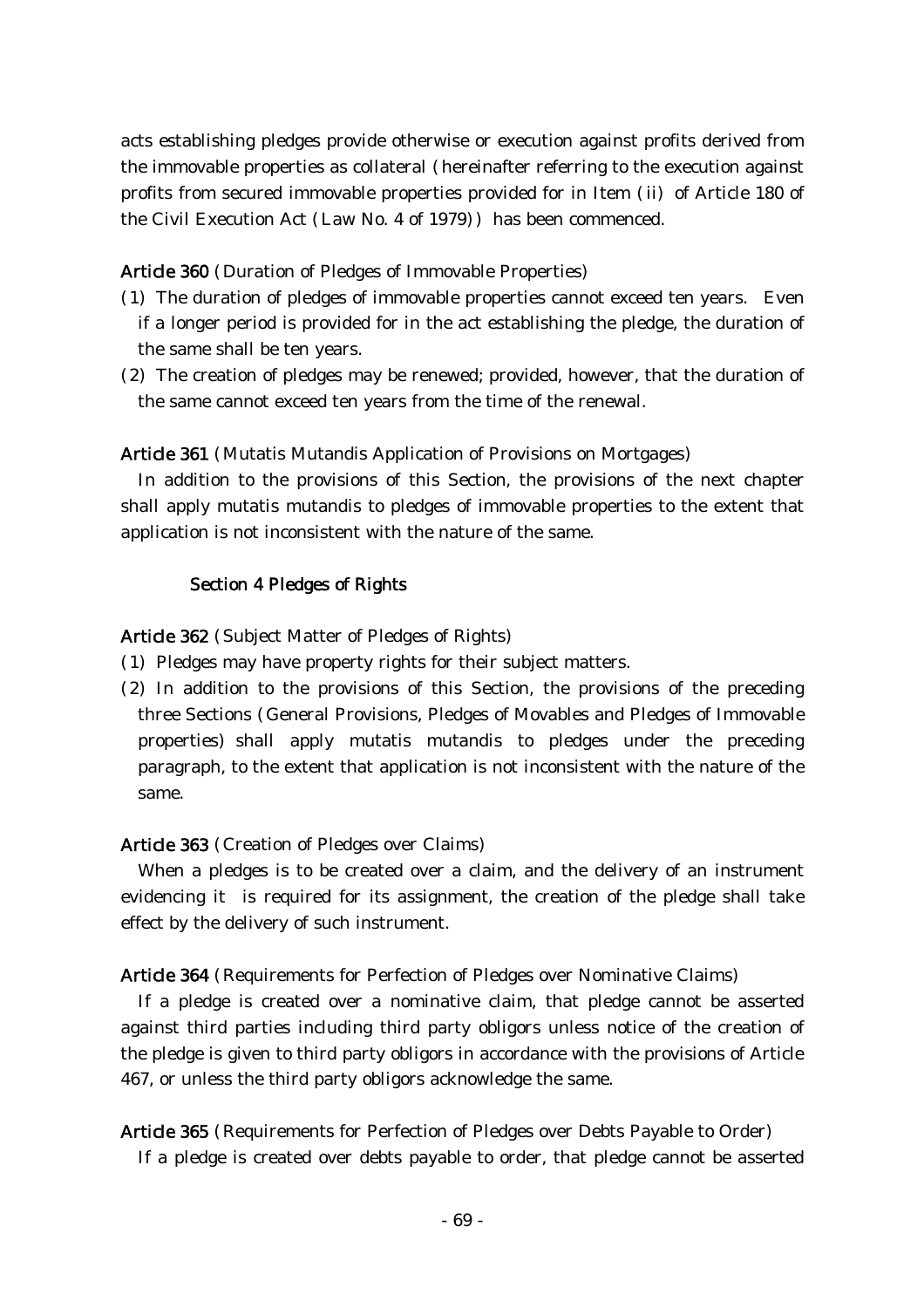against third parties unless the creation of the pledge is endorsed on the instrument of the same.

# Article 366 (Collection of Claims by Pledgees)

- (1) A pledgee may directly collect the claim that is the subject matter of the pledge.
- $(2)$  If monies are the subject matter of a pledged claim, the pledgee may collect the same to the extent of the portion that corresponds to the amount of the pledgee's own claim.
- (3) If the due date of the pledged claim under the preceding paragraph arrives prior to the due date of the claim of the pledgee, the pledgee may have the third party obligor deposit that amount to be paid to the pledgee. In such cases, the pledge shall exist over the amount so deposited.
- (4) If the subject matter of the pledged claim is not monies, the pledgee shall have the pledge over the Thing received as performance of the obligation.

# Article 367

Deleted

# Article 368

Deleted

# Chapter 10 Mortgages

# Section 1 General Provisions

# Article 369 (Content of Mortgages)

- ( )1 A Mortgagee shall have the right to receive the performance of his/her claim prior to other obligees out of the immovable properties that the obligor or a third party provided to secure the obligation without transferring possession.
- $(2)$  Superficies and emphyteusis can be the subject matter of a mortgage. In such cases, the provisions of this Chapter shall apply mutatis mutandis.

# Article 370 (Scope of Effect of Mortgages)

A mortgage shall extend to the Things that is an integral part of immovable properties that is the subject matter of the mortgage (hereinafter referred to as "Mortgaged Immovable Properties") except for buildings on the mortgaged land; provided, however, that this shall not apply in cases where the act establishing the mortgage provides otherwise or the obligee can rescind the act of the obligor in accordance with the provisions of Article 424.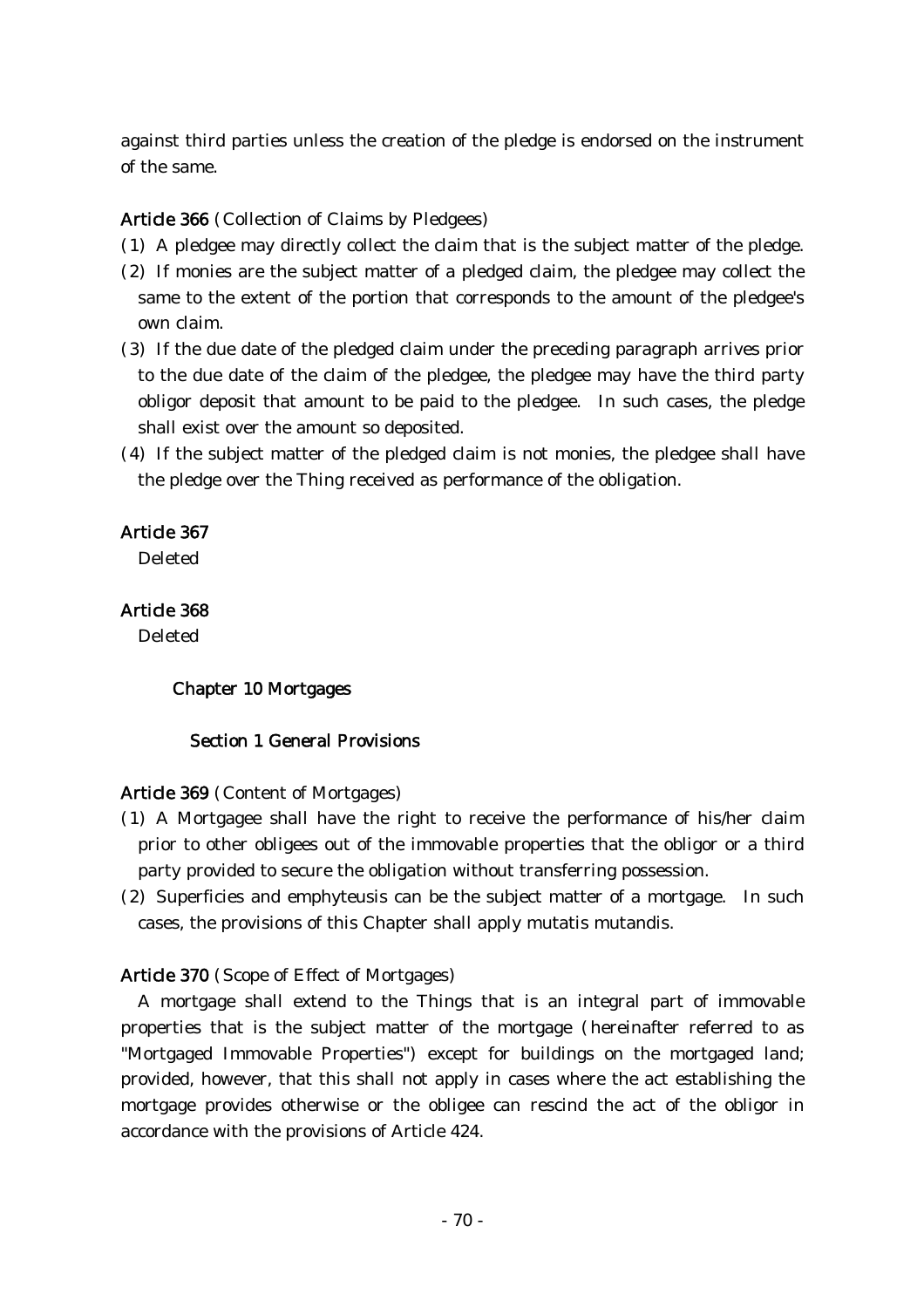## Article 371

If there is a default with respect to a claim secured by a mortgage, the mortgage shall extend to the fruits of the Mortgaged Immovable Properties derived after the default.

## Article 372 (Mutatis Mutandis Application of Provisions on Right of Retention)

The provisions of Article 296, Article 304 and Article 351 shall apply mutatis mutandis to mortgages.

## Section 2 Effect of Mortgages

## Article 373 (Order of Priority of Mortgages)

If more than one mortgage is created with respect to the same immovable properties, the order of priority of those mortgages shall follow the chronological order of their registration.

## Article 374 (Changes in Order of Priority of Mortgages)

- ( )1 The order of priority of mortgages may be changed with the agreement of all mortgagees; provided, however, that, if there are interested persons, the consent of the same must be obtained.
- $(2)$  The changes in order under the preceding paragraph shall not take effect unless registered.

Article 375 (Scope of Secured Claims under Mortgages)

- ( )1 If mortgagees have rights to demand periodic payments including interest, they may exercise their mortgages solely with respect to payments that have fallen due in the most recent two years; provided, however, that, if special registration is effected with respect to prior periodical payments that have fallen due, the mortgagees shall not be precluded from exercising their mortgages as from the time of that registration.
- (2) In cases where mortgagees have rights to demand the compensation for damages resulting from defaults in obligations, the provisions of the preceding paragraph shall apply mutatis mutandis to the damages of the most recent two years; provided, however, that the aggregate period including the interest and other periodical payments may not exceed two years.

# Article 376 (Disposition of Mortgages)

( )1 A mortgagee may apply his/her mortgage to secure other claims, or assign or waive his/her mortgage, or its order of priority, for the benefit of other obligees of the same obligor.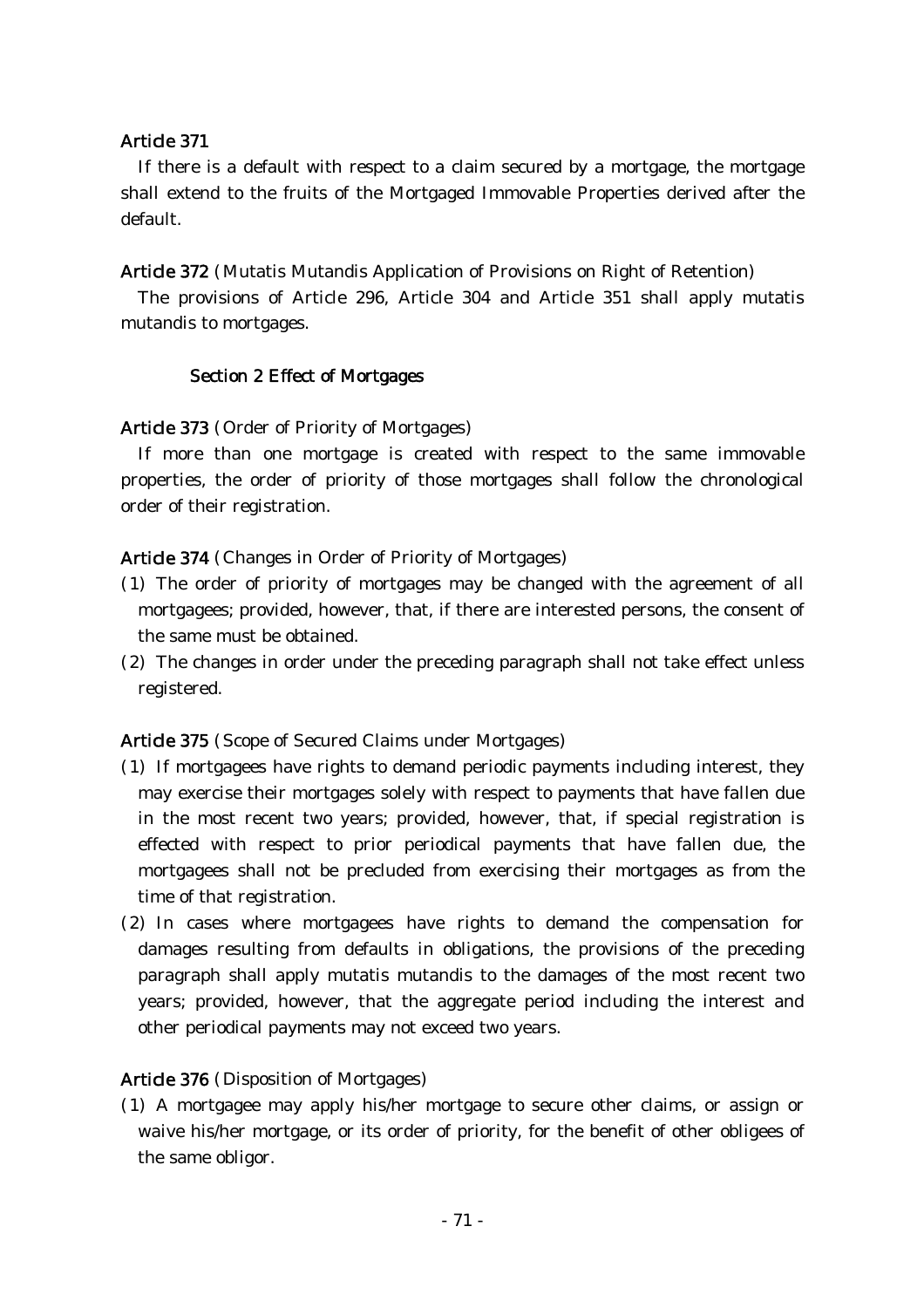$(2)$  In the cases provided for in the preceding paragraph, if a mortgagee disposes of his/her mortgage for the benefit of two or more persons, the order of priority of the rights of persons who receive the benefit of that disposition shall follow the chronological order noted in the registration of the mortgage.

Article 377 (Requirements for Perfection of Disposition of Mortgages)

- ( )1 In the cases in the preceding article, in accordance with the provisions of Article 467, mortgagees cannot assert the disposition of mortgages against principal obligors, guarantors, mortgagors or their respective successors unless the disposition is notified to the primary obligors or the principal obligors acknowledge that disposition.
- (2) If the principal obligors have received the notice or given acknowledgement under the provisions of the preceding paragraph, performance effected without the approval of the persons who receive the benefit of the disposition of mortgages cannot be asserted against those beneficiaries.

# Article 378 (Payment of Mortgage Proceeds)

If a third party who purchases the ownership or superficies of Mortgaged Immovable Properties pay the price of the same to the relevant mortgagee at the request of the mortgagee, the mortgage shall be extinguished for the benefit of that third party.

# Article 379 (Claims for Extinction of Mortgages)

A third party acquirer of Mortgaged Immovable Properties may make a claim for the extinction of a mortgage as prescribed in Article 383.

# Article 380

No primary obligor, guarantor or successor of the same may make a claim for the extinction of a mortgage.

# Article 381

A third party acquirer of Mortgaged Immovable Properties that is subject to a condition precedent may not make a claim for the extinction of a mortgage whilst whether or not the condition precedent is satisfied is still undetermined.

# Article 382 (Timing of Claims for Extinction of Mortgages)

A third party acquirer of Mortgaged Immovable Properties must make a claim for the extinction of a mortgage before attachment by auction as a result of the execution of the mortgage takes effect.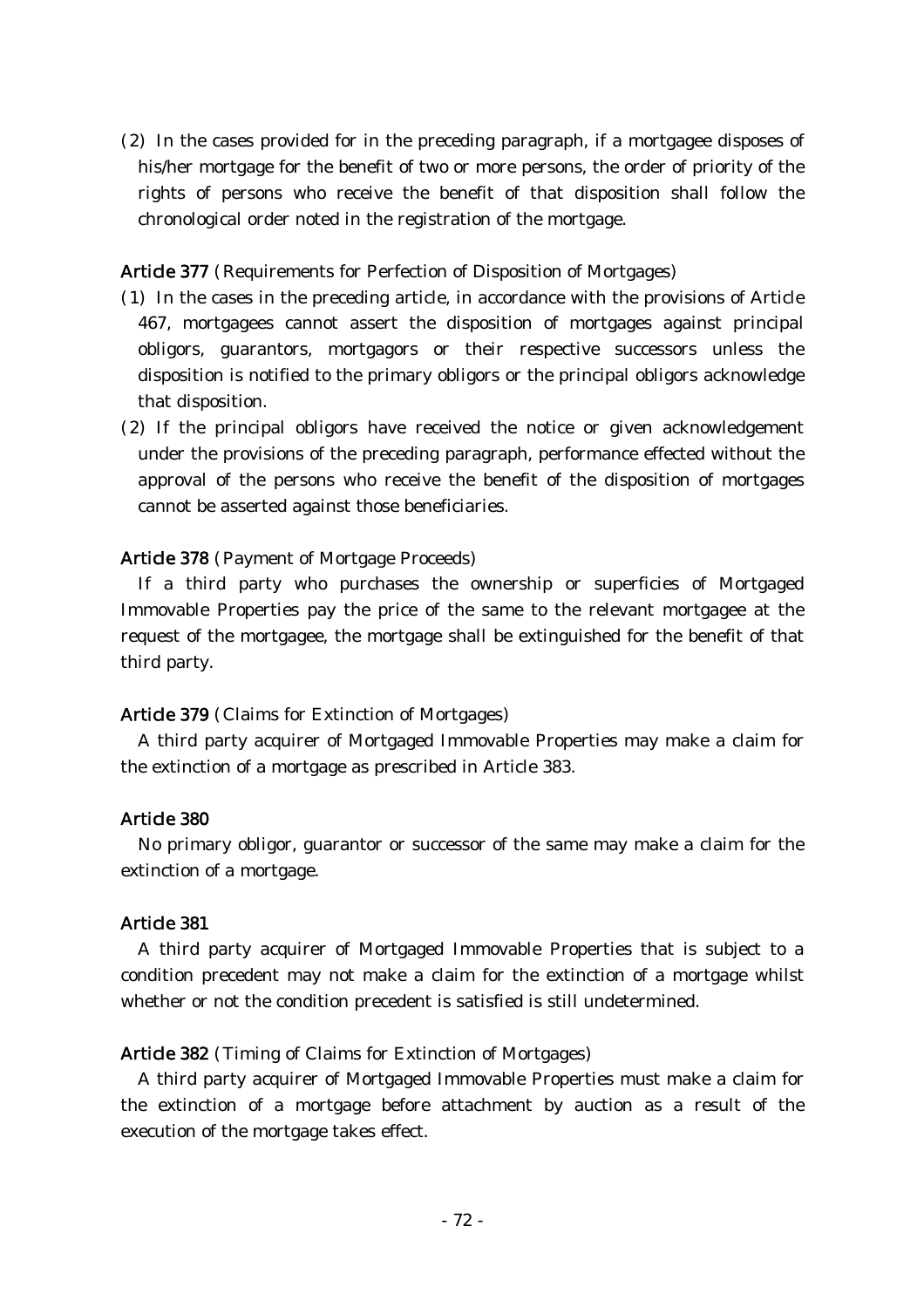Article 383 (Procedures for Claims for Extinction of Mortgages)

If a third party acquirer of Mortgaged Immovable Properties intends to make a claim for the extinction of a mortgage, he/she must send the documents listed below to each registered obligee:

- (i) A document that specifies the cause and date of the acquisition, the name and address of the assignor and the acquirer, the nature, location and price of the Mortgaged Immovable Properties and burdens of the acquirer;
- (ii) A certificate of registered matters regarding the Mortgaged Immovable Properties (limited to certificates certifying all registered matters currently in effect) ; and
- (iii) A document to the effect that, if the obligee does not file a petition for auction by executing the mortgage within two months, the third party acquirer of the immovable properties will pay or deposit the price provided for in Item (i) or an amount specifically designated in accordance with the order of priority of claims.

### Article 384 (Deemed Approval of Obligees)

In the cases listed below, obligees who have received the documents listed in each item of the preceding article shall be deemed to have approved the price or amount that the third party acquirer of Mortgaged Immovable Properties has offered as stated in the document listed in Item (iii) of that article:

- (i) If the obligee does not file a petition for auction by executing the mortgage within two months after receipt of the documents listed in each item of the preceding article;
- (ii) If the obligee withdraws a petition under the preceding item;
- (iii) If a ruling dismissing a petition under Item (i) has become final and binding; or
- $(iv)$  If a ruling rescinding auction procedures based on a petition under Item  $(i)$ (excluding rulings under the provisions of Paragraph 3 of Article 63 or Paragraph 3 of Article 68-3 of the Civil Execution Act applied mutatis mutandis under Article 188 of the same act, or under the provisions of Paragraph 2 of Article 183 of the same Act in cases where the certified copy under Item  $(v)$ , Paragraph 1 of the same article is provided) has become final and binding.

### Article 385 (Notice of Petitions for Auction)

If an obligee who has received the documents listed in each item of Article 383 files a petition under Item (i) of the preceding article, he/she must give notice to such effect to the obligor and assignor of the Mortgaged Immovable Properties within the period under that item.

Article 386 (Effect of Claims for Extinction of Mortgages)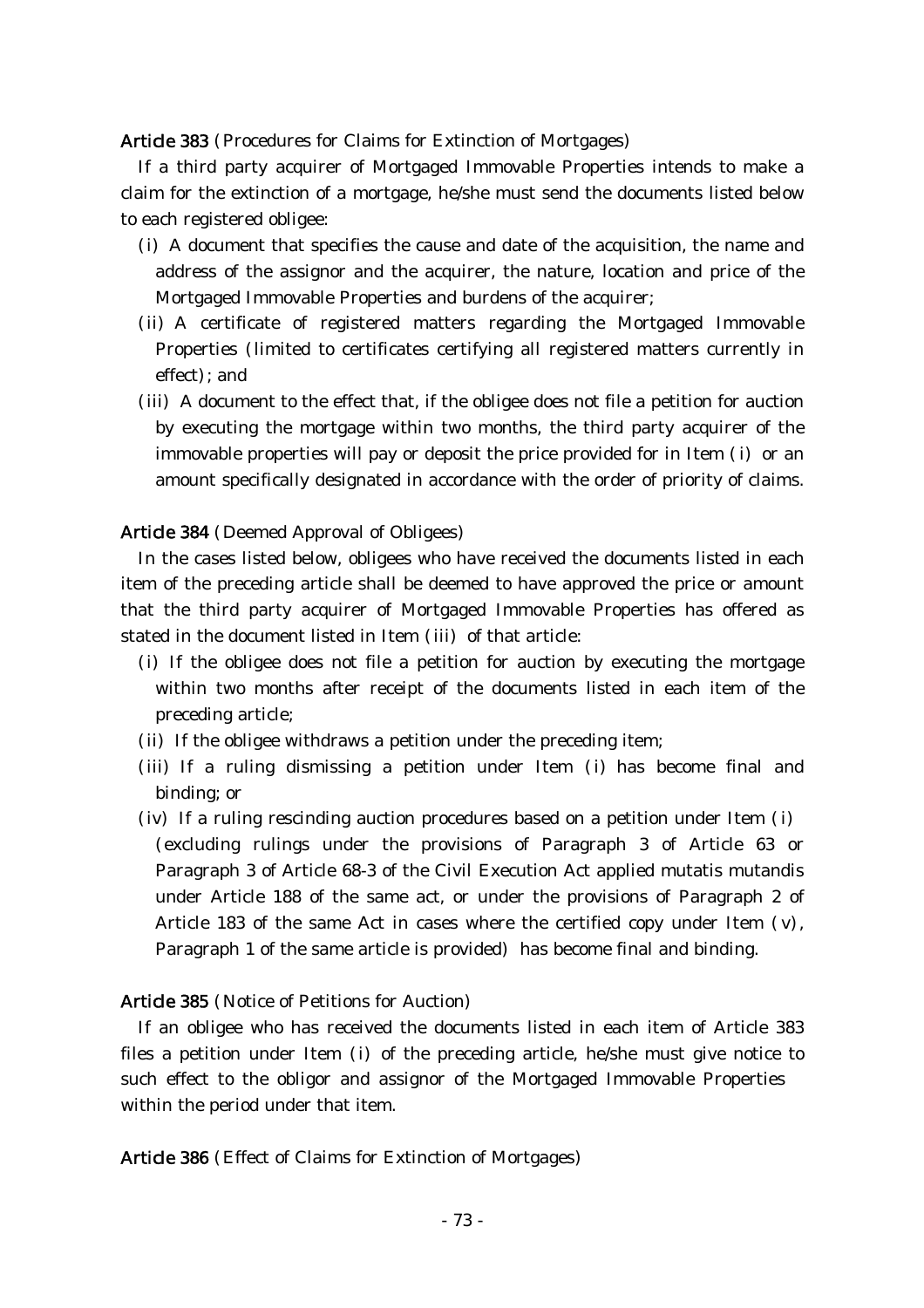A mortgage shall be extinguished if all registered obligees approve the price or amount offered by the third party acquirer of the Mortgaged Immovable Properties , and the third party acquirer of the Mortgaged Immovable Properties has paid or deposited the price or amount approved.

Article 387 (Perfection of Leases with Registered Consent of Mortgagees)

- ( )1 If all persons holding mortgages, the registrations of which precede the registration of a lease, give their consent, and such consents are registered, the lease so registered can be asserted against those mortgagees who gave their consent.
- $(2)$  For a mortgagee to give the consent under the preceding paragraph, the approval of the persons who hold rights for which the mortgage is the object and other persons who will suffer detriment as a result of the consent of the mortgagee must be obtained.

# Article 388 (Statutory Superficies)

In cases where land and a building on the land belong to the same owner, if a mortgage is created with respect to that land or building, and the execution of that mortgage results in the creation of different owners, it shall be deemed that a superficies has been created with respect to that building. In such cases, the rent shall be fixed by the court at the request of the parties.

# Article 389 (Auction of Buildings on Mortgaged Lands)

- $(1)$  If a building is constructed on mortgaged land after the creation of a mortgage, the mortgagee may auction the building together with the land; provided, however, that his/her right of priority may be exercised solely against the proceeds of the land.
- $(2)$  The provisions of the preceding paragraph shall not apply in cases where the owner of that building has rights with respect to the possession of the mortgaged land that can be asserted against the mortgagee.

Article 390 (Purchases of Mortgaged Immovable Properties by Third Party Acquirers)

A third party acquirer of Mortgaged Immovable Properties may be the purchaser at the auction of the same.

Article 391 (Claims for Reimbursement of Expenses by Third Party Acquirers of Mortgaged Immovable Properties)

If a third party acquirer of Mortgaged Immovable Properties has incurred necessary or beneficial expenses with respect to the Mortgaged Immovable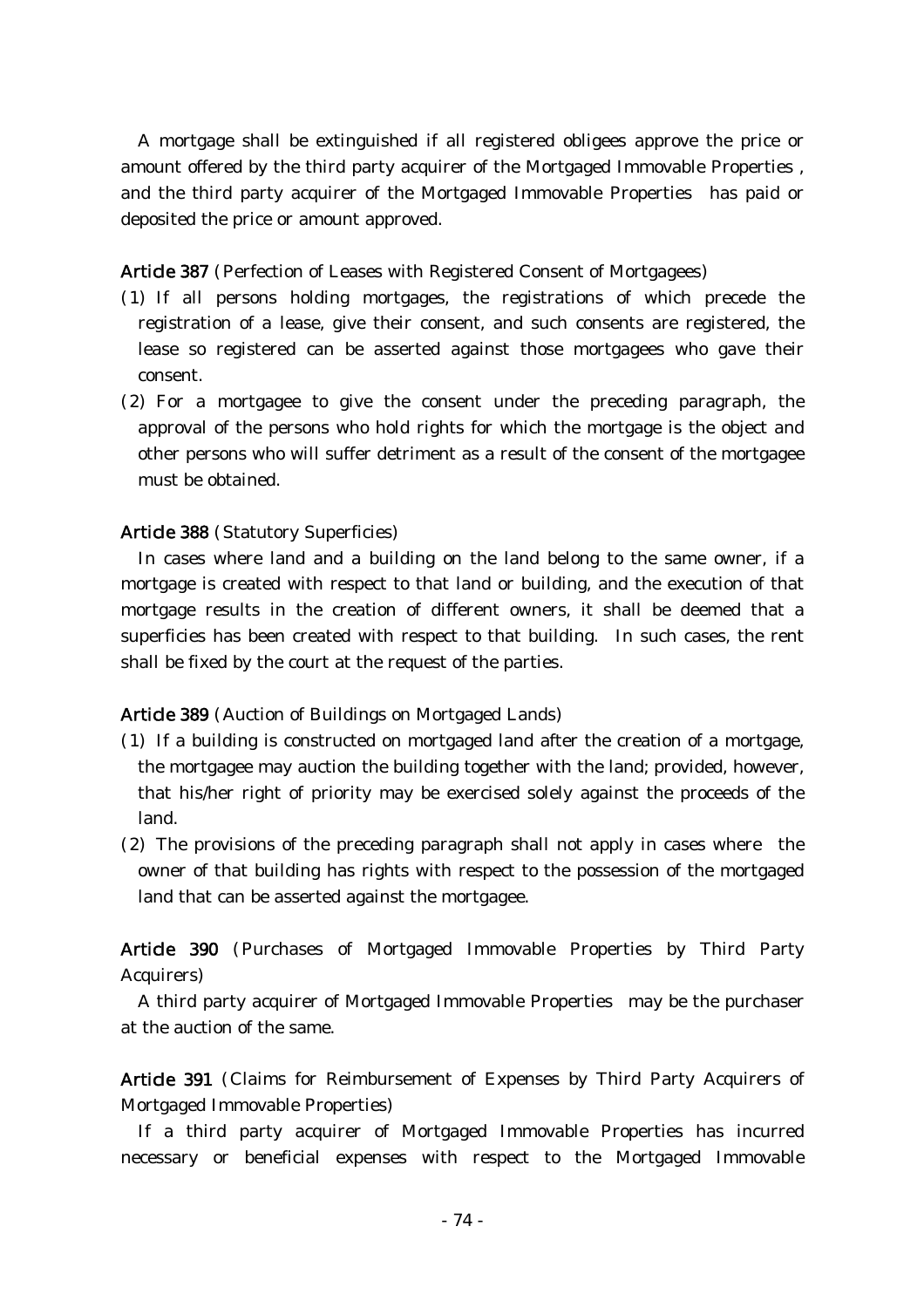Properties, he/she shall be entitled to obtain reimbursement of the same out of the proceeds of the Mortgaged Immovable Properties prior to other obligees, in accordance with the distinctions in Article 196.

Article 392 (Distribution of Proceeds in cases of Joint Mortgage)

- ( )1 In cases where an obligee holds mortgages on several immovable properties to secure the same claim, if the proceeds of those immovable properties are to be distributed simultaneously, the obligee shall divide the burden of the claim in proportion to the value of each immovable property.
- (2) In cases where an obligee holds mortgages on several immovable properties to secure the same claim, if the proceeds from a particular immovable property alone are to be distributed, the mortgagee may receive the payment of his/her entire claim out of those proceeds. In such cases, subordinated mortgagees may exercise their mortgages in subrogation of that mortgagee, up to the amount that that mortgagee who receives payment would otherwise be entitled to receive from the proceeds of other immovable properties, in accordance with the provisions of the preceding paragraph.

# Article 393 (Note in Registration of Subrogation in case of Joint Mortgages)

A person who exercises a mortgage by way of subrogation under the provisions of the second sentence of Paragraph 2 of the preceding article may note his/her subrogation in the registration of that mortgage.

Article 394 (Payment from Assets other than Mortgaged Immovable Properties)

- ( )1 A mortgagee may receive payment from assets other than the Mortgaged Immovable Properties, limited to the extent of the portion of his/her claim not paid from the proceeds of that Mortgaged Immovable Properties.
- (2) The provisions of the preceding paragraph shall not apply to cases where the proceeds of other assets are to be distributed prior to the proceeds of the Mortgaged Immovable Properties. In such cases, each other obligee may demand that the amount to be distributed to the mortgagee be deposited in order to have the mortgagee receive payment under the provisions of that paragraph.

Article 395 (Suspension of Delivery by Users of Mortgaged Buildings)

( )1 Any person who uses or receives profits from a building subject to a mortgage by virture of a lease that cannot be asserted against the mortgagee, and who is listed as follows (in the following paragraph referred to as "Mortgaged Building User") shall not be required to deliver that building to the purchaser thereof until six months have elapsed from the time when the purchaser purchased that building at auction: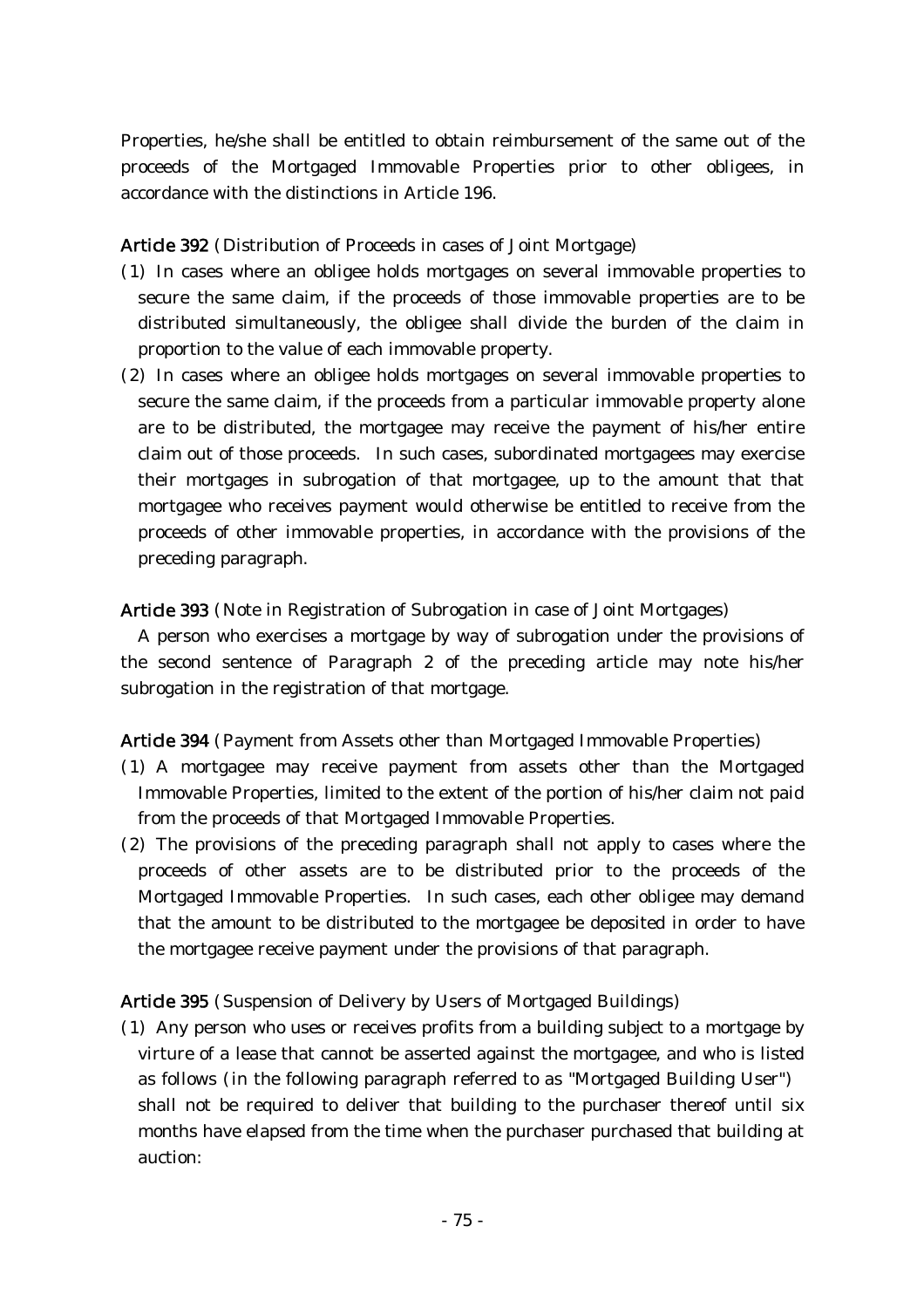- (i) A person who has been using or receiving profits from the building since prior to the commencement of auction procedures; or
- (ii) A person who is using or receiving profits from the building by virtue of a lease given after the commencement of auction procedures by the administrator of compulsory administration or execution against profits from secured immovable properties.
- $(2)$  The provisions of the preceding paragraph shall not apply in cases where the purchaser issues a notice to the Mortgaged Building User demanding payment of consideration for a period of one month or more with respect to the use of the building in that paragraph that has occurred after the time of purchase by the purchaser, establishing a reasonable period, and no payment is made within that reasonable period.

### Section 3 Extinction of Mortgages

Article 396 (Extinctive Prescription of Mortgages)

No mortgage shall be extinguished by prescription in relation to obligors and mortgagors unless it is extinguished simultaneously with the claim the mortgage secures.

Article 397 (Extinction of Mortgages by Acquisition by Prescription of Mortgaged Immovable Properties)

If a person who is neither an obligor nor a mortgagor has possessed the Mortgaged Immovable Properties in complete conformity with the requirements for acquisitive prescription, the mortgage shall be extinguished thereby.

### Article 398 (Renouncement of Mortgaged Superficies)

Even if a holder of superficies or a emphyteuta who created mortgage on his/her superficies or emphyteusis renounces his/her rights, the renouncement cannot be asserted against the mortgagee.

#### Section 4 Revolving Mortgages

#### Article 398-2 (Revolving Mortgages)

- ( )1 Mortgages may be created, by an establishing act, in order to secure unspecified claims of a certain scope, up to the limit of a maximum amount.
- $(2)$  The scope of the unspecified claims to be secured by the mortgage under the provisions of the preceding paragraph (hereinafter referred to as "Revolving") Mortgage") must be prescribed by limiting the scope to claims arising from specific contracts with the obligor for continuous transactions or other claims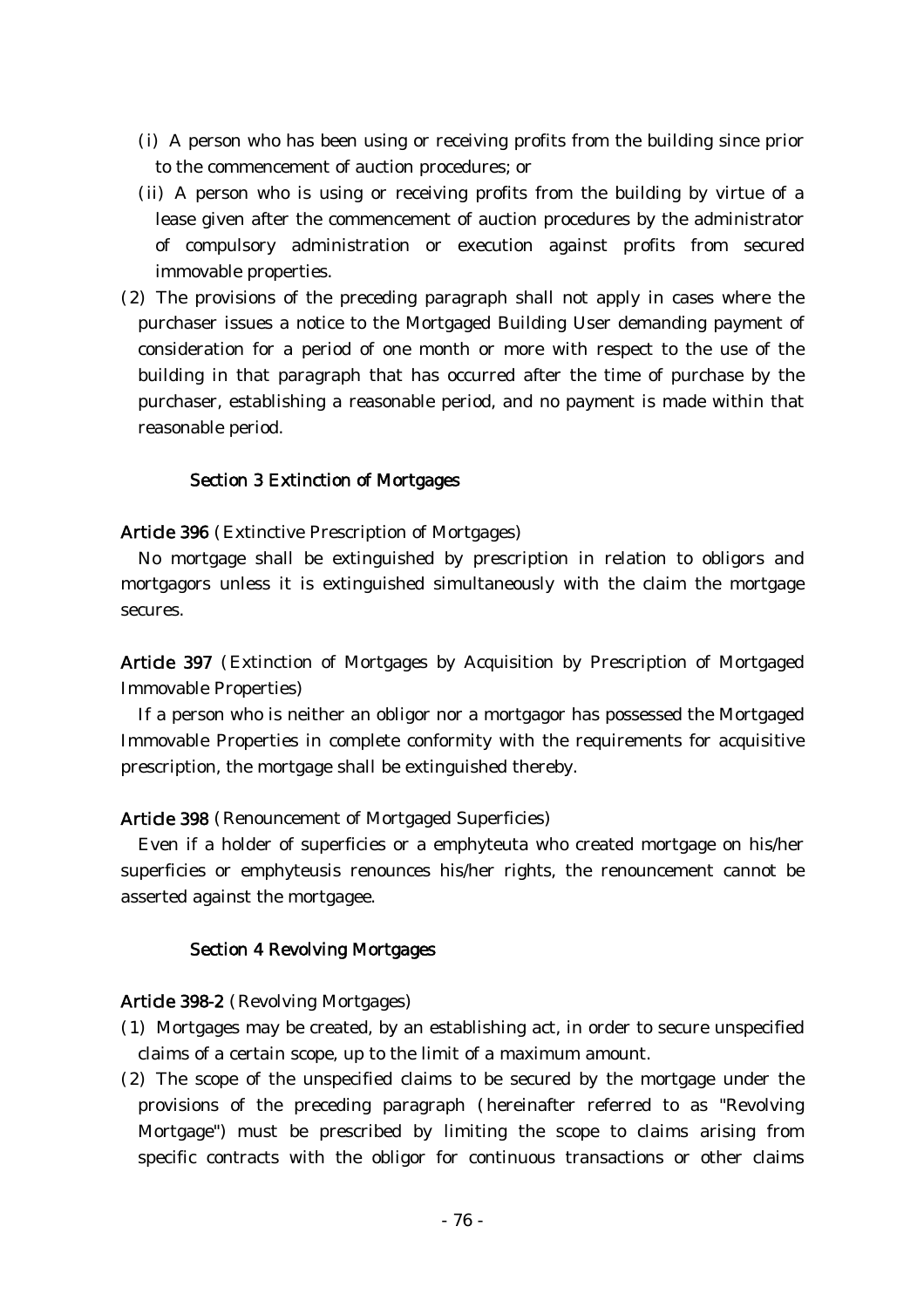arising from certain kinds of transactions with the obligor.

(3) Claims that accrue continuously with the obligor pursuant to a specific cause, or claims on negotiable instruments or checks may be treated as claims that are to be secured by a Revolving Mortgage, notwithstanding the provisions of the preceding paragraph.

Article 398-3 (Scope of Secured Claims under Revolving Mortgages)

- ( )1 A revolving mortgagee may exercise his/her Revolving Mortgage up to the maximum amount with respect to all fixed payments of principal as well as periodical payments including interest and compensation for damages resulting from failure to perform obligations.
- (2) In cases where a claim on a negotiable instrument or check acquired by way of causes other than the transactions with the obligor is treated as a claim to be secured by a Revolving Mortgage, if any of the following grounds exist, such Revolving Mortgage may be exercised only with respect to claims acquired before such grounds arose; provided, however, that even with respect to claims acquired after such grounds arose, the exercise of the Revolving Mortgage shall not be precluded as far as the claims were acquired without knowledge of those grounds:  $(i)$  The suspension of payments by the obligor;
	- (ii) A petition for the commencement of bankruptcy procedures, the commencement of rehabilitation procedures, the commencement of reorganization procedures or the commencement for special liquidation with respect to the obligor; or
	- (iii) A petition for auction in relation to Mortgaged Immovable Properties or attachment for delinquent taxes.

Article 398-4 (Alterations in Scope of Secured Claims under Revolving Mortgages and of Obligors)

- (1) The scope of the claims to be secured by a Revolving Mortgage may be altered if the alteration is effected before the principal is fixed. The same shall likewise apply with respect to alterations of obligors.
- (2) In order to effect the alterations under the preceding paragraph, it is not required that the approval of third parties including subordinated obligees be obtained.
- (3) If the alteration under Paragraph 1 is not registered before the principal is fixed, it shall be deemed that such alteration was not effected.

Article 398-5 (Alterations in Maximum Amounts of Revolving Mortgages)

Alterations in the maximum amount of a Revolving Mortgage cannot be made unless the approval of the interested parties is obtained.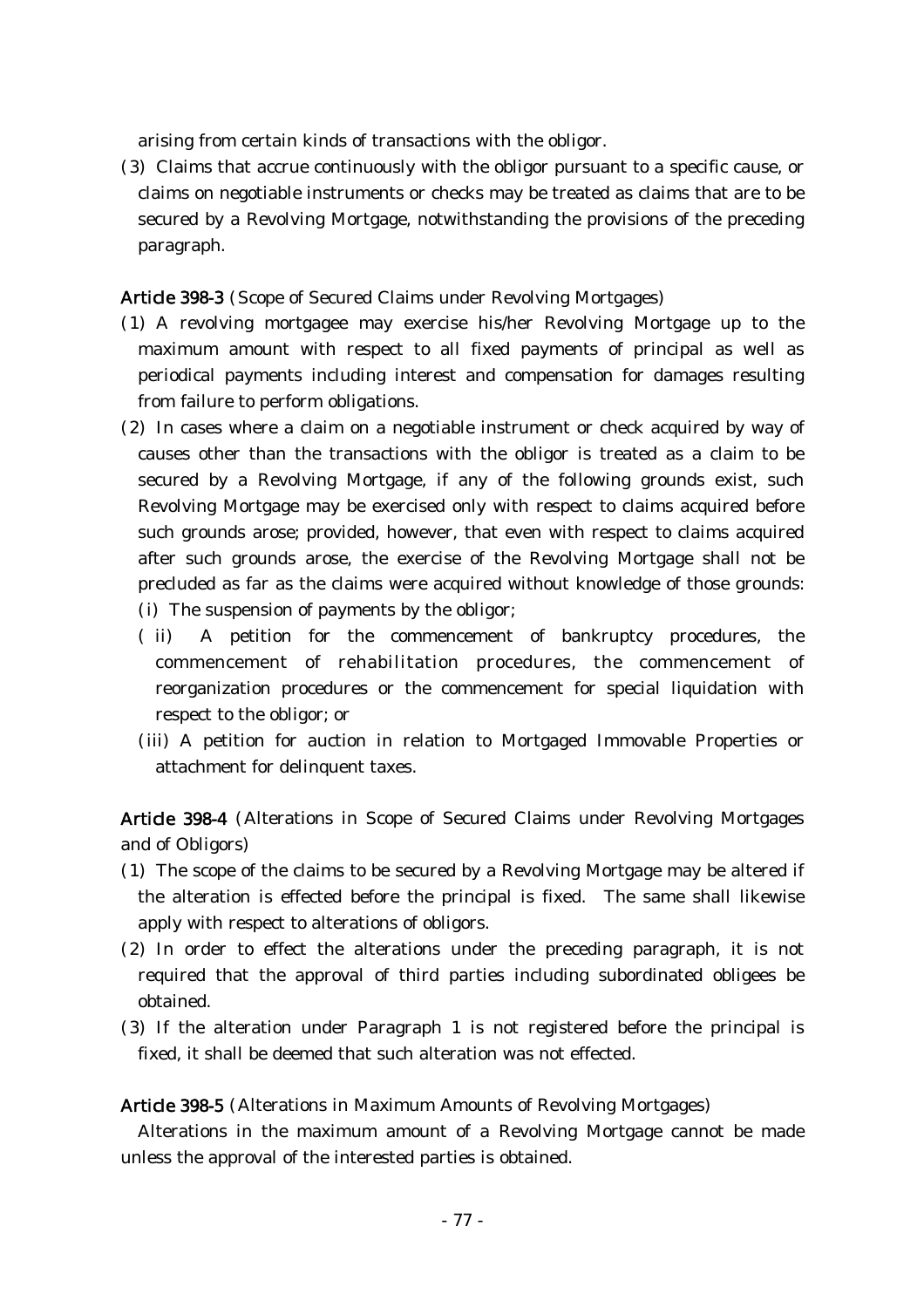Article 398-6 (Provision of Date for Fixing Principal of Revolving Mortgage)

- ( )1 With respect to the principal secured by a Revolving Mortgage, the date when the principal is to be fixed may be prescribed or changed.
- (2) The provisions of Paragraph 2 of Article 398-4 shall apply mutatis mutandis to the cases under the preceding paragraph.
- (3) The date under Paragraph 1 must be within five years of the day when the date was prescribed or changed.
- $(4)$  If registration with respect to an alteration in the date under Paragraph 1 is not effected before the old date, the principal secured shall be fixed on that old date.

Article 398-7 (Assignments of Secured Claims under Revolving Mortgages)

- ( )1 A person who acquires a claim from a revolving mortgagee before the principal is fixed may not exercise the Revolving Mortgage with respect to such claim. The same shall likewise apply to a person who made payment for or on behalf of an obligor before the principal was fixed.
- $(2)$  If an obligation is assumed before the principal is fixed, the revolving mortgagee may not exercise his/her Revolving Mortgage with respect to the obligation of the person who assumes the obligation.
- (3) If any novation due to a change of obligee or obligor is effected before the principal is fixed, the parties may not transfer the Revolving Mortgage to the obligations after the novation, notwithstanding the provisions of Article 518.

Article 398-8 (Inheritances of Revolving Mortgagees or Obligors)

- ( )1 If an inheritance of a revolving mortgagee commences before the principal is fixed, the Revolving Mortgage shall secure the claims that exist at the time of the commencement of the inheritance and shall otherwise secure claims the heir prescribed by agreement between the heirs and the revolving mortgagor acquires after the commencement of the inheritance.
- $(2)$  If an inheritance of an obligor commences before the principal is fixed, the Revolving Mortgage shall secure the obligations that exist at the time of the commencement of the inheritance and shall otherwise secure the claims that the heir prescribed by agreement between the revolving mortgagee and the revolving mortgagor assumes after the commencement of the inheritance.
- (3) The provisions of Paragraph 2 of Article 398-4 shall apply mutatis mutandis to cases where an agreement is made under the preceding two paragraphs.
- $(4)$  If the agreements under Paragraph 1 and Paragraph 2 are not registered within six months of the commencement of the inheritance, principal secured shall be deemed to have been fixed at the time of the commencement of the inheritance.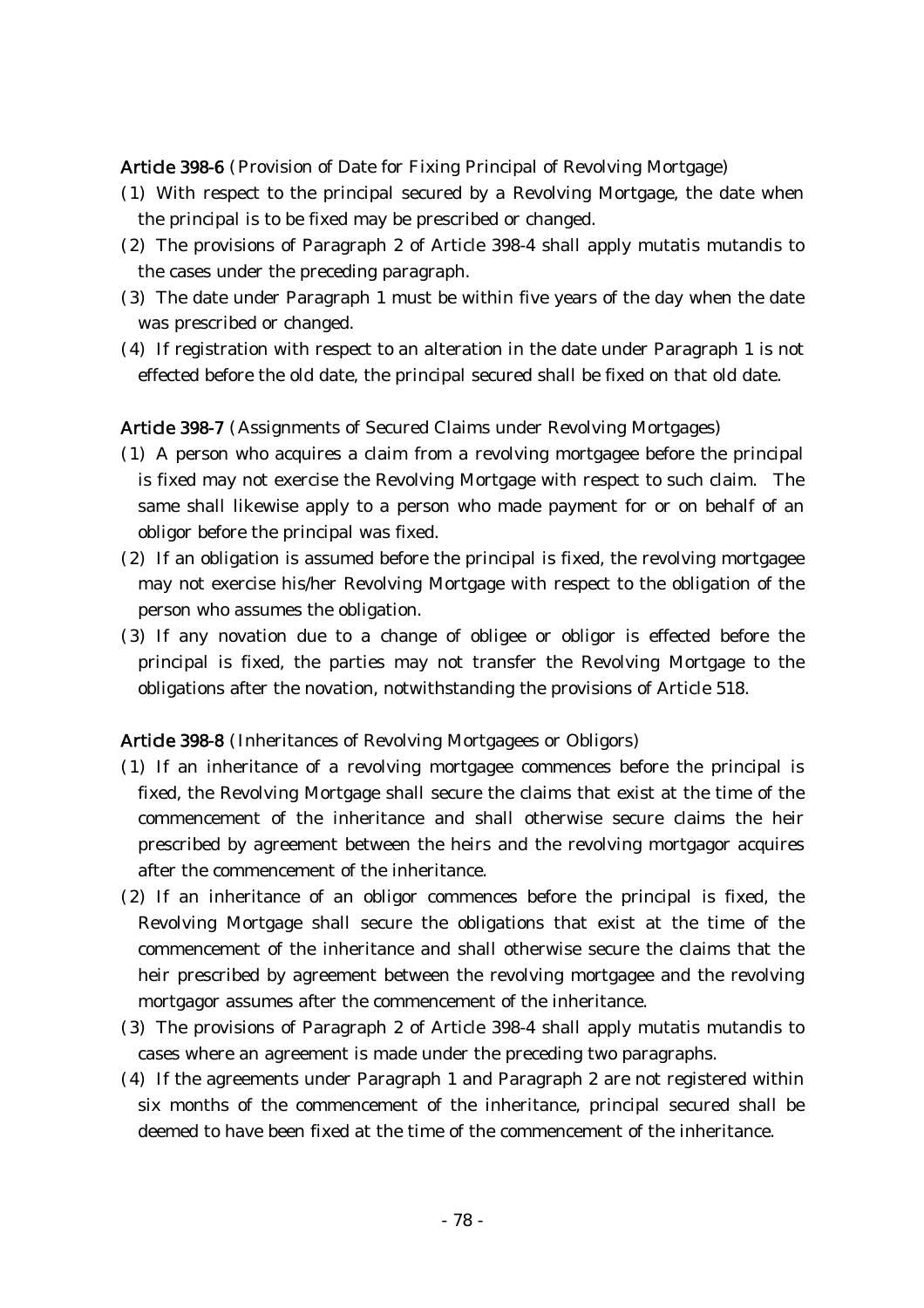Article 398-9 (Mergers of Revolving Mortgagees or Obligors)

- ( )1 If there is a merger with respect to a revolving mortgagee before the principal is fixed for that revolving mortgagee, the Revolving Mortgage shall secure the claims that exist at the time of the merger and shall otherwise secure claims that a juridical person that survives the merger or a juridical person that is incorporated by the merger acquires after the merger.
- $(2)$  If there is a merger with respect to an obligor before the principal is fixed for that obligor, the Revolving Mortgage shall secure the obligations that exist at the time of the merger and shall otherwise secure the obligations that a juridical person that survives the merger or a juridical person that is incorporated by the merger assumes after the merger.
- (3) In the cases provided for in the preceding two paragraphs, the revolving mortgagor may demand that the principal secured be fixed; provided, however, that this shall not apply, in the cases provided for in the preceding paragraph, if the relevant obligor is the revolving mortgagor.
- $(4)$  If a demand is made in accordance with the provisions of the preceding paragraph, the principal secured shall be deemed to have been fixed at the time of the merger.
- (5) The demand under the provisions of Paragraph 3 may not be made if two weeks have elapsed since the day when the revolving mortgagor acquired knowledge of the merger. The same shall apply if one month has elapsed from the day of the merger.

Article 398-10 (Company Splits of Revolving Mortgagees or Obligors)

- $(1)$  If, before the principal is fixed, a split in which the relevant revolving mortgagee is the company to be split is effected, the Revolving Mortgage shall secure the claims that exist at the time of the split and shall otherwise secure claims acquired after the split by the split company and the company incorporated by the split, or claims acquired after the split by the company that succeeded to some or all of the rights and obligations of the split company regarding its business.
- $(2)$  If, before the principal is fixed, a split in which the relevant obligor is the company to be split is effected, the Revolving Mortgage shall secure the obligations that exist at the time of the split and shall otherwise secure obligations that are assumed after the split by the split company and the company incorporated by the split, or claims acquired after the split by the company that assumed some or all of the rights and obligations of the split company regarding its business.
- ( )3 The provisions of Paragraphs 3 through 5 of the preceding article shall apply mutatis mutandis to cases under the preceding two paragraphs.

Article 398-11 (Disposition of Revolving Mortgages)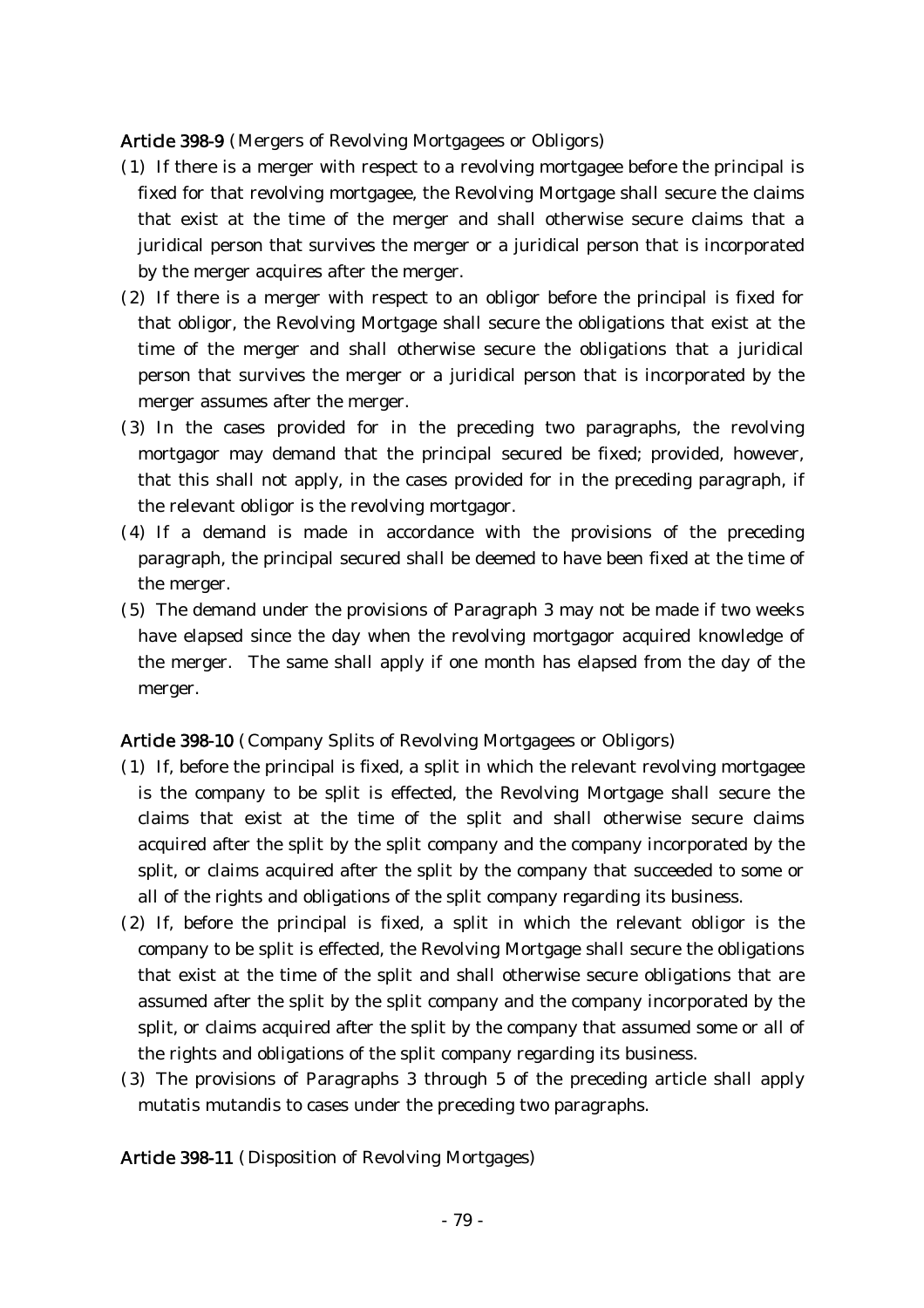- ( )1 Before the principal is fixed, a revolving mortgagee cannot dispose of a Revolving Mortgage under the provisions of Paragraph 1 of Article 376; provided, however, that he/she shall not be precluded from applying that Revolving Mortgage to secure other claims.
- $(2)$  The provisions of Paragraph 2 of Article 377 shall not apply to payments made before the principal is fixed in the cases provided for in the proviso to the preceding paragraph.

## Article 398-12 (Assignments of Revolving Mortgages)

- ( )1 Before the principal is fixed, a revolving mortgagee may assign a Revolving Mortgage, with the approval of the revolving mortgagor.
- (2) A revolving mortgagee may divide his/her Revolving Mortgage into two Revolving Mortgages and assign either of the same in accordance with the provisions of the preceding paragraph. In such cases, the rights for which that Revolving Mortgage is the subject matter shall be extinguished with respect to the Revolving Mortgage that was assigned.
- (3) In order to effect an assignment under the provisions of the preceding paragraph, the approval of the person who holds the rights for which that Revolving Mortgage is the subject matter must be obtained.

# Article 398-13 (Partial Assignments of Revolving Mortgages)

Before the principal is fixed, a revolving mortgagee may, with the approval of the revolving mortgagor, effect a partial assignment of the Revolving Mortgage (hereinafter in this Section referring to assignments of Revolving Mortgages that the assignor effects without dividing the Revolving Mortgage in order to co-own the same with the assignee).

# Article 398-14 (Co-ownership of Revolving Mortgages)

- ( )1 Co-owners of a Revolving Mortgage shall be paid in proportion to the amount of their respective claims; provided, however, that, if before the principal is fixed, a proportion other than the above is agreed, or if it is agreed that a certain person should be paid prior to the others, that agreement shall prevail.
- $(2)$  A co-owner in a Revolving Mortgage may, with the consent of the other co-owners, assign rights of the same in accordance with the provisions of Paragraph 1 of Article 398-12.

Article 398-15 (Assignments or Waivers of Order of Priority of Mortgages and Assignments or Partial Assignments of Revolving Mortgages)

If a revolving mortgagee who has accepted an assignment or waiver of the order of priority of a mortgage has assigned or partially assigned his/her Revolving Mortgage,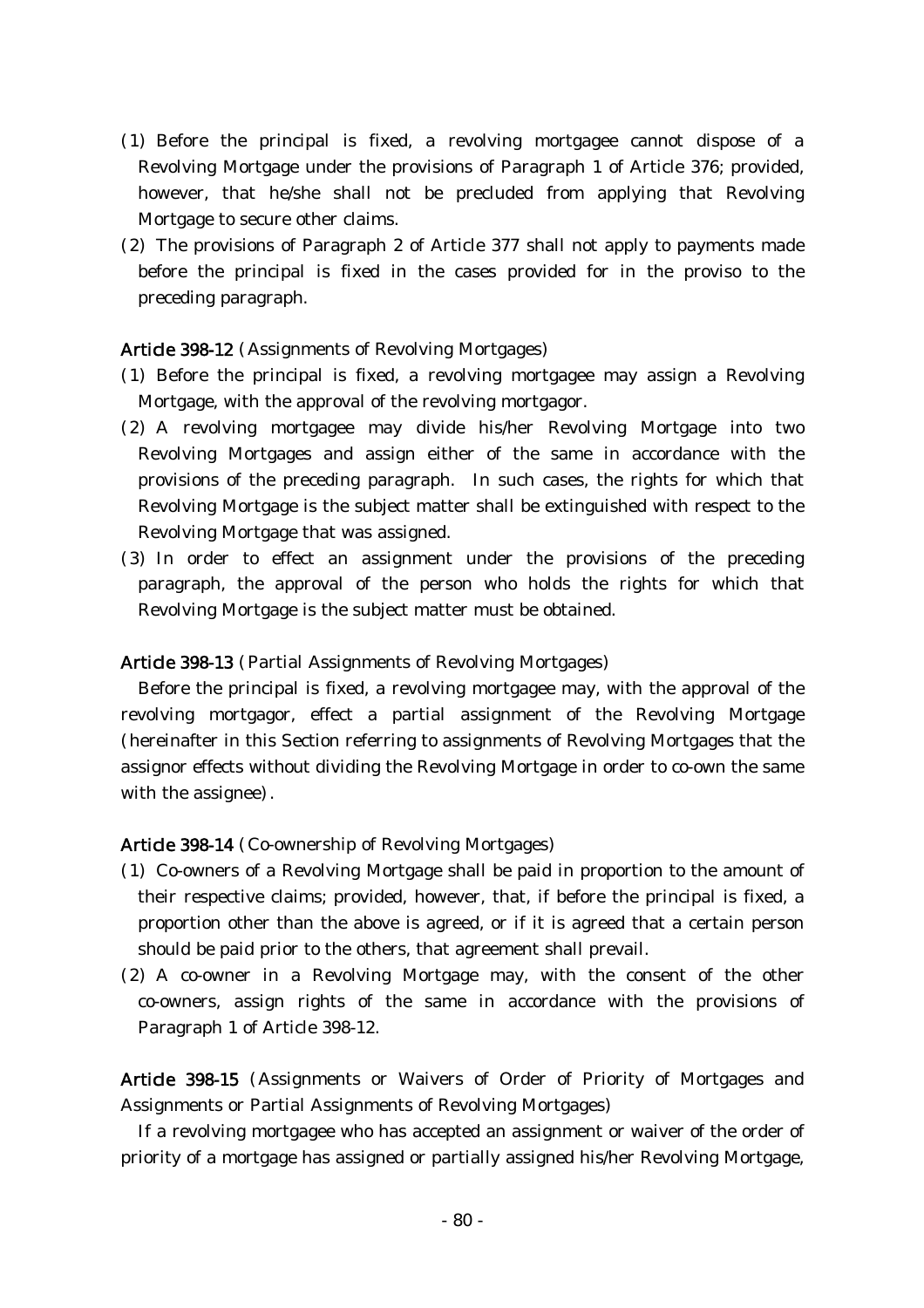the assignee shall receive the benefit of the assignment or waiver of that order of priority.

# Article 398-16 (Joint Revolving Mortgages)

The provisions of Articles 392 and 393 shall apply with respect to Revolving Mortgages, limited to cases where, simultaneously with the establishment of the same, it is registered that a Revolving Mortgage has been established on several immovable properties to secure the same claim.

# Article 398-17 (Alterations of Joint Revolving Mortgages)

- ( )1 An alteration in the scope, obligors or maximum amount of the claims to be secured, or assignment or partial assignment of the Revolving Mortgages for which registration is effected in accordance with the preceding article shall not take effect unless registration is effected with respect to all immovable properties over which that Revolving Mortgages are established.
- (2) The principal that is to be secured by the Revolving Mortgages for which the registration under the preceding article is effected shall be fixed even where grounds that would fix the same with respect to one immovable property alone arise.

# Article 398-18 (Aggregate Revolving Mortgages)

A person who has Revolving Mortgages on several immovable properties may exercise his/her right of priority with respect to the proceeds of each immovable property up to the respective maximum amounts, except for cases provided for in Article 398-16.

Article 398-19 (Requests for Fixing of Principal of Revolving Mortgages)

- ( )1 If three years have elapsed from the time of the creation of a Revolving Mortgage, the revolving mortgagor may request the fixing of the principal secured. In such cases, the principal secured shall be fixed when two weeks have elapsed since the time of that request.
- $(2)$  A revolving mortgagee may request the fixing of the principal secured at any time. In such cases, the principal secured shall be fixed on the request of the same.
- (3) The provisions of the preceding two paragraphs shall not apply in cases where the date on which the principal secured is to be fixed is prescribed.

Article 398-20 (Grounds for Fixing of Principal of Revolving Mortgages)

( )1 The principal secured by a Revolving Mortgage shall be fixed in the following cases: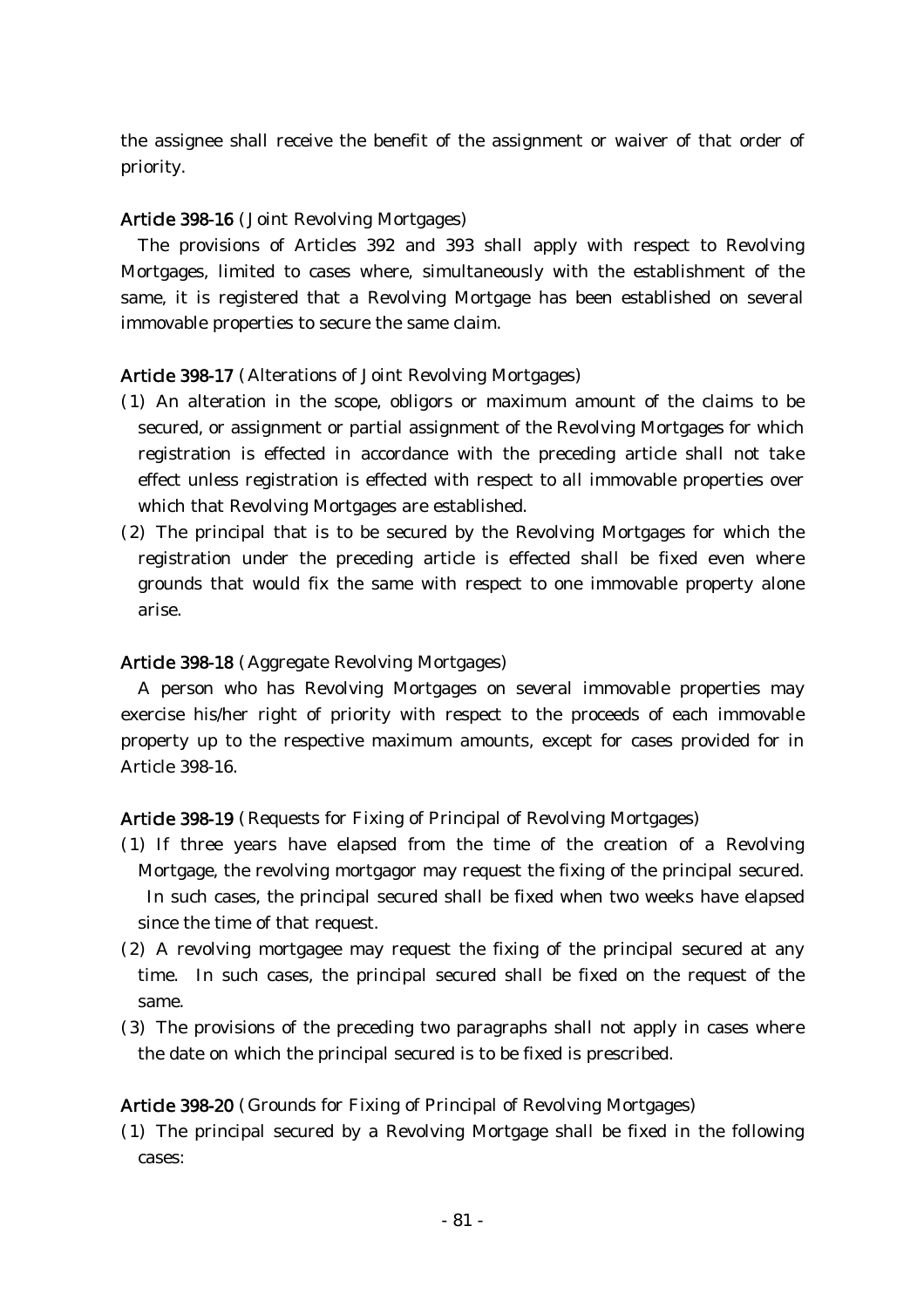- (i) If the revolving mortgagee has filed, with respect to the Mortgaged Immovable Properties, a petition for auction or execution against profits from secured immovable properties or the attachment under the provisions of Article 304 cited in Article 372; provided, however, that this provision shall apply only in cases where the commencement of either auction procedures or execution procedures against secured immovable properties to realize profits, or an attachment has been effected;
- (ii) If the revolving mortgagee has effected an attachment for delinquent taxes against the Mortgaged Immovable Properties;
- (iii) If two weeks have elapsed from the time when the revolving mortgagee acquired knowledge of the commencement of auction procedures or attachment for delinquent taxes against the Mortgaged Immovable Properties; or
- (iv) If the obligor or revolving mortgagor has become subject to a ruling for the commencement of bankruptcy procedures.
- (2) If the effect of the commencement of auction procedures, the attachment under Item (iii) of the preceding paragraph or the ruling to commence bankruptcy procedures under Item (iv) of that paragraph has been extinguished, it shall be deemed that the principal secured was not fixed; provided, however, that this shall not apply if any person has acquired that Revolving Mortgage or a right for which the Revolving Mortgage is the subject matter on the assumption that the principal was fixed.

Article 398-21 (Requests for Reductions in Maximum Amount of Revolving Mortgages)

- ( )1 After the principal is fixed, the revolving mortgagor may request a reduction in the maximum amount of that Revolving Mortgage, to the amount of the obligations actually in existence plus the amount of the periodical payments including interest and the amount of damages due to default in obligations that will arise in the following two years.
- $(2)$  As to reductions in the maximum amount of Revolving Mortgages for which registration under Article 398-16 has been effected, the request under the preceding paragraph shall be sufficient if made with respect to one of those immovable properties.

Article 398-22 (Requests for Extinction of Revolving Mortgages)

( )1 If the amount of the obligations actually in existence after the principal is fixed exceeds the maximum amount of the Revolving Mortgage, a person who created his/her Revolving Mortgage to secure obligations of others or a third party who acquired ownership, superficies, emphyteusis or a lease that can be asserted against any third party with respect to the Mortgaged Immovable Properties, may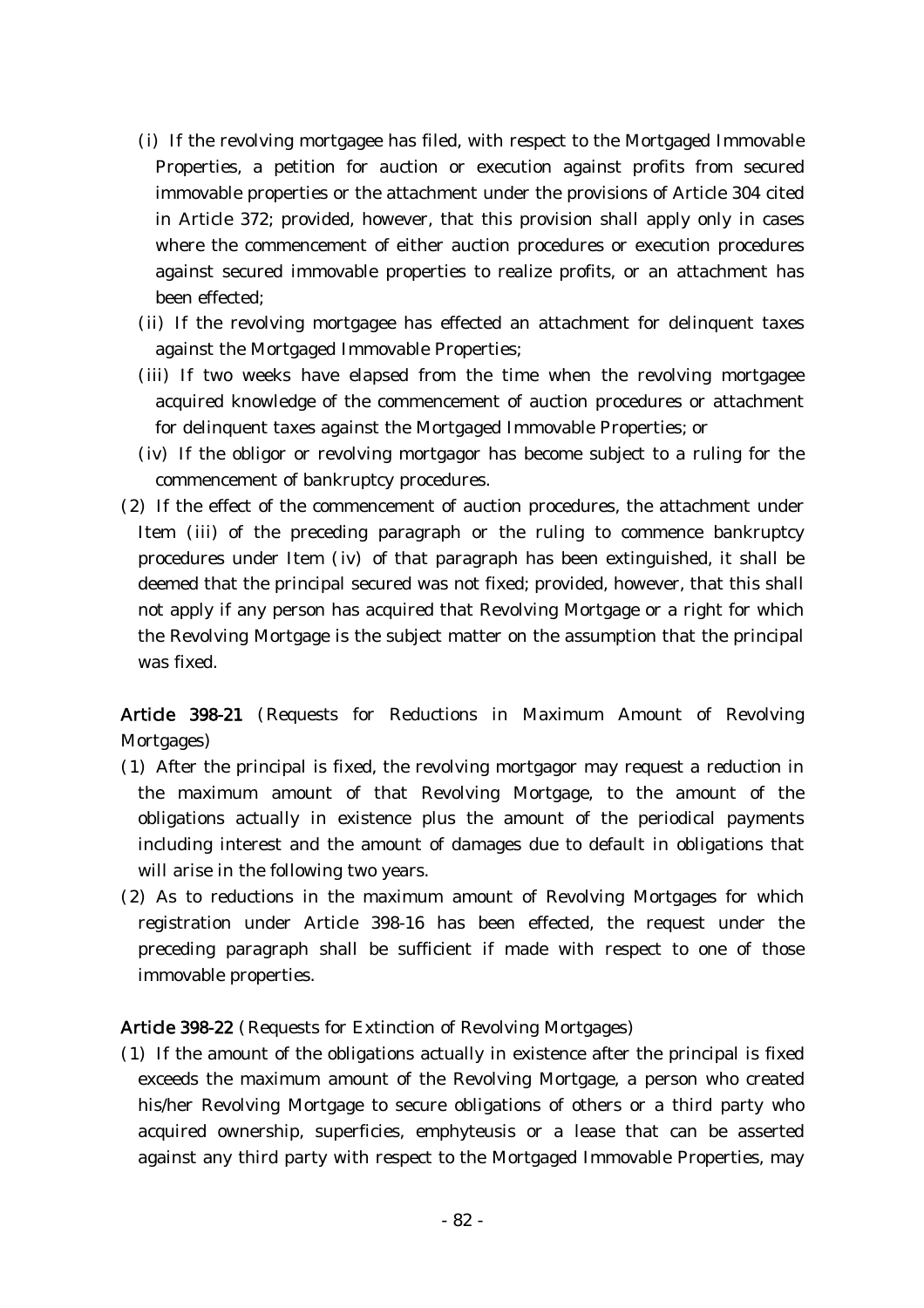request the extinction of that Revolving Mortgage by tendering or depositing an amount equivalent to that maximum amount. In such cases, that tender or deposit shall have the effect of payment.

- (2) Revolving Mortgages for which registrations are effected under Article 398-16 shall be extinguished if the request for extinction in accordance with the preceding paragraph is made with respect to one immovable property.
- (3) The provisions of Articles 380 and 381 shall apply mutatis mutandis to the requests for extinction under Paragraph 1.

## Part III Claims

### Chapter I General Provisions

### Section I Subject of Claim

### Article 399 (Subject of Claim)

Even a matter that cannot be given an estimated monetary value may be the subject of a claim.

### Article 400 (Duty of Care in cases of Delivery of Specified Things)

If the subject of a claim is the delivery of any specified things, the obligor must take custody of such property with due care of a prudent manager until the completion of such delivery.

### Article 401 (Fungible Claim)

- (1) In cases the subject of the claim is specified only with reference to a type and if the quality of such property cannot be identified due to the nature of the juristic act or intention of the relevant party  $(ies)$ , the obligor must deliver the property of intermediate quality.
- $(2)$  In the case set forth in the preceding paragraph, if the obligor has completed the acts necessary to deliver the Thing, or has identified the Thing he/she is to deliver with the consent of the obligee, such Thing shall thenceforth constitute the subject of the claim.

### Article 402 (Monetary Claim)

- (1) If the subject of the claim is money, the obligor may, at his/her choice, make the payment in currency of any kind; provided, however, that, this shall not apply to the cases where the delivery of specific kind of currency is identified as the subject of the claim.
- $(2)$  If the specific kind of currency that is the subject of the claim is no longer in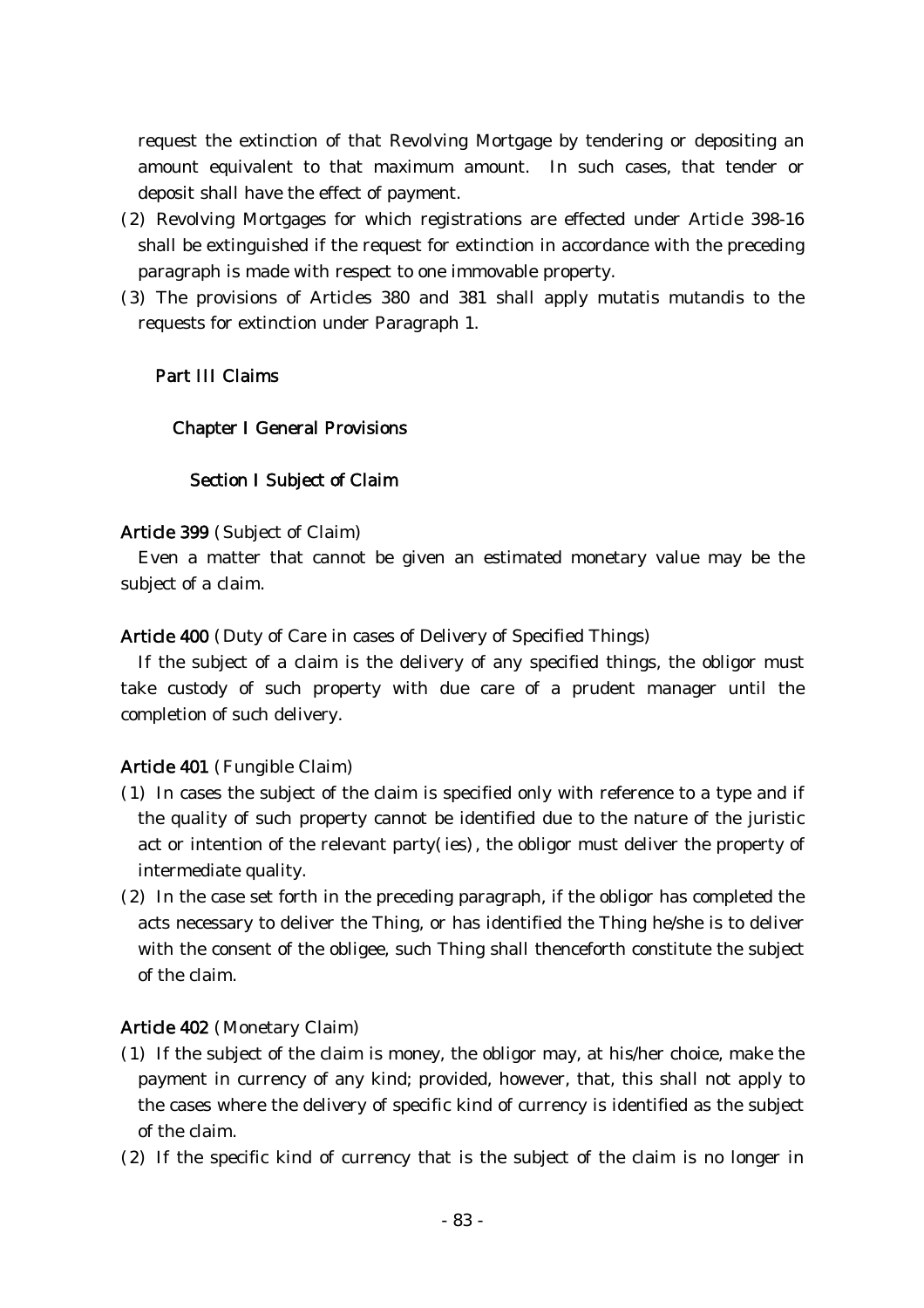mandatory circulation at the time of the payment, the obligor must make payment in other currency.

(3) The provisions of the preceding two paragraphs shall apply mutatis mutandis to the cases where the delivery of the currency of a foreign state is the subject of the claim.

### Article 403

When the amount of the claim is specified in the currency of a foreign state, the obligor may make the payment in the legal currency of Japan using the foreign exchange rate current in the place of the performance.

### Article 404 (Statutory Interest Rate)

Unless the parties otherwise manifest their intention with respect to a claim which bears interest, the rate of such interest shall be 5% per annum.

## Article 405 (Incorporation of Interest into Principal)

In cases the payment of interest corresponding to one year or more is delayed, and if the obligor does not pay such interest notwithstanding the demand by the obligee, the obligee may incorporate such interest into the principal.

### Article 406 (Attribution of Right of Choice in cases of Alternative Obligation)

If the subject of the claim is to be identified by way of choice among more than one performance, the right to make the choice shall vest in the obligor.

### Article 407 (Exercise of Right of Choice)

- ( )1 The right of choice under the preceding Article shall be exercised by manifesting the intention to the counterparty.
- $(2)$  The manifestation of intention set forth in the preceding paragraph may not be revoked without the acknowledgment of the counterparty.

### Article 408 (Transfer of Right of Choice)

In cases a claim is due and, notwithstanding a demand by the counterparty stipulating a reasonable period of time, the party who holds the right of choice does not exercise the right within such period of time, the right of choice shall be transferred to the counterparty.

### Article 409 (Right of Choice of Third Party)

- ( )1 In cases a third party holds the right of choice, such choice shall be made by manifesting its intention to either the obligee or the obligor.
- $(2)$  In the case prescribed in the preceding paragraph, if the third party is unable to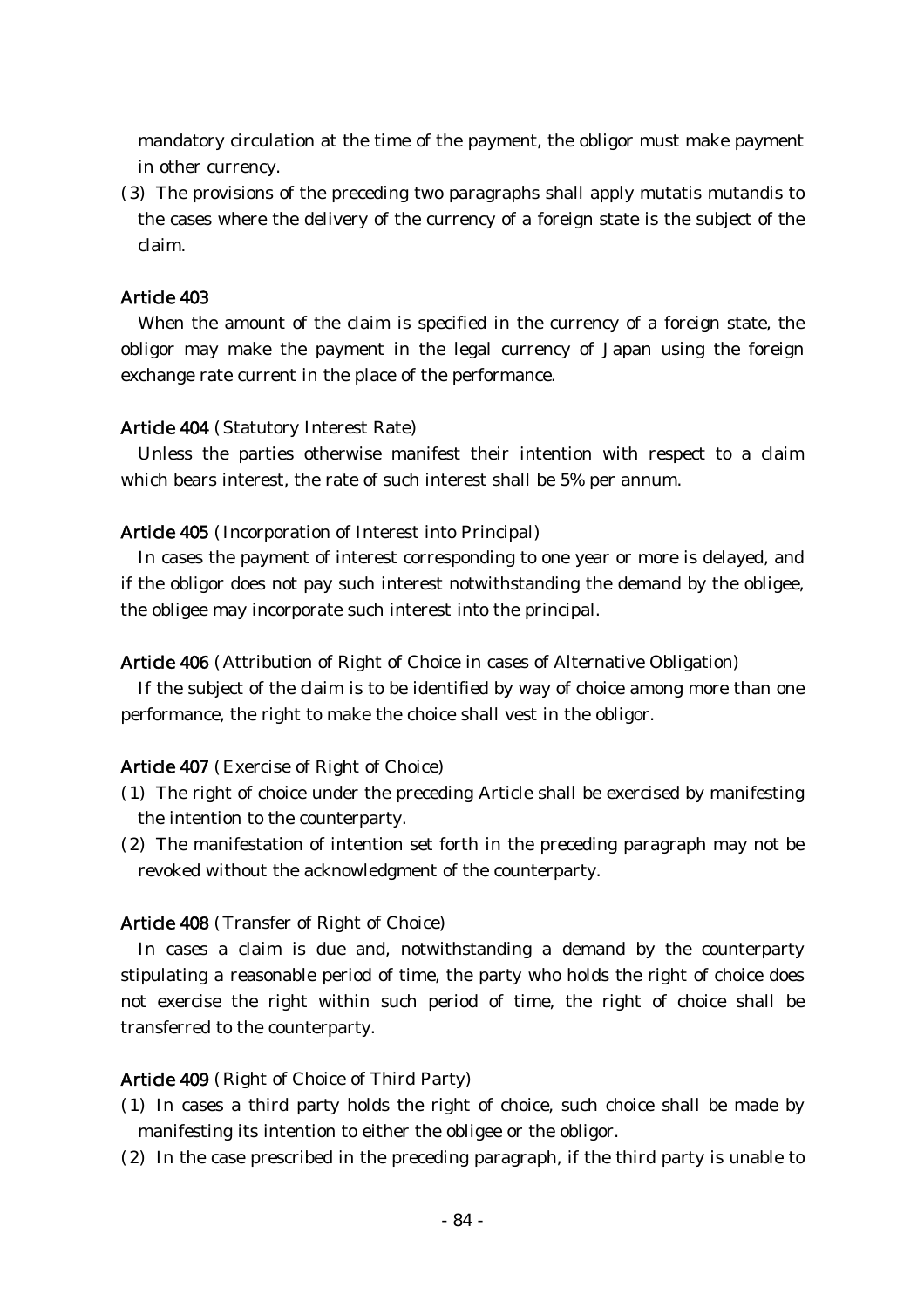make the choice or has no intention to make the choice, the right of choice shall be transferred to the obligor.

# Article 410 (Identification of Alternative Obligation due to Impossibility)

- $(1)$  If any performance which is included in the subject of a claim is impossible from the beginning, or later becomes impossible, the claim shall exist to the extent of the performance which still remains.
- $(2)$  If any performance has become impossible due to the negligence of any party who does not have any right of choice, the provision of the preceding paragraph shall not apply.

# Article 411 (Effect of Choice)

The choice shall become effective retroactively as of the time of the accrual of the claim; provided, however that this shall not prejudice the rights of a third party.

## Section II Effect of Claims

### Subsection I Responsibility for Default

Article 412 (Time for Performance and Delay in Performance)

- ( )1 If any specified due date is assigned to the performance of an obligation, the obligor shall be responsible for the delay on and after the time of the arrival of such time limit.
- (2) If any unspecified due date is assigned to the performance of a claim, the obligor shall be responsible for the delay on and after the time when he/she becomes aware of the arrival of such time limit.
- (3) If no time limit is assigned to the performance of an obligation, the obligor shall be responsible for the delay on and after the time he/she receives the request for performance.

### Article 413 (Obligee's Delay in Acceptance)

If the obligee refuses, or is unable, to accept the tender of the performance of any obligation, the relevant obligee shall be responsible for the delay on and after the time of the tender of the performance.

# Article 414 (Enforcement of Performance)

(1) If an obligor voluntarily fails to perform any obligation, the obligee may request the enforcement of specific performance from the court; provided, however, that, this shall not apply where the nature of the obligation does not permit such enforcement.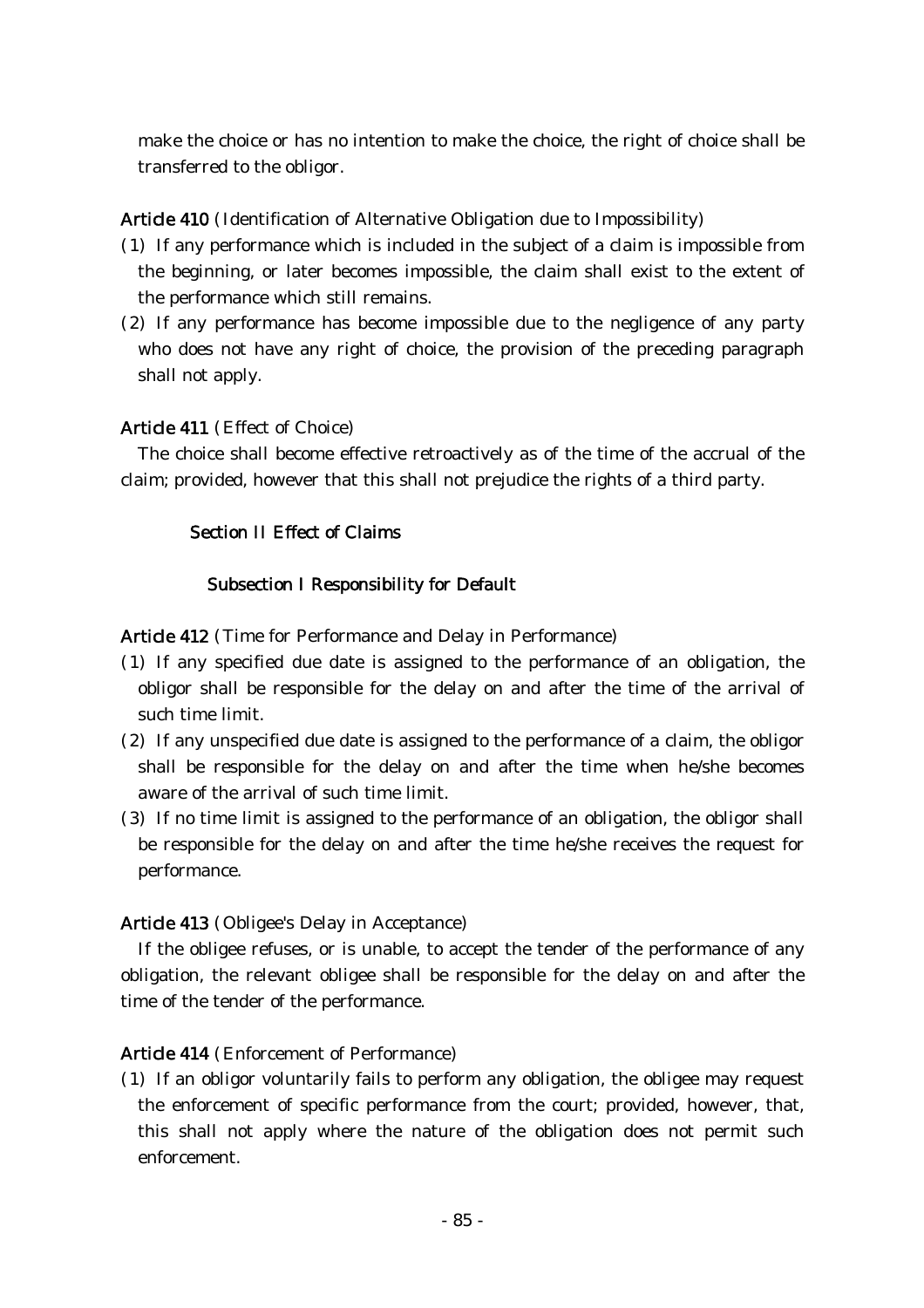- $(2)$  In cases the nature of the obligation does not permit the enforcement of the specific performance, if it is an obligation for an act, the obligee may request the court to cause a third party to perform such act at the expense of the obligor; provided, however, that with respect to any obligation for any juristic act, the manifestation of intention of the obligor may be achieved by a judgment.
- ( )3 With respect to any obligation for an inaction, a request may be made to the court at the expense of the obligor seeking the removal of the outcome of the action performed by the obligor, or an appropriate ruling against any future action.
- (4) The provisions of the preceding three paragraphs shall not preclude demanding damages.

### Article 415 (Damages due to Default)

If an obligor fails to perform consistent with the purpose of its obligation, the obligee shall be entitled to demand damages arising from such failure. The same shall apply in cases it has become impossible to perform due to reasons attributable to the obligor.

### Article 416 (Scope of Damages)

- ( )1 The purpose of the demand for the damages for failure to perform an obligation shall be to demand the compensation for damages which would ordinarily arise from such failure.
- (2) The obligee may also demand the compensation for damages which arise from any special circumstances if the party did foresee, or should have foreseen, such circumstances.

#### Article 417 (Method of Compensation for Damages)

Unless other intention is manifested, the amount of the damages shall be determined with reference to monetary value.

#### Article 418 (Comparative Negligence)

If the obligee is negligent regarding the failure of performance of the obligation, the court shall determine the liability for damages and the amount thereof by taking such elements into consideration.

### Article 419 (Special Provisions for Monetary Debt)

- ( )1 The amount of the damages for failure to perform any obligation for the delivery of any money shall be determined with reference to the statutory interest rate; provided, however, that, in cases the agreed interest rate exceeds the statutory interest rate, the agreed interest rate shall prevail.
- $(2)$  The obligee shall not be required to prove his/her damages with respect to the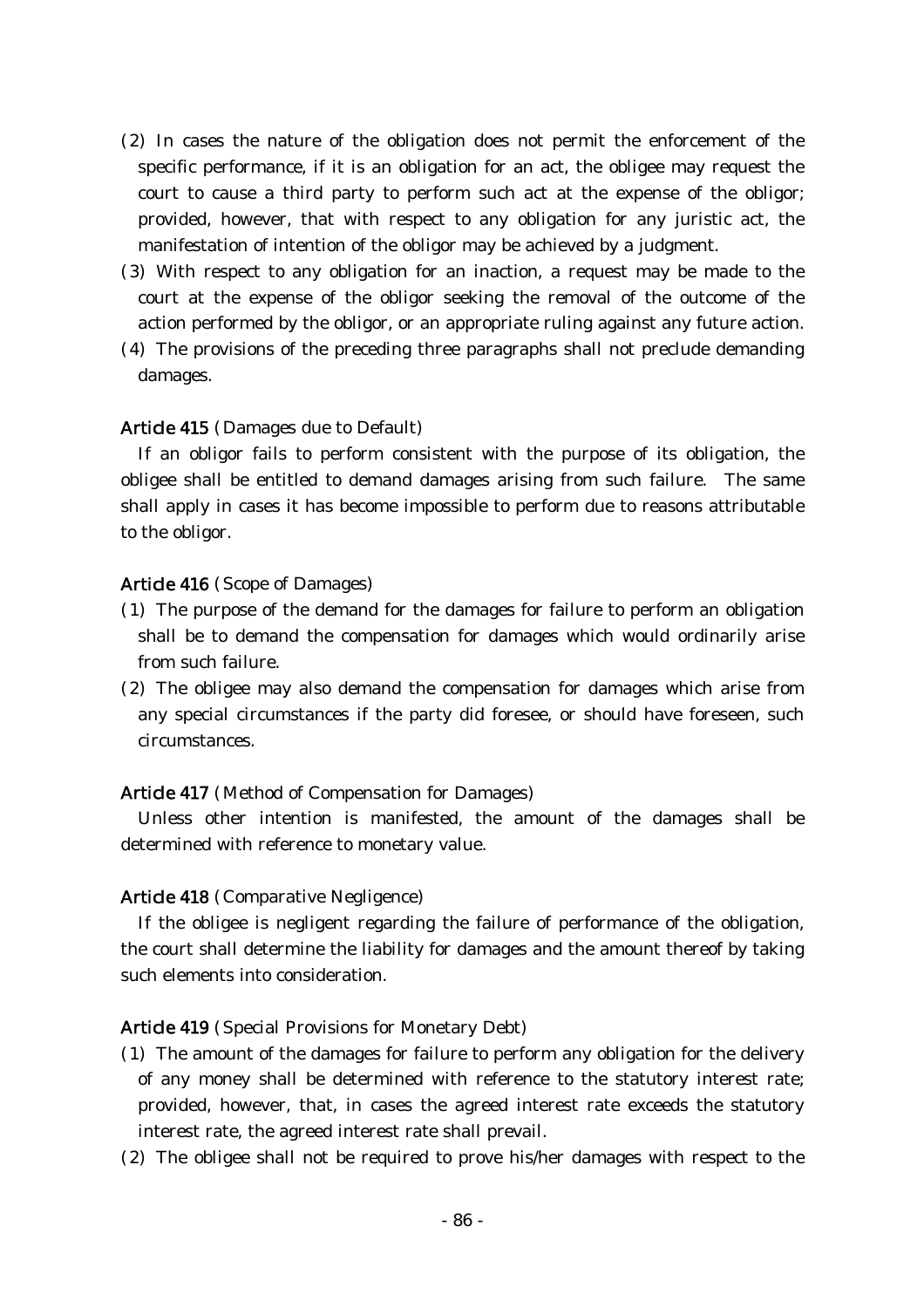damages set forth in the preceding paragraph.

(3) The obligor may not raise the defense of force majeure with respect to the damages referred to in paragraph 1.

## Article 420 (Liquidated Damages)

- ( )1 The parties may agree on the amount of the liquidated damages with respect to the failure to perform the obligation. In such case, the court may not increase or decrease the amount thereof.
- (2) The liquidated damages shall not preclude the demand for performance or the exercise of the cancellation right.
- (3) Any penalty is presumed to constitute liquidated damages.

### Article 421

The provisions of the preceding Article shall apply mutatis mutandis to the cases where the parties agree in advance to allocate anything other than money to the compensation for damages.

## Article 422 (Subrogation for Damages)

If an obligee receives the full value of any Thing or right which is the subject of the claim as the compensation for damages, the obligor shall be subrogated to the creditor in relation to such property or right by operation of law.

# Subsection II Obligee's Subrogation Right and Obligee's Right to Demand Rescission of Fraudulent Act

### Article 423 (Obligee's Subrogation Right)

- ( )1 An obligee may exercise the right vested in the obligor in order to preserve his/her own claim; provided, however, that, this shall not apply to rights which are exclusive and personal to the obligor.
- $(2)$  Until exercised by way of subrogation admitted in a judicial proceeding, the obligee may not exercise the right set forth in the preceding paragraph unless and until his/her claim has become due; provided, however, that, this shall not apply to any act of preservation.

Article 424 (Obligee's Right to Demand the Rescission of Fraudulent Act)

( )1 An obligee may demand the court to rescind any juristic act which an obligor commits knowing that it will prejudice the obligee; provided, however, that, this shall not apply to the cases where any person who benefits from such act, or any person who succeeds to such benefit, did not know, at the time of such act or succession, the fact that the obligee is to be prejudiced.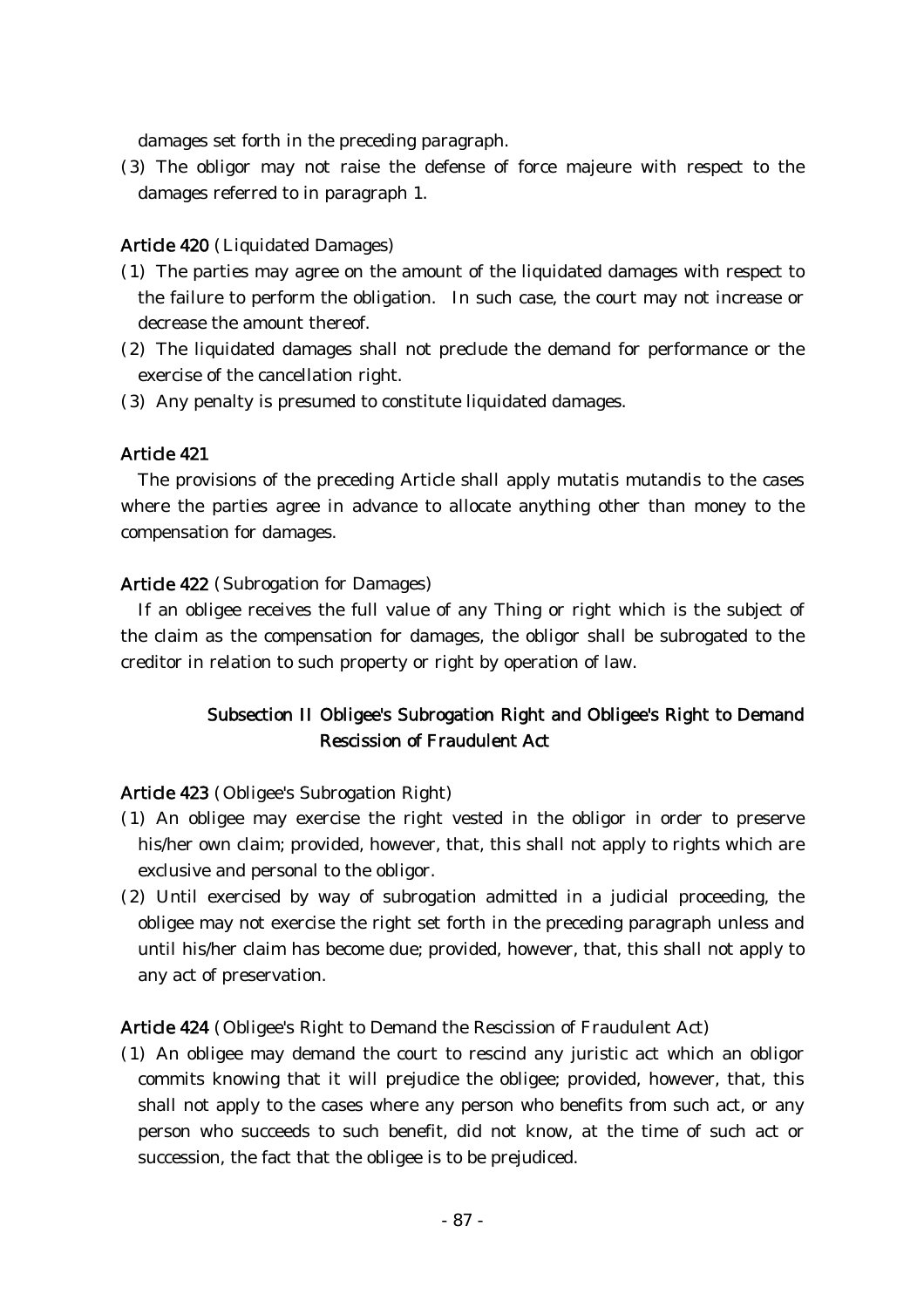$(2)$  The provision of the preceding paragraph shall not apply to a juristic act with a subject other than property rights.

## Article 425 (Effect of Rescission of Fraudulent Act)

The rescission pursuant to the provision of the preceding Article shall have an effect for the benefit of all obligees.

## Article 426 (Limitation Period of Obligee's Right to Rescind Fraudulent Act)

The right to rescind pursuant to the provision of Article 424 shall be extinguished by operation of prescription if not exercised within two years from the time that the obligee acquired knowledge of the cause of the rescission. The same shall apply if twenty years pass from the time of the act.

# Section III Claims and Obligations of Multiple-Parties

# Subsection I General Provisions

Article 427 (Divisible Claims and Divisible Obligations)

In cases there are more than one obligee or obligor, unless any other intention is manifested, each obligee or each obligor shall have the equally proportionate rights or obligations.

# Subsection II Indivisible Claims and Indivisible Obligations

# Article 428 (Indivisible Claim)

In cases the subject of a claim is indivisible by its nature or due to the manifestation of intention of the parties involved, if there are more than one obligees, each obligee may demand the performance for the benefit of all obligees, and the relevant obligor may tender its performance to each obligee for the benefit of all obligees.

Article 429 (Effect of Circumstances on Particular Circumstance which Arises with respect to One Indivisible Obligee)

- ( )1 Even in cases where there is a novation or release between one indivisible obligee and the obligor, other indivisible obligee( $s$ ) may request the obligor to tender the entire performance. In such cases, the benefit which would have been allocated to the above-mentioned one indivisible obligee if he/she did not lose his/her right must be reimbursed to the relevant obligor.
- $(2)$  Other than as prescribed in the preceding paragraph, any act of one indivisible obligee, or any circumstance which arises with respect to one indivisible obligee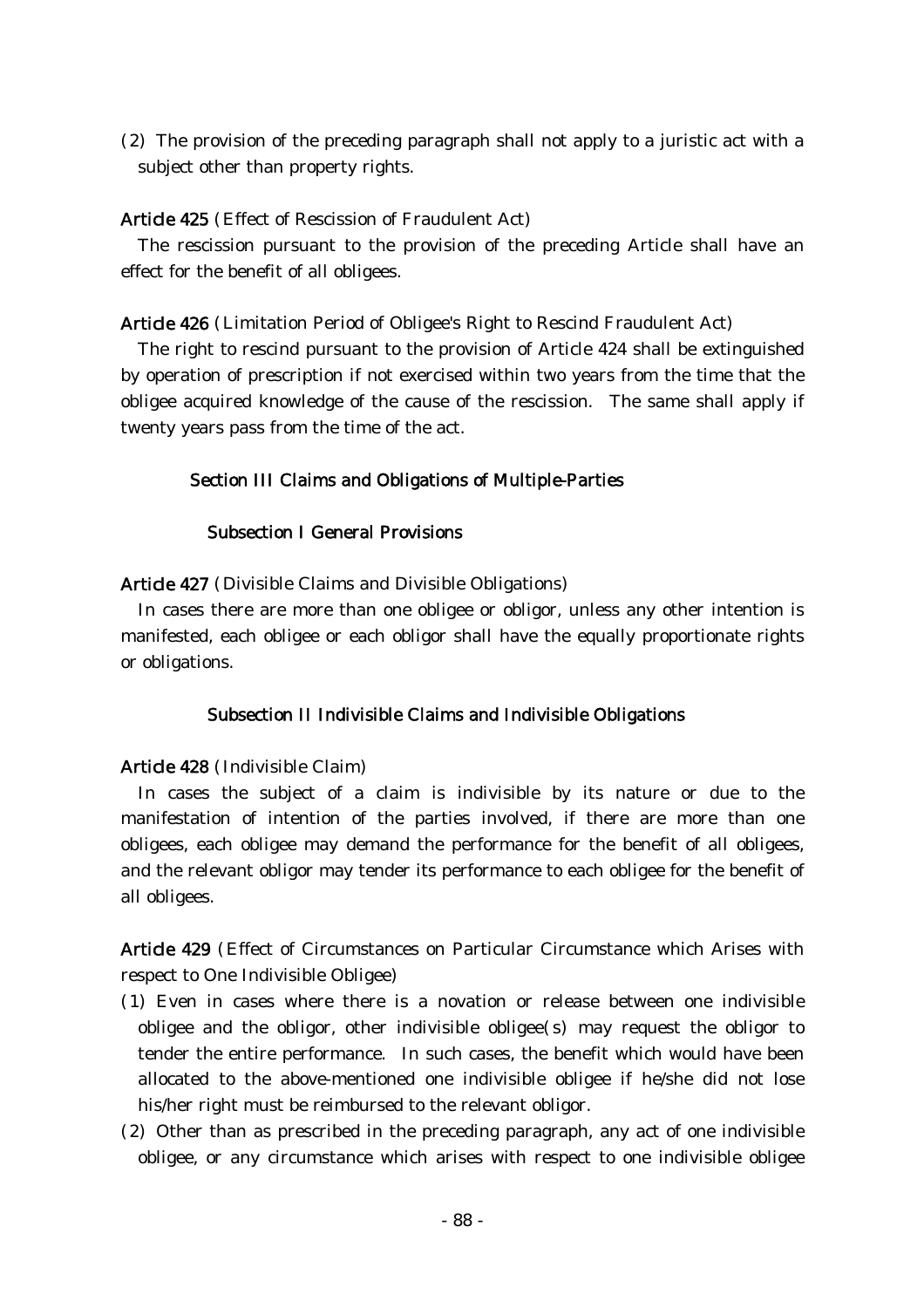shall not have any effect on the other indivisible obligee $(s)$ .

#### Article 430 (Indivisible Obligation)

The provisions of the preceding Article, and the provisions of the following Subsection III (Joint and Several Obligation) (excluding the provisions of Articles 434 to 440 inclusive) shall apply mutatis mutandis to the cases where more than one person bears any indivisible obligation.

### Article 431 (Changing into Divisible Claims or Divisible Obligations)

If any indivisible claim becomes a divisible claim, each obligee may request the performance only to the extent of such portion of the claim on which he/she has his/her own right, and if any indivisible obligation becomes a divisible obligation, each obligor shall bear his/her responsibility only to the extent of the portion of the obligation which he/she bears.

#### Subsection III Joint and Several Obligations

#### Article 432 (Request for Performance)

If more than one person bears a joint and several obligation, the obligee may request one of the joint and several obligors, or all of such joint and several obligors, simultaneously or successively, to perform the obligation, in whole or in part.

Article 433 (Invalidity of Juristic Act with respect to One Joint and Several Obligor) Even if there are any grounds for the voidance or rescission of a juristic act with respect to only one joint and several obligor, the validity of the obligation  $(s)$  of other joint and several obligor( $s$ ) shall not be impaired.

#### Article 434 (Request for Performance to One Joint and Several Obligor)

A request for performance made to one joint and several obligor shall also be effective with respect to other joint and several obligor  $(s)$ .

#### Article 435 (Novation with One Joint and Several Obligor)

If there is any novation between one joint and several obligor and the obligee, the claim shall be extinguished for the benefit of all joint and several obligors.

#### Article 436 (Setoffs by One Joint and Several Obligor)

- ( )1 In cases one joint and several obligor has a claim vis-à-vis the obligee, if such joint and several obligor invokes a setoff, the claim shall be extinguished for the benefit of all joint and several obligors.
- (2) So long as the joint and several obligor who has the claim set forth in the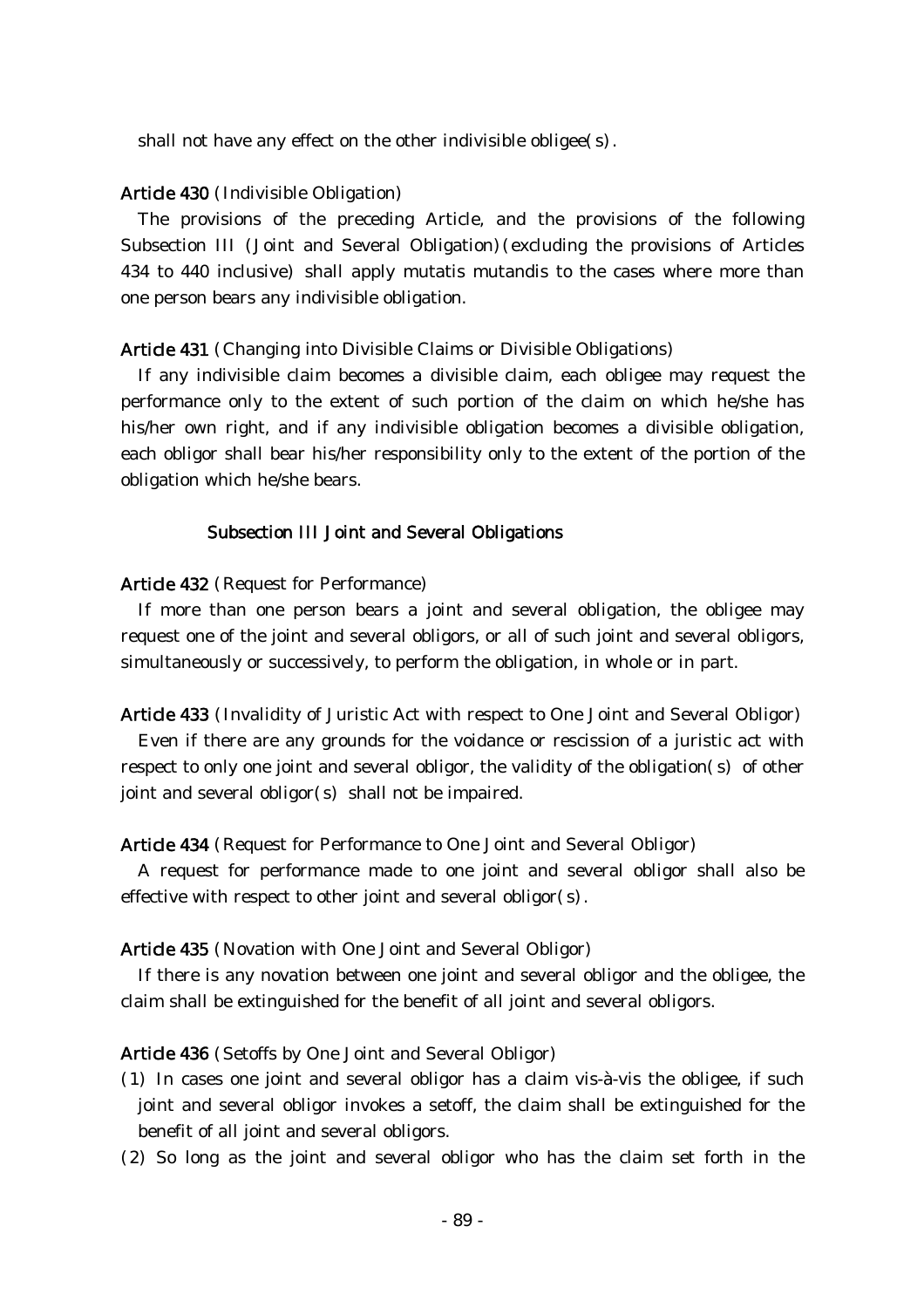preceding paragraph does not invoke the set-off, other joint and several obligor( $\mathbf{s}$ ) may invoke the set-off solely to the extent of the portion of the obligation which is borne by such joint and several obligor.

### Article 437 (Releases of One Joint and Several Obligor)

A release of an obligation effected for one joint and several obligor shall also be effective for the benefit of other joint and several obligor( $s$ ) solely to the extent of the portion of the obligation which is borne by such joint and several obligor.

### Article 438 (Merger with One Joint and Several Obligor)

If there is any merger between one joint and several obligor and the relevant obligee, it is deemed that such joint and several obligor has performed his/her obligation.

Article 439 (Completion of Prescription with respect to One Joint and Several Obligor)

If the prescription is completed with respect to one joint and several obligor, the other joint and several obligors also shall be relieved of liability to the extent of the portion of the obligation which is borne by such joint and several obligor.

### Article 440 (Principle of Relative Effect)

Except as set forth in Articles 434 to the preceding Article inclusive, any circumstance which arises with respect to one joint and several obligor shall be void vis-à-vis other joint and several obligor $(s)$ .

Article 441 (Commencement of Bankruptcy Procedures for Joint and Several Obligors)

When some or all of the joint and several obligors have become subject to the ruling of the commencement of bankruptcy procedures, the obligee may participate in the distribution of each bankruptcy estate with respect to the entire amount of his/her claim.

### Article 442 (Right to Obtain Reimbursement among Joint and Several Obligors)

- ( )1 If one joint and several obligor performs the obligation, or has otherwise acquired any common discharge in exchange for his/her own property, such joint and several obligor shall have right to obtain reimbursement from other joint and several obligors to the extent of the respective portion of the obligations which is borne by each of other joint and several obligors.
- $(2)$  The reimbursement pursuant to the provision of the preceding paragraph shall include the compensation of the statutory interest which accrue on or after the day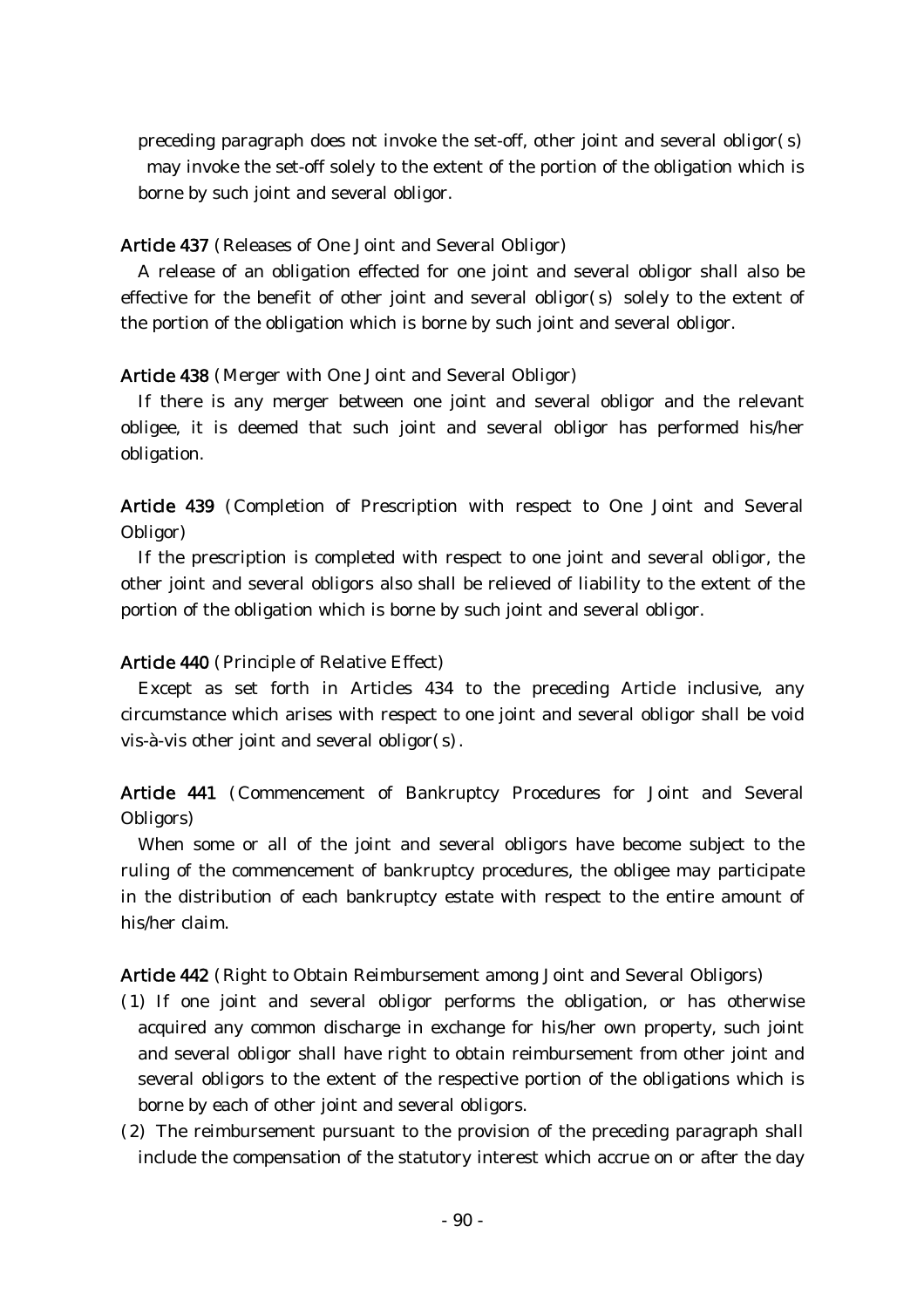of the performance of the obligation or other discharge, any unavoidable expenses, and other damages.

Article 443 (Limitation on Reimbursement to Joint and Several Obligor who Failed to give Notice)

- (1) When one joint and several obligor performs his/her obligation or has otherwise acquired any common discharge in exchange for his/her own property without giving to the other joint and several obligor(s) a notice that there was the request for the performance from the relevant obligee, if any of the other joint and several  $obligor(s)$  has any defense vis-à-vis the obligee, such joint and several obligor may raise such defense vis-à-vis the joint and several obligor who acquired the discharge to the extent of the portion of the obligation which is borne by himself/herself. In such case, if any defense vis-à-vis the joint and several obligor who acquired the discharge is raised on the grounds of set-off, the negligent joint and several obligor may request the relevant obligee to perform the obligation which should have been extinguished due to set-off.
- $(2)$  When one joint and several obligor performs the obligation or has otherwise acquired any common discharge in exchange for his/her own property and has failed to give notice of such fact to other joint and several obligor( $s$ ), and as a result of such failure, any other joint and several obligor acquires discharge by performing the obligation or otherwise in exchange for an act performed for consideration without knowledge, the joint and several obligor who was so discharged shall be entitled to regard his/her act to perform or other act to acquire the discharge as effective.

Article 444 (Allocation of Portion of Person who does not have Sufficient Financial Resources for Reimbursement)

If there is any person among the joint and several obligors who does not have the sufficient financial resources to make the reimbursement, the portion that cannot be reimbursed shall be borne among the person(s) who demand(s) the reimbursement and other person(s) who has/have the financial resources, in proportion to the respective portion which is borne by each of such persons; provided, however, that the person who requests the reimbursement may not demand other joint and several obligor(s) to bear the burden if he/she is negligent.

Article 445 (Release from Joint and Several Obligations and Allocation of Portion of Burden of Person who does not have Sufficient Financial Resources to Pay)

In cases any one joint and several obligor is released from the joint and several obligation, if there is any person among other joint and several obligors who does not have the sufficient financial resources to pay the obligation, the obligee shall bear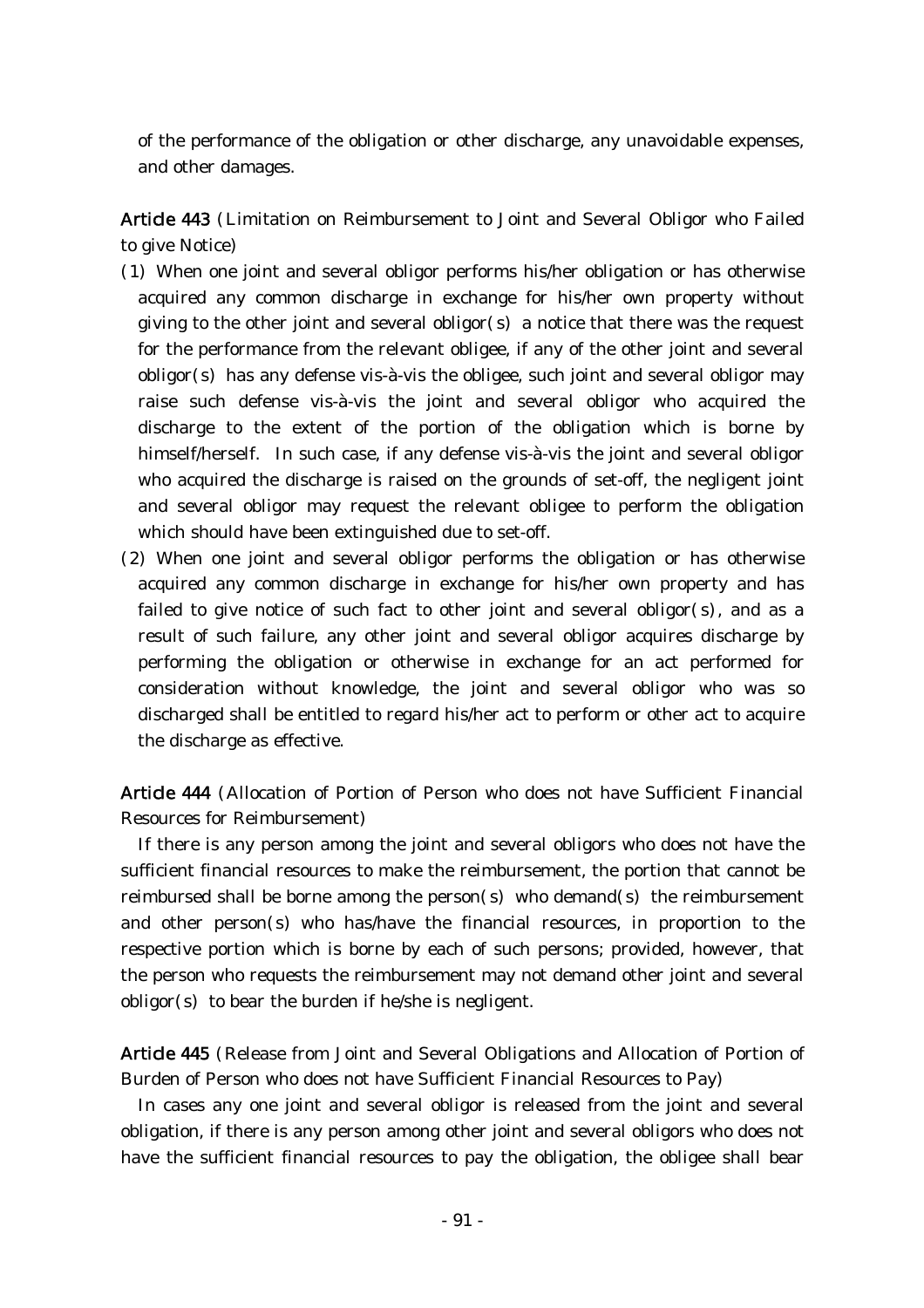such portion of the obligation which may not be performed by such person without sufficient financial resources as should have been borne by the person who was released from the joint and several obligation.

### Subsection IV Guarantee Obligation

### Division I General Provisions

## Article 446 (Responsibility of Guarantor)

- ( )1 A guarantor shall have the responsibility to perform the obligation of the principal obligor when the latter fails to perform such obligation.
- (2) No contract of guarantee shall be effective unless it is made in writing.
- $(3)$  If a contract of guarantee is concluded by electromagnetic record (meaning a record produced by electronic means, magnetic means, or any other means unrecognizable by natural sensory functions that is for computer data-processing use) which records the contents thereof, the contract of guarantee is deemed to be made in writing, and the provision of the preceding paragraph shall apply.

#### Article 447 (Scope of Guarantee Obligation)

- ( )1 The guarantee obligation shall include interest, penalty and compensation for damages in connection with the principal obligation, and all other charges incidental to such obligation.
- $(2)$  A guarantor may stipulate the amount of penalty or compensation for damages with regard to his/her own guarantee obligation only.

Article 448 (Cases where Burden of Guarantor is More Onerous than That of the Principal Obligor)

If the burden of a guarantor is more onerous than that of the principal obligor as to either its subject or its terms, it shall be reduced to the extent of the principal obligation.

#### Article 449 (Guarantee of Rescindable Obligation)

If a guarantor, who has guaranteed an obligation which may be rescinded by reason of the principal obligor's limited capacity to act, was aware, at the time of entering into a contract guarantee, of the cause for its voidability, such guarantor shall be presumed to have assumed an independent obligation of the same subject in the event of nonperformance by the principal obligor or rescission of the obligation.

#### Article 450 (Requirements for Guarantor)

( )1 Where an obligor has the obligation to furnish a guarantor, such guarantor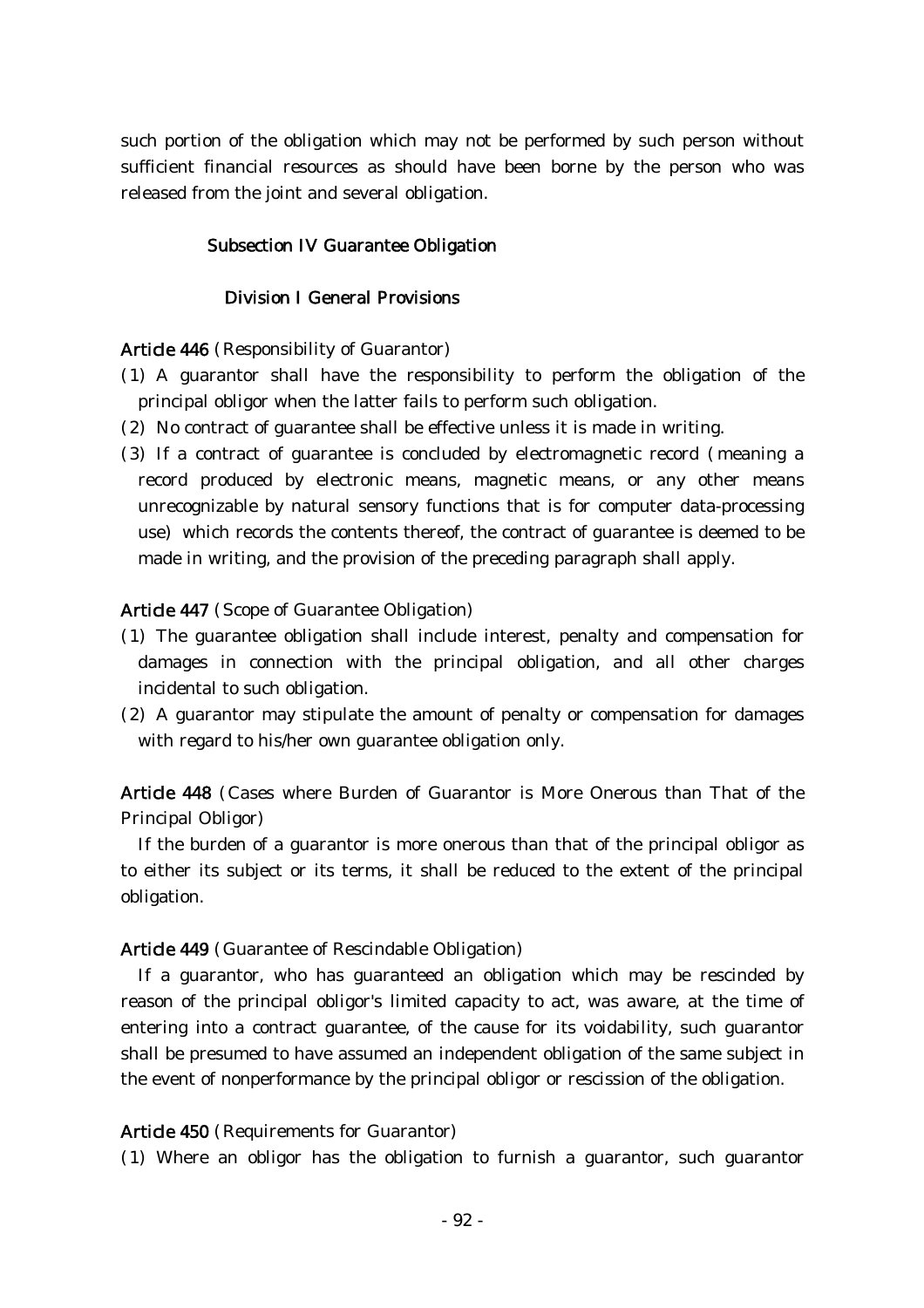must:

- (i) be a person with capacity to act; and
- $(i)$  have sufficient financial resources to pay the obligation.
- $( 2)$  If the guarantor ceases to meet the requirement set forth in item (ii) of the preceding paragraph, the obligee may demand that some other person meeting the requirements listed in any item of such paragraph be substituted for such guarantor.
- (3) The provisions of the preceding two paragraphs shall not apply in the case the obligee has designated the guarantor.

### Article 451 (Providing Other Security)

If the obligor is unable to furnish a guarantor meeting the requirements listed in any item of paragraph 1 of the preceding Article, he/she may furnish other security in lieu thereof.

#### Article 452 (Defense of Demand)

If an obligee has demanded performance of an obligation from the guarantor, the guarantor may demand the obligee to demand performance of the principal obligor first; provided, however, that, this shall not apply to the cases where the principal obligor has received a ruling for the commencement of bankruptcy procedures or where his/her whereabouts are unknown.

#### Article 453 (Defense of Reference)

Even after the obligee has made a demand to the principal obligor in accordance with the provision of the preceding Article, the obligee must first execute on the property of the principal obligor if the guarantor has proved that the principal obligor has the financial resource to pay his/her obligation and that the execution would be easily performed.

#### Article 454 (Special Provisions for Joint and Several Guarantee)

If a guarantor has assumed an obligation jointly and severally with the principal obligor, the guarantor shall not have the rights set forth in the preceding two Articles.

#### Article 455 (Effect of Defense of Demand and Defense of Reference)

Where demand has been made or proof has been given by a guarantor pursuant to the provisions of Article 452 or Article 453, if the obligee fails to demand or to levy execution and is subsequently unable to obtain full performance from the principal obligor, the guarantor shall be relieved of liability to the extent that the obligee would have received performance if the obligee had immediately demanded or levied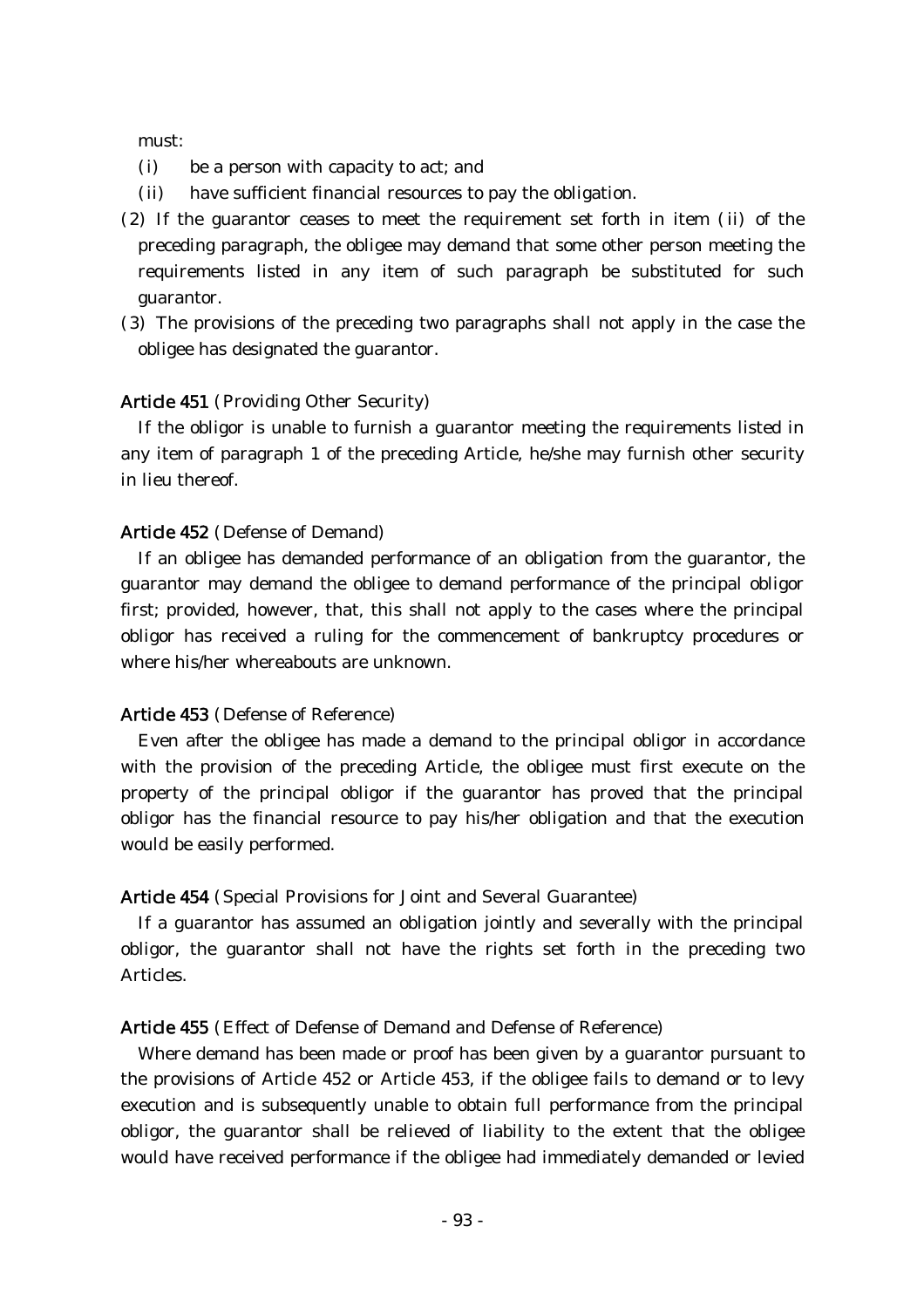execution.

Article 456 (Cases where More Than One Guarantor Exists)

Where there is more than one guarantor for a single obligation, the provision of Article 427 shall apply even if they have assumed their obligations by separate acts.

Article 457 (Effect of Circumstance which Arises with respect to the Principal Obligor)

- $(1)$  The nullification of prescription by operation of a demand vis-à-vis the principal obligor or on any other grounds shall also be effective vis-à-vis the guarantor.
- $(2)$  A guarantor may raise a defense vis-à-vis the obligee by setting off any claim which the principal obligor may have vis-à-vis the obligee.

Article 458 (Effect of Circumstance which Arises with respect to Jointly and Severally Liable Guarantor)

The provisions of Articles 434 to 440 inclusive shall apply mutatis mutandis to the cases where the principal obligor assumes an obligation jointly and severally with the guarantor.

Article 459 (Right to Obtain Reimbursement of Guarantor Entrusted by the Principal Obligor)

- $(1)$  In cases where a guarantor has given a guarantee as entrusted by the principal obligor, if he/she has, without negligence, had a judgment ordering him/her to perform the obligation to the obligee, or has performed the obligation on behalf of the principal obligor, or has otherwise in exchange for his/her own property performed any other act intended to cause the obligation to be extinguished, such guarantor shall have a right to obtain reimbursement from the principal obligor.
- $(2)$  The provision of paragraph 2 of Article 442 shall apply mutatis mutandis to the cases set forth in the preceding paragraph.

#### Article 460 (Entrusted Guarantor's Right to Obtain Reimbursement in Advance)

In cases where a guarantor has given a guarantee as entrusted by the principal obligor, the guarantor may exercise in advance his/her right to obtain reimbursement vis-à-vis the principal obligor if:

- (i) the principal obligor is subject to a ruling for the commencement of bankruptcy procedures, and the obligee does not participate in the distribution of the bankruptcy estate;
- (ii) the obligation is due; provided, however, that, no extension of time granted by the obligee to the principal obligor after the conclusion of the contract of guarantee may be raised as a defense vis-à-vis the guarantor; and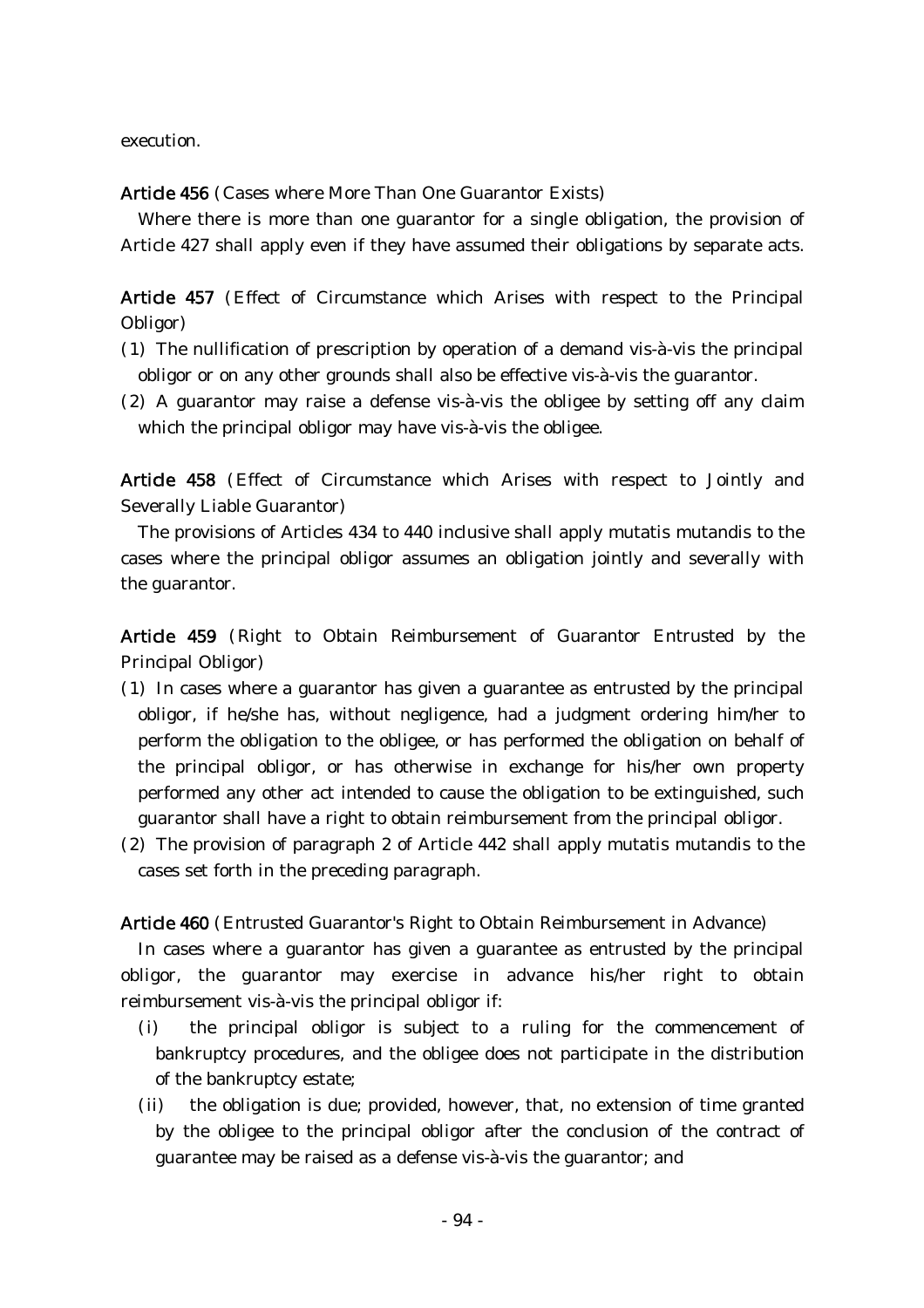(iii) ten years have elapsed after the conclusion of the contract of guarantee in the cases where the time for performing the obligation is uncertain and even its maximum duration cannot be ascertained.

Article 461 (Cases where Principal Obligor Reimburses Guarantor)

- ( )1 In cases where a principal obligor reimburses a guarantor pursuant to the provisions of the preceding two Articles, the principal obligor may demand the guarantor to provide security or to obtain the discharge of the principal obligor until and unless the obligee has received the full satisfaction of the entire obligation.
- $(2)$  In the case prescribed in the preceding paragraph, the principal obligor may be relieved of liability for reimbursement by making a deposit with an official depository, by providing security, or by procuring the discharge of the liabilities of the guarantor.

Article 462 (Right to Obtain Reimbursement of Guarantor Not Entrusted by Principal Obligor)

- (1) If a person, who has become a guarantor without the entrustment of the principal obligor, has performed the obligation or has otherwise in exchange for his/her own property procured the release from liability of the principal obligor, the principal obligor must reimburse the guarantor to the extent that the principal obligor was enriched at the time of such performance of the obligation.
- $(2)$  A person who has become a guarantor against the will of the principal obligor shall have the right to obtain reimbursement only to the extent that the principal obligor is actually enriched. In such case, if the principal obligor asserts that he/she had, prior to the day of the demand for reimbursement, grounds for set-off against the obligee, the guarantor may demand that the obligee perform the obligation which would have been extinguished by operation of such set-off.

Article 463 (Limitation on Reimbursement for Guarantor who Failed to give Notice)

- ( )1 The provisions of Article 443 shall apply mutatis mutandis to a guarantor.
- $(2)$  In cases where a guarantor has become a guarantor as entrusted by the principal obligor, if he/she performed the obligation or otherwise in exchange for his/her own property performed any act to cause the obligation to be extinguished without knowledge, the provision of Article 443 shall apply mutatis mutandis also with respect to the principal obligor.

Article 464 (Right to Obtain Reimbursement of Guarantor for Jointly and Several Obligation or Indivisible Obligation)

A person who has become a guarantor for one of the jointly and several obligors or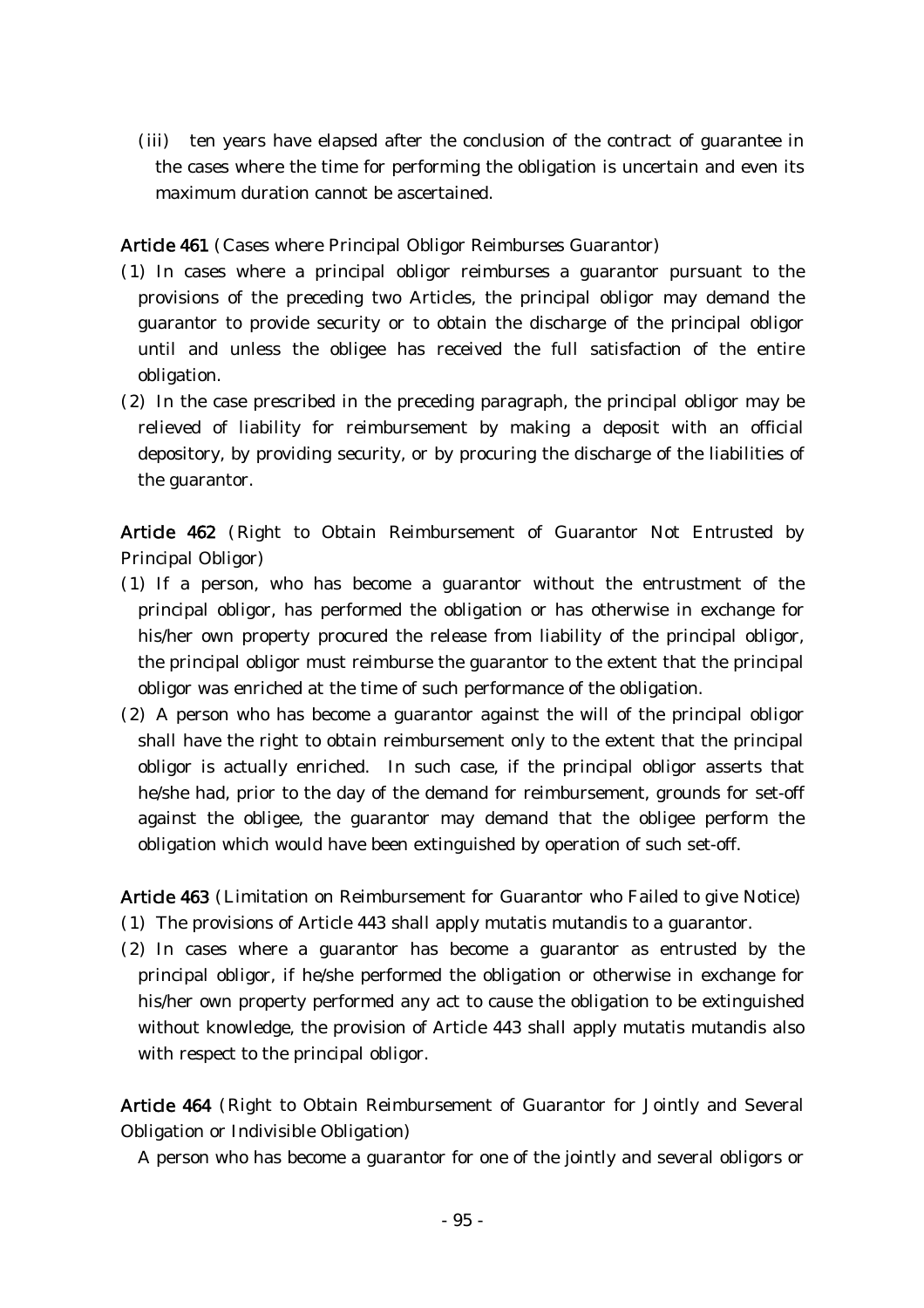for one of the indivisible obligors shall have the right to obtain reimbursement from the other obligors only to the extent of such portion of the obligation which he/she bears.

Article 465 (Right of Joint Guarantors to Obtain Reimbursement for One Obligation)

- ( )1 Where there are several guarantors, if one guarantor has paid the entire amount of the obligation or any amount exceeding the portion which is borne by such guarantor because the principal obligation is indivisible, or because there is a special provision that each guarantor should pay the entire amount, the provisions of Articles 442 to 444 inclusive shall apply mutatis mutandis.
- $(2)$  Except in cases provided in the preceding paragraph, if one of the guarantors who are not jointly and severally liable has paid the entire amount or any amount exceeding the portion to be borne by that guarantor, the provisions of Article 462 shall apply mutatis mutandis.

## Division II Revolving Guarantee on Loans

Article 465-2 (Liability of Guarantor of Contract for Revolving Guarantee on Loans) ( )1 A guarantor to a contract of guarantee the principal obligation of which is one or more unidentified obligations within a certain specified scope (hereinafter referred to as a "contract for revolving guarantee") whereby the scope of such obligation includes any obligation which is incurred as a result of the transaction of lending money or accepting discount of a negotiable instrument (hereinafter referred to as an "loan obligation") (excluding any contract in which the guarantor is a juridical person, hereinafter referred to as a "contract for revolving guarantee on loans") shall be liable for the satisfaction of the amount of the principal of the relevant principal obligation, interest, any penalty and damages in connection with such principal obligation, and all other amounts incidental to such obligation, as well as the amount of any penalty and damages which are agreed on with regard to such guarantee obligation, which liability shall be limited in aggregate, however, to a certain maximum amount which pertains to all of the above-mentioned amounts.

- (2) A contract for revolving guarantee on loans shall not be effective unless the maximum amount set forth in the preceding paragraph is stipulated.
- (3) The provisions of paragraph 2 and paragraph 3 of Article 446 shall apply mutatis mutandis to the stipulation of a maximum amount in a contract for revolving guarantee on loans provided in paragraph 1.

Article 465-3 (Principal Determination Date for Contract for Revolving Guarantee on Loans)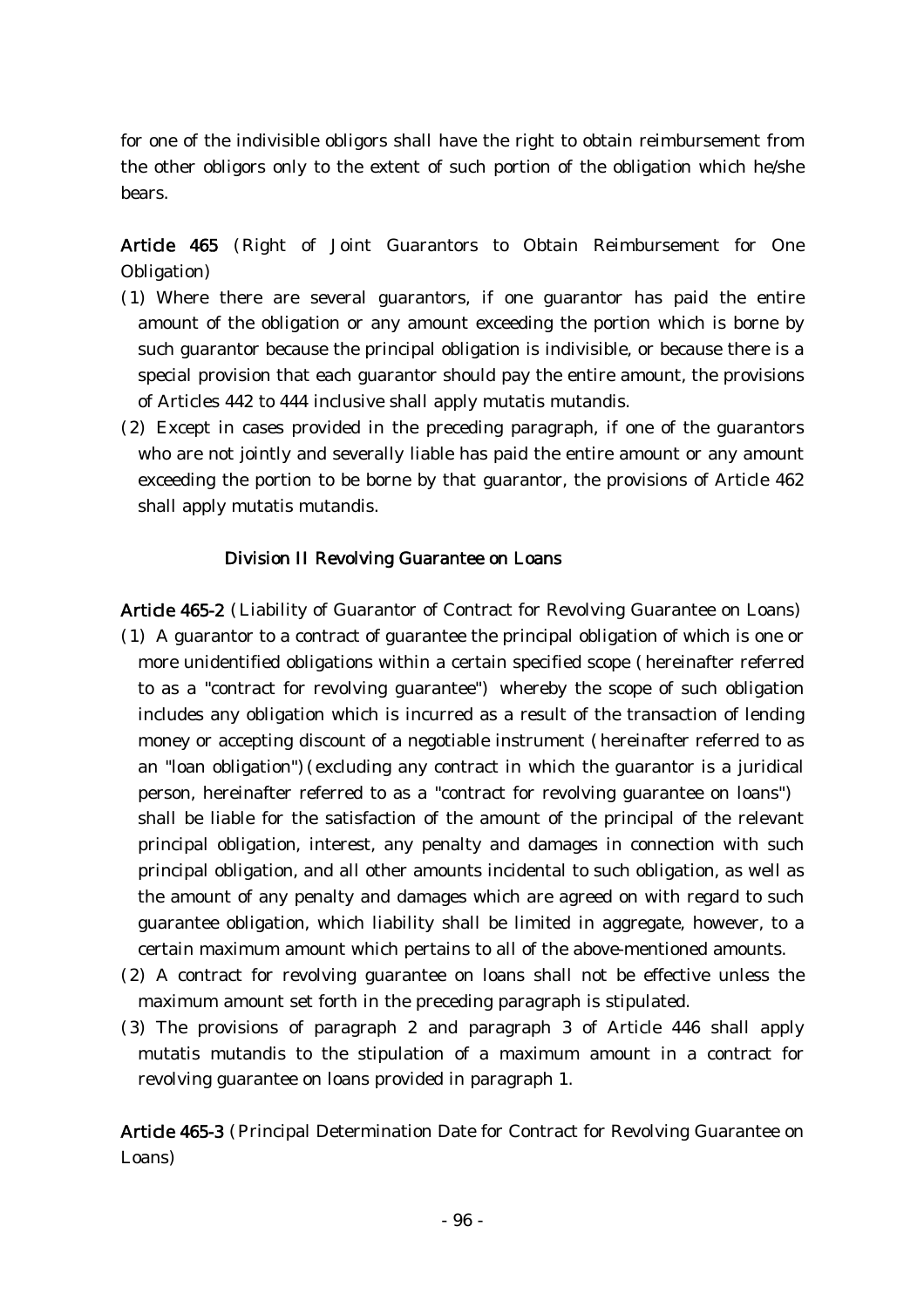- ( )1 In the cases where a contract for revolving guarantee on loans provides the date on which the principal of the principal obligation should be determined (hereinafter referred to as the "principal determination date"), if it is provided that such principal determination date shall fall on any day on and or after the day on which five years have elapsed after the day of the conclusion of the relevant contract for the revolving guarantee on loans, such provision for the principal determination date shall not be effective.
- (2) In the cases where a contract for revolving guarantee on loans does not provide a principal determination date (including cases where the provision on the principal determination date is not effective pursuant to the provision of the preceding paragraph), the principal determination date thereof shall fall on the day on which three years have elapsed after the day of the conclusion of the relevant contract for revolving guarantee on loans.
- ( )3 In the cases where any change of the principal determination date provided in a contract for revolving guarantee on loans is to be effected, if the principal determination date as changed falls on a day on and or after the day on which five years have elapsed after the day of such change, such change of the principal determination date shall not be effective; provided, however, that, this shall not apply to the cases where the change of the principal determination date is effected within two months immediately preceding the principal determination date, and the principal determination date as changed falls on a day within five years from the original principal determination date.
- $(4)$  The provisions of paragraph 2 and paragraph 3 of Article 446 shall apply mutatis mutandis to the provisions of a principal determination date set forth in a contract for revolving guarantee on loans and a change thereof (excluding any provision which provides to the effect that the principal determination date shall fall on a day within three years from the day of the conclusion of such contract for revolving guarantee on loans, and any change which is intended to change the principal determination date to a day preceding the original principal determination date).

Article 465-4 (Grounds for Determination of Principal in Contract for Revolving Guarantee on Loans)

The principal for the principal obligation under a contract for revolving guarantee on loans shall be determined if:

(i) an obligee has filed a petition for compulsory execution or exercise of any security interest with respect to a claim the subject- matter of which is payment of money on any property of the relevant principal obligor or guarantor; provided, however, that this provision shall apply only in cases where the proceedings for the compulsory execution or exercise of the security interest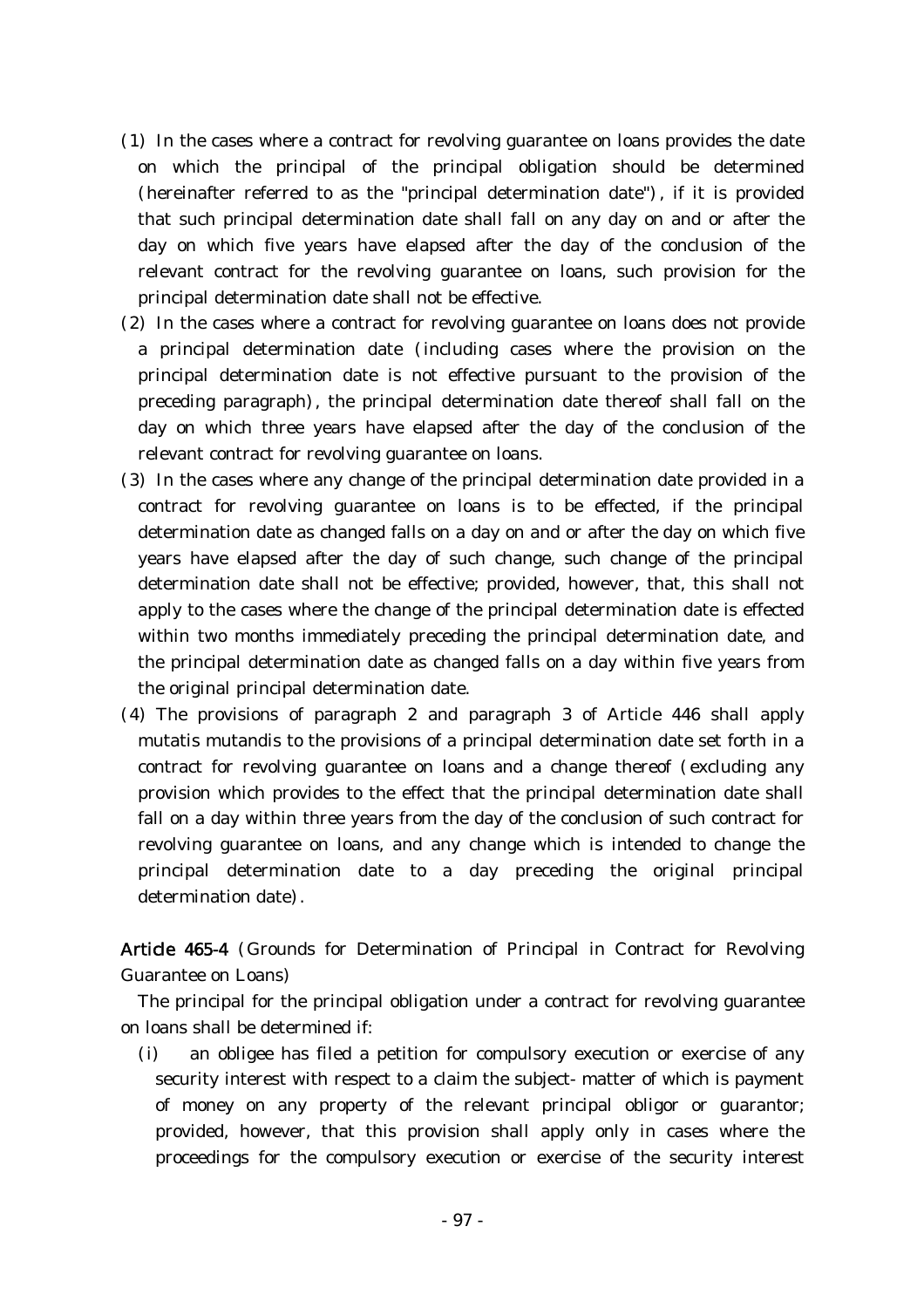have been commenced;

- (ii) the relevant principal obligor or guarantor has become subject to a ruling of the commencement of bankruptcy procedures; or
- (iii) the relevant principal obligor or guarantor has died.

Article 465-5 (Right to Obtain Reimbursement in Contract for Revolving Guarantees for Loan Obligation in cases where Guarantor is Juridical Person)

In cases of a contract for revolving guarantee under which the guarantor is a juridical person and the scope of the principal obligation thereof includes an obligation on loans, if the maximum amount provided in paragraph 1 of Article 465-2 is not provided, if the principal determination date is not specified, or if the provision on the determination date or any change thereof would not be effective should the provisions of paragraph 1 or paragraph 3 of Article 465-3 be applied, a contract of guarantee with regard to the right to obtain reimbursement of the guarantor for the contract for revolving guarantee against the principal obligor (excluding cases where the guarantor is a juridical person) shall not be effective.

#### Section IV Assignment of Claims

### Article 466 (Assignability of Claims)

- ( )1 A claim may be assigned; provided, however, that, this shall not apply to the cases where its nature does not permit the assignment.
- (2) The provisions of the preceding paragraph shall not apply in cases where the parties have manifested their intention to the contrary; provided, however, that such manifestation of intention may not be asserted against a third party without knowledge.

Article 467 (Requirement for Assertion of Assignment of Nominative Claim against Third Parties)

- ( )1 The assignment of a nominative claim may not be asserted against the applicable obligor or any other third party, unless the assignor gives a notice thereof to the obligor or the obligor has acknowledged the same.
- $(2)$  The notice or acknowledgement set forth in the preceding paragraph may not be asserted against a third party other than the obligor unless the notice or acknowledgement is made using an instrument bearing a fixed date.

#### Article 468 (Defense of Obligor upon Assignment of Nominative Claim)

( )1 In the cases where the obligor has given the acknowledgement referred to in the preceding Article without objection, even if there are grounds which could have been raised as a defense against the assignor, he/she may not raise such grounds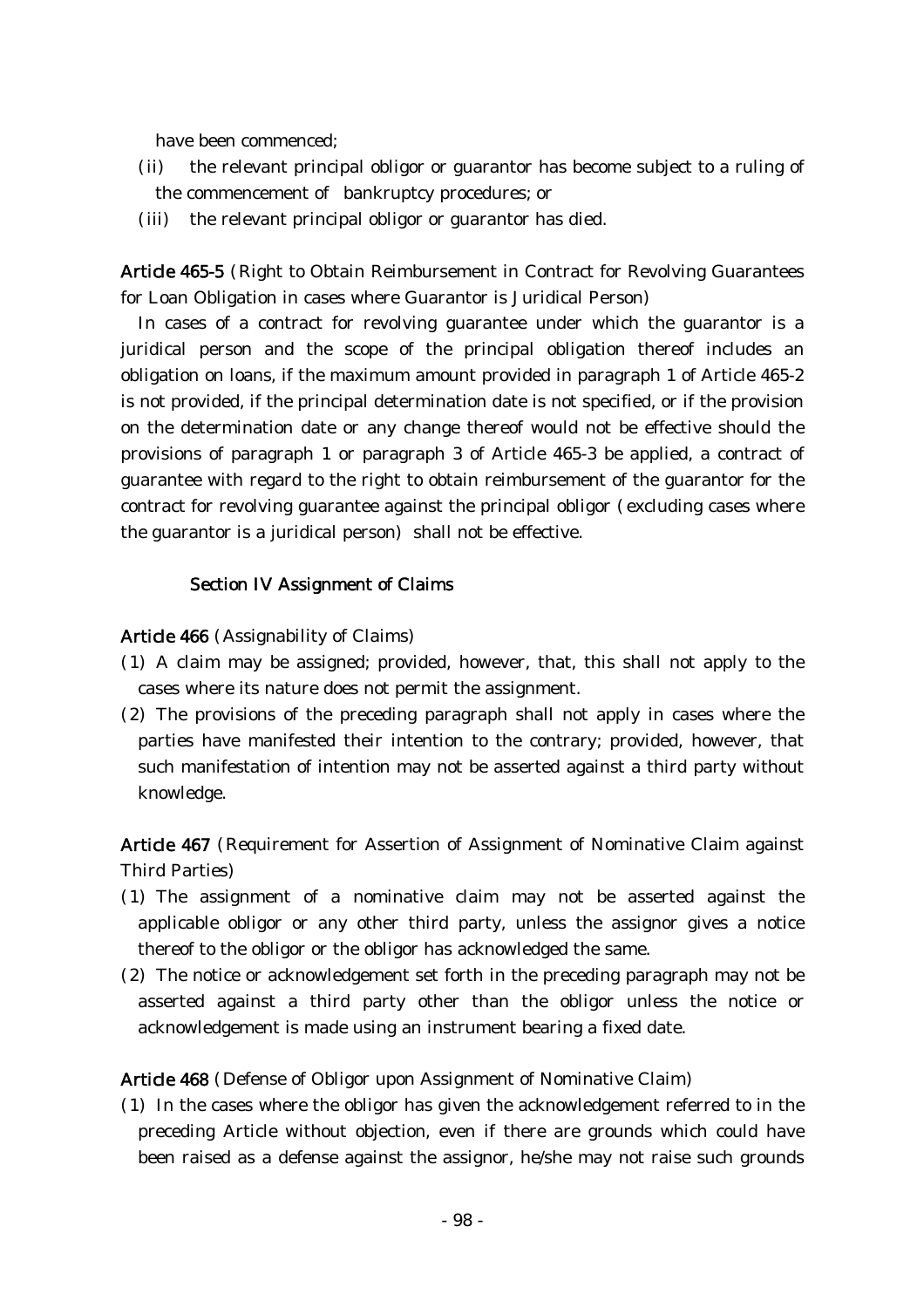as a defense against the assignee. In such case, if the obligor has paid any money or delivered anything or assumed a new obligation to or for the benefit of the assignor to obtain the extinction of his/her obligation, the obligor may recover the money paid or other thing delivered, or may deem that the new obligation had not been assumed, as the case may be.

(2) In cases where the assignor has merely given notice of the assignment, the obligor may raise any ground as a defense against the assignee which accrues vis-à-vis the assignor before he/she receives such notice as a defense against the assignee.

Article 469 (Requirement for Assertion of Assignment of Debt Payable to Order against Third Parties)

The assignment of any debt payable to order may not be asserted against the relevant obligor or any other third party unless the certificate representing such claim is tendered to the assignee with the endorsement of the relevant assignment.

Article 470 (Examination Right of Obligor of Debt Payable to Order)

The obligor of any debt payable to order shall have the right, but not the obligation, to examine the authenticity of the identity of the bearer of the relevant certificate and the signature and seal affixed thereon; provided, however, that the performance of the applicable obligation shall be void if the obligor has knowledge or is grossly negligent.

Article 471 (Examination Right of Obligor of Claim Payable to Obligee or Holder)

The provisions of the preceding Article shall apply mutatis mutandis to the cases where any certificate regarding the claim specifies the name of the obligee and note that the payment should be made to the bearer of such certificate.

Article 472 (Limitation on Defense of Obligor in cases of Assignment of Debt Payable to Order)

The obligor of a debt payable to order may not use any grounds which could have been raised as defenses against the obligee before the assignment of the relevant debt payable to order as defenses against an assignee without knowledge, except for the matter specified on the relevant certificate or any result which necessarily arises from the nature of such certificate.

Article 473 (Limitation on Defense of Obligor in cases of Assignment of Bearer Certificate of Claims)

The provisions of the preceding Article shall apply mutatis mutandis to a bearer certificate of claims.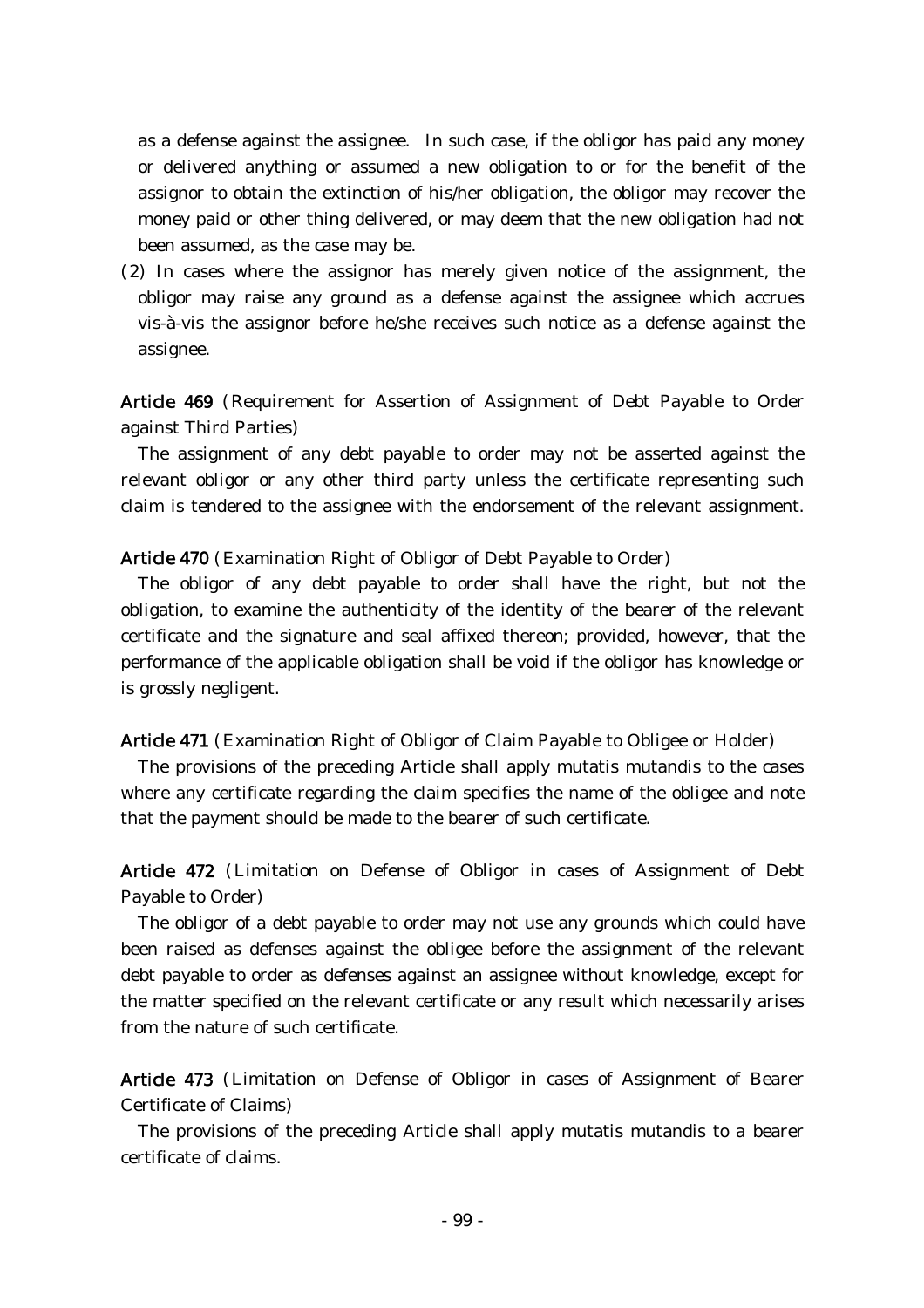### Section V Extinction of Claims

### Subsection I Performance

#### Division I General Provisions

### Article 474 (Performance by Third Parties)

- ( )1 The performance of an obligation may be effected by a third party; provided, however, that, this shall not apply in cases where the nature of such obligation does not permit such performance or the parties have manifested their intention to the contrary.
- $(2)$  A third party who has no interest in an obligation may not perform the obligation against the will of the obligor.

Article 475 (Recover of any Property Tendered to Perform Obligation)

In cases where a person who performed his/her obligation delivered any property owned by others as the performance of the obligation, the person who made such performance may not recover such property unless he/she effects an effective performance de novo.

### Article 476

In cases where any possessor who has limited capacity to act with respect to the act of assignment delivers any property to perform any obligation, and later rescinds such performance, the relevant possessor may not recover such property unless he/she effects an effective performance de novo.

Article 477 (Effect of Performance in cases Any Property Delivered to Perform Obligation is Consumed or Assigned)

In the case referred to in the preceding two Articles, if an obligee without knowledge consumes or assigns any property which he/she received as the performance of the obligation, such performance shall be effective. In such case, if the relevant obligee has received any request for compensation from a third party, he/she shall not be precluded from seeking reimbursement from the person who performed the obligation.

### Article 478 (Performance to a Holder of Quasi-Possession of Claim)

Any performance made vis-à-vis a holder of quasi-possession of the claim shall remain effective to the extent the person who performed such obligation acted without knowledge, and was free from any negligence.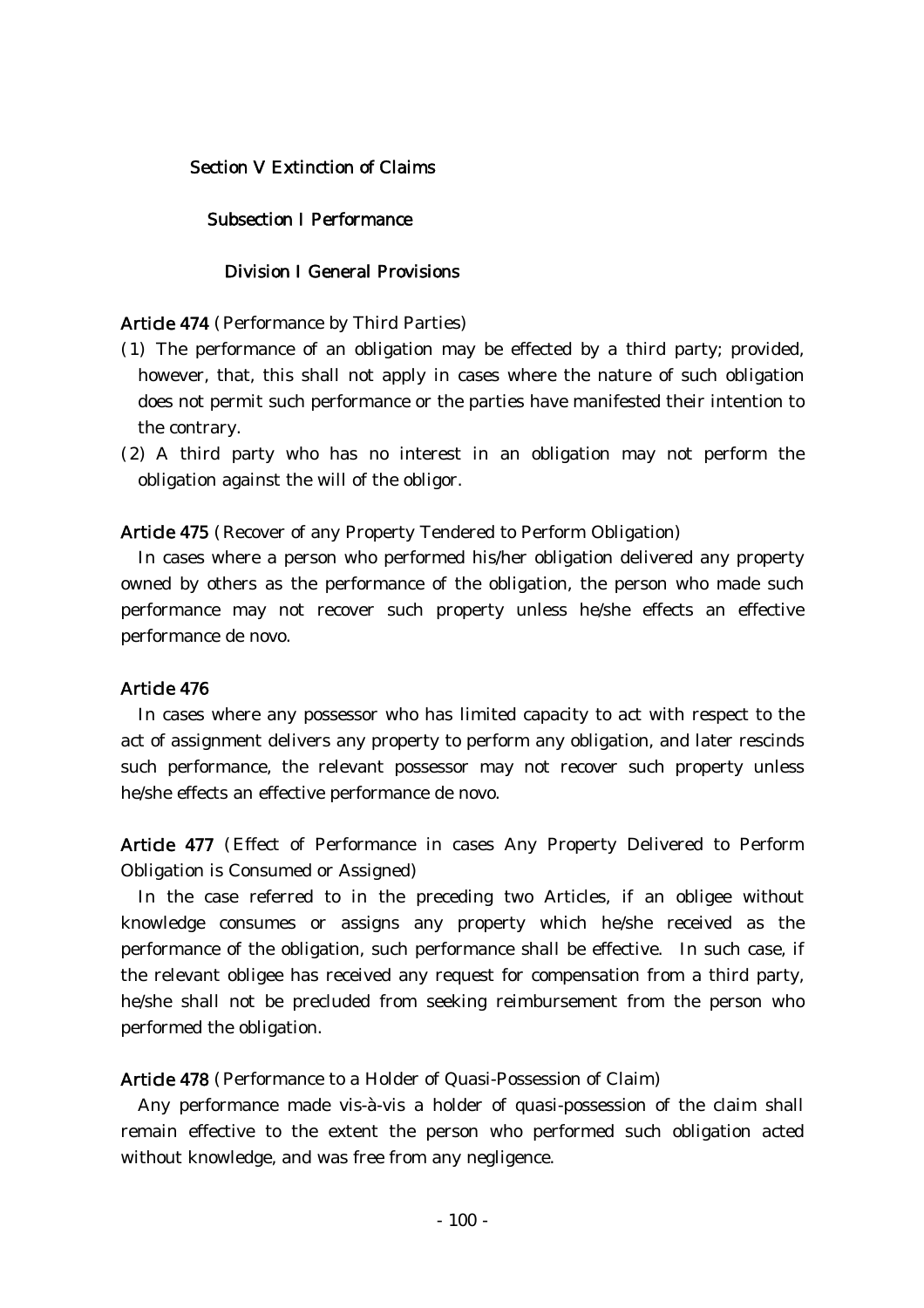Article 479 (Performance to Person Without Authority to Receive Performance)

Except as provided in the preceding Article, any performance made vis-à-vis any person who has no authority to receive the performance shall have the effect only to the extent the relevant obligee is enriched as a result thereof.

### Article 480 (Performance to Bearer of Receipt)

A bearer of a receipt is deemed to have the authority to accept performance; provided, however, that, this shall not apply to the cases where the person who made the performance knew, or was negligent in not knowing, that the bearer did not have the authority.

Article 481 (Performance by Third-party Obligor who had been Ordered to Suspend Payment)

- ( )1 If a third-party obligor who has been enjoined from making payment has paid his/her obligation to his/her own obligee, the relevant attaching obligee shall be entitled to request such third-party obligor to make payment de novo to the extent he/she suffered the damages.
- (2) The provision of the preceding paragraph shall not preclude the relevant third-party obligor from exercising his/her right to obtain reimbursement from his/her obligee.

### Article 482 (Substitute Performance)

If an obligor, in lieu of the performance he/she originally incurred, provided any other type of performance with the acknowledgment of the obligee, such performance shall have the same effect as that of the original performance.

### Article 483 (Delivery of Specific Thing in its Existing State)

If the subject of a claim is the delivery of a specific thing, the person who intends to effect any performance must deliver such thing on an "as-is" basis as of the time when the delivery is due.

### Article 484 (Place of Performance)

Unless any other intention is manifested with respect to the place where the performance should take place, the delivery of a specific thing must be effected at the place where such thing was located when the relevant claim accrued, and the discharge of any other obligation must be effected at the current domicile of the obligee, respectively.

#### Article 485 (Expense of Performance)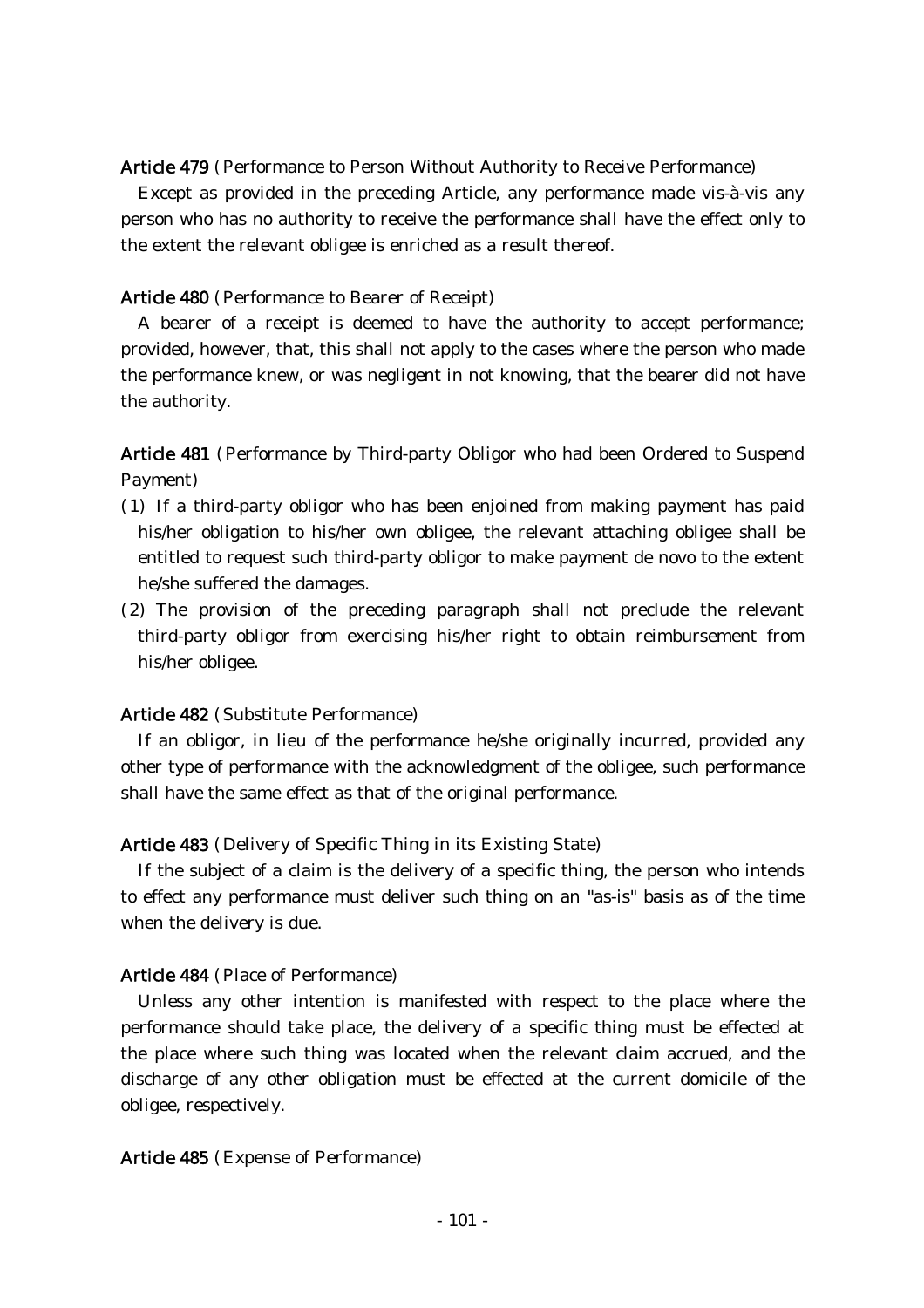Unless any other intention is manifested with respect to the expense of performance, such expenses shall be borne by the obligor; provided, however, that, in cases the relevant obligee caused the expense of performance to increase by relocating his/her domicile or taking any other actions, such incremental amount shall be borne by the obligee.

### Article 486 (Request for Issuance of Receipt)

Any person who made the performance shall be entitled to request the person who received the performance to issue a receipt.

### Article 487 (Request for Return of Claim Instrument)

In the cases where there is any instrument which evidences the claim, if the person who makes the performance has completed his/her entire performance, he/she may demand the return of such instrument.

### Article 488 (Designation of Obligations to be Performed)

- ( )1 In the cases where an obligor owes to a single obligee more than one obligations which requires the performance of the same kind, if any performance tendered to discharge the obligation is not sufficient to extinguish all obligations, the person who tenders the performance may, at the time of such tender, designate particular obligations to which such performance should be allocated before any others.
- $(2)$  If the person who tenders the performance does not make the designation pursuant to the provision of the preceding paragraph, the person who receives the performance may, at the time of such receipt, designate a particular obligation to which such performance should be allocated before any others; provided, however, that, this shall not apply to the cases where the person who tenders the performance immediately raises his/her objection to such allocation.
- (3) The designation of the performance under the preceding two paragraphs shall be effected by manifesting the intention to the counterparty.

### Article 489 (Statutory Allocation)

In cases where neither the person who tenders the performance nor the person who receives such performance does not designate the allocation of performance pursuant to the provision of the preceding Article, the allocation shall be effected as stipulated in each of the following items:

- (i) if the obligations include those which are due and those which are not due yet, the applicable performance shall be allocated to those which are due;
- (ii) if all obligations are due, or none of the obligations are due, the applicable performance shall be allocated in the order of the obligations which shall result in more benefit to the obligor when performed;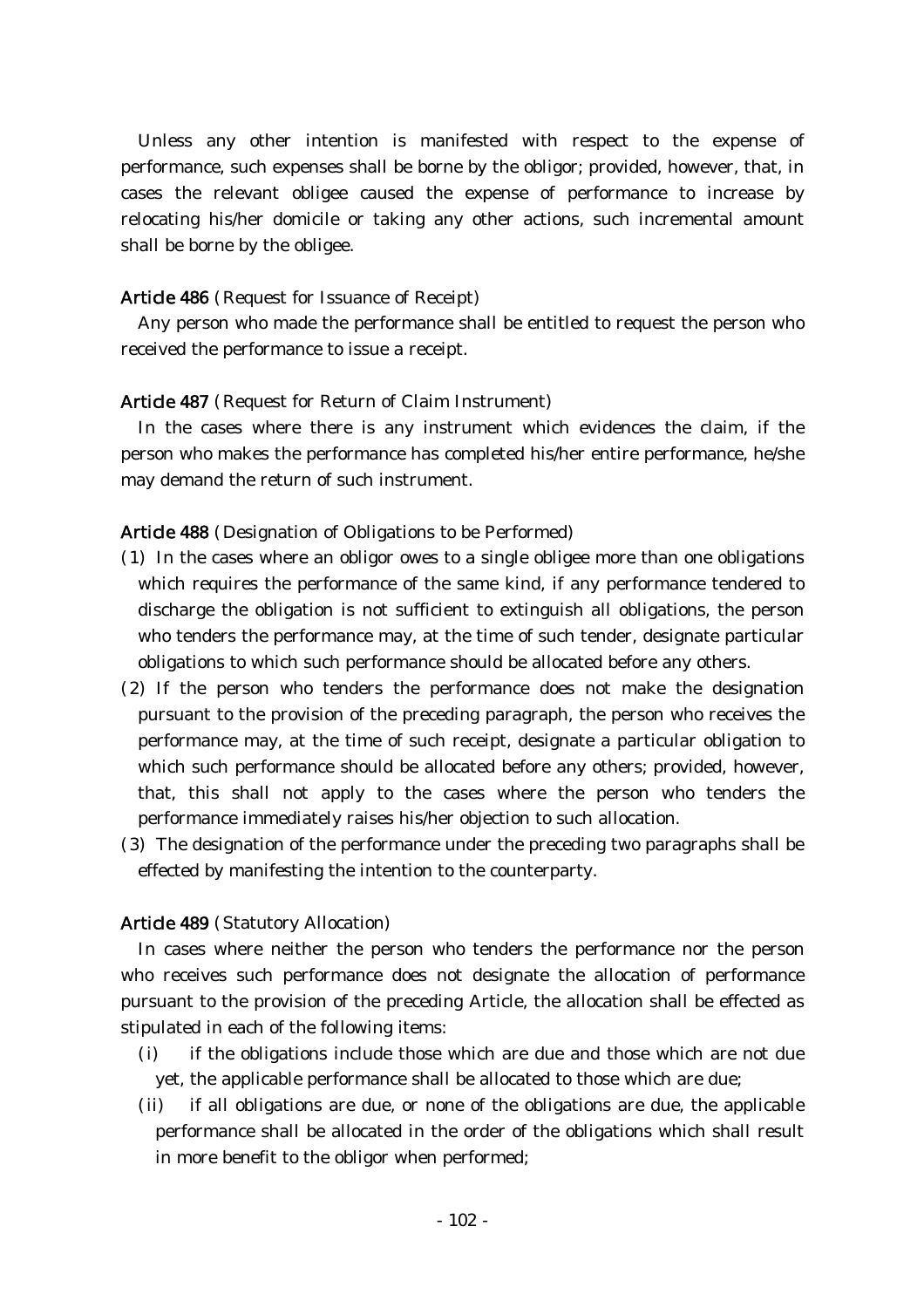- (iii) if all obligations would have equal benefit to the obligor when performed, the applicable performance shall be allocated in the order of the obligations which have, or should have, the earliest due date; and
- (iv) the performance of obligations which are equal in terms of the matters listed in the preceding two items shall be allocated in proportion to the amount of each obligation.

### Article 490 (Allocation in cases More than One Performance Should be Tendered)

In the cases where more than one performance should be tendered to discharge a single obligation, if the person who must perform tenders any performance which is not sufficient to extinguish such obligation in its entirety, the provision of the preceding two Articles shall apply mutatis mutandis.

Article 491 (Allocation in cases Principal, Interest, and Expenses Should be Paid)

- ( )1 In cases where the obligor should pay the principal as well as the applicable interest and expenses with respect to one or more obligation $(s)$ , if the person who must perform tenders any performance which is not sufficient to extinguish such obligation in its entirety, such performance must be allocated first to the expense, and then to the interest and principal, in this order.
- (2) The provision of Article 489 shall apply mutatis mutandis to the cases set forth in the preceding paragraph.

### Article 492 (Effect of Tender of Performances)

Upon tendering the performance, the relevant obligor shall be relieved from any and all responsibilities which may arise from the nonperformance of the obligation.

#### Article 493 (Method of Tender of Performances)

The tender of the performance must be made actually consistent with the main purport of the obligation; provided, however, that, if the obligee refuses to accept such performance in advance, or any act is required on the part of the obligee with respect to the performance of the obligation, it shall be sufficient if the obligor demands the acceptance thereof by giving a notice that the tender of the performance has been prepared.

### Division II Deposit of Subject-Matter of Performance

#### Article 494 (Deposit)

If an obligee refuses, or is unable, to accept the performance, the person who can make the performance (hereinafter in this Division referred to as the "performer") may be relieved from his/her obligation by depositing the subject-matter of the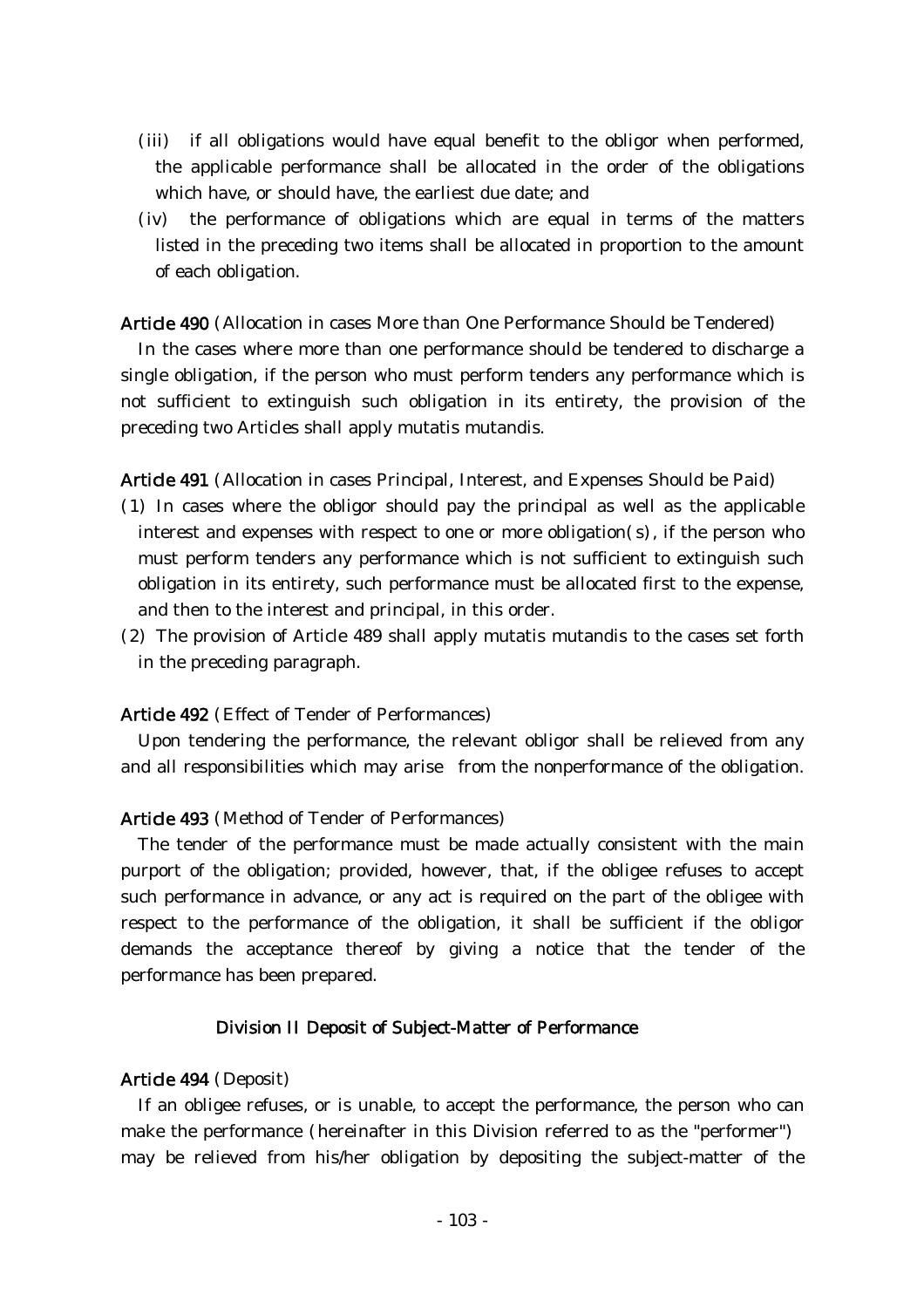performance with an official depository. The same shall apply in cases the performer is unable to ascertain the obligee without any negligence on the part of the performer.

# Article 495 (Method of Deposit)

- ( )1 The deposit pursuant to the provision of the preceding Article must be made with the official depository having jurisdiction over the district where the relevant obligation must be performed.
- $(2)$  In cases where there is no specific provision in the laws and regulations with respect to the official depository, the court must, at the request of the performer, designate the depository and appoint a custodian of the property to be deposited.
- ( )3 A person who has effected a deposit pursuant to the provision of the preceding Article must notify the obligee of the deposit without delay.

## Article 496 (Recovery of Deposited Property)

- ( )1 As long as the obligee does not accept the deposit, or the judgment which pronounces that the deposit is effective does not become unappealable, the performer may recover the deposited property. In such case, it is deemed that no deposit has been effected.
- (2) The provision of the preceding paragraph shall not apply in cases any pledge or mortgage has been extinguished due to the deposit.

# Article 497 (Property Not Suitable for Deposit)

If any subject of the performance is not suitable for deposit, or such property is likely to suffer any loss or damage, the performer may, with the permission of the court, sell such property at public auction and deposit the proceeds of such sales with the official depository. The same shall apply in cases excessive expenses are required for the preservation of such property.

### Article 498 (Requirements for Acceptance of Deposited Property)

In cases where the obligor is required to perform in exchange for the performance of the obligee, the obligee may not accept the relevant deposited property unless he/she tenders his/her performance.

### Division III Subrogation by Performance

### Article 499 (Voluntary Subrogation)

 $(1)$  A person who has performed the obligation for the benefit of an obligor may be subrogated to the claim of the obligee by acquiring the acknowledgment of the obligee upon such performance.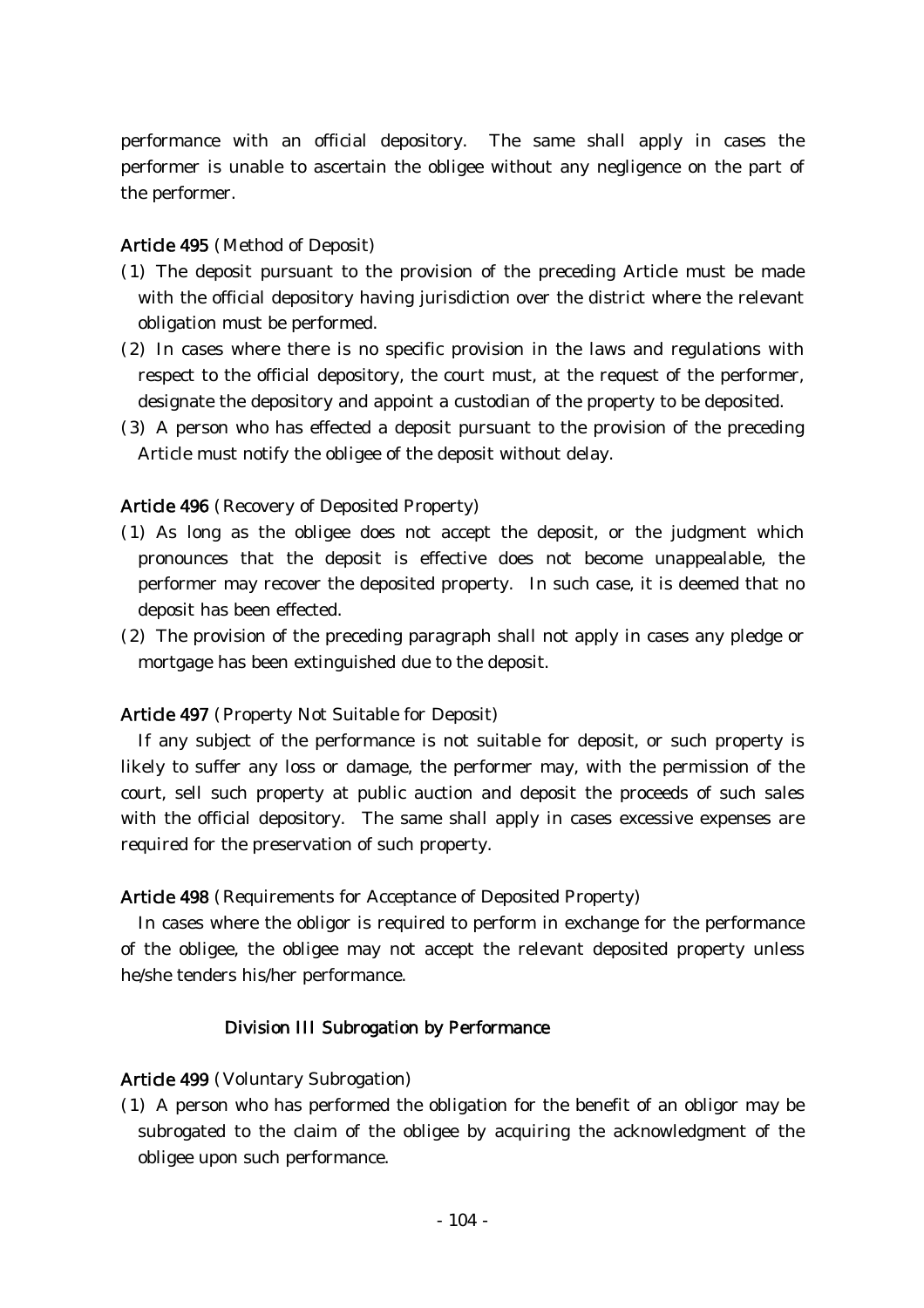$(2)$  The provision of Article 467 shall apply mutatis mutandis to the case set forth in the preceding paragraph.

# Article 500 (Statutory Subrogation)

A person who has legitimate interest in effecting performance shall be subrogated by operation of law to the claim of the obligee by effecting performance.

# Article 501 (Effect of Subrogation by Performance)

A person who is subrogated to the claim of the obligee pursuant to the provisions of the preceding two articles may exercise any and all rights possessed by such obligee as the effect of, and as a security for, such right to the extent he/she may seek reimbursement under his/her own right; provided, however, that:

- (i) unless the fact of subrogation is noted in advance in the register of an applicable statutory lien, pledge of real estate, or mortgage, a guarantor may not be subrogated to the claim of the obligee vis-à-vis any third party acquirer of the real estate which is encumbered by such statutory lien, pledge of real estate, or mortgage;
- (ii) a third party acquirer may not be subrogated to the claim of the obligee vis-à-vis the guarantor;
- (iii) one of the third party acquirers of the real estate shall be subrogated to the claim of the obligee vis-à-vis other third party acquirers in proportion to the value of each real estate;
- (iv) one of the third party pledgors shall be subrogated to the claim of the obligee vis-à-vis other third party pledgors in proportion to the value of each property;
- $(v)$  as between a guarantor and a third party pledgor, the subrogation to the claim of the obligee shall be effected depending on the number of such persons involved; provided, however, that, if there are more than one third party pledgor, such persons shall be subrogated to the claim of the obligee in proportion to the value of each property with respect only to the residual amount which remains after deduction of the portion to be borne by the guarantor; and
- (vi) in the cases referred to in the preceding item, if the property in question is real estate, the provisions of item 1 shall apply mutatis mutandis.

### Article 502 (Subrogation by Partial Performance)

- $(1)$  If any performance by subrogation occurs with respect to any portion of a claim, the subrogee shall exercise his/her right together with the obligee in proportion to the value of his/her performance.
- $(2)$  In the case set forth in the preceding paragraph, the cancellation of a contract based on the failure to perform the obligation may be effected only by the obligee.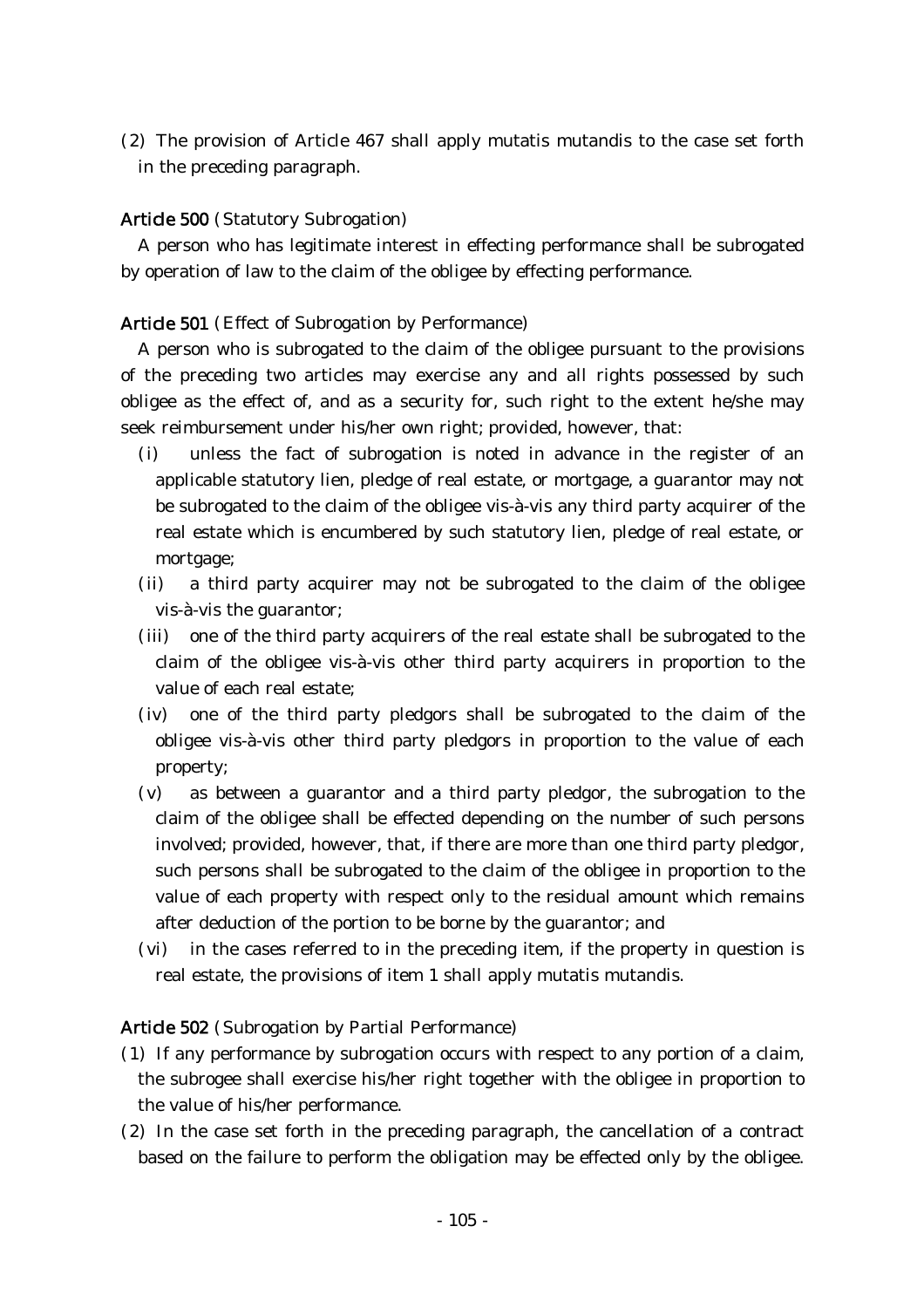In such case, the obligee must reimburse to the subrogee the value of the performance he/she effected plus interest.

# Article 503 (Delivery of Claim Instrument by Obligee)

- (1) An obligee who has received full performance by way of performance by subrogation must deliver to the subrogee the instruments regarding the claim and any security he/she possesses.
- $(2)$  In cases where any performance by subrogation occurs with respect to any portion of a claim, the obligee must enter such subrogation in the instruments regarding the claim and allow the subrogee to supervise the preservation of the security he/she possesses.

## Article 504 (Loss of Security by Obligee)

In cases where there exists a person who has the right of subrogation pursuant to the provision of Article 500, if the obligee lost, or diminished, his/her security due to his/her intentional act or negligence, the person who has the right of subrogation shall be relieved to the extent he/she can no longer seek the reimbursement due to such loss or diminution.

### Subsection II Set-offs

### Article 505 (Requirements for Set-offs)

- ( )1 In cases where two persons mutually owe to the other any obligation with the same kind of purpose, if both obligations are due, each obligor may be relieved from his/her own obligation by setting off each value thereof against the corresponding amount of the obligation of the other obligor; provided, however, that, this shall not apply to the cases where the nature of the obligation does not permit such set-off.
- (2) The provisions of the preceding paragraph shall not apply in cases where the relevant party manifests his/her intention to the contrary; provided, however, that such manifestation of intention may not be asserted against a third party without knowledge.

# Article 506 (Method and Effect of Set-offs)

- ( )1 Set-offs shall be effected by means of manifestation of one party's intention to the other. In such case, no condition or time limit may be added to such manifestation of intention.
- $(2)$  The manifestation of intention set forth in the preceding paragraph shall take effect retroactively as of the time when the obligations of both parties became due and suitable for set-off.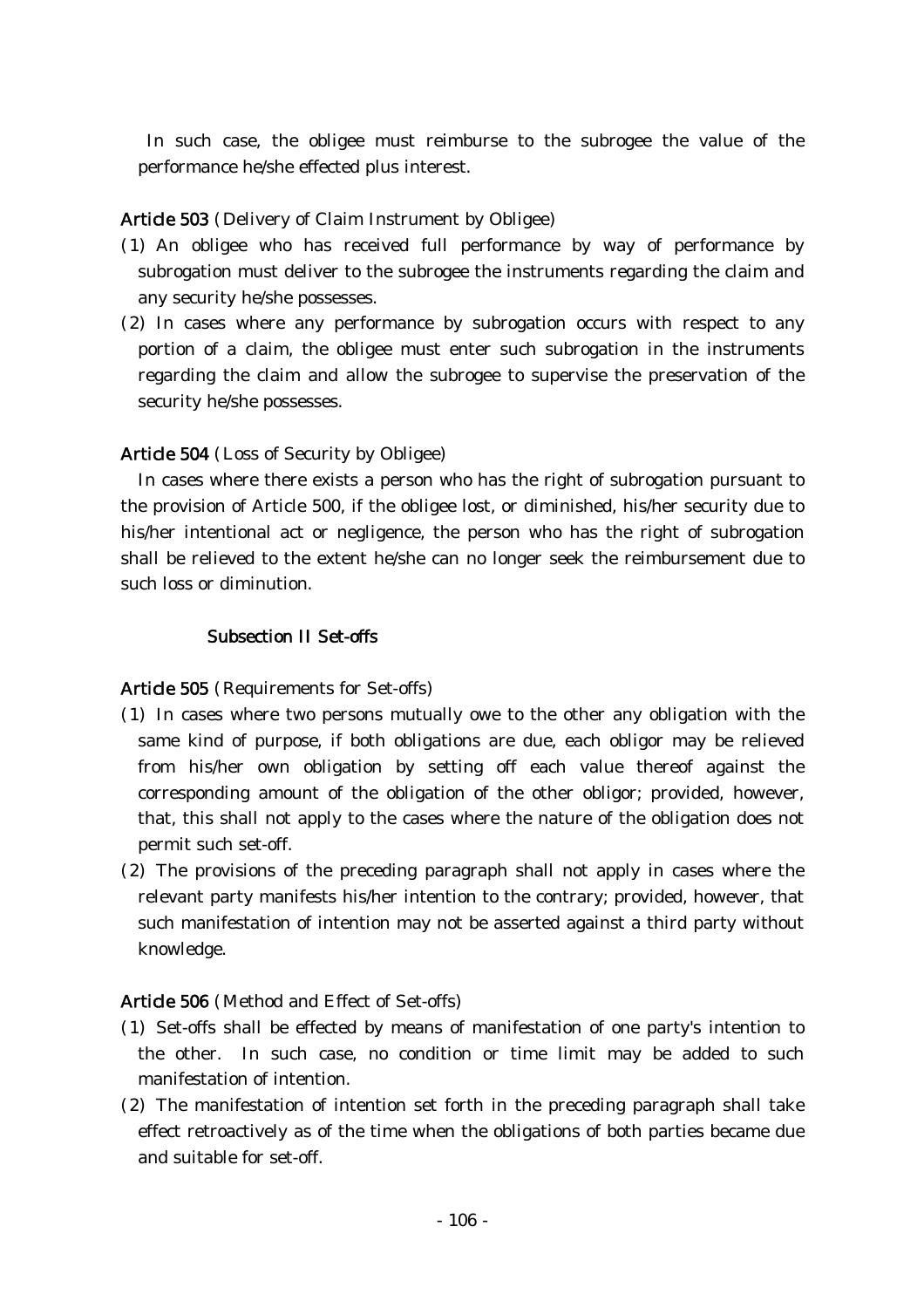Article 507 (Set-offs between Obligations with Different Places of Performance)

Set-offs may be effected even if the place of performance of both obligations are different. In such case, the party who intends to effect the set-off shall be liable for any damages suffered by the counterparty as result of such set-off.

Article 508 (Set-offs Intended to Invoke a Claim Extinguished by Prescription)

In cases where any claim which was extinguished by a prescription had been suitable for set-off prior to such extinguishment, the relevant obligee may effect the set-off.

Article 509 (Prohibition of Effecting Set-offs Against Any Claim Arising from Tortious Acts)

If any claim arises from a tortious act, the relevant obligor may not assert the set-off against the obligee.

Article 510 (Prohibition of Set-offs Against Any Claim Immune from Attachment)

If any claim is immune from any attachment, the relevant obligor may not assert the set-off against the obligee.

Article 511 (Prohibition of Set-offs Against Any Claim Subject to Injunction)

A third-party obligor who has been enjoined from making payment may not assert the set-off against any after-acquired claim against the relevant attaching obligee.

#### Article 512 (Allocation of Set-off)

The provisions of Articles 488 to 491 inclusive shall apply mutatis mutandis to the set-off.

### Subsection III Novation

Article 513 (Novation)

- (1) If the parties conclude a contract which changes any element of an obligation, such obligation shall be extinguished by novation.
- $(2)$  It is deemed that an element of obligation has been changed if a conditional obligation is made an unconditional obligation, if a condition is added to an unconditional obligation, or if any condition on an obligation is changed.

#### Article 514 (Novation by Substitution of Obligor)

A novation by substitution of obligor may be effected between the obligee and a person who becomes the obligor after the novation; provided, however, that, this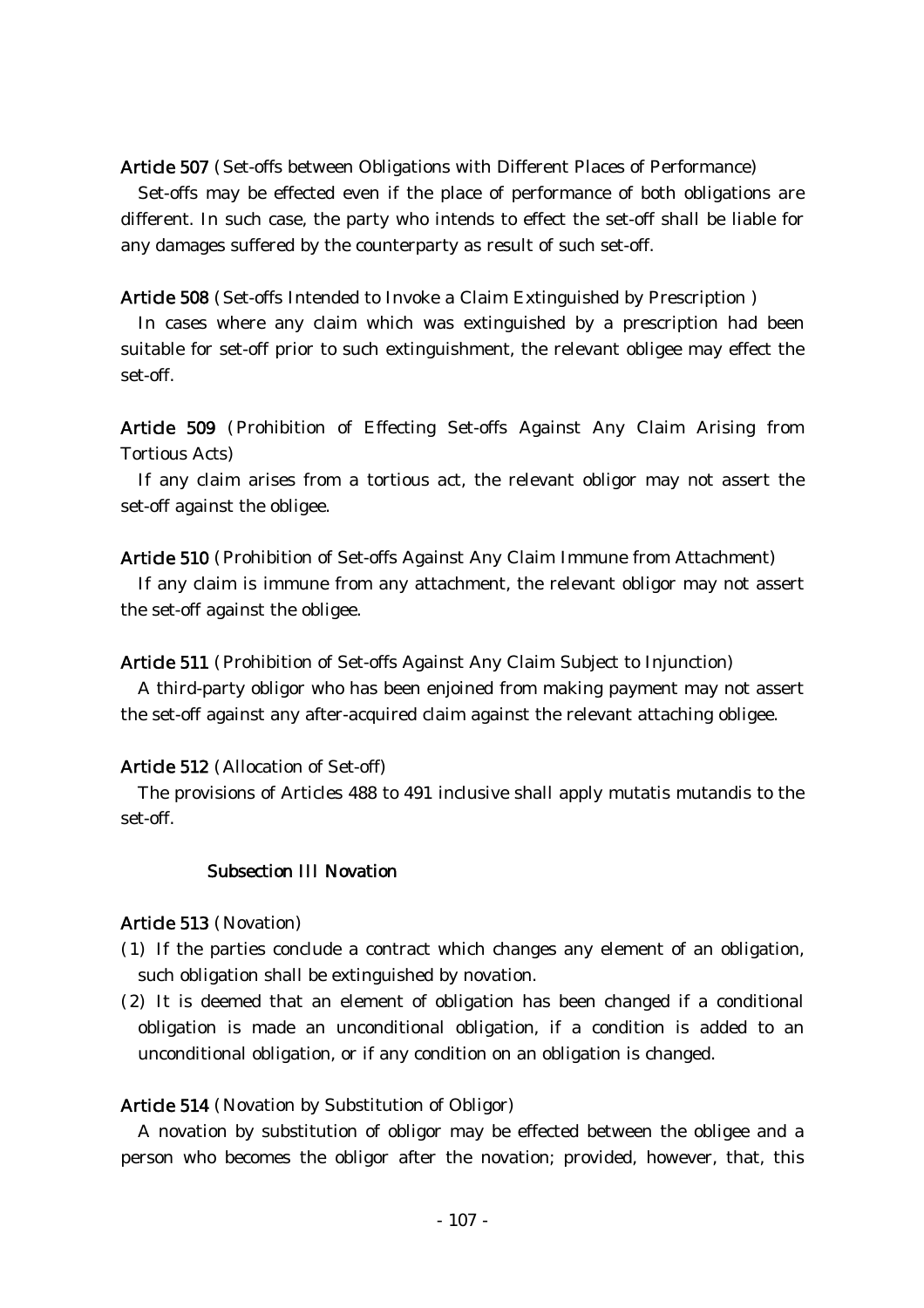shall not apply to the cases where it is contrary to the intention of the obligor prior to the novation.

## Article 515 (Novation by Substitution of Obligee)

A novation by substitution of obligee may not be asserted against a third party unless it is made using an instrument bearing a fixed date.

# Article 516

The provisions of paragraph 1 of Article 468 shall apply mutatis mutandis to the novation by substitution of obligee.

Article 517 (Cases where Obligations Existing Prior to Novation are not Extinguished)

If any obligation which arises by novation is not established or is rescinded on the ground of illegality or due to reasons unknown to the parties, the obligation which existed prior to the novation shall not be extinguished.

# Article 518 (Conversion of Security to Obligation After Novation)

To the extent of the purpose of the obligation in effect prior to the novation, the parties to the novation may convert the pledge or mortgage created as the security of such obligation to the obligation in effect after the novation; provided, however, that, in cases where any third party created such security, the acknowledgment of such third party must be obtained.

# Subsection IV Release

# Article 519

If an obligee manifests his/her intention to release an obligation to the obligor, such obligation shall be extinguished.

# Subsection V Merger

# Article 520

If a claim and obligation becomes vested in the same person, such claim shall be extinguished; provided, however, that, this shall not apply to the cases where such claim is the subject-matter of the right of a third party.

# Chapter 2 Contracts

# Section 1 General Provisions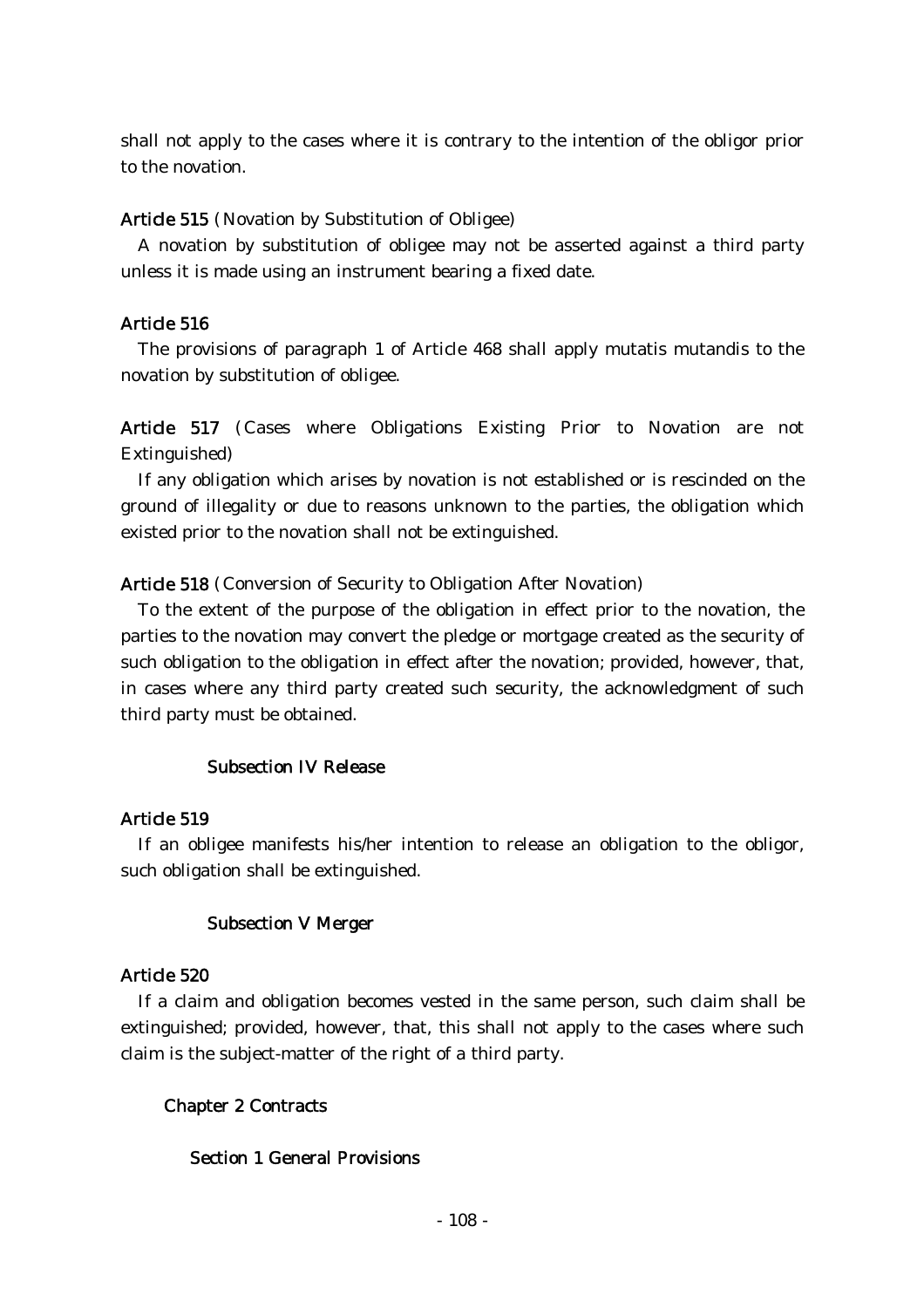## Subsection 1 Formation of Contracts

Article 521 (Offers that Specify Period for Acceptance)

- (1) An offer which specifies a period for acceptance may not be revoked.
- (2) If an offeror does not receive notice of acceptance of the offer set forth in the preceding paragraph within the period referred to in the same paragraph, the offer shall cease to be effective.

### Article 522 (Late Arrival of Notices of Acceptance)

- ( )1 Even in cases where the notice of acceptance of the offer under Paragraph 1 of the preceding Article arrives after the lapse of the period referred to in the same paragraph, if the offeror is in a position to know that the notice was dispatched at a time which, under normal circumstances, would have allowed the notice to arrive within that period, the offeror must dispatch a notice of late arrival to the other party without delay; provided, however, that this shall not apply when the offeror dispatches the notice of delay before the arrival of the notice of acceptance.
- $(2)$  When the offeror fails to give the notice of late arrival referred to in the main clause of the preceding paragraph, the notice of acceptance shall be deemed to have arrived within the period referred to in Paragraph 1 of the preceding Article.

### Article 523 (Effect of Delayed Acceptance)

The offeror may deem a delayed acceptance to be a new offer.

### Article 524 (Offers that do not Specify Period for Acceptance)

An offer made to a person at a distance without specifying a period for acceptance may not be revoked until the lapse of a reasonable period for the offeror to receive a notice of acceptance.

#### Article 525 (Offeror's Death or Loss of Capacity to Act)

The provisions of Paragraph 2 of Article 97 shall not apply where the offeror expresses his/her intention to the contrary, or the other party has come to know the fact of the offeror's death or loss of capacity to act.

### Article 526 (Time of Formation of Contract between Persons at Distance)

- ( )1 A contract between persons at a distance shall be formed upon dispatch of the notice of acceptance.
- $(2)$  In cases where no notice of acceptance is required due to the offeror's manifestation of intention or usage of trade, the contract shall be formed upon the occurrence of any fact which ought to be regarded as a manifestation of intention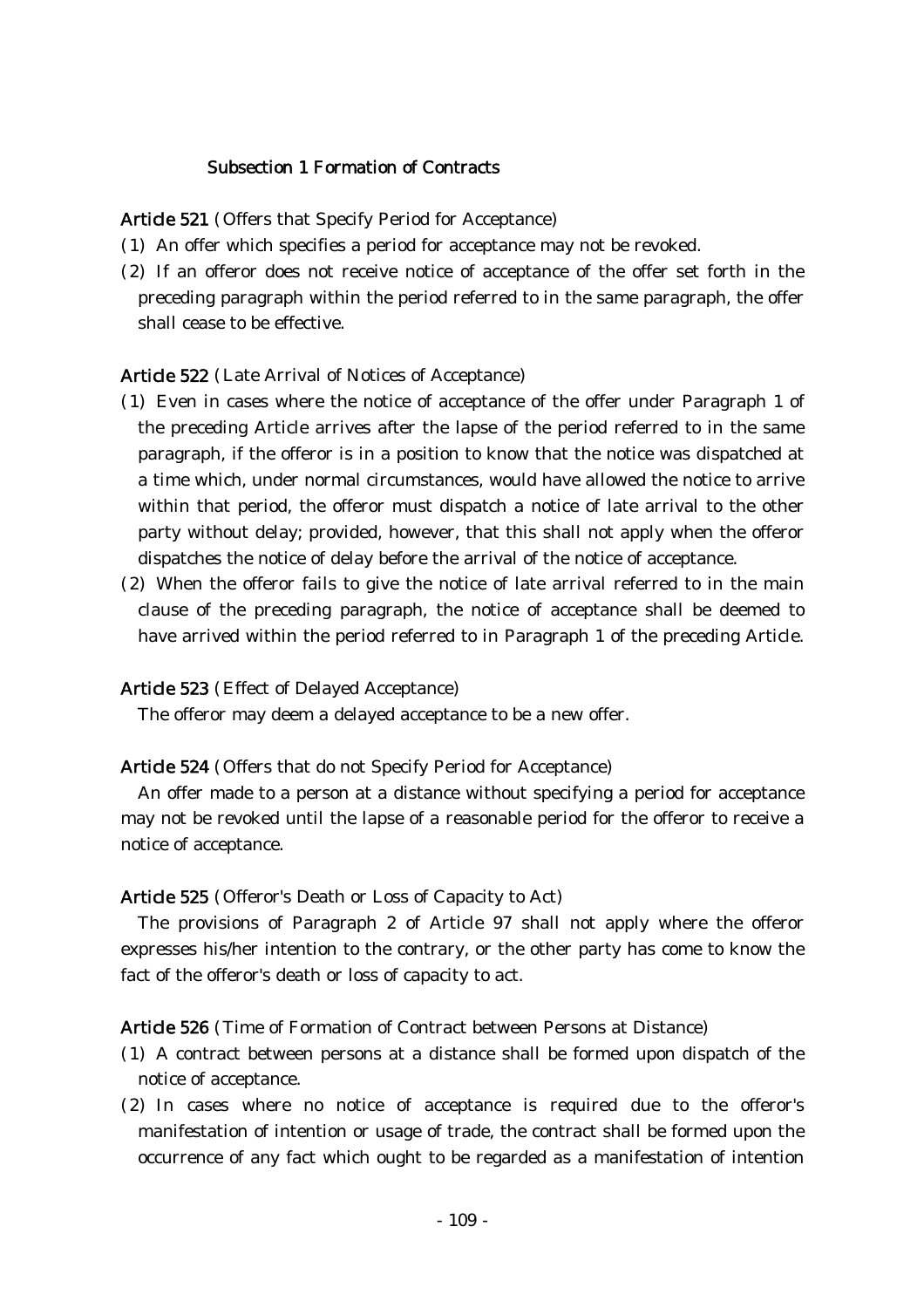of acceptance.

Article 527 (Late Arrival of Notices of Revocation of Offer)

- ( )1 Even if a notice to revoke an offer arrives after the dispatch of the acceptance notice, if the offeree is in a position to know that the notice was dispatched at a time which, under normal circumstances would have allowed the notice to arrive before the dispatch of the acceptance notice, the offeree must dispatch a notice of the late arrival to the offeror without delay.
- $(2)$  If the offeree fails to give the notice of late arrival referred to in the preceding paragraph, it shall be deemed that no contract was formed.

### Article 528 (Acceptances which Modify Offer)

If the offeree has accepted the offer by adding any condition or by making any other modification, it shall be deemed that the offeree has refused the offer and has made a new offer.

#### Article 529 (Advertisements Offering Prizes)

A person who places an advertisement to the effect that any person who performs a defined act will be given a set reward (hereinafter in this Subsection referred to as an "advertiser offering prizes") shall be obligated to give the reward to the person who has performed the act.

#### Article 530 (Revocation of Advertisements Offering Prizes)

- ( )1 In the case set forth in the preceding Article, the advertiser offering prizes may revoke its advertisement using a method identical to that used for the above advertisement whilst no person has completed the designated act; provided, however, that this shall not apply when a statement to the effect that the offer will not be revoked was made in the advertisement.
- (2) Where revocation may not be carried out by the method provided in the main clause of the preceding paragraph, the revocation may be carried out by another method. In such cases, the revocation shall only be effective against persons with knowledge of the revocation.
- (3) If the advertiser offering prizes specifies the period during which the designated act must be performed, it shall be presumed that the advertiser has waived its right to revoke.

### Article 531 (Right to Receive Rewards in Advertisements Offering Prizes)

- ( )1 If more than one person has performed the act designated in the advertisement, only the person who performed the act first shall be entitled to receive the reward.
- (2) Where two or more persons have performed the act set forth in the preceding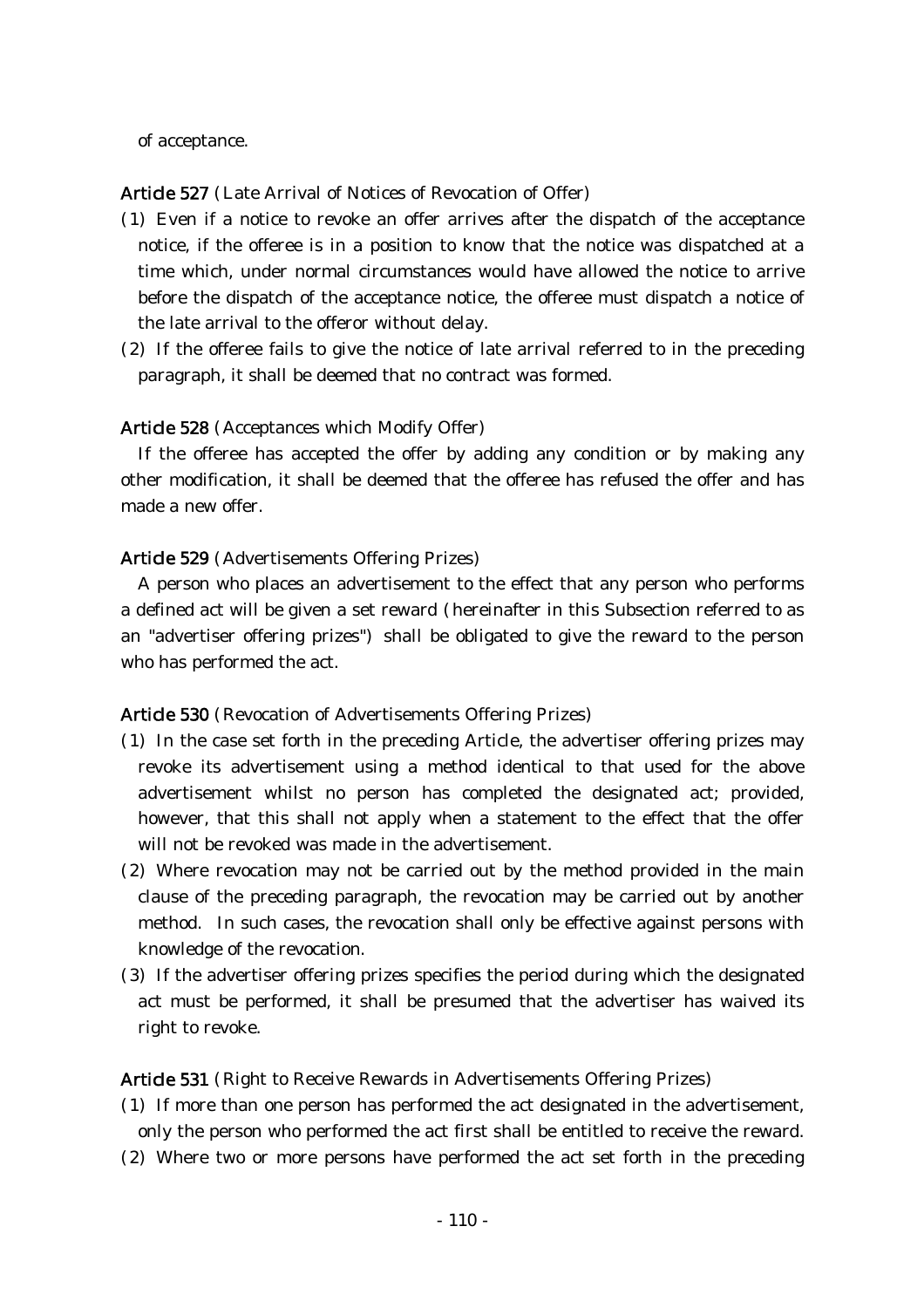paragraph simultaneously, each shall be entitled to receive an equal share of the reward; provided, however, that the person entitled to the reward shall be selected by lot if the reward is by nature indivisible, or the advertisement provides that only one person is entitled to receive the reward.

(3) The provisions of the preceding two paragraphs shall not apply if the advertisement expresses any intention to the contrary.

## Article 532 (Advertisement Offering Prizes to Most Outstanding Applicant)

- ( )1 If, in cases where two or more persons have performed the act designated in the advertisement, the reward is to be given only to the most outstanding applicant, the advertisement shall be effective only if it specifies the application period.
- $(2)$  In the cases of the preceding paragraph, the most outstanding applicant shall be judged by the person specified in the advertisement and if no such person is specified in the advertisement, by the person who places the advertisement.
- (3) Applicants may not raise any objection to the judge's decision referred to in the preceding paragraph.
- (4) The provision of the second paragraph of the preceding Article shall apply mutatis mutandis to cases where the acts of two or more persons are judged to be equal.

## Subsection 2 Effect of Contracts

## Article 533 (Defense for Simultaneous Performance)

A party to a bilateral contract may refuse to perform his/her own obligation until the other party tenders the performance of his/her obligation; provided, however, that this shall not apply if the obligation of the other party is not yet due.

## Article 534 (Obligees to Assume Risk)

- (1) In cases where the purpose of a bilateral contract is the creation or transfer of real rights regarding specified things, if the things have been lost or damaged due to reasons not attributable to the obligor, such loss or damage shall fall on the obligee.
- $(2)$  The provisions of the preceding paragraph shall apply to any contract regarding unspecified things from the time when the things have been identified in accordance with the provisions of Paragraph 2 of Article 401.

## Article 535 (Assumption of Risk in Bilateral Contract with Condition Precedent)

( )1 The provisions of the preceding Article shall not apply where the subject matter of a bilateral contract with conditions precedent is lost whilst the conditions are pending.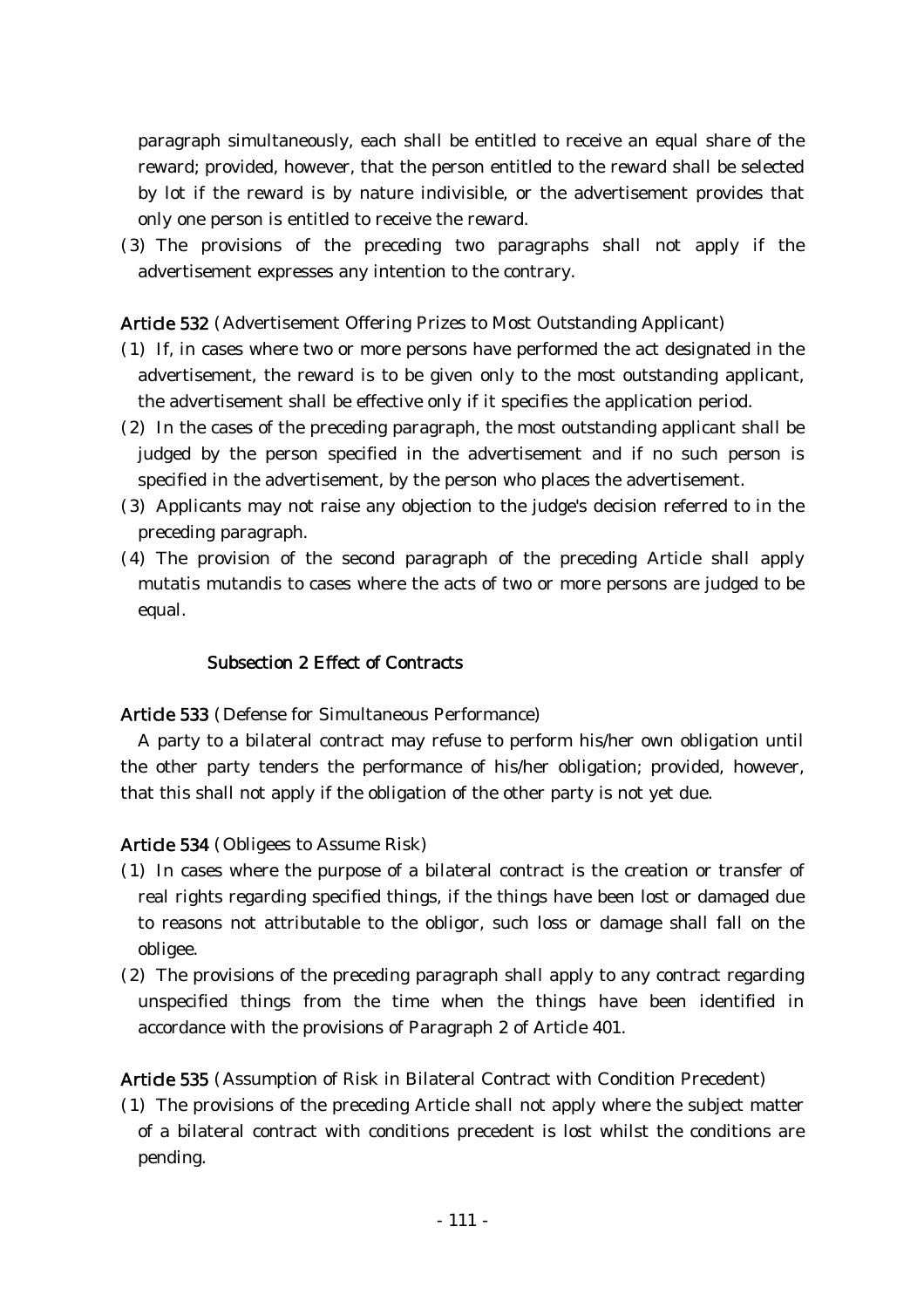- $(2)$  If the subject matter of a bilateral contract with conditions precedent has been lost or damaged due to reasons not attributable to the obligor, the loss or damage shall fall on obligee.
- (3) In cases where the subject matter of a bilateral contract with conditions precedent has been lost or damaged due to reasons attributable to the obligor, if the condition has been satisfied, the obligee may, at his/her choice, demand performance or exercise the obligee's right to cancel. In such cases, claims for damages shall not be precluded.

### Article 536 (Obligors' Assumption of Risk)

- ( )1 Except in the cases provided for in the preceding two Articles, if the performance of any obligation has become impossible due to reasons not attributable to either party, the obligor shall not have the right to receive performance in return.
- (2) If the performance of any obligation has become impossible due to reasons attributable to the obligee, the obligor shall not lose his/her right to receive performance in return. In such cases, if the obligor gains any benefit as a result of being released from his/her own obligation, the obligor must reimburse the obligee for the benefit.

## Article 537 (Contracts for the Benefit of Third Parties)

- $(1)$  If one of the parties promises in a contract that he/she will tender a certain performance to any third party, the third party shall have the right to claim that performance directly from the obligor.
- $(2)$  In the cases set forth in the preceding paragraph, rights of the third party shall accrue when the third party has expressed his/her intention to the obligor to enjoy the benefit of the contract under that paragraph.

### Article 538 (Determination of Rights of the Third Party)

After rights of the third party have come into existence in accordance with the provisions of the preceding Article, the parties may not modify or extinguish those rights.

## Article 539 (Obligors' Defense)

The obligor may raise the defense founded on the contract referred to in Paragraph 1 of Article 537 against a third party who is to enjoy the benefit of the contract.

## Subsection 3 Cancellation of Contracts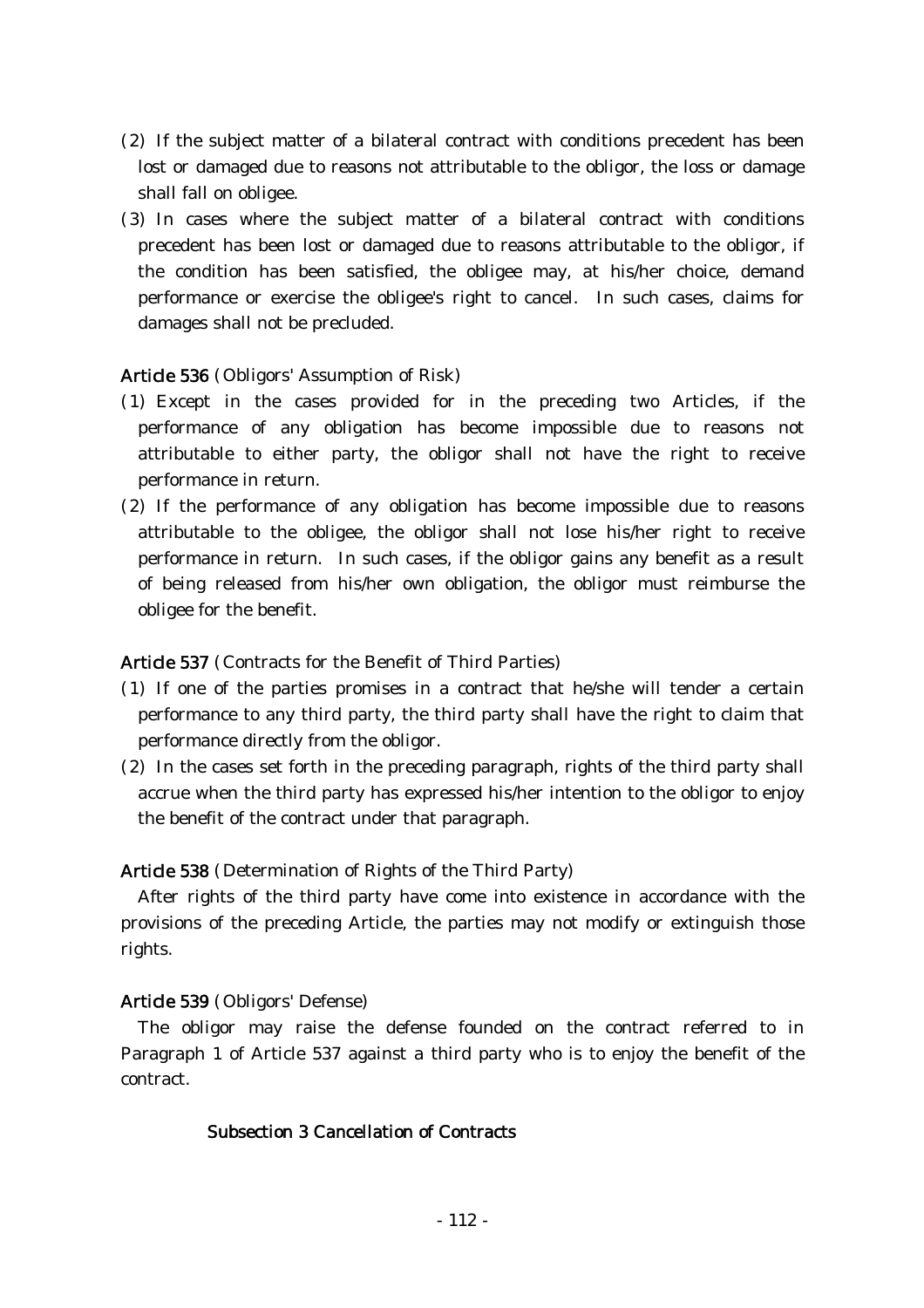#### Article 540 (Exercise of Right to Cancel)

- ( )1 If one of the parties has a right to cancel in accordance with the provisions of the contract or law, the cancellation shall be effected by manifestation of intention to the other party.
- $(2)$  The manifestation of intention under the preceding paragraph may not be revoked.

### Article 541 (Right to Cancel for Delayed Performance)

In cases where one of the parties does not perform his/her obligations, if the other party demands performance of the obligations, specifying a reasonable period and no performance is tendered during that period, the other party may cancel the contract.

Article 542 (Right to Cancel for Delayed Performance where Time is of the Essence) In cases where, due to the nature of the contract or a manifestation of intention by the parties, the purpose of the contract cannot be achieved unless the performance is carried out at a specific time and date or within a certain period of time, if one of the parties has failed to perform at the time that period lapses, the other party may immediately cancel the contract without making the demand referred to in the preceding Article.

Article 543 (Right to Cancel for Impossibility of Performance)

If performance has become impossible, in whole or in part, the obligee may cancel the contract; provided, however, that this shall not apply if the failure to perform the obligation is due to reasons not attributable to the obligor.

#### Article 544 (Indivisible Nature of Right to Cancel)

- ( )1 If one party is constituted of two or more persons, the cancellation of the contract may be effected only by, or against, all of those persons.
- $(2)$  In the case set forth in the preceding paragraph, if the right to cancel is extinguished with respect to one of the persons who constitute a party, it shall also be extinguished with respect to the other persons.

#### Article 545 (Effect of Cancellation)

- (1) If one of the parties exercises his/her right to cancel, each party shall assume an obligation to restore the other party to that other party's original position; provided, however, that this shall not prejudice the rights of a third party.
- $(2)$  In the case set forth in the main clause of the preceding paragraph, if any monies are to be refunded, interest must accrue from the time of the receipt of those monies.
- (3) The exercise of the right to cancel shall not preclude claims for damages.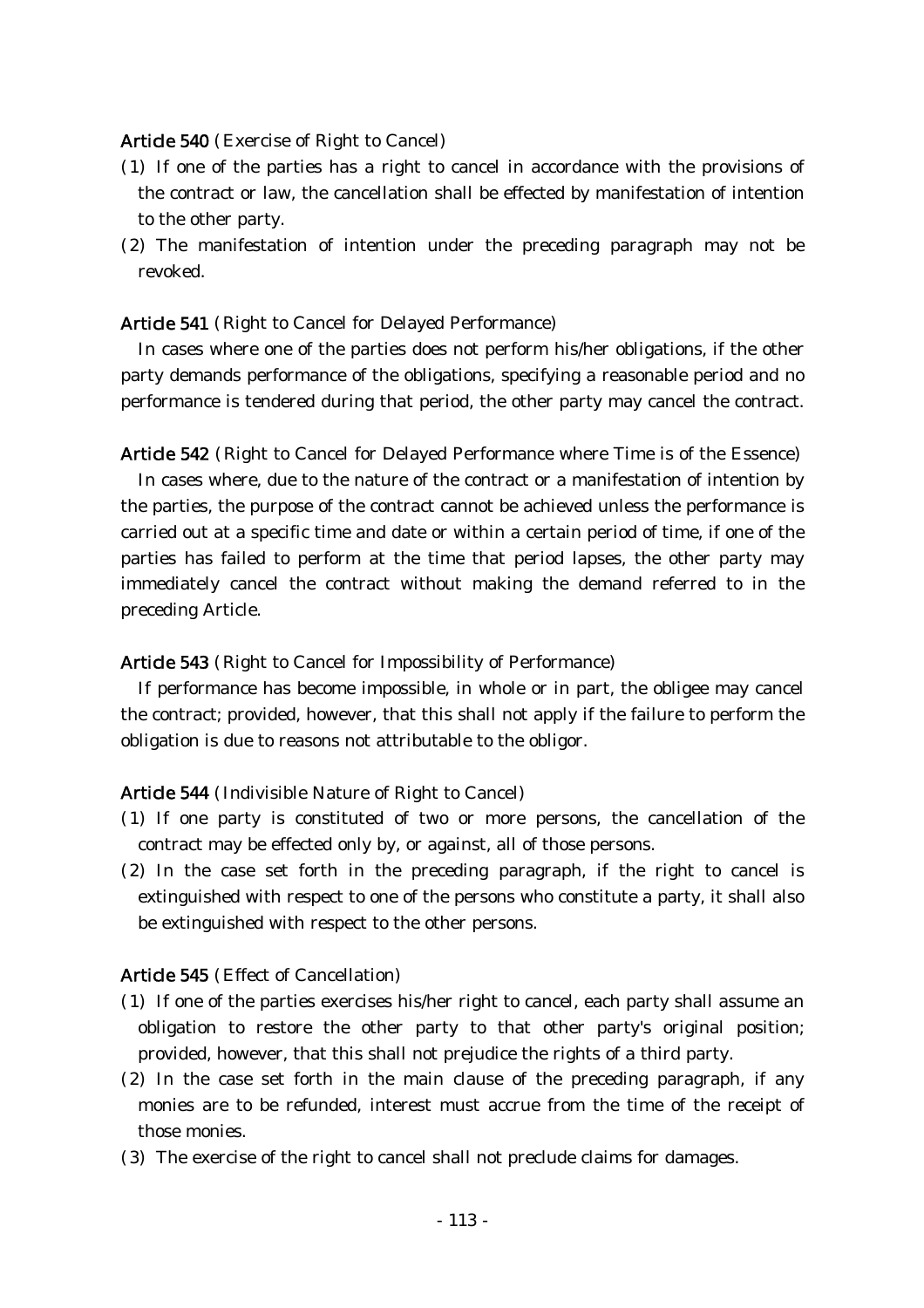### Article 546 (Cancellation of Contract and Simultaneous Performance)

The provisions of Article 533 shall apply mutatis mutandis to the preceding Article.

## Article 547 (Extinguishment of Right to Cancel by Demand)

If no period is provided for the exercise of the right to cancel, the other party may issue a notice of demand to the holder of the right to cancel, specifying a reasonable period, to the effect that the holder of the right to cancel is to give a definite answer as to whether or not the right will be exercised within that period. In such cases, if no notice of cancellation is received within that period, the right to cancel shall be extinguished.

Article 548 (Extinguishment of Right to Cancel by Acts of Holder of Right to Cancel)

- ( )1 The right to cancel shall be extinguished if the holder of the right to cancel has significantly damaged, or has become unable to return, the subject matter of the contract due to his/her act or negligence, or has converted the subject matter into any other kind of thing by processing or alteration.
- $(2)$  The right to cancel shall not be extinguished if the subject matter of the contract has been lost or damaged due to reasons not attributable to any act or negligence of the holder of the right to cancel.

## Section 2 Gifts

### Article 549 (Gifts)

Gifts shall become effective by the manifestation by one of the parties of his/her intention to give his/her property to the other party gratuitously, and the acceptance of the other party thereof.

## Article 550 (Revocation of Gift Not in Writing)

Gifts not in writing may be revoked by either party; provided, however, that this shall not apply to any portion of the gift for which performance has been completed.

## Article 551 (Warranty by Donor)

- ( )1 The donor shall not be liable for any defect in or absence of the thing or right that is the subject matter of the gift; provided, however, that this shall not apply if the donor has knowledge of the defect or absence and fails to inform the donee thereof.
- (2) With respect to encumbered gifts, the donor shall assume a warranty identical to that borne by the seller, to the extent of that encumbrance.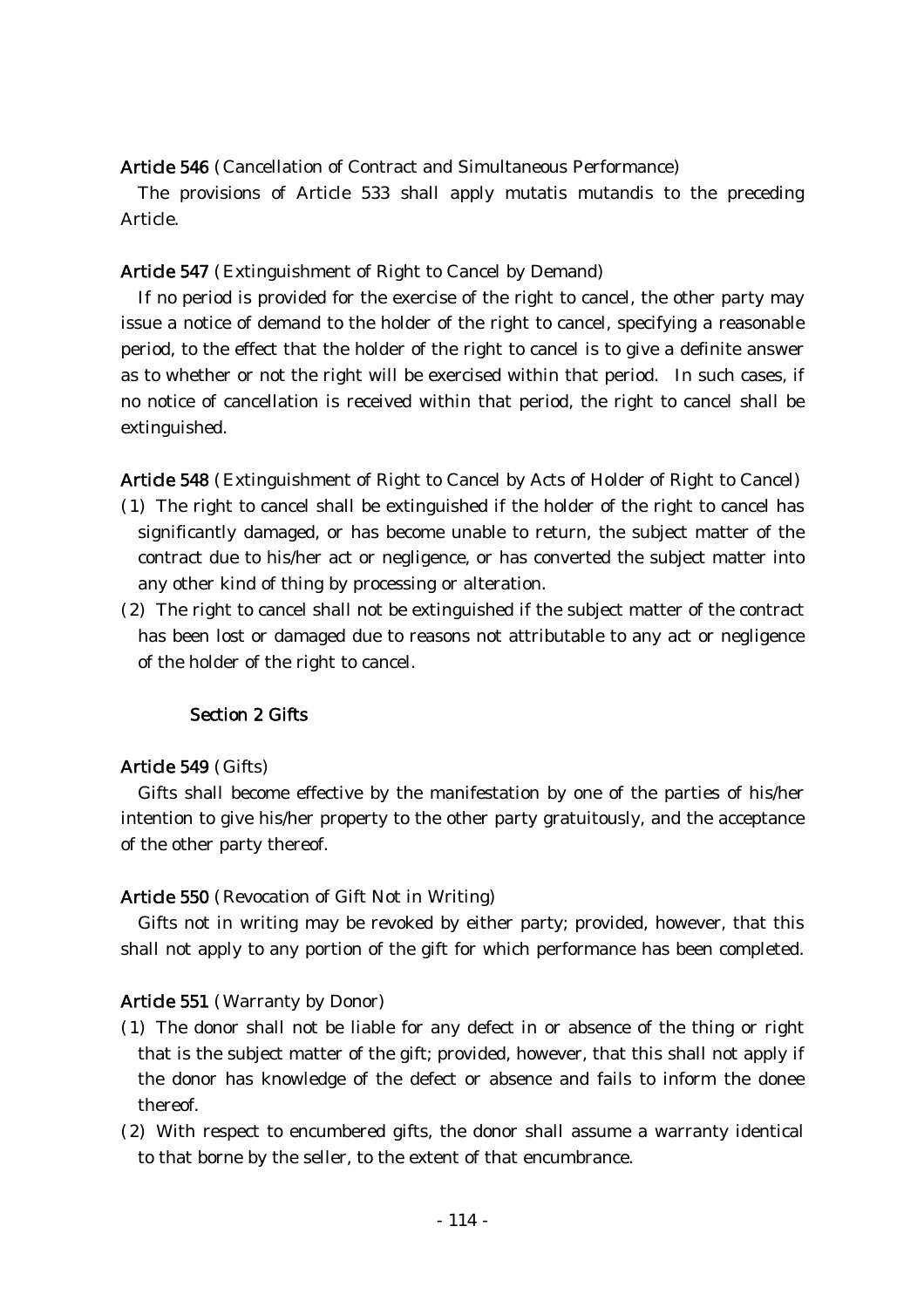### Article 552 (Periodic Gifts)

Periodic gifts shall lose its effect on the death of the donor or the donee.

### Article 553 (Encumbered Gifts)

With respect to gifts with burden, in addition to the provisions of this Section, the provisions regarding bilateral contracts shall apply mutatis mutandis, to the extent those provisions are not inconsistent with the nature of gifts with burden.

### Article 554 (Gifts on Donor's Death)

With respect to gifts that become effective on the death of the donor, the provisions regarding testamentary gifts shall apply mutatis mutandis, to the extent they are not inconsistent with the nature of gifts that become effective on the death of the donor.

### Section 3 Sale

### Subsection 1 General Provisions

### Article 555 (Sale)

A sale shall become effective when one of the parties promises to transfer a certain real rights to the other party and the other party promises to pay the purchase money for it.

Article 556 (Pre-contract of Sales Exercisable by One Party)

- (1) A pre-contract to sell or purchase made by one party shall take the effect of a sale when the other party has manifested his/her intention to complete such sale.
- (2) If no period is provided in relation to the manifestation of intention set forth in the preceding paragraph, the other party to the pre-contact may issue a notice of demand to the other party, specifying a reasonable period, to the effect that the other party is to give a definite answer as to whether or not he/she will complete the sale within that period. In such cases, if the other party fails to give a definite answer within that period, the pre-contract of sale by one party shall lose its effect.

## Article 557 (Earnest Money)

(1) When the buyer delivers earnest money to the seller, the buyer may cancel the contract by forfeiting his/her earnest money or the seller may cancel the contract by reimbursing twice its amount, until either party commences performance of the contract.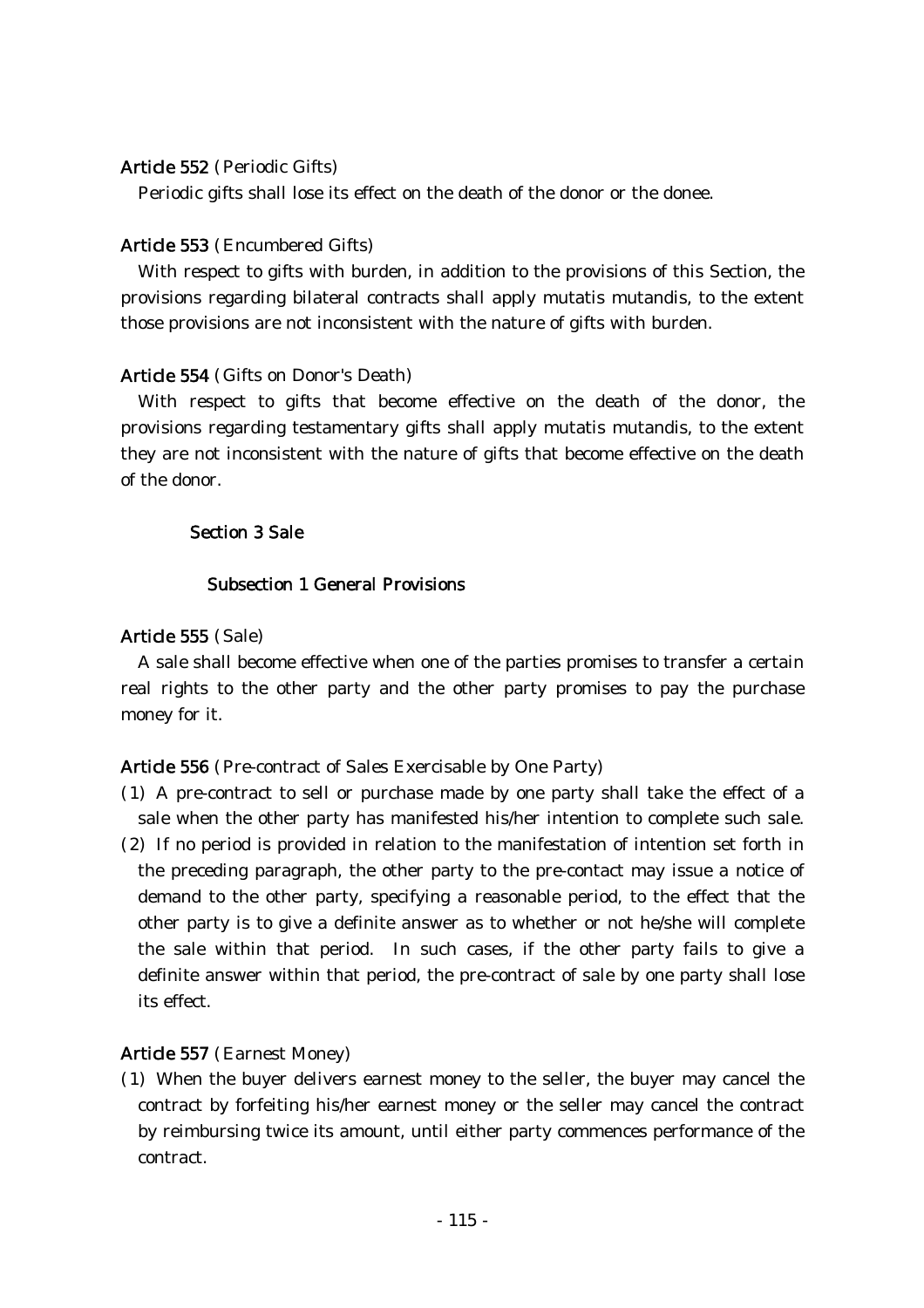(2) The provisions of Paragraph 3 of Article 545 shall not apply to cases set forth in the preceding paragraph.

## Article 558 (Expenses of Contracts for Sale)

The expenses of contracts for sale shall be borne equally by both parties.

## Article 559 (Mutatis Mutandis Application to Contracts for Value)

The provisions of this Section shall apply mutatis mutandis to contracts for value other than contracts for sale; provided, however that this shall not apply when it is not permitted by the nature of the contract for value.

## Subsection 2 Effect of Sale

Article 560 (Seller's Obligation when Selling Rights of Others)

If the subject matter of the sale is the rights of others, the seller shall assume an obligation to acquire the rights and transfer the same to the buyer.

Article 561 (Seller's Warranty when Selling Rights of Others)

In the cases set forth in the preceding Article, if the seller cannot acquire and transfer to the buyer the rights the seller has sold, the buyer may cancel the contract. In such cases, if the buyer knew, at the time of the contract, that the rights did not belong to the seller, the buyer may not demand compensation for damages.

Article 562 (Innocent Seller's Right of Cancellation in a Sale of Others' Rights)

- ( )1 In cases where the seller, at the moment of the contract, does not know that the rights the seller has sold do not belong to him/her, if the seller cannot acquire the rights and transfer the same to the buyer, the seller may cancel the contract by compensating any damages.
- $(2)$  In the cases set forth in the preceding paragraph, if the buyer, at the moment of the contract, knows that the rights the buyer has bought do not belong to the seller, the seller may cancel the contract by simply notifying the buyer to the effect that the seller cannot transfer the rights sold.

Article 563 (Seller's Warranty where Rights Partially Belonged to Others)

- ( )1 If the seller cannot transfer any part of the rights which are the subject matter of the sale because the part of the rights belongs to others, the seller may demand a reduction of the purchase money in proportion to the value of the part in shortage.
- $(2)$  In the cases set forth in the preceding paragraph, a buyer in good faith may cancel the contract if the buyer would not have bought the rights if the rights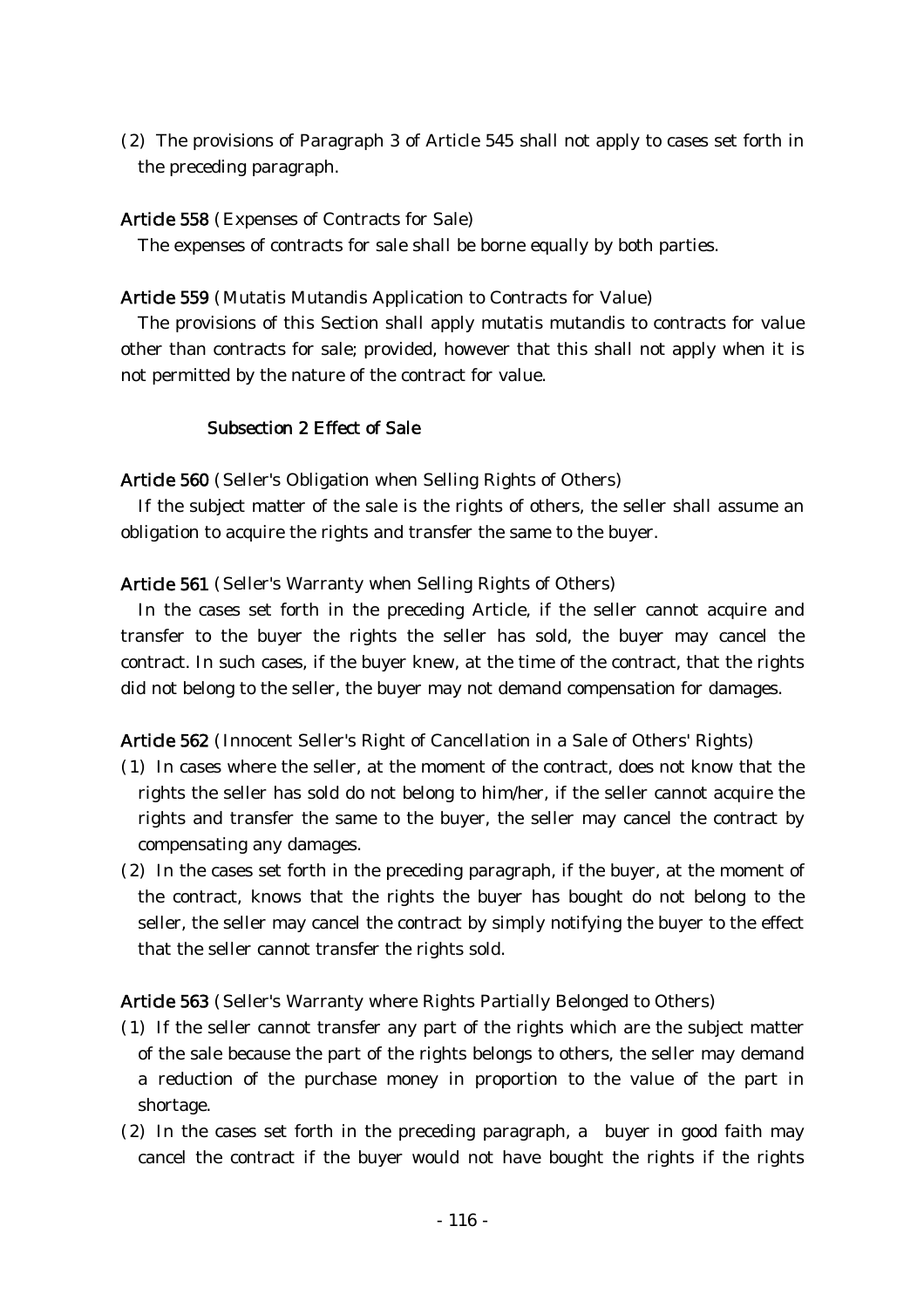consisted only of the remaining portion.

(3) A demand for the reduction in the purchase money or cancellation of the contract shall not preclude a buyer in good faith from making a claim for damages.

## Article 564

The rights under the preceding Article must be exercised within one year from the time when the buyer knew the facts if the buyer was in good faith, or within one year from the time of the contract if the buyer had knowledge, as the case may be.

Article 565 (Seller's Warranty in Cases of Shortage in Quantity or Partial Loss of Object)

The provisions of the preceding two Articles shall apply mutatis mutandis in cases where there is any shortage in the object of a sale made for a designated quantity, or in cases where part of the object was already lost at the time of the contract, if the buyer did not know of the shortage or loss.

Article 566 (Seller's Warranty in cases of Superficies or Other Rights)

- ( )1 In cases where the subject matter of the sale is encumbered with for the purpose of a superficies, an emphyteusis, an easement, a right of retention or a pledge, if the buyer does not know the same and cannot achieve the purpose of the contract on account thereof, the buyer may cancel the contract. In such cases, if the contract cannot be cancelled, the buyer may only demand compensation for damages.
- $(2)$  The provisions of the preceding paragraph shall apply mutatis mutandis in cases where an easement that was referred to as being in existence for the benefit of immovable property that is the subject matter of a sale, does not exist, and in cases where a leasehold is registered with respect to the immovable property.
- (3) In the cases set forth in the preceding two paragraphs, the cancellation of the contract or claim for damages must be made within one year from the time when the buyer comes to know the facts.

Article 567 (Seller's Warranty in cases of Mortgage or Other Rights)

- $(1)$  If the buyer loses his/her ownership of immovable property that is the object of a sale because of the exercise of an existing statutory lien or mortgage, the buyer may cancel the contract.
- (2) If the buyer preserves his/her ownership by incurring expenditure for costs, he/she may claim reimbursement of those costs from the seller.
- ( )3 In the cases set forth in the preceding two paragraphs, the buyer may claim compensation if he/she suffered loss.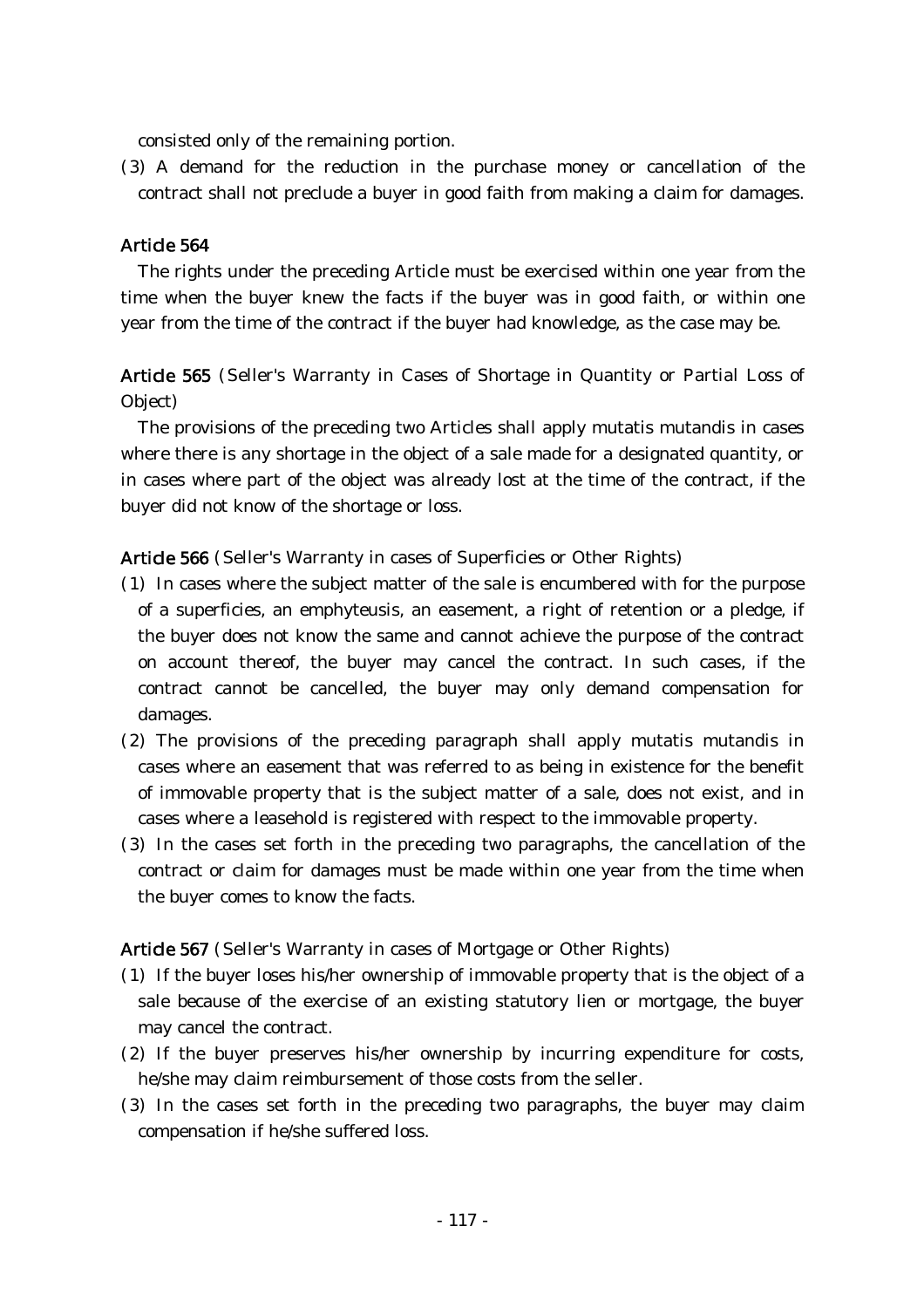Article 568 (Warranty in cases of Compulsory Auctions)

- ( )1 The successful bidder at compulsory auction may cancel the contract or demand a reduction from the purchase money against the obligor in accordance with the provisions from Article 561 through to the preceding Article.
- $(2)$  In the cases set forth in the preceding paragraph, if the obligor is insolvent, the successful bidder may demand total or partial reimbursement of the proceeds against the obligees who received the distribution of the proceeds.
- (3) In the cases set forth in the preceding two paragraphs, if obligors knew of the absence of the object or right and did not disclose the same, or if obligors knew of the absence but demanded an auction, the successful bidder may demand compensation for damages against those persons.

## Article 569 (Seller's Warranty for Claims)

- ( )1 If the seller of a claim warrants the solvency of the obligor, it shall be presumed that the seller warranted the solvency as at the time of the contract.
- $(2)$  If the seller of a claim which is not due yet warrants the future solvency of the obligor, it shall be presumed that he/she warranted the solvency as at the due date.

### Article 570 (Seller's Warranty against Defects)

If there is any latent defect in the subject matter of a sale, the provisions of Article 566 shall apply mutatis mutandis; provided, however, that this shall not apply in cases of compulsory auction.

### Article 571 (Seller's Warranty and Simultaneous Performance)

The provisions of Article 533 shall apply mutatis mutandis to the cases set forth from Article 563 through to Article 566 and in the preceding Article.

## Article 572 (Special Agreement Disclaiming Warranty)

Even if the seller makes a special agreement to the effect that the seller will not provide the warranties set forth from Article 560 through to the preceding Article, the seller may not be released from that responsibility with respect to any fact that the seller knew but did not disclose, and with respect to any right that the seller himself/herself created for or assigned to a third party.

### Article 573 (Due Date for Payment of Purchase money)

If there is a due date for the delivery of the subject matter of the sale, it shall be presumed that the same due date was also agreed for the payment of the purchase money.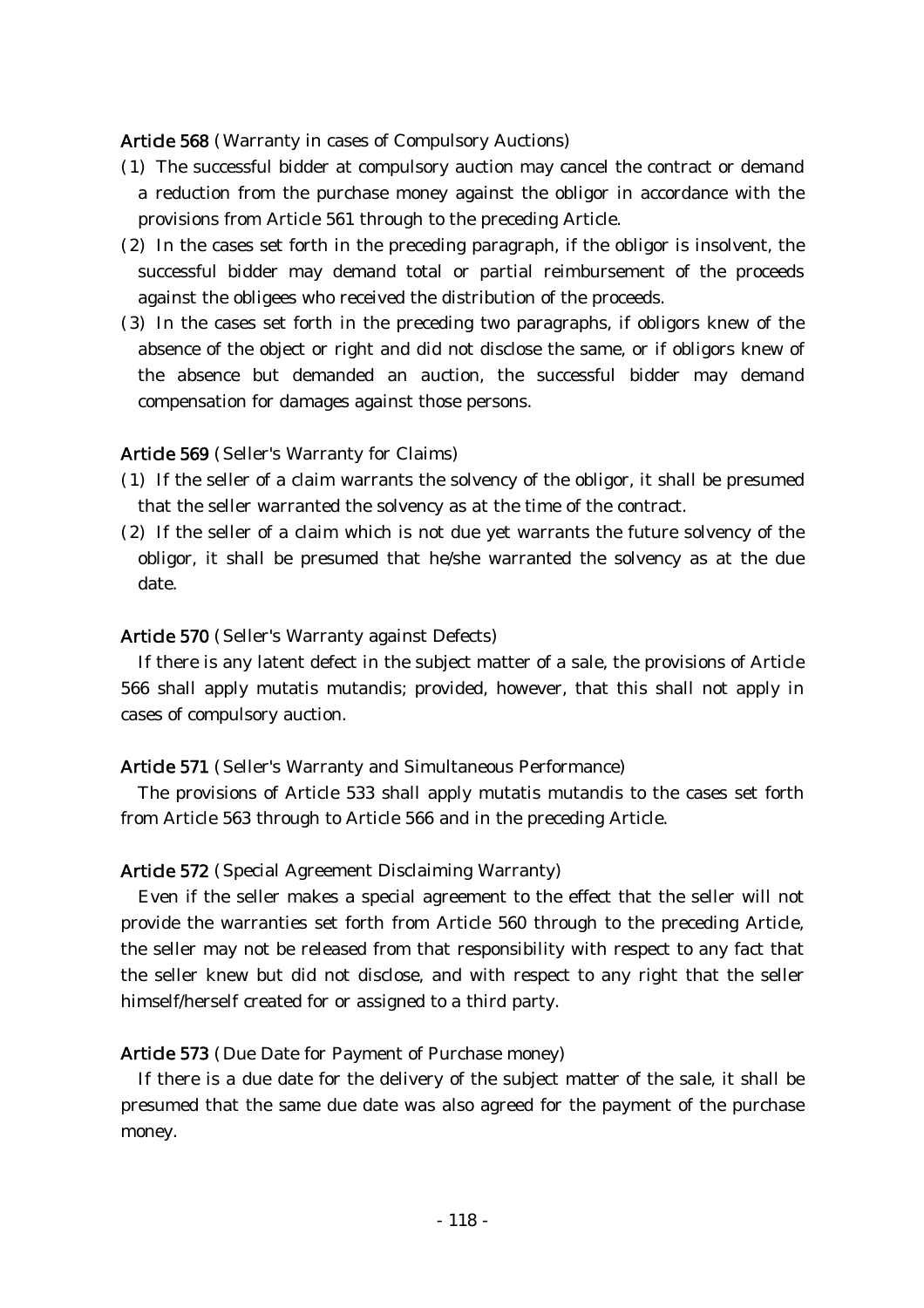Article 574 (Place of Payment of Purchase money)

If the purchase money is to be paid simultaneously with delivery of the subject matter of the sale, the payment must be made at the place of delivery.

Article 575 (Ownership in Fruit and Payment of Interest on Purchase money)

- ( )1 If any subject matter of a sale that is not delivered yet bears any fruit, the fruit shall vest in the seller.
- $(2)$  The buyer shall assume an obligation to pay the interest on the purchase money from the day of delivery; provided, however, that, if a due date is provided for the payment of the purchase money, it shall not be necessary to pay the interest until that due date arrives.

Article 576 (Refusal by Buyer to Pay Purchase money where Loss of Rights is Likely)

If the buyer is likely to lose the rights he/she has bought, in whole or in part, due to the existence of persons who assert rights to the subject matter of the sale, the buyer may refuse to pay the purchase money, in whole or in part, in proportion to the extent of that likelihood; provided, however, that this shall not apply if the seller has provided reasonable security.

Article 577 (Refusal by Buyer to Pay Purchase money in cases of Registered Mortgage)

- (1) If any mortgage is registered on immovable property that has been purchased, the buyer may refuse to pay the purchase money until the completion of the procedures of the claim for extinguishment of the mortgage. In such cases, the seller may demand that the buyer file the claim for extinguishment of the mortgage without delay.
- (2) The provisions of the preceding paragraph shall apply mutatis mutandis to cases where a statutory lien or pledge is registered on the immovable property that has been bought.

Article 578 (Seller's Demand for Deposit of Purchase money)

In the cases of the preceding two paragraphs, the seller may demand that the buyer deposit the purchase money.

#### Subsection 3 Redemption

#### Article 579 (Special Agreement on Redemption)

The buyer of immovable property may cancel the sale by refunding the purchase money and costs of the contract paid by the buyer in accordance with a special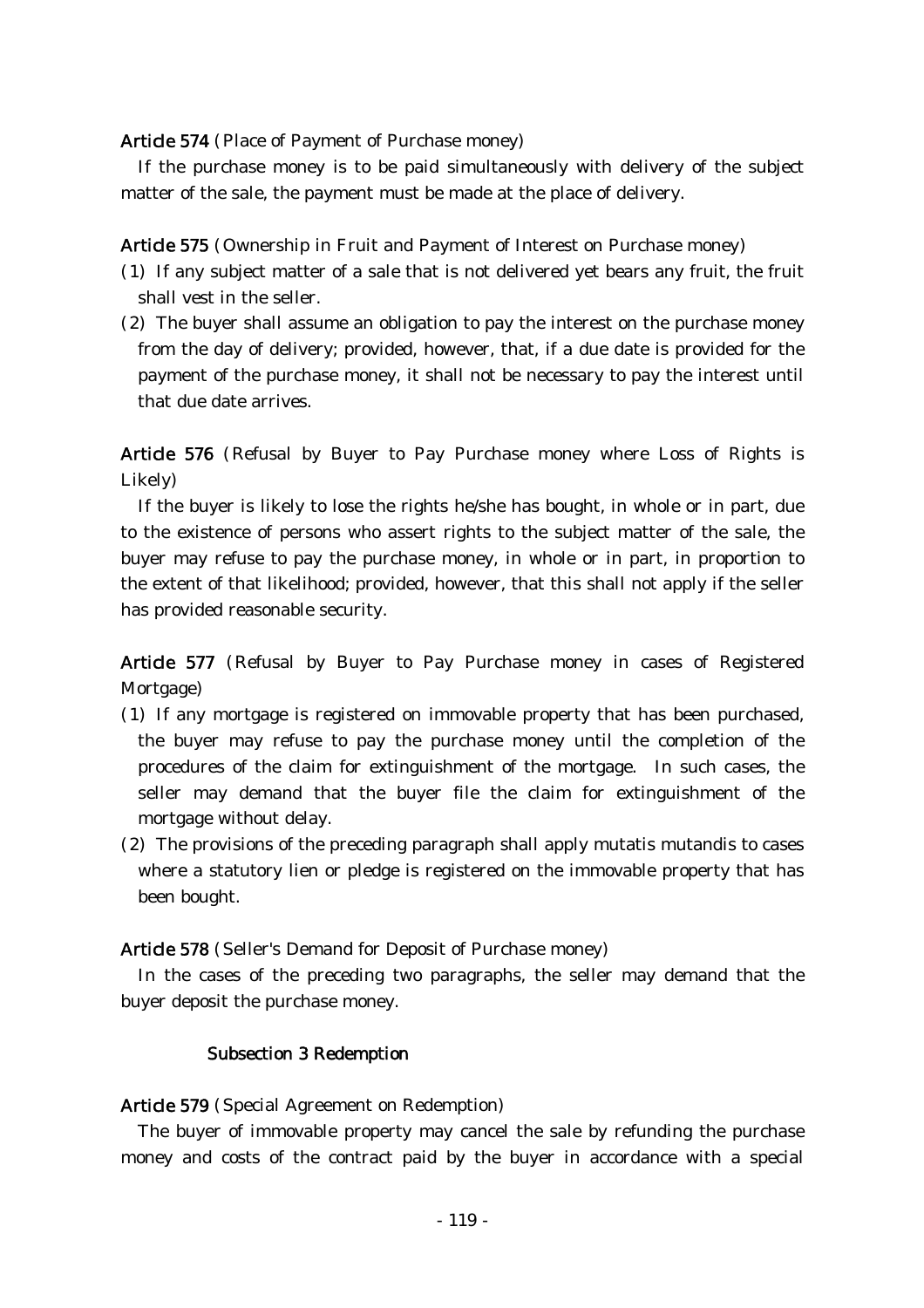agreement on redemption executed simultaneously with the contract for sale. In such cases, unless a contrary intention is manifested by the parties, it shall be deemed that the fruit of the immovable property and the interest on the purchase money have been set off against each other.

## Article 580 (Period for Redemption)

- (1) The period for the redemption may not exceed ten years. If any special agreement provides for any period longer than the above, the period shall be ten years.
- $(2)$  If a period for the redemption is agreed, no further extension may be effected subsequently.
- (3) If no period for the redemption is agreed, the redemption must be effected within five years.

Article 581 (Perfection of Special Agreement on Redemption)

- ( )1 If the special agreement on redemption is registered simultaneously with the contract for sale, the redemption shall also be effective against third parties.
- $(2)$  The rights of a lessee who effected registration can be asserted against the seller while the lease remains effective, limited to a period not exceeding one year; provided, however, that this shall not apply if the lease is entered into with the purpose of harming the seller.

Article 582 (Exercise of Right of Redemption by way of Subrogation)

If an obligee of the seller intends to effect redemption on behalf of the seller in accordance with the provisions of Article 423, the buyer may extinguish the right of redemption by paying the debts of the seller, to the extent of the balance obtained by deducting the amount the seller is to pay from the current value of the immovable property as evaluated by a court-appointed appraiser, and, if any positive balance remains, by refunding the same to the seller.

## Article 583 (Implementation of Redemption)

- ( )1 A seller may not effect redemption unless the seller provides the purchase money and the costs of the contract within the period provided for in Article 580.
- (2) If a buyer or subsequent acquirer incurs expenses with respect to immovable property, the seller must reimburse those expenses in accordance with the provisions of Article 196; provided, however, that, with respect to useful expenses, the court may, at the seller's request, grant a reasonable period for the reimbursement.

Article 584 (Sale of Co-ownership Interest with Special Agreements on Redemption)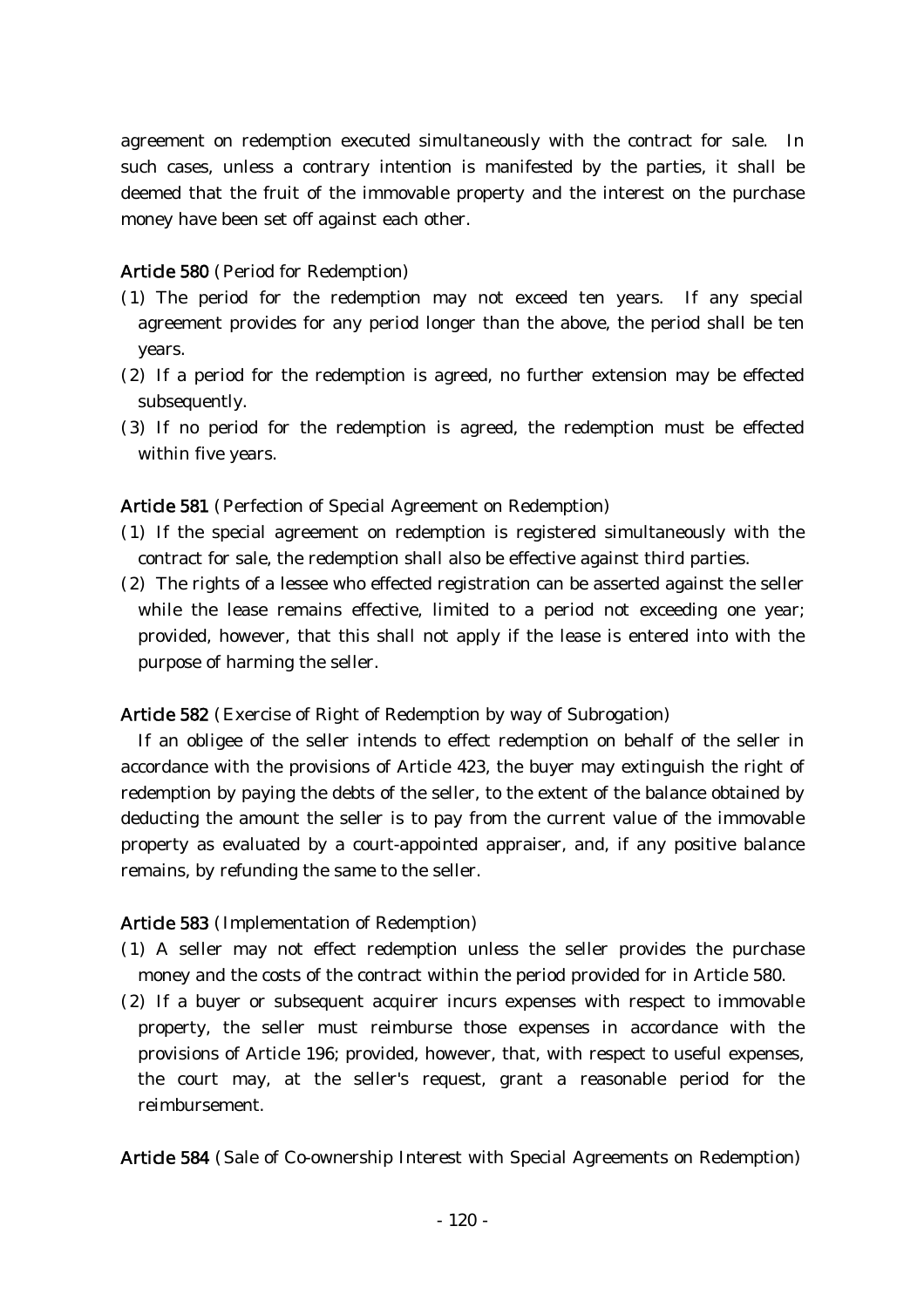If one of the co-owners of immovable property sells his/her equity interest with special agreements on its redemption and the immovable property is then divided or subjected to auction, the seller may redeem the portion or purchase money that the buyer receives or is to receive; provided, however, that any division or auction effected without notice to the seller may not be asserted against the seller.

## Article 585

- ( )1 In the cases of the preceding Article, if the buyer is the successful bidder at the auction of the immovable property, the seller may effect the redemption by paying the auction price and the costs provided for in Article 583. In such cases, the seller shall acquire full ownership of the immovable property.
- (2) If the buyer has become the successful bidder at an auction as the result of the request of division by other joint owner(s), the seller may not effect the redemption with respect only to his/her own share.

#### Section 4 Exchange

### Article 586

- ( )1 An exchange shall become effective by the mutual promises by the parties to transfer any property right other than the ownership of money.
- $(2)$  In cases where one of the parties promises to transfer the ownership of money together with other rights, the provisions regarding purchase money for sale contracts shall apply mutatis mutandis to that money.

#### Section 5 Loans for Consumption

#### Article 587 (Loans for Consumption)

A loan for consumption shall become effective when one of the parties receives money or other things from the other party by promising that he/she will return by means of things that are the same in kind, quality and quantity.

#### Article 588 (Quasi-loans for Consumption)

In cases where any person has an obligation to provide money or other things under any arrangement which is not a loan for consumption, if the parties agree to regard such things as the subject matter of a loan for consumption, it shall be deemed that this establishes a loan for consumption.

Article 589 (Pre-contract of Loans for Consumption and Commencement of Bankruptcy Procedures)

The pre-contract of a loan for consumption shall lose its effect if a ruling for the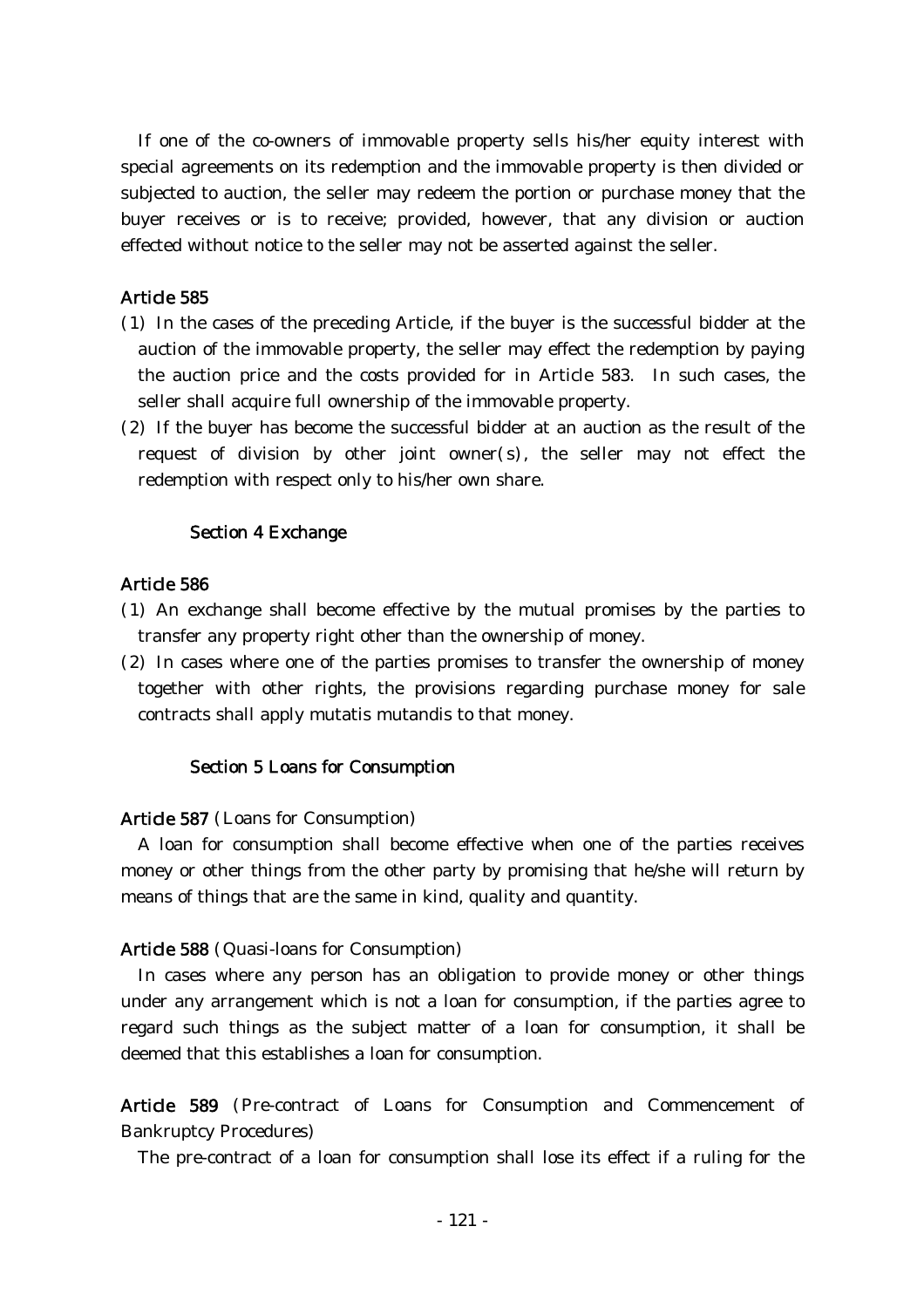commencement of bankruptcy procedures is subsequently made against one of the parties.

## Article 590 (Lender's Warranty)

- ( )1 If there is any latent defect in any borrowed Thing in a loan for consumption with interest, the lender must replace it with another Thing without defect. In such cases, claims for damages shall not be precluded.
- $(2)$  In a loan for consumption without interest, the borrower may return the value of a borrowed Thing that is defective. In such cases, the provisions of the preceding paragraph shall apply mutatis mutandis if the lender knew of the defect but did not disclose the same to the borrower.

## Article 591 (Timing of Returns)

- ( )1 If the parties do not define the time for return of borrowed Things, the lender may demand their return, specifying a reasonable period.
- (2) The borrower may return borrowed Things at any time.

## Article 592 (Reimbursement of Value)

If the borrower has become unable to return Things in the same kind, quality and quantity as that of the Things the borrower received from the lender, the borrower must return the current value of the Things; provided, however, that this shall not apply in the cases provided for in Paragraph 2 of Article 402.

## Section 6 Loans for Use

## Article 593 (Loans for Use)

A loan for use shall become effective when one of the parties receives a defined Thing from the other party by promising that he/she will return the Thing after he/she has gratuitously made use of and taken the profits of the same .

## Article 594 (Borrower's Use and Profit)

- ( )1 A borrower must make use of and take the profits of the Thing in compliance with the method of use specified by the contract or by the nature of the Thing which is the subject matter of the contract.
- $(2)$  A borrower may not allow third parties to make use of or take the profits of the Thing without obtaining the approval of the lender.
- ( )3 If a borrower has made use of or taken the profits of the Thing in violation of the preceding two paragraphs, the lender may cancel the contract.

Article 595 (Responsibility for Costs of Borrowed Things)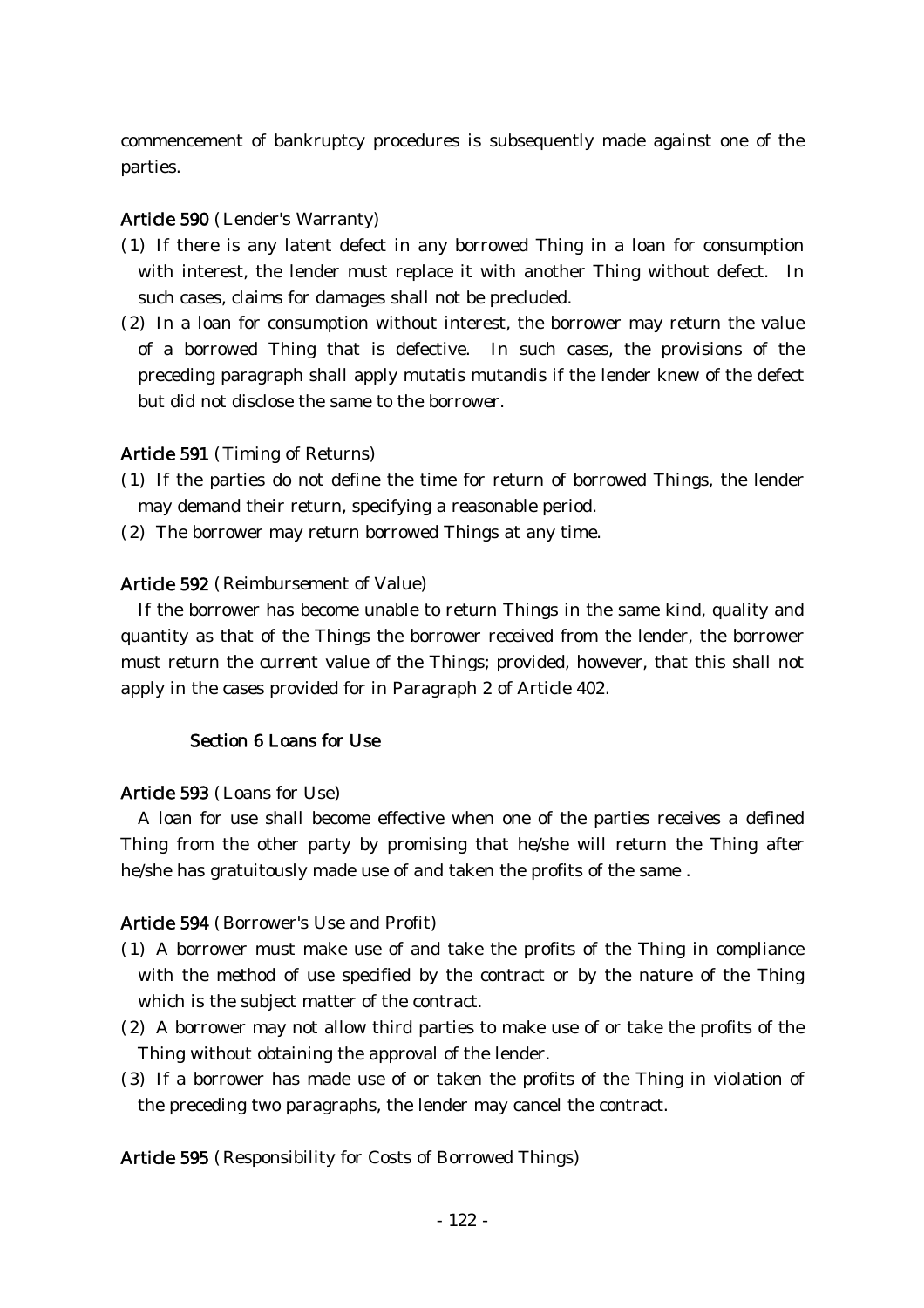- ( )1 The borrower shall bear the ordinarily necessary costs of borrowed Things.
- $(2)$  The provisions of Paragraph 2 of Article 583 shall apply mutatis mutandis to costs other than the ordinarily necessary costs under the preceding paragraph.

### Article 596 (Lender's Warranty)

The provisions of Article 551 shall apply mutatis mutandis to loans for use.

### Article 597 (Timing of Returns of Borrowed Things)

- ( )1 A borrower must return borrowed Things at the time specified in the contract.
- $(2)$  When the parties have not specified a time for return, the borrower must return the borrowed Things when he/she has completed to make use of or take the profits of the same in compliance with the purposes provided for in the contract; provided, however, that the lender may demand the immediate return of the borrowed Things even before the completion of using or taking profits if a period sufficient for using or taking profits has elapsed.
- (3) If the parties have not specified the timing of the return and the purposes of the using and taking profits, the lender may demand the return of the borrowed Things at any time.

### Article 598 (Removal by Borrower)

A borrower may restore a borrowed Thing to its original condition and remove anything attached to the same.

### Article 599 (Termination of Loan for Use upon Death of Borrower)

Loans for use shall lose its effect on the death of the borrower.

Article 600 (Restriction on Period of Rights to Demand Compensation for Damages and Reimbursement of Costs)

Claims for compensation for damages resulting from using or taking profits of the Thing inconsistent with the main purport of the contract, and for the reimbursement of costs incurred by the borrower, must be submitted within one year from the time when the lender receives the return of the borrowed Things.

#### Section 7 Leases

### Subsection 1 General Provisions

#### Article 601 (Leases)

A lease shall become effective when one of the parties promises to make a certain Thing available for the using and taking the profits by the other party and the other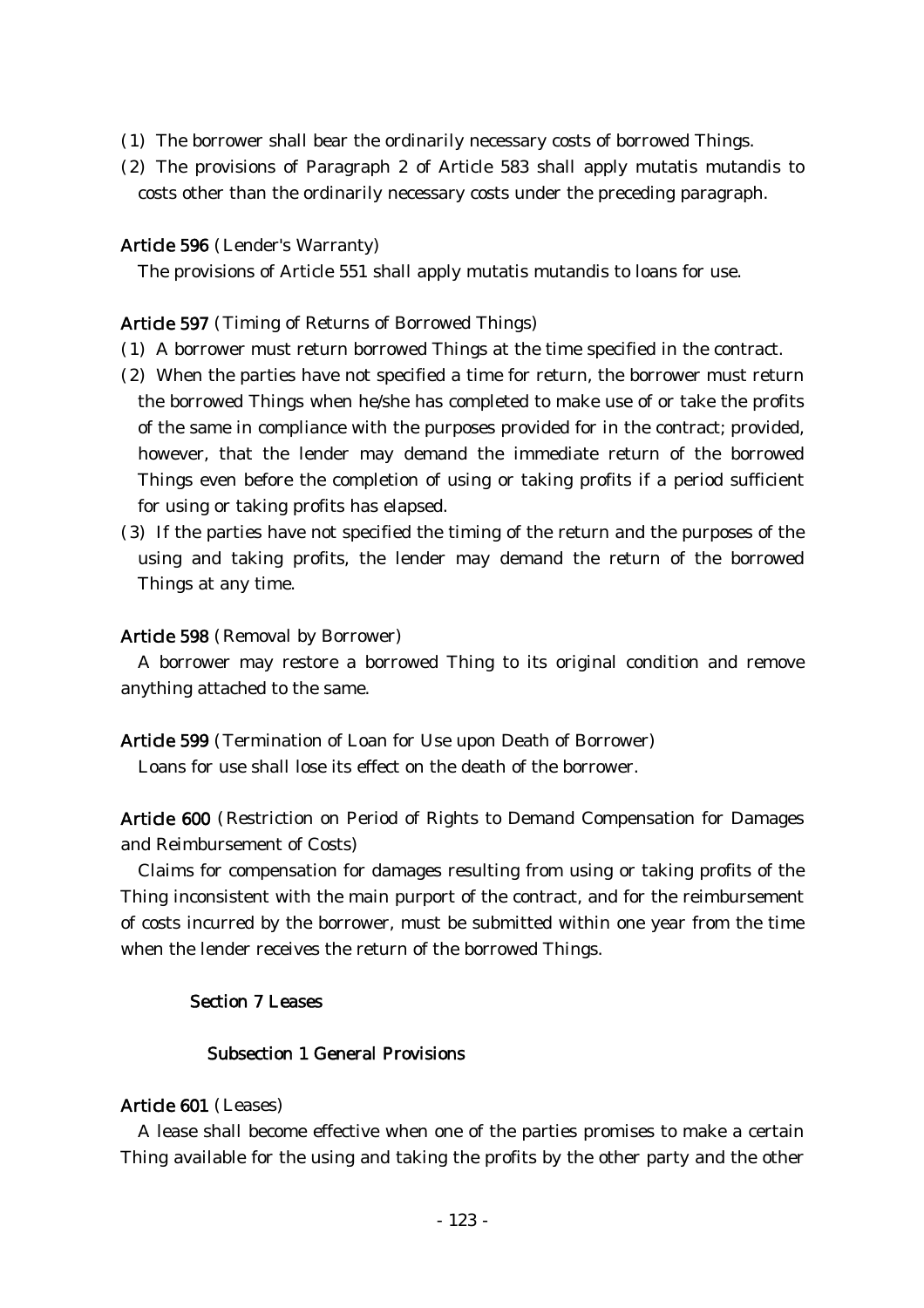party promises to pay rent for the same.

#### Article 602 (Short-term Leases)

In cases where a person with limited capacity to act or a person with no authority with respect to the act of disposition makes a lease contract, the leases listed in the following items shall not exceed the terms prescribed respectively in those items:

- (i) Leases of forest for the purpose of planting or felling trees: 10 years;
- (ii) Leases of land other than the leases listed in the preceding item: 5 years;
- (iii) Lease of a building: 3 years; and
- $(iv)$  Lease of a movable : 6 months.

#### Article 603 (Renewal of Short-term Leases)

The terms prescribed in the preceding Article may be renewed; provided, however, that the renewal must be carried out within one year prior to the expiration of the term for land, and within 3 months prior to the expiration of the term for a building, and within 1 month prior to the expiration of the term for a movable.

### Article 604 (Duration of Lease)

- ( )1 The duration of a lease may not exceed twenty years. Even if the contract prescribes a longer term, the term shall be 20 years.
- (2) The duration of a lease may be renewed; provided, however, that such period may not exceed twenty years from the time of the renewal.

## Subsection 2 Effect of Lease

#### Article 605 (Perfection of Leasehold)

A lease of immovable property, when registered, shall also be effective against a person who subsequently acquires real rights with respect to the immovable property.

#### Article 606 (Repairs of Leased Things)

- ( )1 A lessor shall assume an obligation to effect repairs necessary for using and taking the profits of the leased Things.
- $(2)$  The lessee may not refuse if the lessor intends to engage in any act that is necessary for the preservation of the leased Thing.

#### Article 607 (Act to Preserve against the Will of the Lessee)

In cases where the lessor intends to engage in an act to preserve the leased Thing against the will of the lessee, if the lessee cannot achieve the purpose of the lease as a result of the same, the lessee may cancel the contract.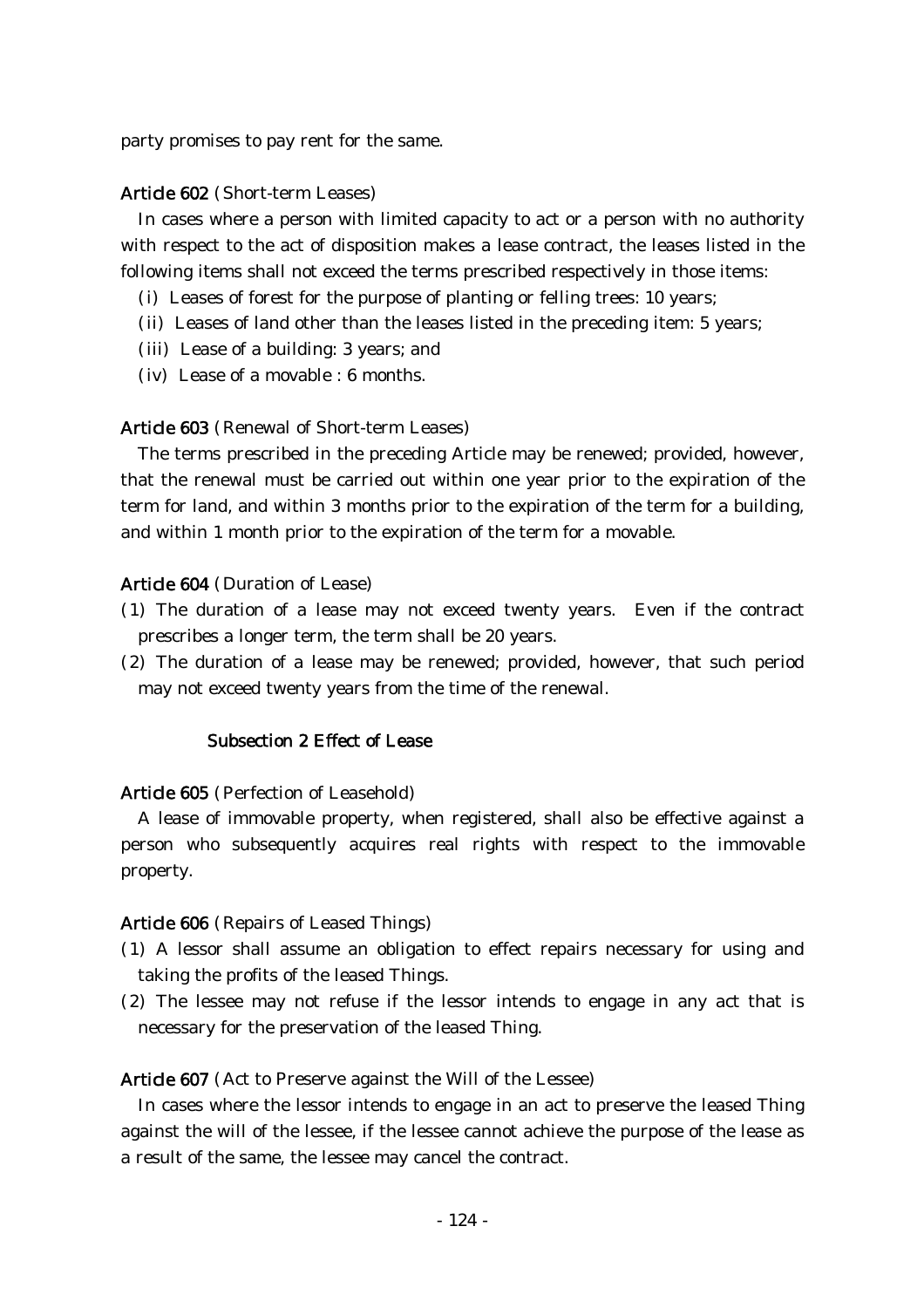Article 608 (Lessee's Demand for Reimbursement of Costs)

- ( )1 If a lessee has defrayed necessary expenses with respect to the leased Thing which ought to be borne by the lessor, the lessee may immediately demand the reimbursement of the same from the lessor.
- (2) If the lessee has incurred useful expenses with respect to the leased Thing, the lessor must reimburse those expenses on termination of the lease in compliance with the provisions of Paragraph 2 of Article 196; provided, however, that the court may, at the lessor's request, grant a reasonable period for the reimbursement of the same.

Article 609 (Demand for Reduction of Rent due to Decrease in Profits)

A lessee of land for the purpose of profit making may, if he/she obtains profits less than the rent due to force majeure, demand that the amount of the rent be reduced to the level of the amount of the profits; provided, however, that this shall not apply with respect to leases of residential land.

### Article 610 (Termination due to Decrease in Profits)

In the cases of the preceding Article, the lessee referred to in that Article may cancel the contract if he/she has made profits less than the rent for at least two consecutive years due to force majeure.

Article 611 (Demands for Reduction of Rent due to Partial Loss of Leased Thing)

- ( )1 If any part of a leased thing is lost due to reasons not attributable to the negligence of the lessee, the lessee may demand a reduction of the rent in proportion to the value of the lost part.
- $(2)$  In the cases set forth in the preceding paragraph, if the lessee cannot achieve the purpose of the lease with the remaining portion only, the lessee may cancel the contract.

## Article 612 (Restrictions on Assignment and Subleasing of Leasehold)

- ( )1 A lessee may not assign the lessee's rights or sublease a leased Thing without obtaining the approval of the lessor.
- (2) If the lessee allows any third party to make use of or take the profits of a leased Thing in violation of the provisions of the preceding paragraph, the lessor may cancel the contract.

### Article 613 (Effect of Subleases)

( )1 If a lessee lawfully subleases a leased Thing, the sublessee shall assume a direct obligation to the lessor. In such cases, advance payment of rent may not be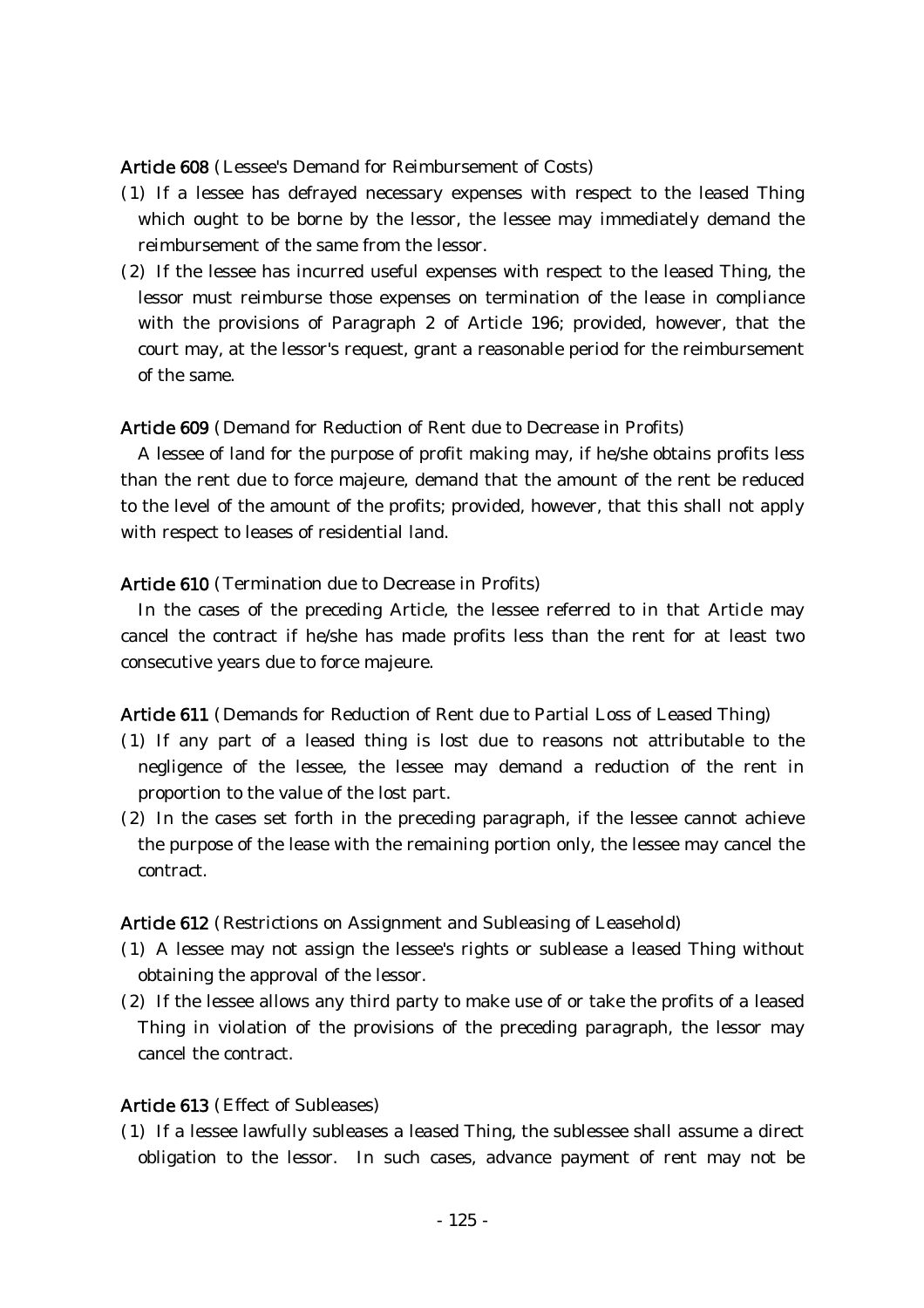asserted against the lessor.

(2) The provisions of the preceding paragraph shall not preclude the lessor from exercising his/her rights against the lessee.

### Article 614 (Timing of Payment of Rent)

Rent must be paid at the end of the month with respect to movables, buildings and land for residential purpose, and at the end of the year with respect to other land; provided, however, that, with respect to anything with a harvest season, the rent must be paid without delay after that season.

### Article 615 (Obligation of Lessee to Give Notice)

If the leased Thing requires any repair, or if any person asserts rights with respect to the leased Thing, the lessee must notify the lessor without delay; provided, however, that this shall not apply if this is already known to the lessor.

### Article 616 (Mutatis Mutandis Application of Loans for Use)

The provisions of Paragraph 1 of Article 594, Paragraph 1 of Article 597 and Article 598 shall apply mutatis mutandis to leases.

### Subsection 3 Termination of Leases

Article 617 (Offers to Terminate Leases with Indefinite Terms)

- ( )1 If the parties do not specify the term of a lease, either party may request to terminate it at any time. In such cases, the leases listed in the following items shall terminate on the expiration of the respective periods from the day of the request to terminate prescribed respectively in those items:
	- (i) Leases of land: one year;
	- (ii) Leases of buildings: three months; and
	- (iii) Leases of movables and seating hire facilities: one day.
- (2) With respect to leases of land with harvest seasons, the request to terminate must be made after the end of that season and before the next start of cultivation.

#### Article 618 (Reservation of Rights to Terminate Leases with Definite Terms)

Even if the parties specify the term of a lease, the provisions of the preceding Article shall apply mutatis mutandis if one party reserves, or both parties reserve, the right to terminate during that period.

#### Article 619 (Presumption of Renewal of Leases)

( )1 In cases where a lessee continues to make use or take the profits of the Thing after the expiration of the term of the lease, if a lessor who knows of the same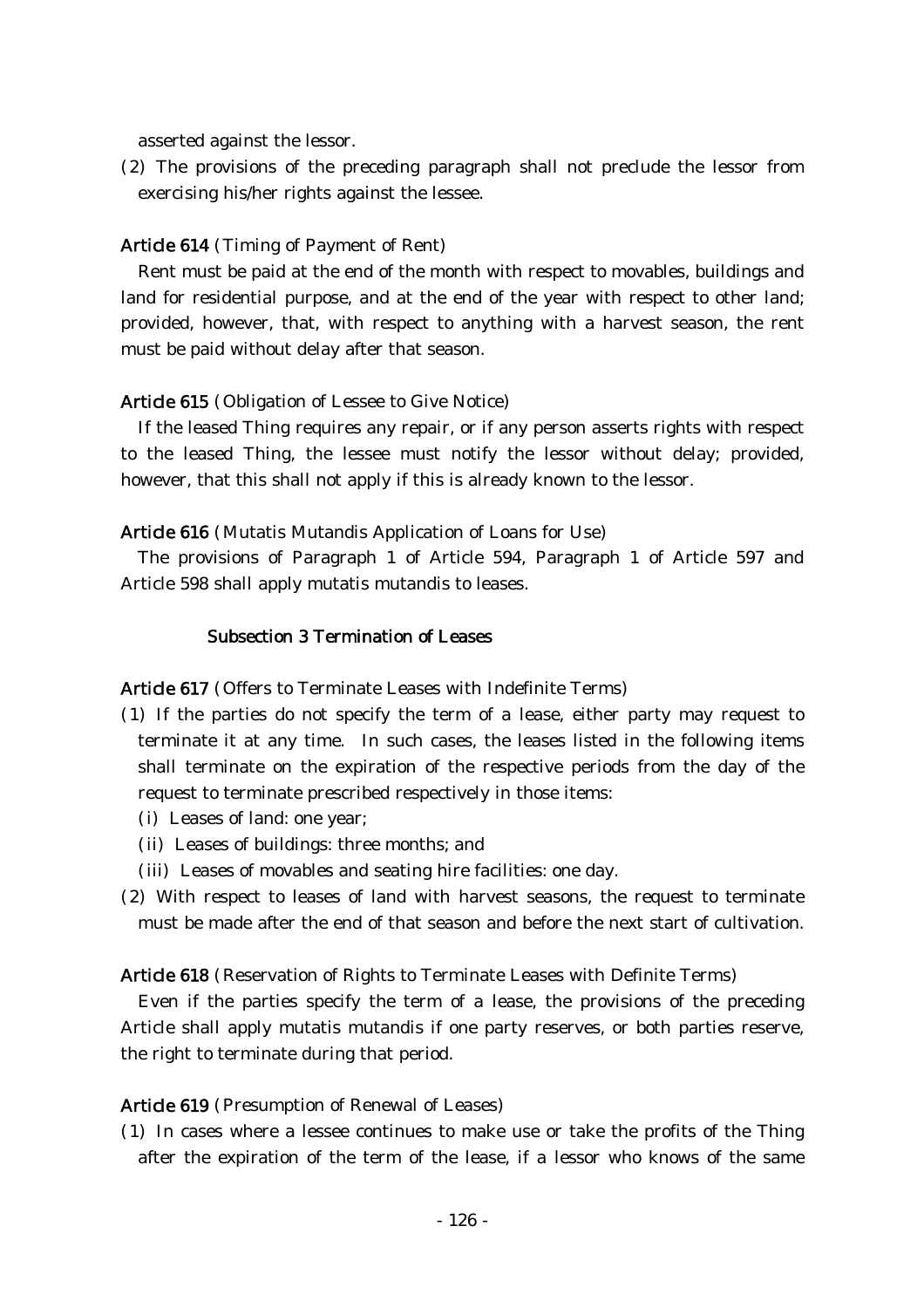raises no objection, it shall be presumed that a further lease is entered into under conditions identical to those of the previous lease. In such cases, each party may request to terminate in accordance with the provisions of Article 617.

 $(2)$  If one of the parties has provided security for the previous lease, the security shall be extinguished upon expiration of the term; provided, however, that this shall not apply to a security deposit.

## Article 620 (Effect of Cancellations of Leases)

In cases where a lease is cancelled, the cancellation shall be effective solely toward the future. In such cases, if one of the parties is negligent, claims for damages against that party shall not be precluded.

Article 621 (Limitation on Periods of Rights to Demand Compensation for Damages and Reimbursement of Costs)

The provisions of Article 600 shall apply mutatis mutandis to leases.

## Article 622

deleted

## Section 8 Employment

## Article 623 (Employment)

An employment contract shall become effective when one of the parties promises to the other party that he/she will engage in work and the other party promises to pay remuneration for the same.

## Article 624 (Timing of Payment of Remuneration)

- ( )1 An employee may not demand remuneration until the work he/she promised to perform has been completed.
- (2) Remuneration specified with reference to a period may be claimed on the expiration of that period.

## Article 625 (Restrictions on Assignment of Employer's Rights)

- (1) An employer may not assign his/her rights to third parties unless the employer obtains the employee's consent.
- (2) An employee may not cause any third party to work on his/her behalf unless the employee obtains the employer's consent.
- (3) If an employee causes any third party to work in violation of the provisions of the preceding paragraph, the employer may cancel the contract.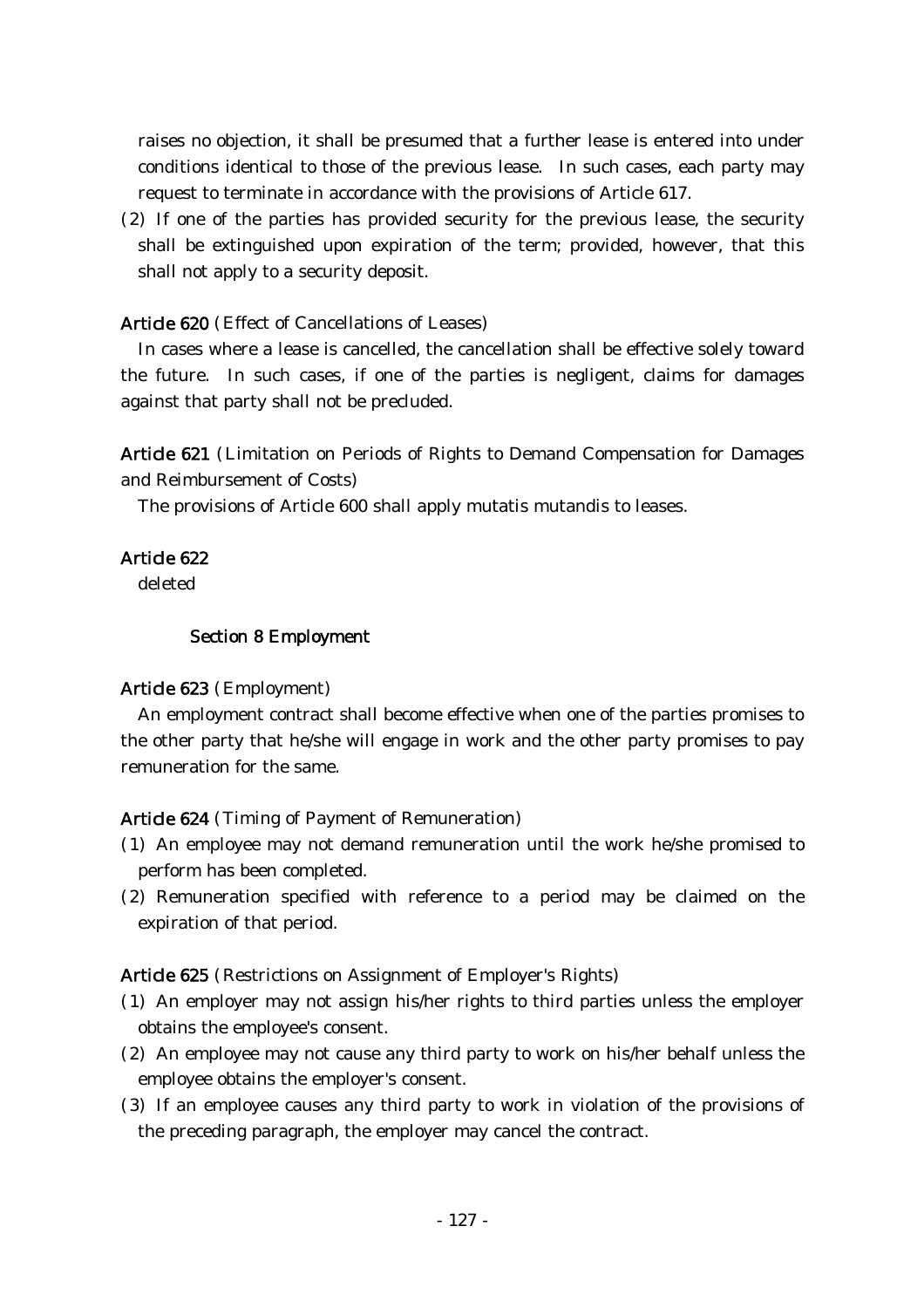Article 626 (Cancellation of Employment with Indefinite Term)

- ( )1 If the term of employment exceeds five years, or employment is to continue during the life of either party or any third party, either party may cancel the contract at any time after the expiration of five years; provided, however, that said five years shall be ten years with respect to employment for the purpose of apprenticeship in commerce and industry.
- $(2)$  If a person intends to cancel a contract under the provisions of the preceding paragraph, he/she must give notice three months in advance.

## Article 627 (Offer to Terminate Employment with Indefinite Term)

- ( )1 If the parties have not specified the term of employment, either party may request to terminate at any time. In such cases, employment shall terminate on the expiration of two weeks from the day of the request to terminate.
- $(2)$  If remuneration is specified with reference to a period, the request to terminate may be made with respect to the following period of time onward; provided, however, that the request to terminate must be made in the first half of the current period.
- (3) If remuneration is specified with reference to a period of six months or more, the request to terminate under the preceding paragraph must be made three months before the termination.

Article 628 (Cancellation of Employment due to Unavoidable Reasons)

Even in cases where the parties have specified the term of employment, if there are unavoidable reasons, either party may immediately cancel the contract. In such cases, if the reasons arise from the negligence of either one of the parties, that party shall be liable to the other party for damages.

## Article 629 (Presumption of Renewal of Employment)

- ( )1 In cases where an employee continues to engage in his/her work after the expiration of a term of employment, if an employer knows of the same and raises no objection, it shall be presumed that the further employment is entered into under conditions identical to those of the previous employment. In such cases, each party may request to termination under the provisions of Article 627.
- $(2)$  If either party has provided security for the previous employment, the security shall be extinguished on the expiration of the term; provided, however, that this shall not apply to fidelity bonds.

## Article 630 (Effect of Cancellation of Employment)

The provisions of Article 620 shall apply mutatis mutandis to employment.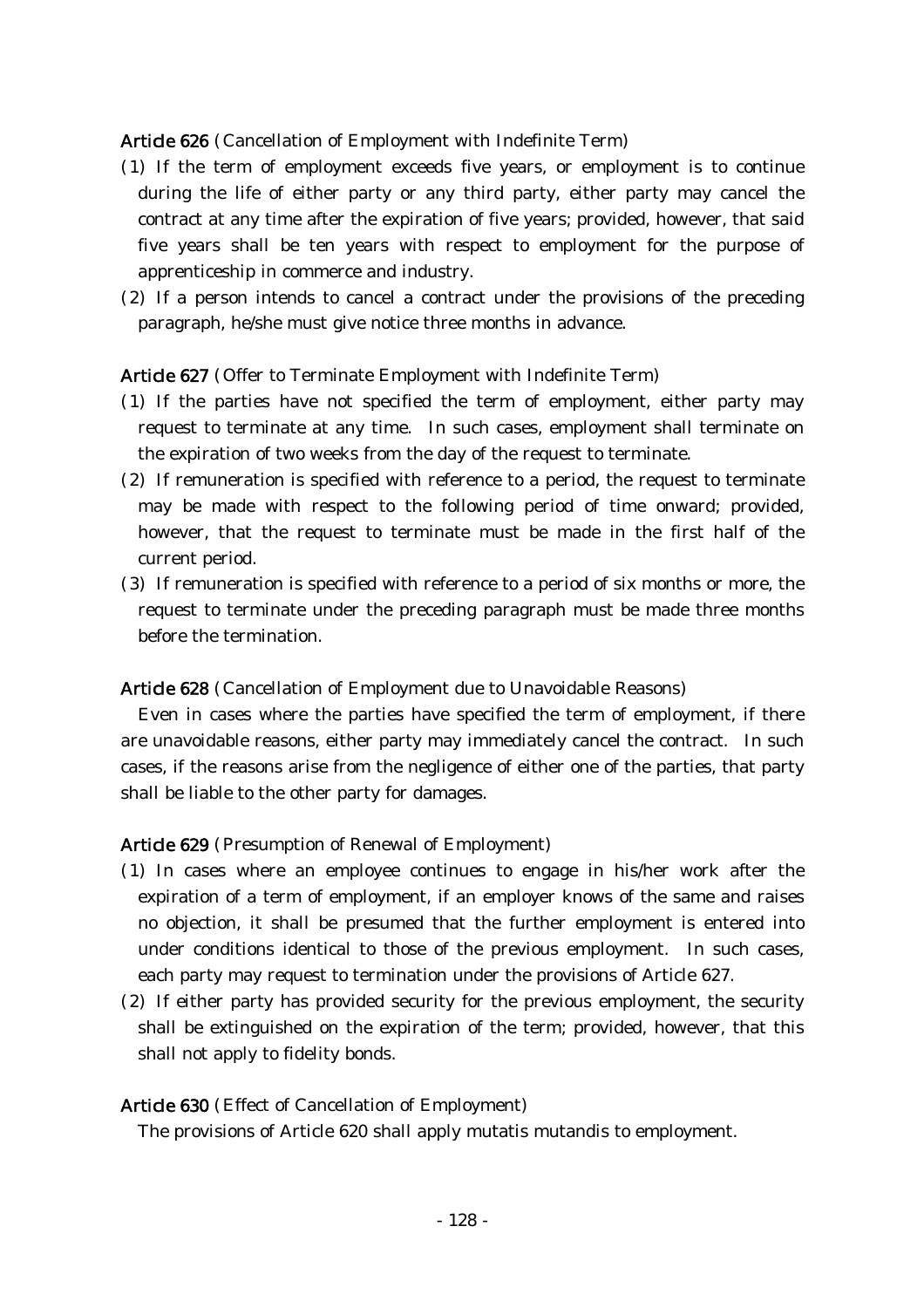Article 631 (Request to Terminate due to Commencement of Bankruptcy Procedures for Employer)

In cases where the employer is subject to a ruling for the commencement of bankruptcy procedures, the employee or the trustee in bankruptcy may request to terminate under the provisions of Article 627 even if the employment is for a definite term. In such cases, neither party may claim compensation from the other party for damages suffered as a result of the termination.

## Section 9 Contracts for Work

## Article 632 (Contracts for Work)

A contract for work shall become effective when one of the parties promises to complete work and the other party promises to pay remuneration for the outcome of the work.

## Article 633 (Timing of Payment of Remuneration)

Remuneration must be paid simultaneously with delivery of the subject matter of work performed; provided, however, that, if no delivery of a Thing is required, the provisions of Article  $624(1)$  shall apply mutatis mutandis.

## Article 634 (Contractor's Warranty)

- ( )1 If there is any defect in the subject matter of work performed, the party ordering the work may demand that the contractor repair the defect, specifying a reasonable period; provided, however, that this shall not apply if the defect is not significant and excessive costs would be required for the repair.
- $(2)$  The party ordering the work may demand compensation for damages in lieu of, or in addition to, the repair of the defect. In such cases, the provisions of Article 533 shall apply mutatis mutandis.

## Article 635

If there is any defect in the subject matter of work performed and the purpose of the contract cannot be achieved because of the defect, the party ordering the work may cancel the contract; provided, however, that this shall not apply to a building or other structure on land.

## Article 636 (No Application of Provisions on Contractor's Warranty)

The provisions of the preceding two Articles shall not apply if the defect in the subject matter of the work arises due to the nature of the materials supplied by, or instructions given by, the party ordering the work; provided, however, that this shall not apply if the contractor knew that the materials or instructions were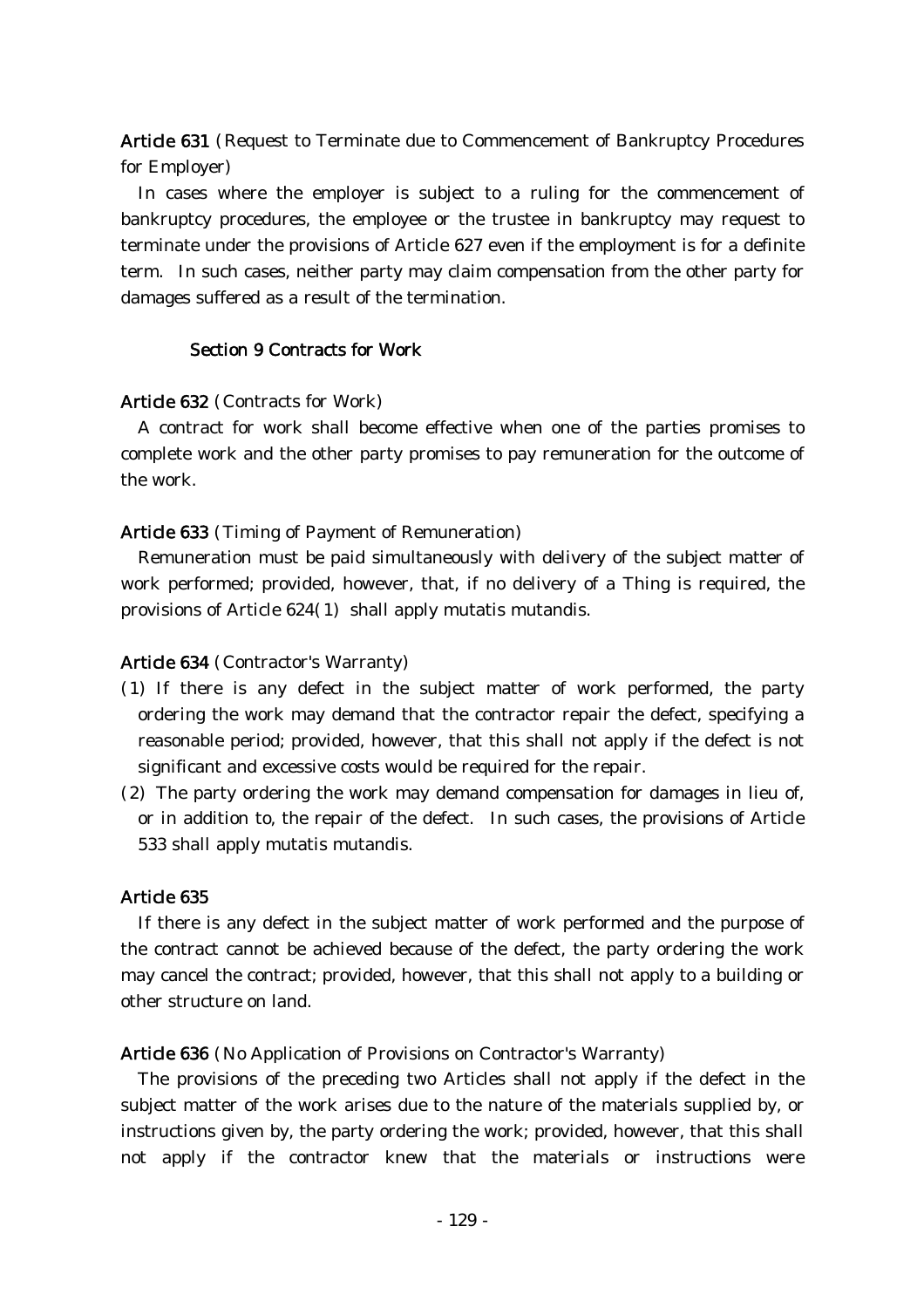inappropriate but did not disclose the same.

## Article 637 (Duration of Contractor's Warranty)

- ( )1 The demand for repair or claim for damages and cancellation of the contract under the preceding three Articles must be made within one year from the time of the delivery of the subject matter of the work.
- (2) Where no delivery of the subject matter is required, the period referred to in the preceding paragraph commences to run from the time of the completion of the work.

### Article 638

- (1) A contractor for a building or other structure on land shall be liable for a warranty against defects in the structure or ground for the period of five years from delivery; provided, however, that the period shall be ten years for structures made of stone, earth, bricks, concrete, steel and other similar structures.
- $(2)$  If any structure is lost or damaged due to the defects set forth in the preceding paragraph, the party ordering the work must exercise the rights under the provisions of Article 634 within one year from the time of the loss or damage.

### Article 639 (Extension of Duration of Warranty)

The periods set forth in Article 637 and Paragraph 1 of the preceding Article may be extended by contract so long as they do not exceed the period of time provided for the extinctive prescription under the provisions of Article 167.

### Article 640 (Special Agreement of No Warranty)

Even if the contractor agrees to a special agreement to the effect that the contractor will not be liable for the warranty provided in Article 634 or Article 635, the contractor may not be released from the contractor's liability with respect to facts the contractor knew and did not disclose.

### Article 641 (Cancellation of Contract by Party Ordering Work)

The party ordering work may cancel the contract at any time whilst the contractor has not completed the work by compensating any damages.

# Article 642 (Cancellation on Commencement of Bankruptcy Procedures for Party Ordering Work)

(1) In cases where the party ordering work is subject to a ruling for the commencement of bankruptcy procedures, the contractor or the trustee in bankruptcy may cancel the contract. In such cases, the contractor may participate in the distribution of the bankrupt estate with respect to remuneration for the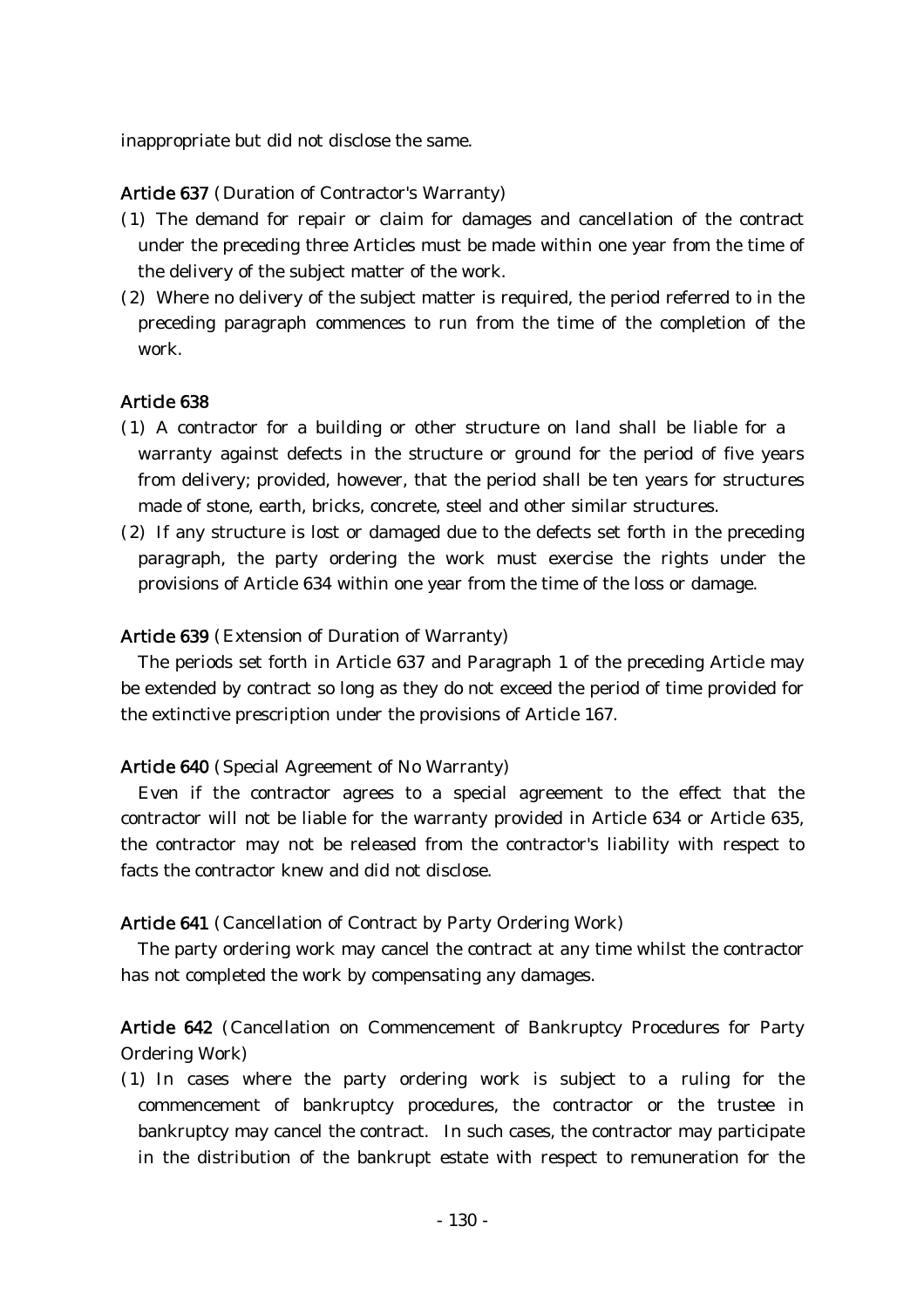work already performed and any costs not included in that remuneration.

 $(2)$  In the cases set forth in the preceding paragraph, claims for damages suffered as a result of the cancellation of the contract shall be permitted only for contractors under contracts cancelled by the trustee in bankruptcy. In such cases, the contractors shall participate in the distribution of the bankrupt estate with respect to such damages.

### Section 10 Mandates

#### Article 643 (Mandates)

A mandate shall become effective when one of the parties mandates the other party to perform a juristic act, and the other party accepts the mandate.

#### Article 644 (Duty of Care of Mandatary)

A mandatary shall assume a duty to administer the mandated business with the care of a good manager compliance with the main purport of the mandate.

### Article 645 (Reports by Mandatary)

A mandatary must, if so requested by the mandator, report the current status of the administration of the mandated business at any time, and must report the process and results without delay upon completion of the mandate.

#### Article 646 (Delivery of Received Things by Mandatary)

- ( )1 The mandatary must deliver to the mandator monies and other Things that he/she has received during the course of administering the mandated business. The same shall apply to fruits the mandatary has reaped.
- (2) The mandatary must transfer to the mandator rights the mandatary has acquired in his/her own name on behalf of the mandator.

#### Article 647 (Mandatary's Responsibility for Consumption of Monies)

If the mandatary has consumed monies for his/her personal benefit that the mandatary is to deliver to the mandator, or any monies that are to be used for the benefit of the mandator, the mandatary must pay interest for the period from the day of that consumption. In such cases, if any damages still remain, the mandatary shall be liable to compensate for the same.

#### Article 648 (Remuneration for Mandatary)

- ( )1 In the absence of any special agreements, the mandatary may not claim remuneration from the mandator.
- $(2)$  In cases where the mandatary is to receive remuneration, the mandatary may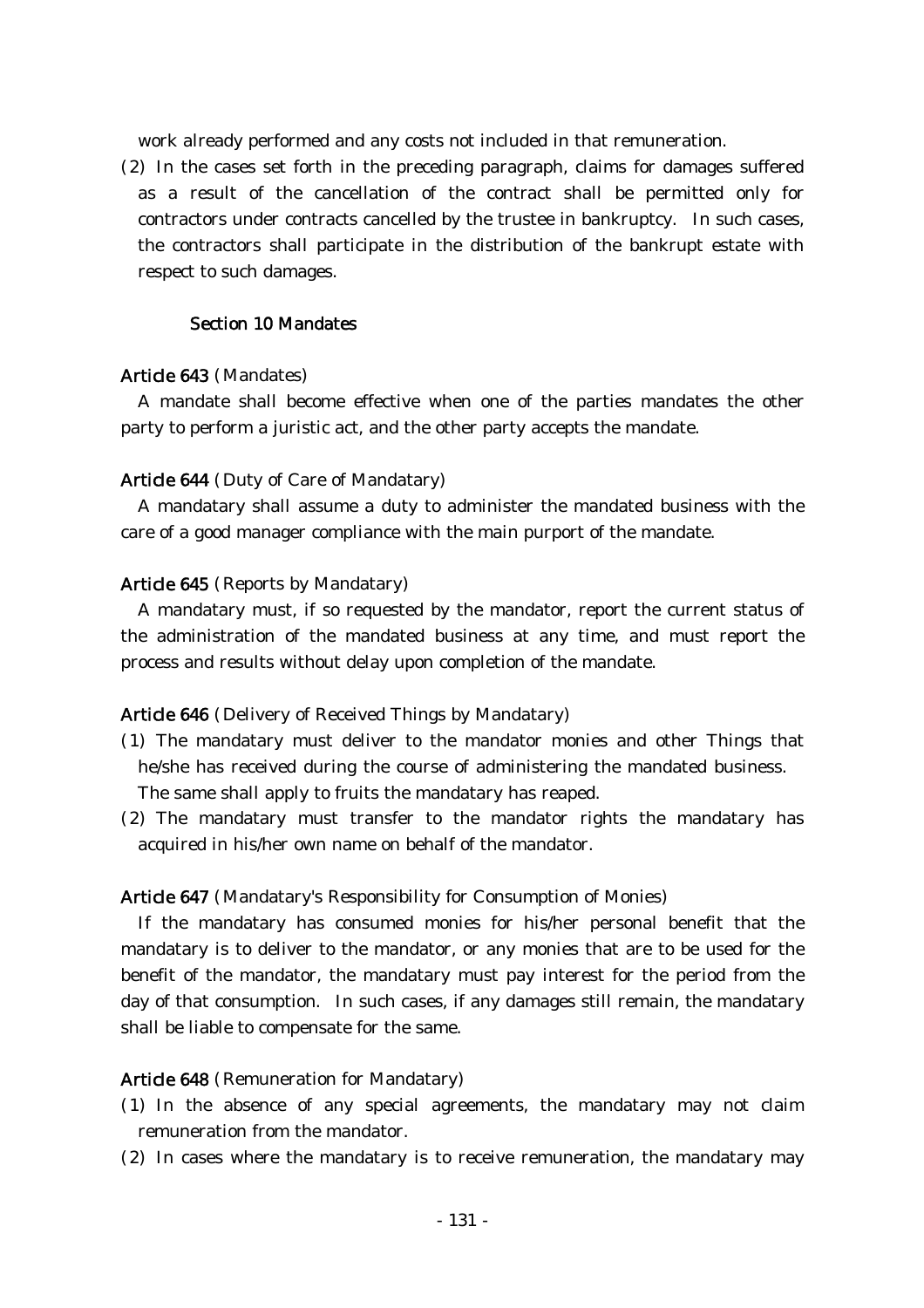not claim the same until and unless he/she has performed the mandated business; provided, however, that if the remuneration is specified with reference to period, the provisions of Paragraph 2 of Article 624 shall apply mutatis mutandis.

(3) If the mandate terminates during performance due to reasons not attributable to the mandatary, the mandatary may demand remuneration in proportion to the performance already completed.

## Article 649 (Mandatary's Claims for Advance for Costs)

If costs will be incurred in administering the mandated business, the mandator must, at the request of the mandatary, pay an advance for those costs.

## Article 650 (Mandatary's Claims for Reimbursement of Expense)

- ( )1 If the mandatary has incurred costs found to be necessary for the administration of the mandated business, the mandatary may claim reimbursement of those costs from the mandator and any interest on the same from the day the costs were incurred.
- $(2)$  If the mandatary has incurred any obligation found to be necessary for the administration of the mandated business, the mandatary may demand that the mandator perform the obligation on the mandatary's behalf. In such cases, if the obligation has not yet fallen due, the mandatary may require the mandator to tender reasonable security.
- (3) If the mandatary suffers any loss due to the administration of the mandated business without negligence in the mandatary, he/she may claim compensation for the loss from the mandator.

## Article 651 (Cancellation of Mandate)

- $(1)$  A mandate may be cancelled by either party at any time.
- $(2)$  If one of the parties cancels a mandate at a time that is detrimental to the other party, the former party must compensate the damages suffered by the other party; provided, however, that this shall not apply if there are unavoidable grounds.

## Article 652 (Effect of Cancellation of Mandate)

The provision of Article 620 shall apply mutatis mutandis to mandates.

## Article 653 (Grounds for Termination of Mandate)

A mandate shall terminate when:

- (i) The mandator or mandatary dies;
- (ii) The mandator or mandatary is subject to a ruling for the commencement of bankruptcy procedures;
- (iii) The mandatary is subject to an order for the commencement of guardianship.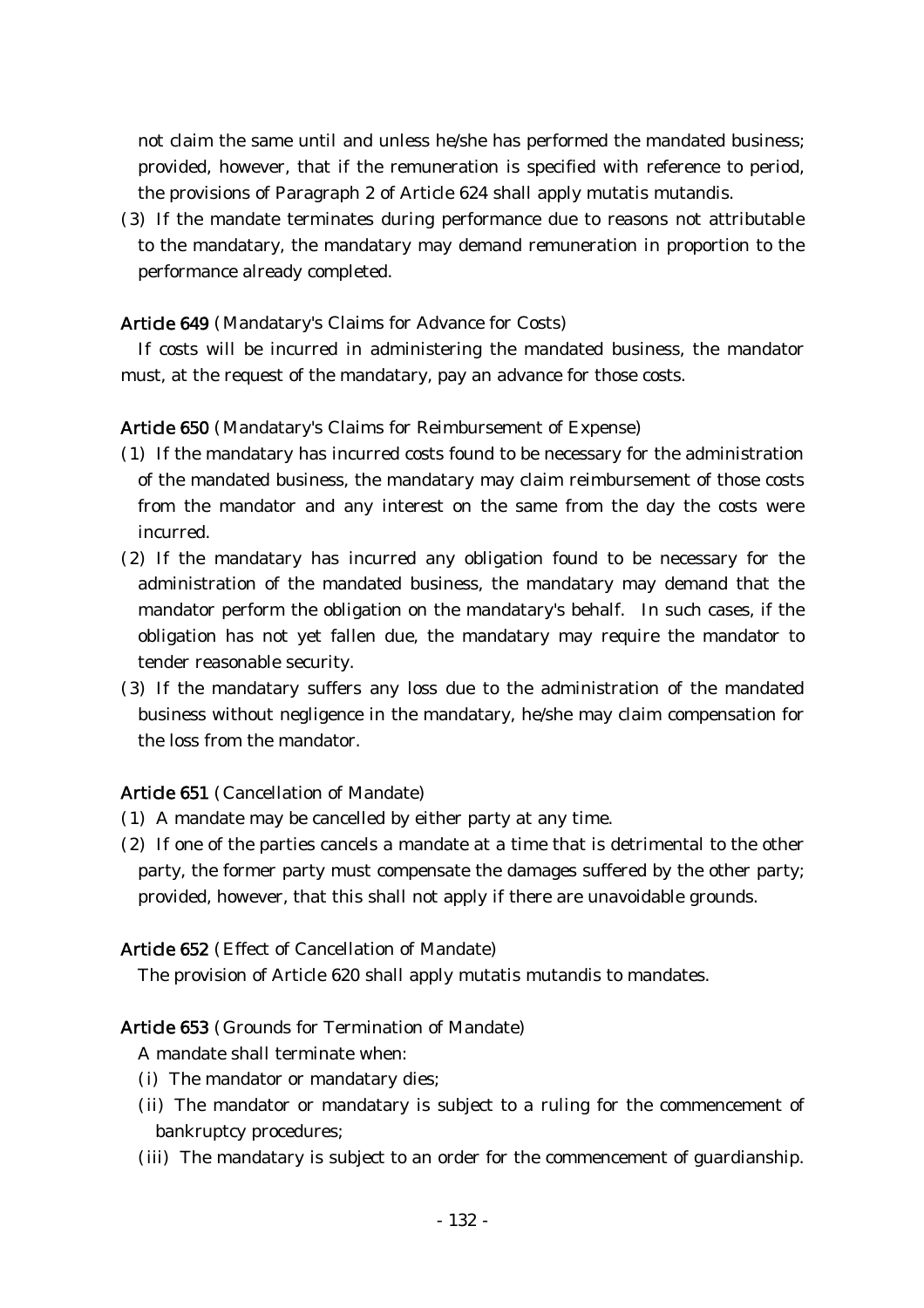### Article 654 (Disposition after Termination of Mandate)

In cases where a mandate has terminated, if there are pressing circumstances, the mandatary or his/her heir or legal representative must effect necessary dispositions until the time when the mandator or his/her heir or legal representatives is able to take charge of the mandated business.

### Article 655 (Requirement for Perfection of Termination of Mandate)

The grounds of termination of mandate may not be asserted against the other party unless the other party was notified of or knew of the same.

### Article 656 (Quasi-Mandate)

The provisions of this Section shall apply mutatis mutandis to mandates of business that do not constitute juristic acts.

## Section 11 Deposits

### Article 657 (Deposits)

A deposit shall become effective when one of the parties receives a certain Thing by promising that he/she will retain it for the other party.

Article 658 (Use of Deposited Thing and Retention by Third Parties)

- ( )1 A depositary may not use, or allow third parties to retain, the Thing deposited without obtaining the consent of the depositor.
- $(2)$  The provisions of Article 105 and paragraph 2 of Article 107 shall apply mutatis mutandis to cases where a depositary may allow third parties to retain deposited Things.

## Article 659 (Duty of Care of Gratuitous Depositary)

A person who has undertaken a deposit gratuitously shall assume a duty to retain the Thing deposited exercising care identical to that he/she exercises for his/her own property.

## Article 660 (Obligation of Depositary to Give Notice)

If a third party asserting rights with respect to the Thing deposited has brought a lawsuit against the depositary, or has effected an attachment, provisional attachment, or provisional disposition, the depositary must notify the depositor of that fact without delay.

Article 661 (Compensation of Damages by Depositor)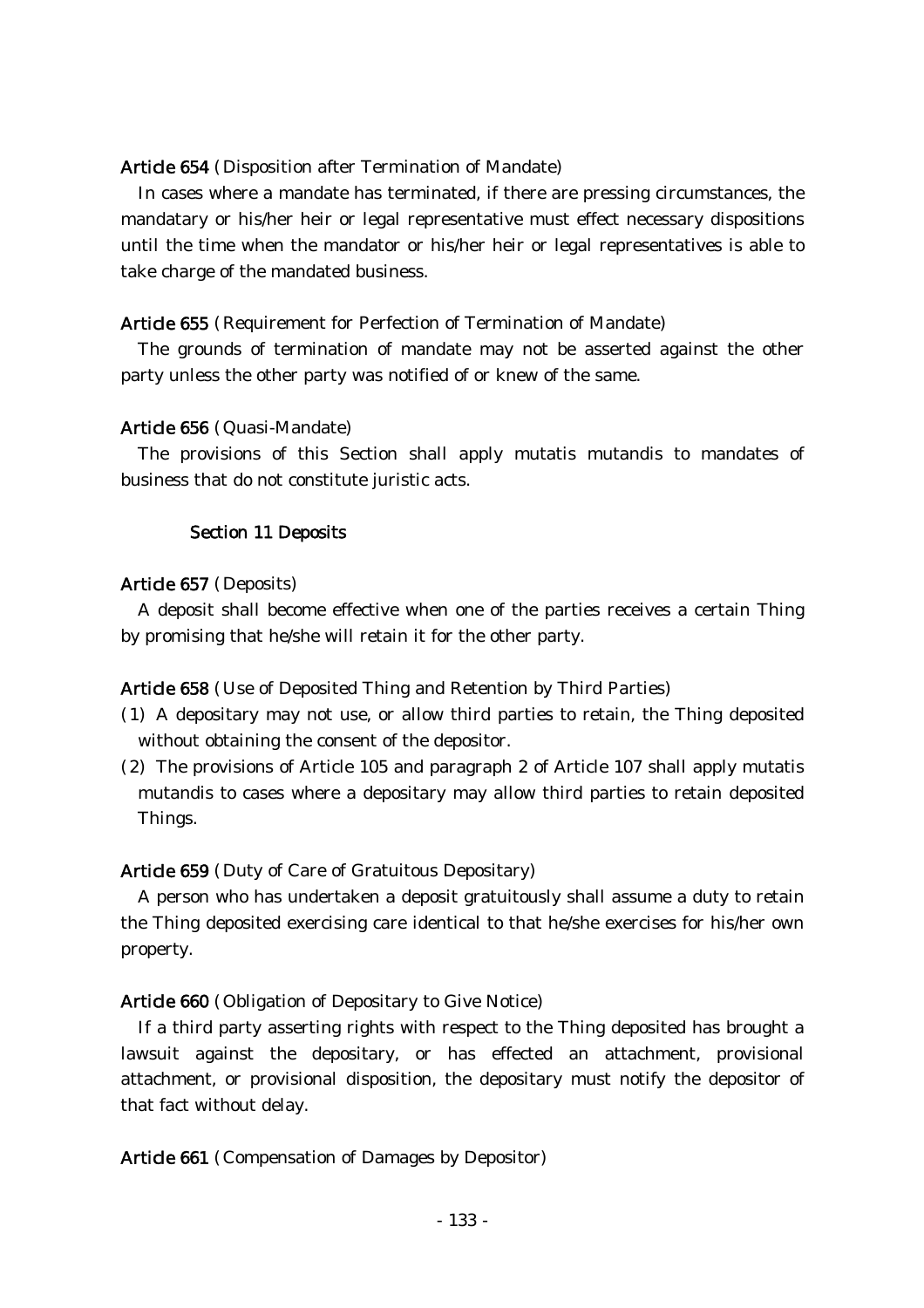The depositor must compensate the depositary for damages that occur due to the nature of or defects in the Thing deposited; provided, however, that this shall not apply if the depositor did not, without negligence, know of such nature or defect, or the depositary knew of the same.

## Article 662 (Depositor's Demand for Return)

Even if the parties specify the time for the return of the Thing deposited, the depositor may demand the return of the same at any time.

## Article 663 (Timing of Return of the Thing Deposited)

- ( )1 If the parties have not specified the timing of the return of the Thing deposited, the depositary may return the same at any time.
- $(2)$  If the timing of the return is specified, the depositary may not return the deposited goods prior to the due date unless there are unavoidable grounds.

## Article 664 (Place of Return of the Thing Deposited)

The place for the return of the Thing deposited must be at the place where they are to be retained; provided, however, that, if the depositary has changed the place of retention on reasonable grounds, the return may be made at that current place of retention.

## Article 665 (Mutatis Mutandis Application of Provisions on Mandate)

The provisions of Article 646 to Article  $650$  (excluding Paragraph 3 of this Article) shall apply mutatis mutandis to deposits.

## Article 666 (Deposits for Consumption)

- $(1)$  The provisions of Section 5 (Loans for Consumption) shall apply mutatis mutandis to cases where a depositary may, under the contract, consume the Thing deposited.
- $(2)$  Notwithstanding the provisions of Paragraph 1 of Article 591 which shall apply mutatis mutandis under the preceding paragraph, if the contract referred to in the preceding paragraph does not specify the timing of the return, the depositor may demand the return at any time.

## Section 12 Partnerships

## Article 667 (Partnership Contracts)

- ( )1 A partnership contract shall become effective when each of the parties promises to engage in joint business by making a contribution.
- $(2)$  The subject of the contribution may be services.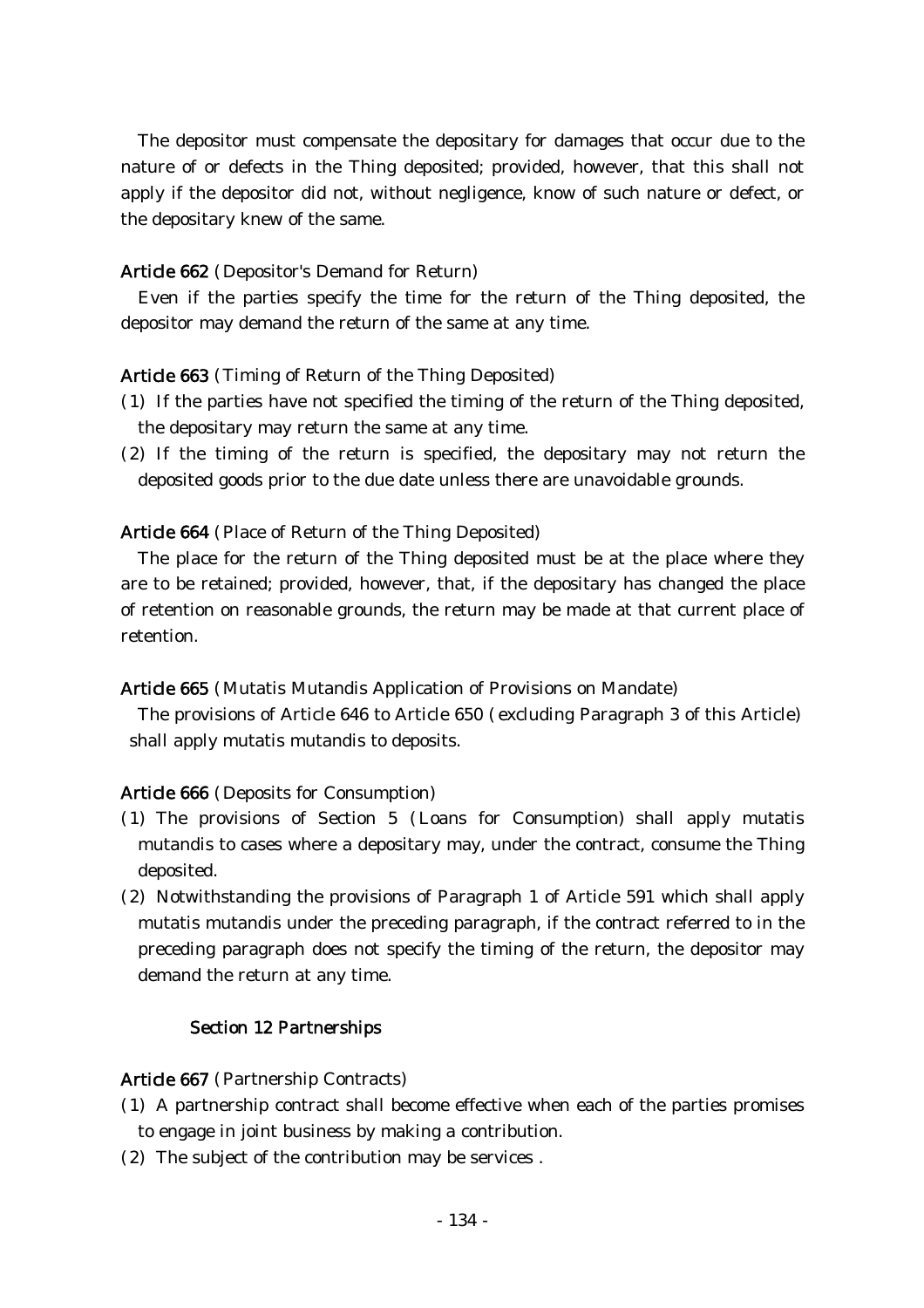Article 668 (Joint Ownership in Partnership Property)

The contributions of the partners and other partnership property shall be jointly owned by all partners.

## Article 669 (Responsibility for Failure to Provide Monetary Contribution)

In cases where monies are the subject of the contribution, if any partner fails to contribute his/her share of the contribution, he/she must pay interest on the same and otherwise compensate for damages.

## Article 670 (Method of Business Management)

- ( )1 The management of partnership business shall be determined by the majority of the partners.
- (2) If more than one person is delegated to manage the business referred to in the preceding paragraph under the partnership contract (referred to in the following paragraph as "Operating Officers"), the same shall be determined by majority.
- (3) Notwithstanding the provisions of the preceding two paragraphs, the ordinary business of a partnership may be performed by each partner or each Operating Officer individually; provided, however, that this shall not apply if other partners or Operating Officers raise objections prior to the completion of the business.

Article 671 (Mutatis Mutandis Application of Provisions on Mandates)

The provisions of Article 646 to Article 650 shall apply mutatis mutandis to partners who manage the business of a partnership.

Article 672 (Resignations and Dismissals of Operating Partners)

- ( )1 If one or more partners are delegated to manage partnership business under the partnership contract, those partners may not resign without reasonable grounds.
- $(2)$  The partners referred to in the preceding paragraph may be dismissed by the unanimous agreement of the other partners, limited to cases where there are justifiable grounds.

Article 673 (Inspections by Partners of Condition of Partnership Business and Property)

Each partner may inspect the condition of the business and property of the partnership even if he/she does not have the right to manage the business of the partnership.

Article 674 (Proportions of Partners' Distributions of Profits and Losses)

( )1 If partners have not specified the proportions of the distributions of the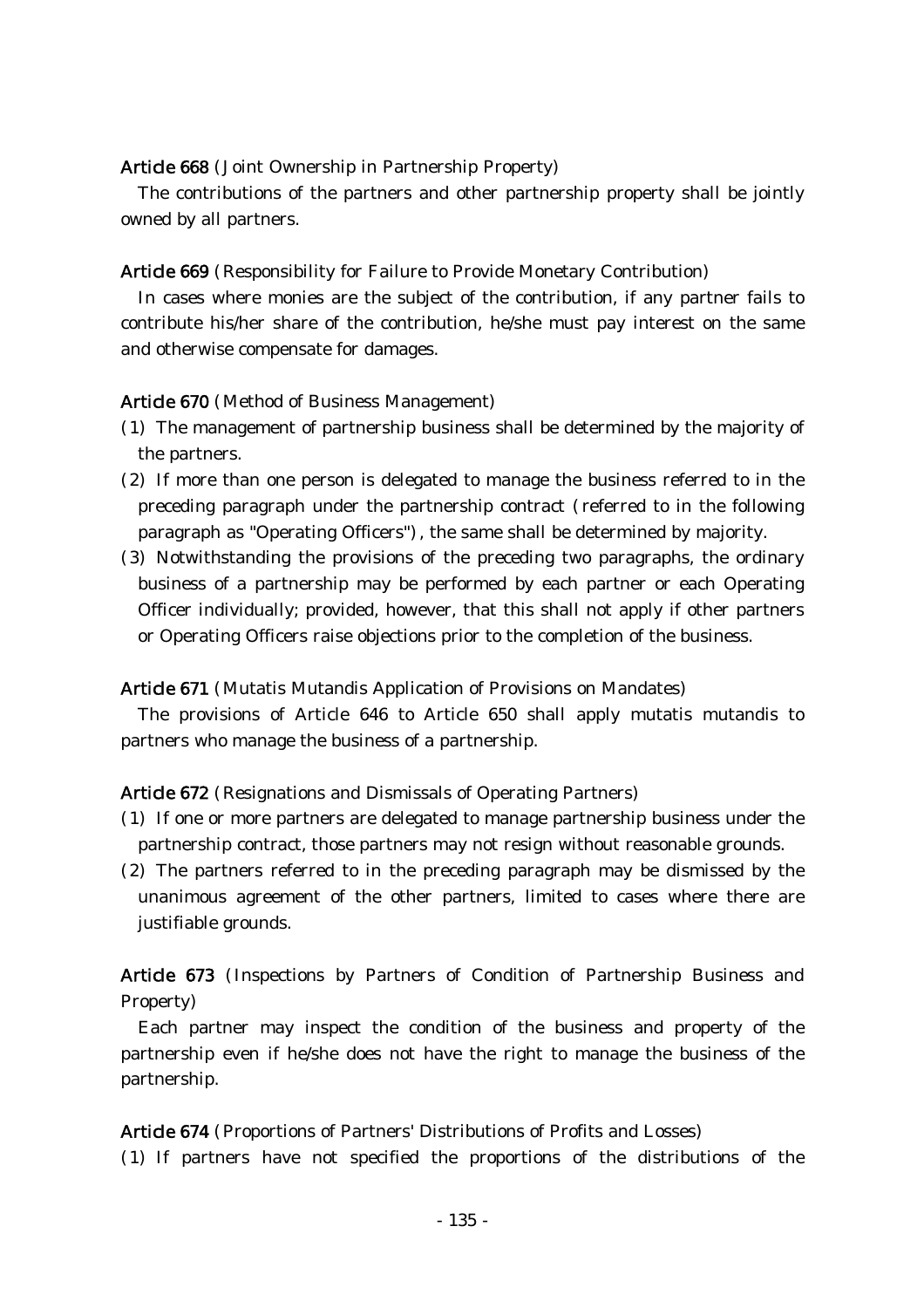partnership's profits and losses, the proportions shall be determined in proportion to the value of each partner's contribution.

 $(2)$  If the proportions of the distributions are specified solely with respect to either profits or losses, it shall be presumed that the proportions are common to profits and losses.

Article 675 (Exercise of Right of Creditors of the Partnership against Partners)

If a creditor of a partnership did not, when his/her claim arose, the proportions of the partners' shares of losses, the creditor may exercise his/her rights against each partner in equal proportions.

Article 676 (Disposal Partners' Shares and Division of Partnership Property)

- ( )1 If a partner disposes of his/her share with respect to the partnership property, the disposal may not be asserted against the partnership and third parties who had dealings with the partnership.
- $(2)$  A partner may not seek the division of the partnership property before the same is liquidated.

# Article 677 (No Set-off by Obligor of Partnership)

An obligor of a partnership may not set off his/her obligation against his/her claim against the partners.

# Article 678 (Withdrawal of Partners)

- ( )1 If a partnership contract does not specify the duration of the partnership, or specifies that the partnership is to continue for the life of a certain partner, each partner may withdraw at any time; provided, however, that, unless there are unavoidable grounds, a partner may not withdraw at a time that is detrimental to the partnership.
- $(2)$  Even in cases where the duration of the partnership is specified, each partner may withdraw if there are unavoidable grounds.

# Article 679

In addition to the cases referred to in the preceding Article, partners shall withdraw on the following grounds:

- (i) The partner dies;
- (ii) The partner is subject to a ruling for the commencement of bankruptcy procedures;
- (iii) The partner is subject to an order for the commencement of guardianship;
- $(iv)$  The partner has been expelled.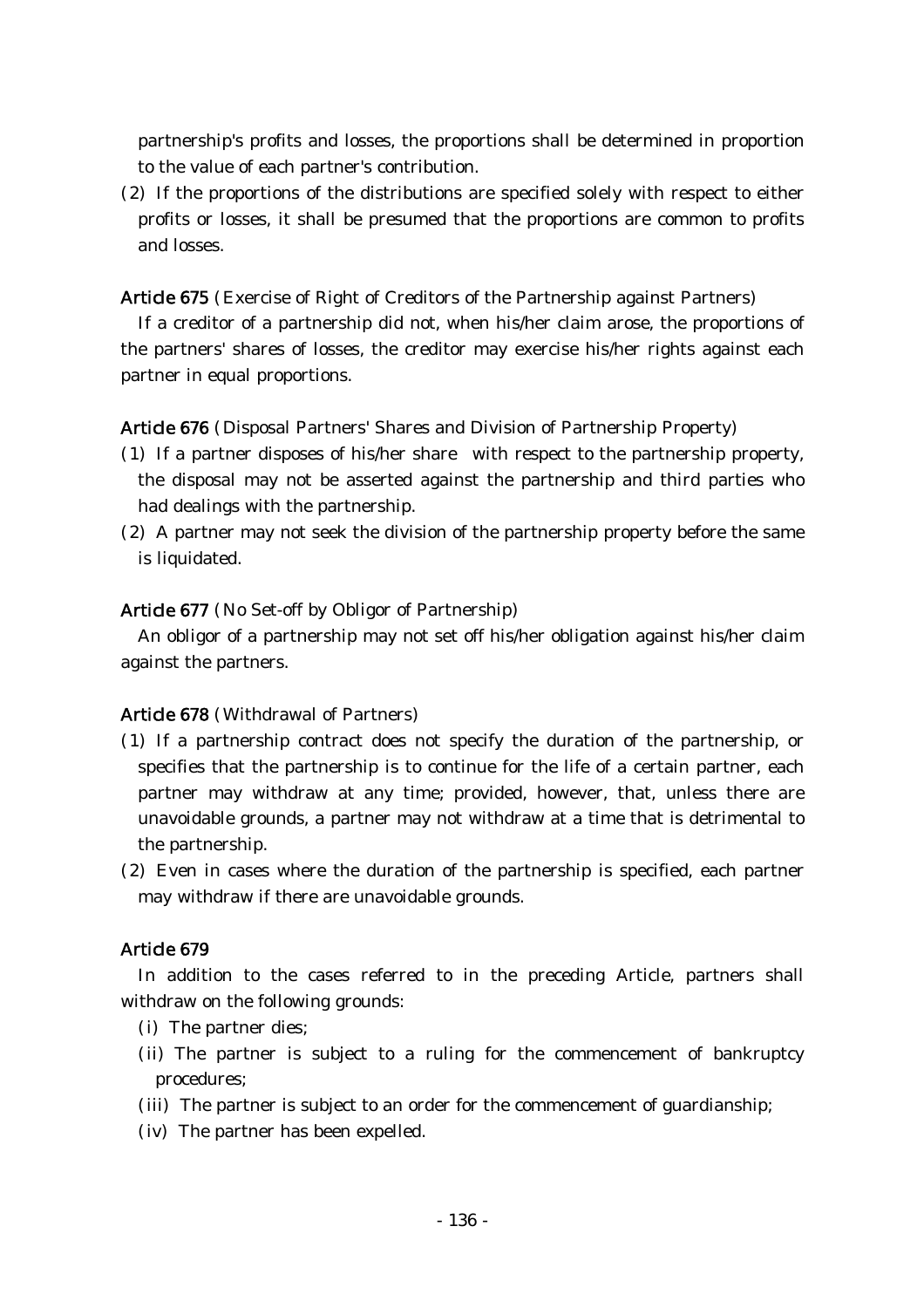### Article 680 (Expulsion of Partners)

The expulsion of a partner may be effected by the unanimous agreement of the other partners, limited to cases where there are justifiable grounds; provided, however, that the expulsion may not be asserted against a partner who is expelled unless a notice to that effect is given to that partner.

## Article 681 (Refunds of Shares of Withdrawing Partners)

- (1) Accounts as between the withdrawing partner and other partners must be settled according to the condition of the partnership property as at the time of the withdrawal.
- $(2)$  The share of the withdrawing partner may be refunded in money, regardless of the kind of his/her contribution.
- (3) With respect to any matter not yet completed at the time of the withdrawal, accounts may be made up subsequent to the completion of that matter.

## Article 682 (Causes of Dissolution of Partnerships)

A partnership shall be dissolved on the successful completion of the business that is its object, or by the impossibility of such successful completion.

## Article 683 (Request for Dissolution of Partnerships)

Each partner may request the dissolution of the partnership if there are unavoidable grounds.

## Article 684 (Effect of Cancellation of Partnership Contracts)

The provisions of Article 620 shall apply mutatis mutandis to partnership contracts.

## Article 685 (Liquidation of Partnerships and Appointment of Liquidators)

- ( )1 When a partnership is dissolved, the liquidation shall be administered jointly by all partners or by a liquidator appointed by the same.
- $(2)$  A liquidator shall be appointed by a majority of all partners.

## Article 686 (Method of Management of Liquidators' Business)

The provisions of Article 670 shall apply mutatis mutandis to cases where there is more than one liquidator.

## Article 687 (Resignations and Dismissals of Liquidators who are Partners)

The provisions of Article 672 shall apply mutatis mutandis to cases where the liquidator is appointed from among the partners under the partnership contract.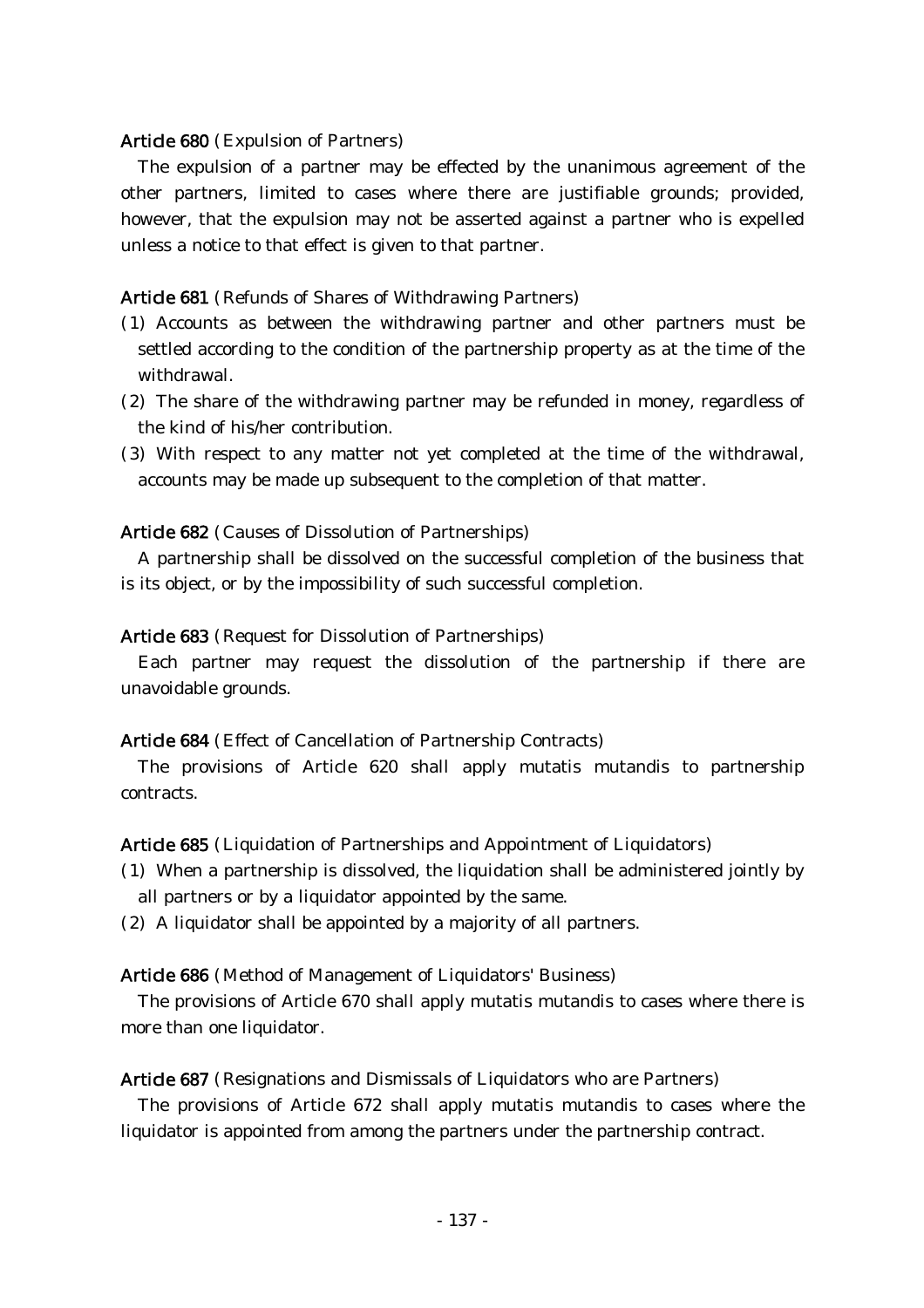Article 688 (Duties and Authority of Liquidators and Method of Division of Residual Assets)

- $(1)$  A liquidator shall have the duties to:
	- (i) conclude the current business
	- (ii) collect debts and perform obligations; and
	- (iii) deliver the residual assets.
- (2) The liquidator may perform any and all acts in order to perform its duties listed in the respective items of the preceding paragraph.
- (3) Residual assets shall be distributed in proportion to the value of the contributions of each partner.

## Section 13 Life Annuities

## Article 689 (Life Annuities)

Life annuities shall become effective when one of the parties promises to deliver monies or other Things to the other party or a third party periodically until the death of the first party, the other party or the third party.

## Article 690 (Accounting for Life Annuities)

Life annuities shall be calculated on a daily basis.

## Article 691 (Cancellation of Contracts for Life Annuities)

( )1 In cases where the obligor in a life annuity has received the principal for the life annuity, if the obligor fails to pay the life annuity or fails to perform other obligations, the other party may demand the return of the principal. In such cases, the other party must return the amount of the life annuity he/she has already received to the obligor of the life annuity, less the amount of the interest on that principal.

(2) The provisions of the preceding paragraph shall not preclude claims for damages.

Article 692 (Cancellation of Contracts for Life Annuities and Simultaneous Performance)

The provisions of Article 533 shall apply mutatis mutandis to cases referred to in the preceding Article.

## Article 693 (Declaration of Continuation of Claim for Life Annuity)

( )1 If a death provided for in Article 689 occurs due to grounds attributable to the obligor in a life annuity, the court may, at the request of the obligee in the life annuity or the obligee's heirs, declare that the life annuity claim shall continue for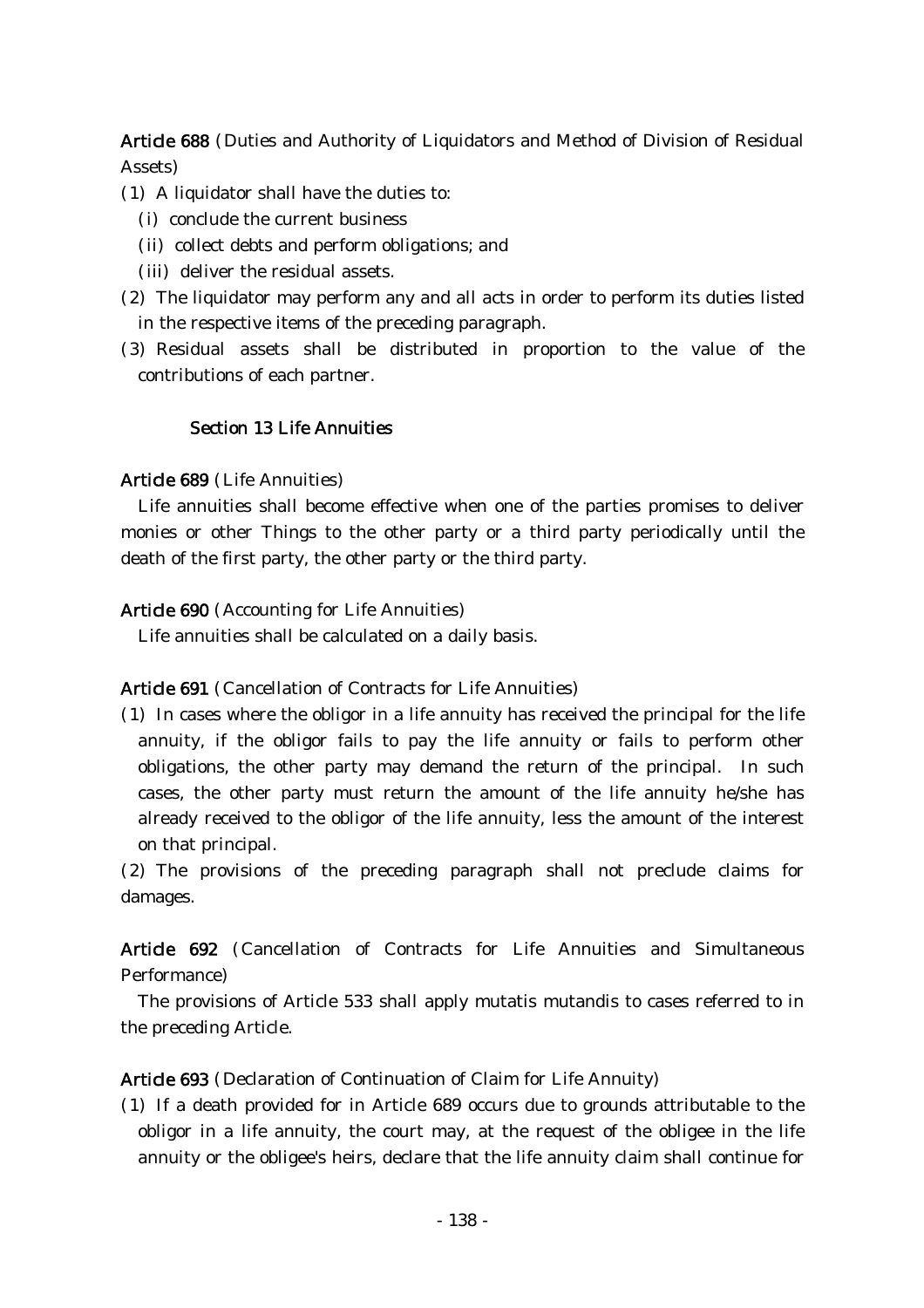a reasonable period.

(2) The provisions of the preceding paragraph shall not preclude the exercise of the rights provided in Article 691.

## Article 694 (Testamentary Gifts of Life Annuities)

The provisions of this Section shall apply mutatis mutandis to testamentary gifts of life annuities.

## Section 14 Settlements

## Article 695 (Settlements)

A settlement shall become effective when the parties to a dispute promise to settle the dispute through reciprocal concessions.

## Article 696 (Effect of Settlements)

In cases where it is admitted at settlement that one of the parties has the rights that are the subject of the dispute, or that the other party did not have the rights, if conclusive evidence is obtained to the effect that the first party did not have the rights in the past, or that the other party did have the rights, the rights are regarded as either transferred to the first party or extinguished at settlement.

## Chapter 3 Negotiorum Gestio (Management of Business))

Article 697 (Negotiorum Gestio (Management of Business))

- ( )1 A person who commences the management of a business for another person without being obligated to do so (hereinafter in this Chapter referred to as "Manager" must manage that business (hereinafter referred to as "Management" of Business" in accordance with the nature of the business, using the method that best conforms to the interests of that another person (the principal).
- (2) The Manager must engage in Management of Business in accordance with the intentions of the principal if the Manager knows, or is able to conjecture that intention.

## Article 698 (Urgent Management of Business)

If a Manager engages in the Management of Business in order to allow a principal to escape imminent danger to the principal's person, reputation or property, the Manager shall not be liable to compensate for damages resulting from the same unless he/she has acted in bad faith or with gross negligence.

Article 699 (Obligation of Managers to Give Notice)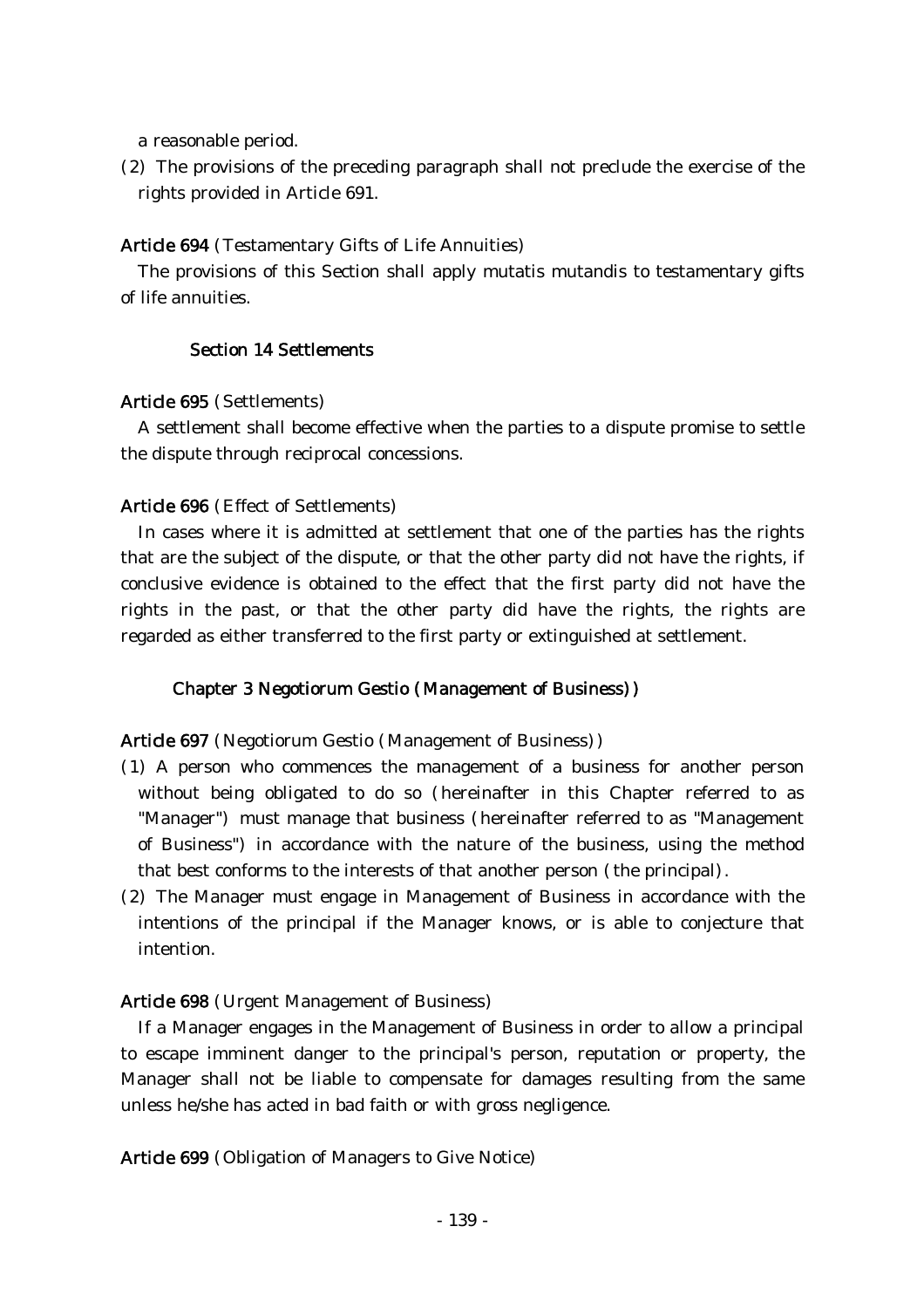A Manager must notify the principal that the Manager has commenced the Management of Business; provided, however, that this shall not apply if the principal already knows of the same.

Article 700 (Continuation of Management of Business by Managers)

A Manager must continue the Management of Business until the principal or his/her heirs or legal representatives can undertake it; provided, however, that this shall not apply in cases where it is evident that the continuation of the Management of Business is contrary to the intentions of the principal, or is disadvantageous to the principal.

### Article 701 (Mutatis Mutandis Application of Provisions on Mandates)

The provisions from Article 645 through to Article 647 shall apply mutatis mutandis to the Management of Business.

Article 702 (Managers' Claims for Reimbursement of Costs)

- ( )1 If a Manager has incurred useful expenses for a principal, the Manager may claim reimbursement of those costs from the principal.
- $(2)$  The provisions of Paragraph 2 of Article 650 shall apply mutatis mutandis to cases where a Manager has incurred useful obligations on behalf of the principal.
- (3) If a Manager has engaged in the Management of Business against the intention of the principal, the provisions of the preceding two paragraphs shall apply mutatis mutandis, solely to the extent the principal is actually enriched.

### Chapter 4 Unjust Enrichment

Article 703 (Obligation to Return Unjust Enrichment)

A person who has benefited (hereinafter in this Chapter referred to as "beneficiary") from the property or labor of others without legal cause and has thereby caused loss to others shall assume an obligation to return that benefit, to the extent the benefit exists.

### Article 704 (Obligation of Beneficiaries in Bad Faith to Return)

A Beneficiary in bad faith must return the benefit received together with interest thereon. In such cases, if any damages still remain, the Beneficiary shall be liable to compensate for the same.

### Article 705 (Performance knowing of Absence of Obligation)

A person who has tendered anything as performance of an obligation may not demand the return of the thing tendered if the person knew, at the time, that the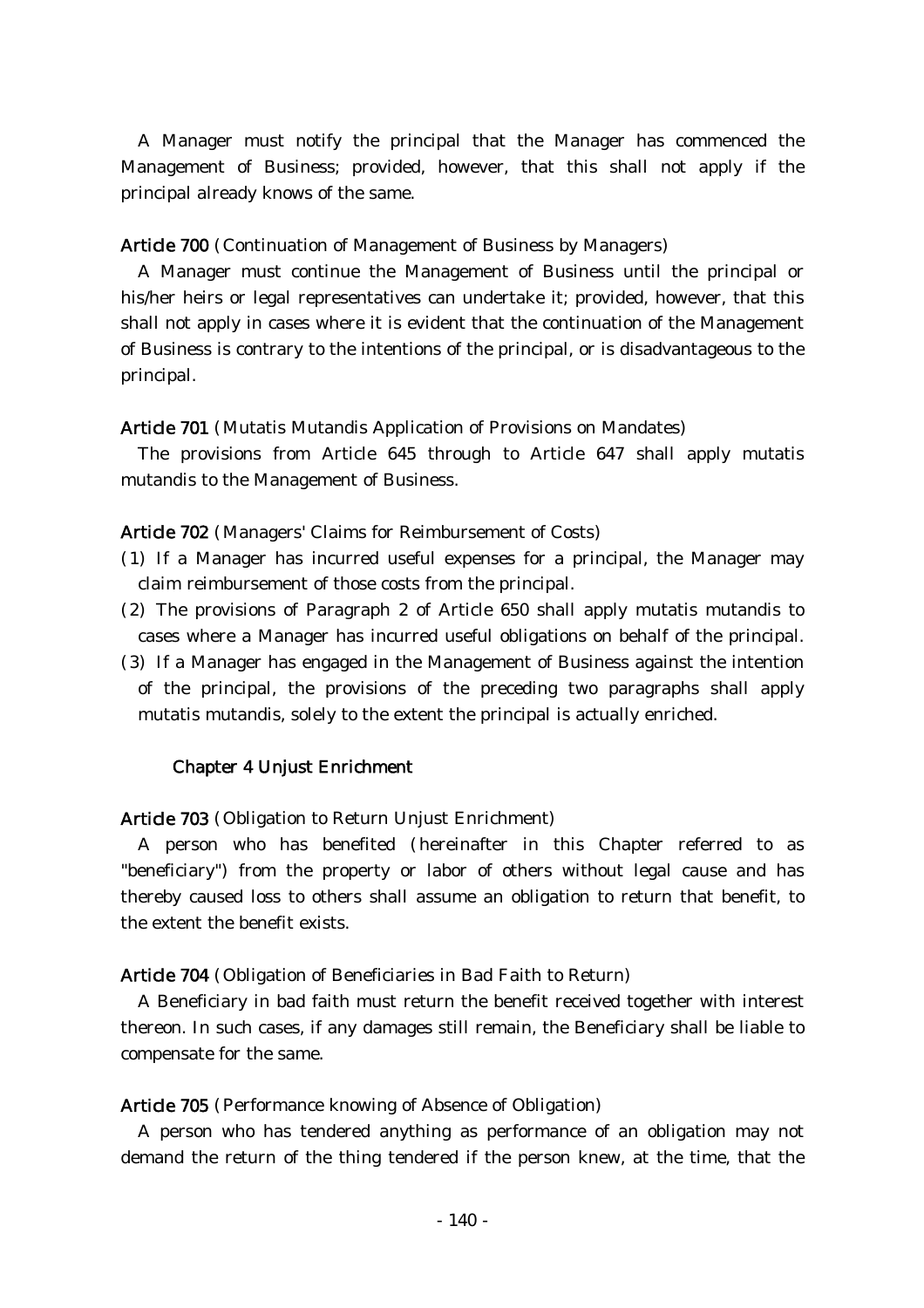obligation did not exist.

### Article 706 (Performance before Due Date)

If an obligor has tendered anything as performance of an obligation that has not yet fallen due, the obligor may not demand the return of the thing tendered; provided, however, that, if the obligor tendered anything by mistake, the obligee must return the benefit gained as a result.

## Article 707 (Performance of Obligations of Others)

- ( )1 In cases where a person who is not an obligor has performed an obligation by mistake, if the obligee has, in good faith, allowed the instrument to be lost, damaged the instrument, waived the security or lost the claim by prescription, the person who performed the obligation may not demand the return of the performance.
- (2) The provisions of the preceding paragraph shall not preclude the person who performed an obligation from exercising his/her right of subrogation against the obligor.

### Article 708 (Performance for Illegal Causes)

A person who has tendered performance of an obligation for an illegal cause may not demand the return of the thing tendered; provided, however, that this shall not apply if the illegal cause existed solely in relation to the Beneficiary.

### Chapter 5 Torts

### Article 709 (Damages in Torts)

A person who has intentionally or negligently infringed any right of others, or legally protected interest of others, shall be liable to compensate any damages resulting in consequence.

### Article 710 (Compensation for Damages Other than Property)

Persons liable for damages under the provisions of the preceding Article must also compensate for damages other than those to property, regardless of whether the body, liberty or reputation of others have been infringed, or property rights of others have been infringed.

### Article 711 (Compensation for Damages to Next of Kin)

A person who has taken the life of another must compensate for damages to the father, mother, spouse and children of the victim, even in cases where the property rights of the same have not been infringed.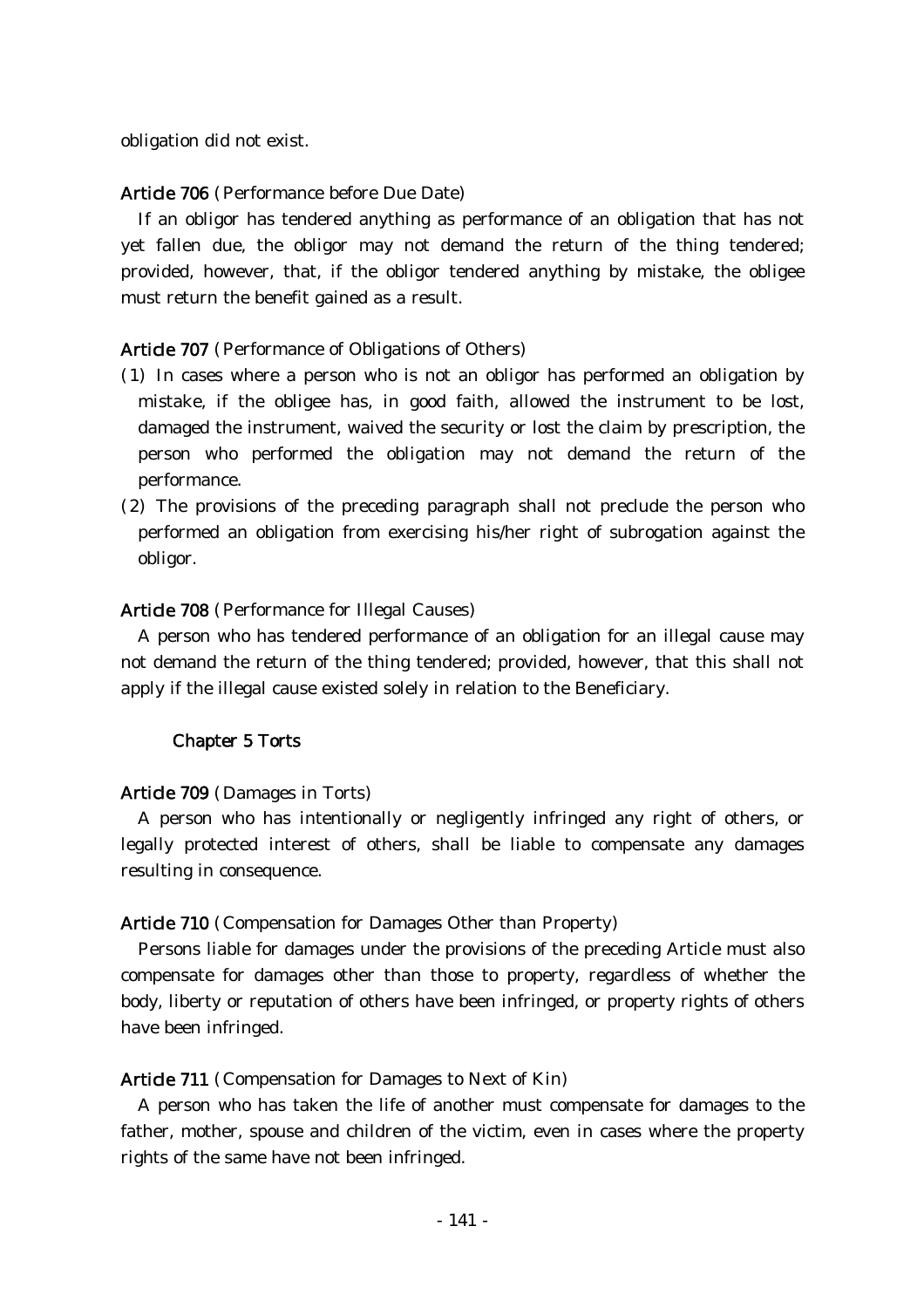## Article 712 (Capacity for Liability)

In cases where a minor has inflicted damages on others, if the minor does not have sufficient intellectual capacity to appreciate his/her liability for his/her own act, the minor shall not be liable to compensate for that act.

## Article 713

A person who has inflicted damages on others while he/she lacks the capacity to appreciate his/her liability for his/her own act due to mental disability shall not be liable to compensate for the same; provided, however, that this shall not apply if he/she has temporarily invited that condition, intentionally or negligently.

Article 714 (Liability of Person Obligated to Supervise a Person without Capacity)

- ( )1 In cases where a person without capacity to assume liability is not liable in accordance with the provisions of the preceding two Articles, the person with the legal obligation to supervise the person without capacity to assume liability shall be liable to compensate for damages that the person without capacity to assume liability has inflicted on a third party; provided, however, that this shall not apply if the person who has the obligation to supervise did not fail to perform his/her obligation or if the damages could not have been avoided even if he/she had not failed to perform his/her obligation.
- $(2)$  A person who supervises a person without capacity to assume liability, on behalf of a person who has the obligation to supervise, shall also assume the liability under the preceding paragraph.

## Article 715 (Liability of Employers)

- $(1)$  A person who employs others for a certain business shall be liable for damages inflicted on a third party by his/her employees with respect to the execution of that business; provided, however, that this shall not apply if the employer exercised reasonable care in appointing the employee or in supervising the business, or if the damages could not have been avoided even if he/she had exercised reasonable care.
- $(2)$  A person who supervises the business on behalf of the employer shall also assume the liability under the preceding paragraph.
- (3) The provisions of the preceding two paragraphs shall not preclude the employer or supervisor from exercising their right to obtain reimbursement against the employee.

## Article 716 (Liability of Party Ordering Work)

A party ordering work shall not be liable for the damages a contractor inflicted on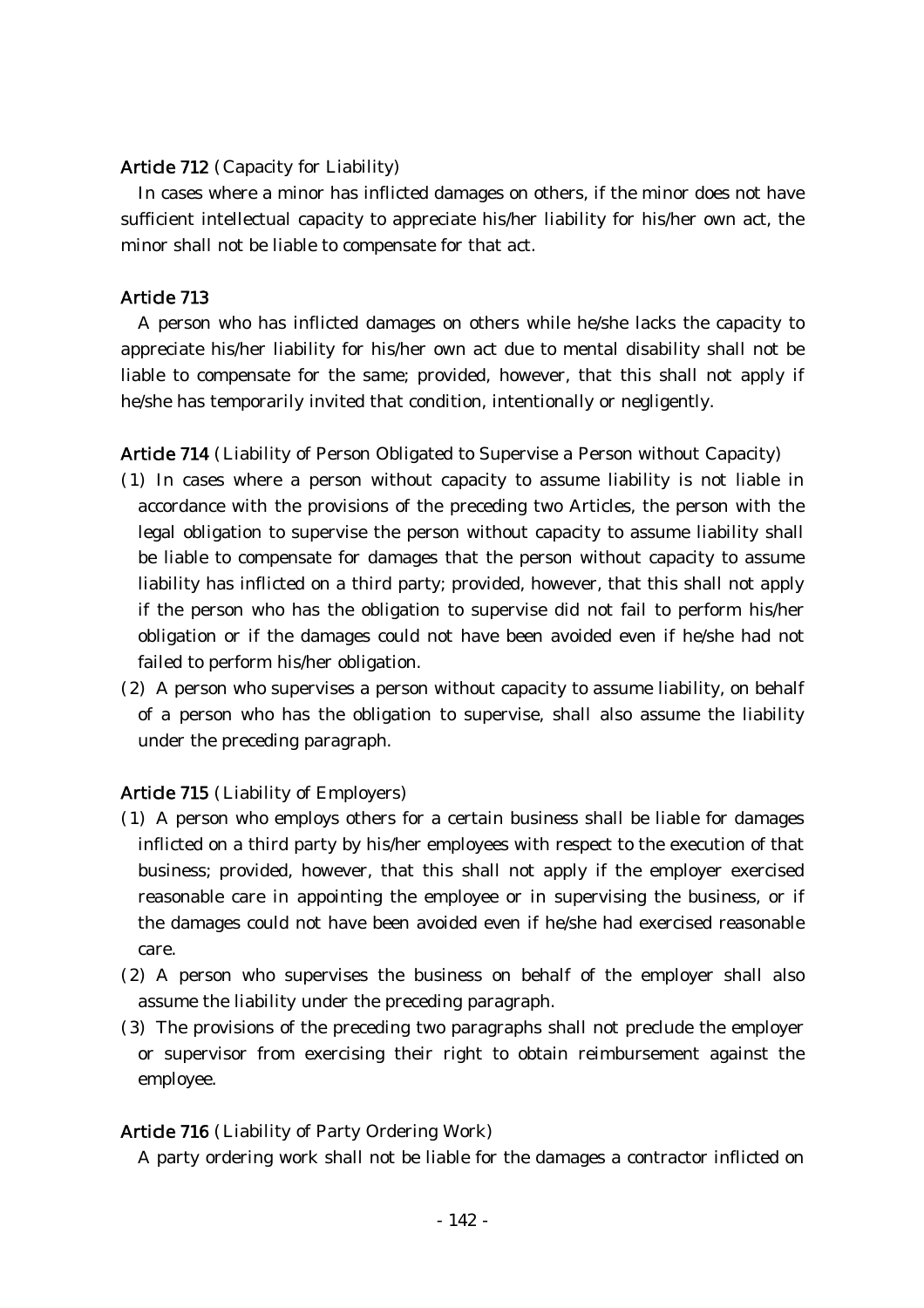a third party with respect to his/her work; provided, however, that this shall not apply if the party ordering work is negligent in his/her order or instructions.

Article 717 (Liability of Possessor and Owner of Structure on Land)

- (1) If any defect in the installation or preservation of any structure on land causes damages to others, the possessor of such structure shall be liable to the victims to compensate for those damages; provided, however, that, if the possessor has used necessary care to prevent the damages arising, the owner must compensate for the damages.
- $(2)$  The provisions of the preceding paragraph shall apply mutatis mutandis to cases where there is any defect in the planting or support of bamboos and trees.
- (3) In the cases of the preceding two paragraphs, if there is another person who is liable for the cause of the damages, the possessor or owner may exercise their right to obtain reimbursement against such person.

# Article 718 (Liability of Possessor of Animal)

- ( )1 A possessor of an animal shall be liable to compensate for the damages that the animal has inflicted on others; provided, however, that this shall not apply if he/she managed the animal with reasonable care according to the kind and nature of the animal.
- $(2)$  A person who manages the animal on behalf of the possessor shall also assume the liability under the preceding paragraph.

# Article 719 (Liability of Joint Tortfeasors)

- ( )1 If more than one person has inflicted damages on others by their joint tortious acts, each of them shall be jointly and severally liable to compensate for those damages. The same shall apply if it cannot be ascertained which of the joint tortfeasors inflicted the damages.
- $(2)$  The provisions of the preceding paragraph shall apply to any person who incited or was an accessory to the perpetrator, by deeming him/her to be one of the joint tortfeasors.

# Article 720 (Self-Defense and Aversion of Present Danger

- (1) A person who, in response to the tortious act of another, unavoidably commits a harmful act to protect himself/herself, the rights of a third party, or any legally protected interest, shall not be liable for damages; provided, however, that the victim shall not be precluded from claiming damages against the person who committed the tortious act.
- $(2)$  The provisions of the preceding paragraph shall apply mutatis mutandis to cases where a Thing belonging to others is damaged to avoid imminent danger arising